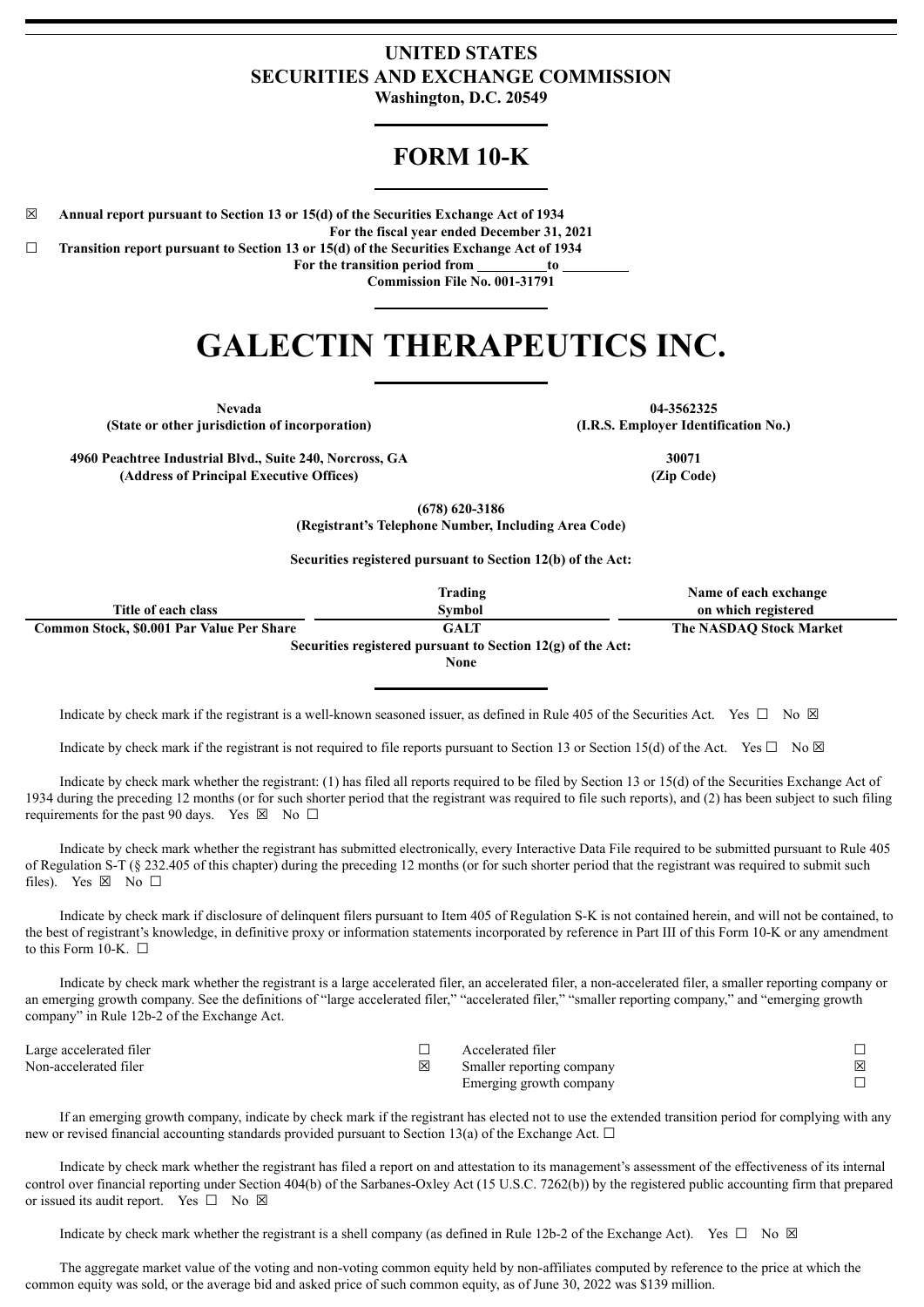The number of shares outstanding of the registrant's common stock as of February 28, 2022 was 59,357,893.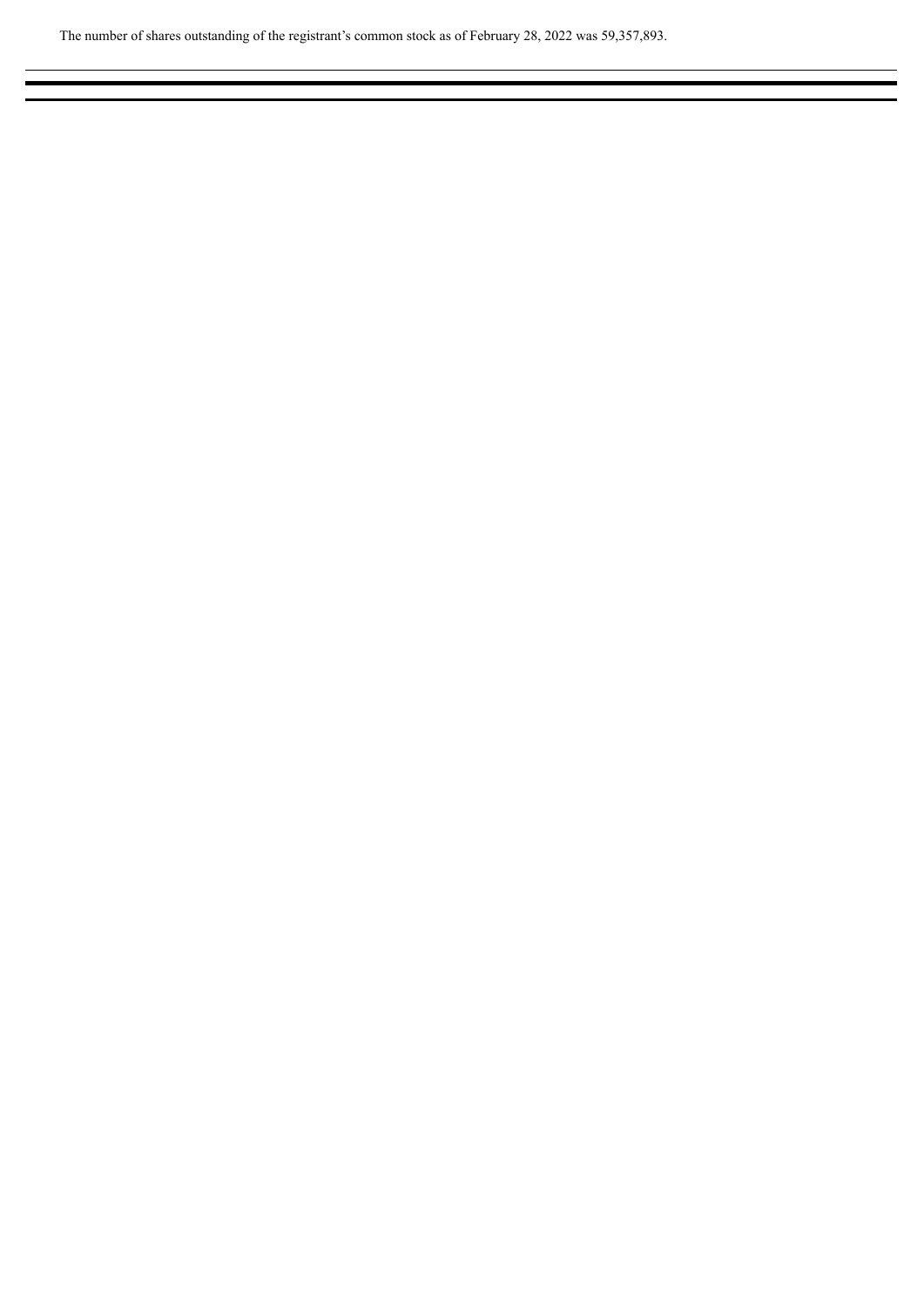# **INDEX TO FORM 10-K FOR THE YEAR ENDED DECEMBER 31, 2021**

<span id="page-2-0"></span>

|                   |                                                                                                              | PAGE         |
|-------------------|--------------------------------------------------------------------------------------------------------------|--------------|
| PART <sub>1</sub> |                                                                                                              |              |
| ITEM 1.           | <b>Business</b>                                                                                              | $\mathbf{1}$ |
| ITEM 1A.          | <b>Risk Factors</b>                                                                                          | 11           |
| ITEM 1B.          | <b>Unresolved Staff Comments</b>                                                                             | 25           |
| ITEM 2.           | <b>Properties</b>                                                                                            | 25           |
| ITEM 3.           | <b>Legal Proceedings</b>                                                                                     | 25           |
| ITEM 4.           | <b>Mine Safety Disclosure</b>                                                                                | 25           |
|                   |                                                                                                              |              |
| <b>PART II</b>    |                                                                                                              |              |
| ITEM 5.           | Market for Registrant's Common Equity, Related Stockholder Matters and Issuer Purchases of Equity Securities | 26           |
| ITEM 6.           | [Reserved]                                                                                                   | 26           |
| ITEM 7.           | <u>Management's Discussion and Analysis of Financial Condition and Results of Operations</u>                 | 26           |
| ITEM 7A.          | Quantitative and Qualitative Discussions About Market Risk                                                   | 31           |
| ITEM 8.           | <b>Financial Statements and Supplementary Data</b>                                                           | 31           |
| ITEM 9.           | Changes in and Disagreements with Accountants on Accounting and Financial Disclosure                         | 32           |
| ITEM 9A.          | <b>Controls and Procedures</b>                                                                               | 32           |
|                   | ITEM 9B. Other Information                                                                                   | 32           |
|                   |                                                                                                              |              |
| <b>PART III</b>   |                                                                                                              |              |
| ITEM 10.          | Directors, Executive Officers and Corporate Governance                                                       | 33           |
| ITEM 11.          | <b>Executive Compensation</b>                                                                                | 37           |
| <b>ITEM 12.</b>   | Security Ownership of Certain Beneficial Owners and Management and Related Stockholder Matters               | 48           |
| ITEM 13.          | Certain Relationships, Related Transactions and Director Independence                                        | 50           |
| ITEM 14.          | <b>Principal Accountant Fees and Services</b>                                                                | 51           |
|                   |                                                                                                              |              |
| <b>PART IV</b>    |                                                                                                              |              |
| ITEM 15.          | <b>Exhibits and Financial Statement Schedules</b>                                                            | 53           |
| <b>SIGNATURES</b> |                                                                                                              | 58           |
|                   |                                                                                                              |              |

**PAGE**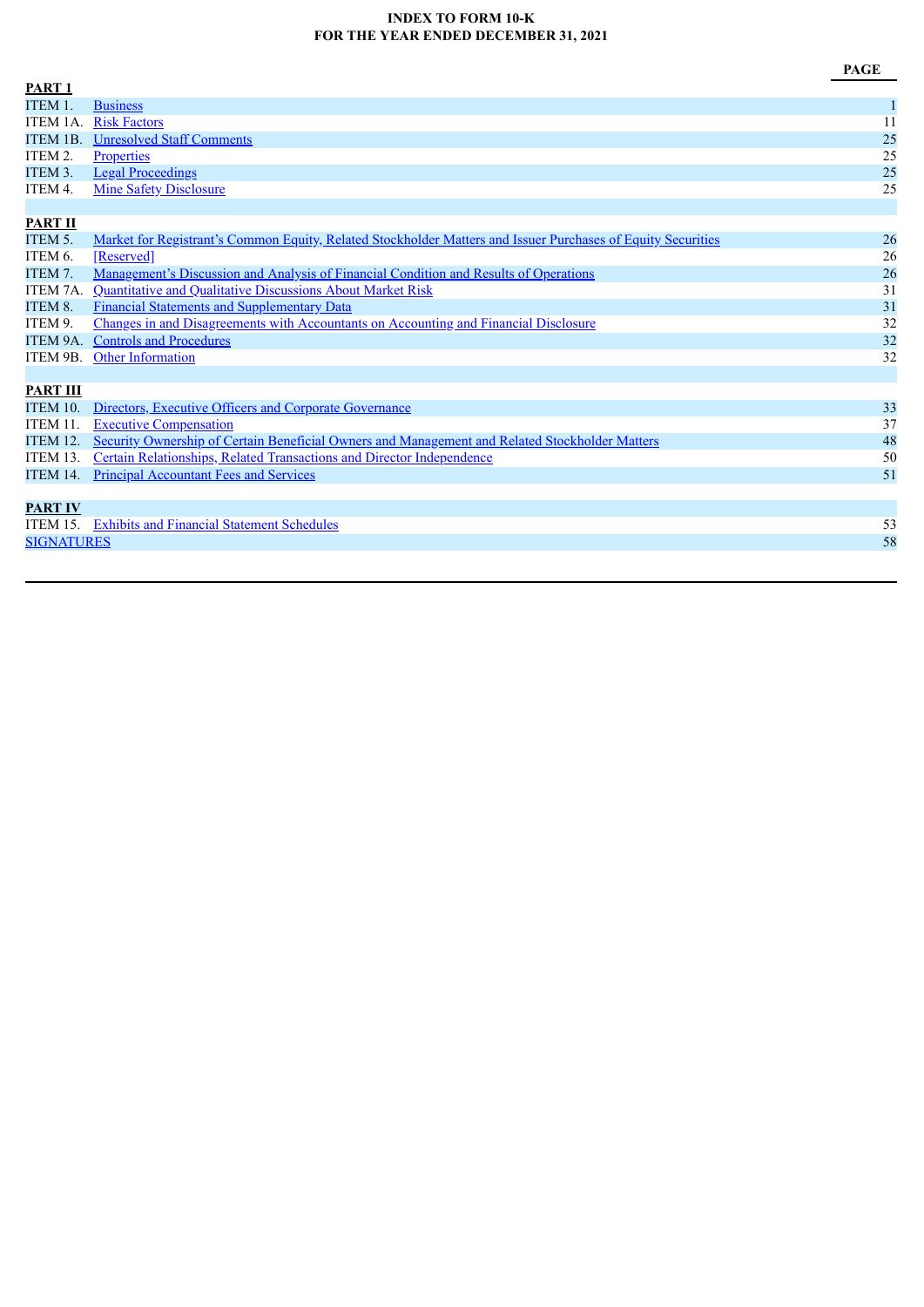# <span id="page-3-0"></span>**Item 1.** *Business*

# **Overview**

We are a clinical stage biopharmaceutical company engaged in drug research and development to create new therapies for fibrotic disease, cancer and selected other diseases. Our drug candidates are based on our method of targeting galectin proteins, which are key mediators of biologic and pathologic functions. We use naturally occurring, readily-available plant products as starting material in manufacturing processes to create proprietary, patented complex carbohydrates with specific molecular weights and other pharmaceutical properties. These complex carbohydrate molecules are appropriately formulated into acceptable pharmaceutical formulations. Using these unique carbohydrate-based candidate compounds that largely bind and inhibit galectin proteins, particularly galectin-3, we are undertaking the focused pursuit of therapies for indications where galectin proteins have a demonstrated role in the pathogenesis of a given disease. We focus on diseases with serious, life-threatening consequences and those where current treatment options are limited specifically in NASH (non-alcoholic steatohepatitis) with cirrhosis and certain cancer indications. Our strategy is to establish and implement clinical development programs that add value to our business in the shortest period of time possible and to seek strategic partners when one of our programs becomes advanced and requires significant additional resources.

Our lead galectin-3 inhibitor is belapectin (GR-MD-02), which has been demonstrated in preclinical models to reverse liver fibrosis and cirrhosis and in clinical studies to decrease portal hypertension and prevent its complication: the development of esophageal varices. Belapectin has the potential to treat many diseases due to galectin-3's involvement in multiple key biological pathways such as fibrosis, immune cell function and immunity, cell differentiation, cell growth, and apoptosis (cell death). The importance of galectin-3 in the fibrotic process is supported by experimental evidence. Animals with the galectin-3 gene "knocked-out" can no longer develop fibrosis in response to experimental stimuli compared to animals with an intact galectin-3 gene. We are using our galectin-3 inhibitor to treat advanced liver fibrosis and liver cirrhosis in NASH patients. We have completed two Phase 1 clinical studies, a Phase 2 clinical study in NASH patients with advanced fibrosis (NASH-FX) and a second Phase 2b clinical trial in NASH patients with compensated cirrhosis and portal hypertension (NASH-CX).

We are now engaged in a large, global Phase 2b/3 clinical trial. Our study protocol was filed with the FDA on April 30, 2020, for a seamless adaptively-designed Phase 2b/3 clinical study, the NAVIGATE trial (formerly called NASH-RX), evaluating the safety and efficacy of our galectin-3 inhibitor, belapectin, for the prevention of esophageal varices in patients with non-alcoholic steatohepatitis (NASH) cirrhosis (Further details are available at www.clinicaltrials.gov under study NCT04365868); this study began enrolling patients in Q2-2020. In September 2020, the Company received a letter from the FDA providing comments, asking questions and providing guidance on various aspects of the ongoing NAVIGATE trial. These comments were addressed, and the study proceeded accordingly.

Additionally, a study protocol entitled "A Single-dose, Open-label, Pharmacokinetic Study of Belapectin (GR-MD-02) in Subjects With Normal Hepatic Function and Subjects With Varying Degrees of Hepatic Impairment" has been filed with the FDA to examine the effects of the drug in subjects with normal hepatic function and subjects with varying degrees of hepatic impairment (study details are listed under study NCT04332432 on www.clinicaltrials.gov); this study became fully enrolled in February 2022.

We endeavor to leverage our scientific and product development expertise as well as established relationships with outside sources to achieve costeffective and efficient drug development. These outside sources, amongst others, provide us with expertise in preclinical models, pharmaceutical development, toxicology, clinical trial operations, pharmaceutical manufacturing, including physical and chemical drug characterization, and commercial development. We also have established through our majority-owned joint venture subsidiary, Galectin Sciences LLC, a discovery program developing small molecules that inhibit galectin-3 and may afford alternative drug delivery (e.g., oral) and as a result expand the potential uses of galectin-3 inhibitor beyond belapectin. Three chemical series of composition of matter patents have been filed.

We are also pursuing a development pathway to clinical enhancement and commercialization for our lead compounds in immuno-oncology following our previous successful collaboration with Providence Portland Cancer Center. We are now planning a phase 2 trial in advanced or metastatic head and neck cancer using belapectin in combination with a checkpoint (PD-1) inhibitor. All of our proposed products are presently in development, including preclinical and clinical trials.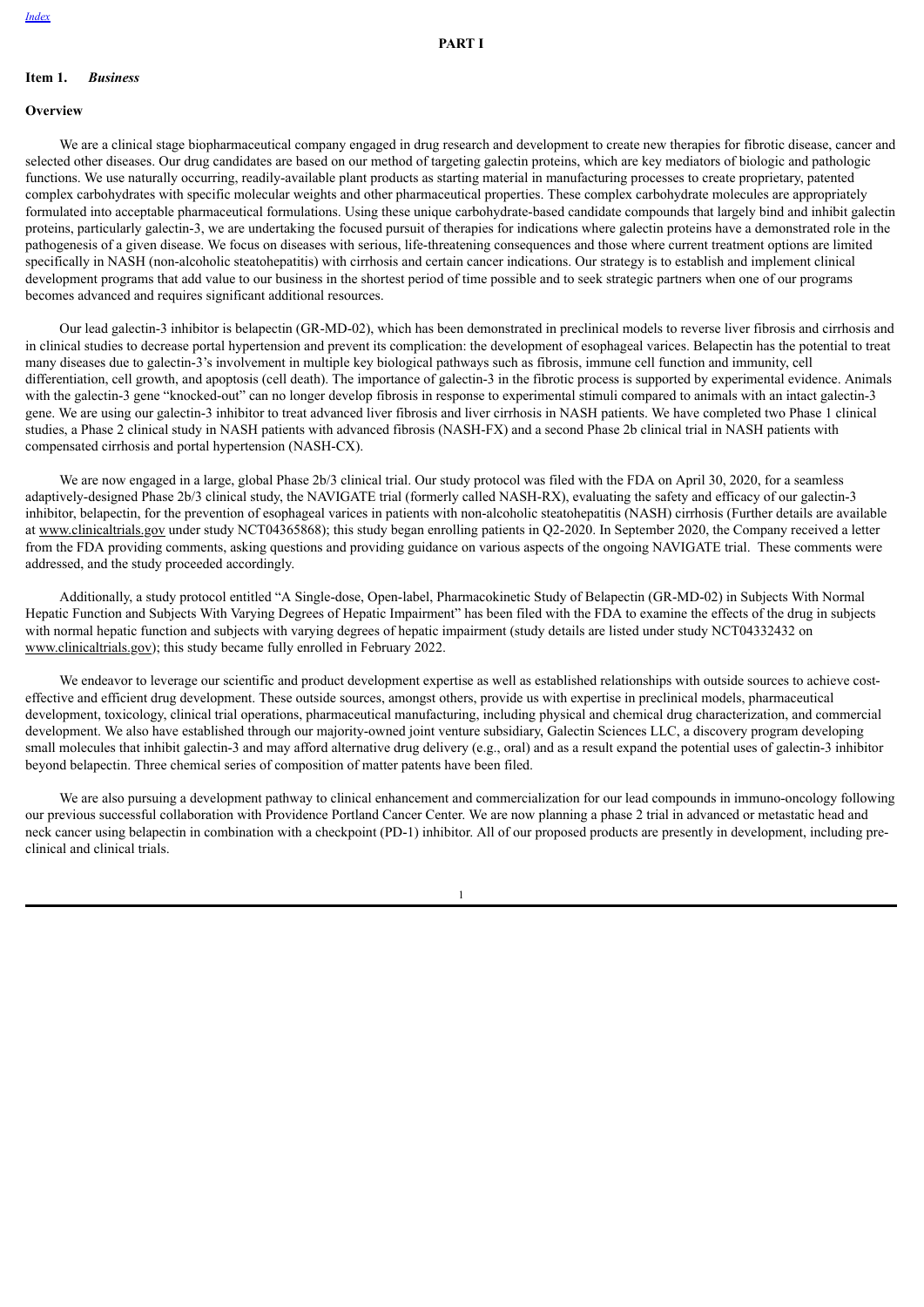We were founded in July 2000 as Pro-Pharmaceuticals, Inc., a Massachusetts corporation. On April 25, 2001, DTR-Med Pharma Corp. ("DTR"), which was incorporated in Nevada on January 26, 2001, entered into a stock exchange agreement with Pro-Pharmaceuticals, Inc., whereby DTR acquired all of the outstanding shares of common stock of Pro-Pharmaceuticals, Inc. On May 10, 2001, DTR changed its name to "Pro-Pharmaceuticals, Inc." and on June 7, 2001, the Massachusetts corporation was merged into the Nevada corporation. On May 26, 2011, Pro-Pharmaceuticals, Inc. changed its name to "Galectin Therapeutics Inc." In October 2012, we moved our headquarters to a suburb of Atlanta, GA to be closer to a center of discovery collaboration while maintaining a laboratory operation in the Boston area.

#### **Our Drug Development Programs**

Galectins are a class of proteins that are made by many cells in the body, but predominantly in cells of the immune system. As a group, these proteins are able to bind to sugar molecules that are attached to other proteins, called glycoproteins that are responsible for various functions within the body, most notably inflammation and fibrosis. Galectins, in particular galectin-3,act as a molecular glue, bringing together molecules that have sugars on them. Galectin-3, is known to be markedly increased in a number of important diseases including inflammatory diseases leading to organs scarring (e.g. liver, lung, kidney, and heart) and cancers. The increase in galectin-3 , by creating the so-called galectin-3 fibrosome, promotes the progression of multiple diseases. Published data substantiating the importance of galectin-3 in the fibrotic process arises from gene knockout experiments in animal studies. For instance, mice genetically altered to eliminate the galectin-3 gene, and thus unable to produce galectin-3, do not develop liver fibrosis in response to toxic insult to the liver.

We have one new proprietary chemical entity (NCE) in development, belapectin, which has shown promise in preclinical and clinical studies for the treatment of liver fibrosis, severe skin disease, and cancer (melanoma and head and neck squamous cell carcinoma). Currently we are focusing on development of belapectin for the treatment of NASH cirrhosis and Head and neck cancer. Belapectin is a proprietary, patented compound derived from natural, plant-based, starting materials, which, following chemical processing, exhibits the properties of binding to and inhibiting galectin-3.

Our product pipeline is shown below:

| Indication<br>Prevention of esophageal varices in<br><b>NASH</b> cirrhosis | Drug       | <b>Status</b>                                                                                                                                                                                                                                                                                                                                                                                                                                               |
|----------------------------------------------------------------------------|------------|-------------------------------------------------------------------------------------------------------------------------------------------------------------------------------------------------------------------------------------------------------------------------------------------------------------------------------------------------------------------------------------------------------------------------------------------------------------|
| Phase 1 interaction trial:<br>NASH-CX trial and<br>NASH-FX trial           | belapectin | IND submitted January 2013. Results from the Phase 1 interaction trial were reported<br>in 2014, with final results reported in January 2015.<br>The Phase 2 NASH FX trial was conducted in patients with advanced fibrosis but not<br>cirrhosis. Its principal purpose was to evaluate various imaging modalities. The<br>NASH FX trial top line data was reported in September 2016 and published in<br>Alimentary Pharmacology and Therapeutics in 2016. |
|                                                                            |            | The Phase 2 NASH CX trial was conducted in patients with compensated cirrhosis<br>and portal hypertension. The NASH CX trial top line data was reported in December<br>2017 and was published in Gastroenterology in 2020.                                                                                                                                                                                                                                  |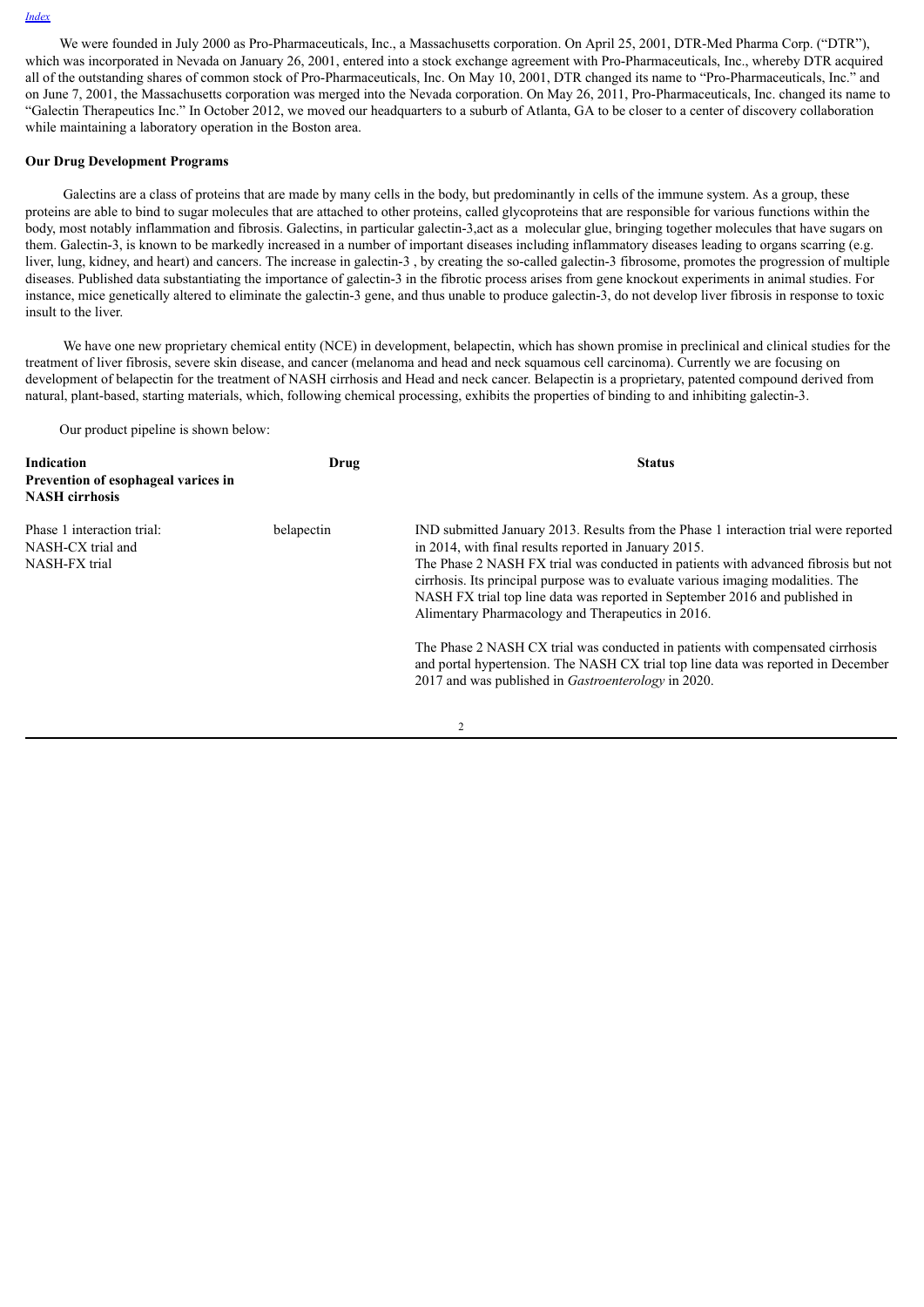| Indication<br><b>NASH NAVIGATE</b><br>Phase 1 study: hepatic insufficiency                           | Drug<br><b>Status</b><br>Following FDA feedback, the NAVIGATE trial is an adaptive Phase 2b/3 trial for the<br>prevention of esophageal varices in NASH patients with compensated cirrhosis and<br>clinical signs of portal hypertension. A Phase 2b interim efficacy analysis will be<br>incorporated to confirm previous Phase 2 data, select an optimal dose and reaffirm the<br>risk/benefit of belapectin. The Phase 3 end of study analysis will evaluate the<br>development of esophageal varices as the same primary outcome of efficacy and a<br>composite clinical endpoint including progression to varices requiring treatment as a<br>key secondary outcome of efficacy (www.clinicaltrials.gov NCT04365868). The first<br>patient was randomized in the third quarter of 2020.<br>A hepatic impairment study is being conducted in subjects with normal hepatic<br>function and subjects with varying degrees of hepatic impairment<br>(www.clinicaltrials.gov NCT04332432) and began enrolling patients in the second<br>quarter of 2020. The study completed enrollment in February 2022. |  |
|------------------------------------------------------------------------------------------------------|-----------------------------------------------------------------------------------------------------------------------------------------------------------------------------------------------------------------------------------------------------------------------------------------------------------------------------------------------------------------------------------------------------------------------------------------------------------------------------------------------------------------------------------------------------------------------------------------------------------------------------------------------------------------------------------------------------------------------------------------------------------------------------------------------------------------------------------------------------------------------------------------------------------------------------------------------------------------------------------------------------------------------------------------------------------------------------------------------------------|--|
| <b>Cancer Immunotherapy</b><br>Melanoma, Head, Neck Squamous Cell<br>belapectin<br>Carcinoma (HNSCC) | Investigator IND study in process. A Phase 1B study began in Q-1 2016. Early data<br>was reported in February 2017 and additional data were reported in September 2018.<br>Data from an extension trial was reported in July 2021 for additional melanoma and<br>HNSCC patients which provided a rational basis for additional trials which the<br>Company is exploring.                                                                                                                                                                                                                                                                                                                                                                                                                                                                                                                                                                                                                                                                                                                                  |  |

*Liver cirrhosis.* Belapectin is our lead product candidate for treatment of compensated NASH cirrhosis in patients with portal hypertension. Our preclinical data show that belapectin has a significant therapeutic effect on liver fibrosis as shown in several relevant animal models. In addition, in NASH animal models, belapectin has been shown to reduce liver fat, inflammation, portal pressure, and ballooning degeneration (death of liver cells). Therefore, we chose belapectin as the lead candidate in a development program targeted initially at fibrotic liver disease associated with non-alcoholic steatohepatitis (NASH). In January 2013, an Investigational New Drug ("IND") was submitted to the FDA with the goal of initiating a Phase 1 study in patients with NASH and advanced liver fibrosis to evaluate the safety of belapectin and pharmacodynamics biomarkers of disease. On March 1, 2013, the FDA indicated we could proceed with a US Phase 1 clinical trial for belapectin with a development program aimed at obtaining support for a proposed indication of belapectin for treatment of NASH with advanced fibrosis. The Phase 1 trial was completed and demonstrated that belapectin up to 8 mg/kg Lean Body Mass (LBM), i.v. was safe and well tolerated.

Additionally, an open label drug-drug phase 1 interaction study was completed in healthy volunteers during the second quarter of 2015 with belapectin and it showed that with 8 mg/kg LBM dose of belapectin and 2 mg/kg LBM dose of midazolam there was no drug-drug interaction, and no serious adverse events or drug-related adverse events were observed. The secondary objective was to assess the safety and tolerability of belapectin when administered concomitantly with midazolam.

Our Phase 2 program in fibrotic disease consisted of two separate human clinical trials. The main clinical trial was the Phase 2b NASH-CX study for one year for patients with NASH with compensated cirrhosis and portal hypertension, which began enrolling patients in June 2015. This study was a randomized, placebo-controlled, double-blind, parallel-group Phase 2b trial to evaluate the safety and efficacy of belapectin for treatment of liver fibrosis and resultant portal hypertension in NASH patients with compensated cirrhosis. A smaller, exploratory NASH-FX trial was conducted to explore potential use of various non-invasive imaging techniques in NASH patients with advanced fibrosis but not cirrhosis.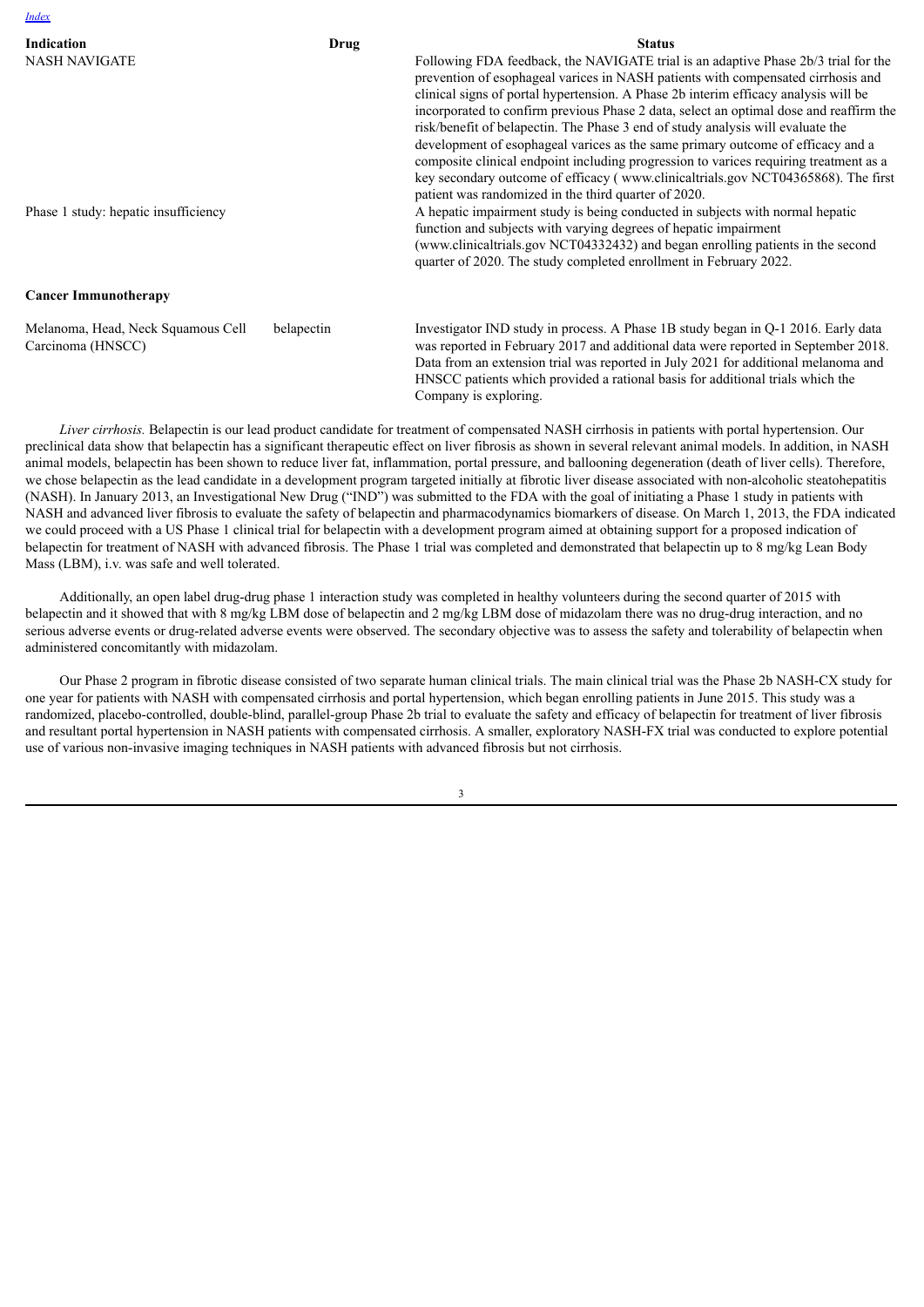**NASH-FX Trial:** The NASH-FX trial was a Phase 2a pilot trial for patients with NASH and advanced fibrosis that explored use of three noninvasive imaging technologies. It was a short, single site, four-month trial in 30 NASH patients with advanced fibrosis (F3) randomized 1:1 to either 9 biweekly doses of 8 mg/kg LBM of belapectin or placebo. The trial did not meet its primary endpoint as measured using multi-parametric magnetic resonance imaging (LiverMultiScan<sup>(R)</sup>, Perspectum Diagnostics). The trial also did not meet secondary endpoints that measure liver stiffness as a surrogate for fibrosis using, magnetic resonance-elastography and FibroScan® score. With a four-month treatment period and a small number of patients per arm the study was not powered to demonstrate efficacy results in established advanced liver fibrosis. In the trial however, belapectin was found to be safe and well tolerated with no serious adverse events and showing evidence of a pharmacodynamic effect. These results provided support for further development in NASH.

**NASH-CX Trial:** The NASH-CX trial was a larger multi-center clinical trial that explored the use of belapectin for the treatment of patients with well-compensated NASH cirrhosis and portal hypertension. Enrollment was completed in September 2016, and a total of 162 patients at 36 sites in the United States were randomized to receive either 2 mg/kg LBM of belapectin, 8 mg/kg LBM of belapectin or placebo. Approximately 50% of patients at baseline had esophageal varices (a complication of portal hypertension). The primary endpoint was a reduction in hepatic venous pressure gradient (HVPG), a hemodynamic measure that estimates portal hypertension. Patients received an infusion of belapectin or placebo every other week for one year and were evaluated to determine the change in HVPG as compared with placebo. Secondary or exploratory endpoints included evaluation of fibrosis on liver biopsy, measurement of liver stiffness (FibroScan(R)) and assessment of liver metabolism (13C-methacetin breath test). Top line data readout was reported in December 2017. The study demonstrated a favorable safety profile and clinically meaningful efficacy results in patients without esophageal varices at baseline as demonstrated by a decrease in portal pressure associated with the prevention of development of varices when compared to placebo.

In the total patient population, the primary endpoint HVPG showed a trend toward benefit with belapectin treatment, but the difference from placebo was not statistically significant. The mean change in HVPG of placebo from baseline to week 54 was 0.3 mm Hg. The mean change in HVPG from baseline was -0.37 and -0.42 for the 2 mg/kg LBM dose and 8 mg/kg LBM dose of belapectin, respectively.

In those NASH cirrhosis patients with portal hypertension who have not yet developed esophageal varices at baseline (about 50% of the total population), there was a statistically significant effect of the 2 mg/kg LBM dose of belapectin on the absolute change in HVPG (-1.08 mm Hg, p<0.01). The effect of the 8 mg/Kg LBM dose of belapectin on absolute or percent change in HVPG from baseline to week 54 was not significant.

Also because of the clinical relevance of this population, a responder analysis was performed on those patients without esophageal varices at baseline. Analysis was performed looking at two groups: those with an equal to or greater than 2 mm Hg decrease in HVPG from baseline or those with an equal to or greater than 2 mm Hg and a greater than or equal to 20% decrease in HVPG from baseline. In both cases, the change observed in the belapectin 2 mg/kg LBM group was statistically significant (p<0.01) while that of the 8 mg/kg LBM group was not.

Over the 54-week treatment period, in patients without varices at baseline there were also a statistically significantly fewer new varices that developed in the belapectin treatment groups (0% and 4% in the 2 mg/kg LBM and the 8 mg/kg LBM, respectively) vs placebo (18%). This meant that the decrease seen in portal pressure was associated with a decreased incidence of esophageal varices. The results were noticeable in the belapectin 2 mg/Kg LBM group as statistical significance against placebo was achieved for both parameters. As esophageal varices can lead to hemorrhagic complication, which can be fatal, and are a severe complication of liver cirrhosis, we believe the prevention of esophageal varices may represent a clinically relevant measure of clinical efficacy in patients with NASH cirrhosis.

The major conclusions from the NASH-CX trial results were that: (i) belapectin had a statistically significant and clinically meaningful effect in improving HVPG vs placebo in patients with NASH cirrhosis who did not have esophageal varices at baseline, (ii) Belapectin in the total patient population was associated with a statistically significant improvement in hepatocyte ballooning (ie cell death), (iii) There was a statistically significant reduction (p=0.02) in the development of new esophageal varices in drug-treated patients compared to placebo. We believe that the prevention of esophageal varices is a clinically relevant endpoint related to patient outcomes, (iv) While there was a drug effect in both the 2 mg/kg LBM and 8 mg/kg LBM groups on the development of varices and liver biopsy there was a consistently greater and statistically significant effect of the 2 mg/kg LBM dose of belapectin, (v) belapectin appears to be safe and well tolerated in this one year clinical trial, a feature that is of prime importance for a cirrhotic population and (vi) This is the first large, randomized clinical trial to demonstrate a clinically meaningful improvement in portal hypertension in patients with compensated NASH cirrhosis who have not yet developed esophageal varices.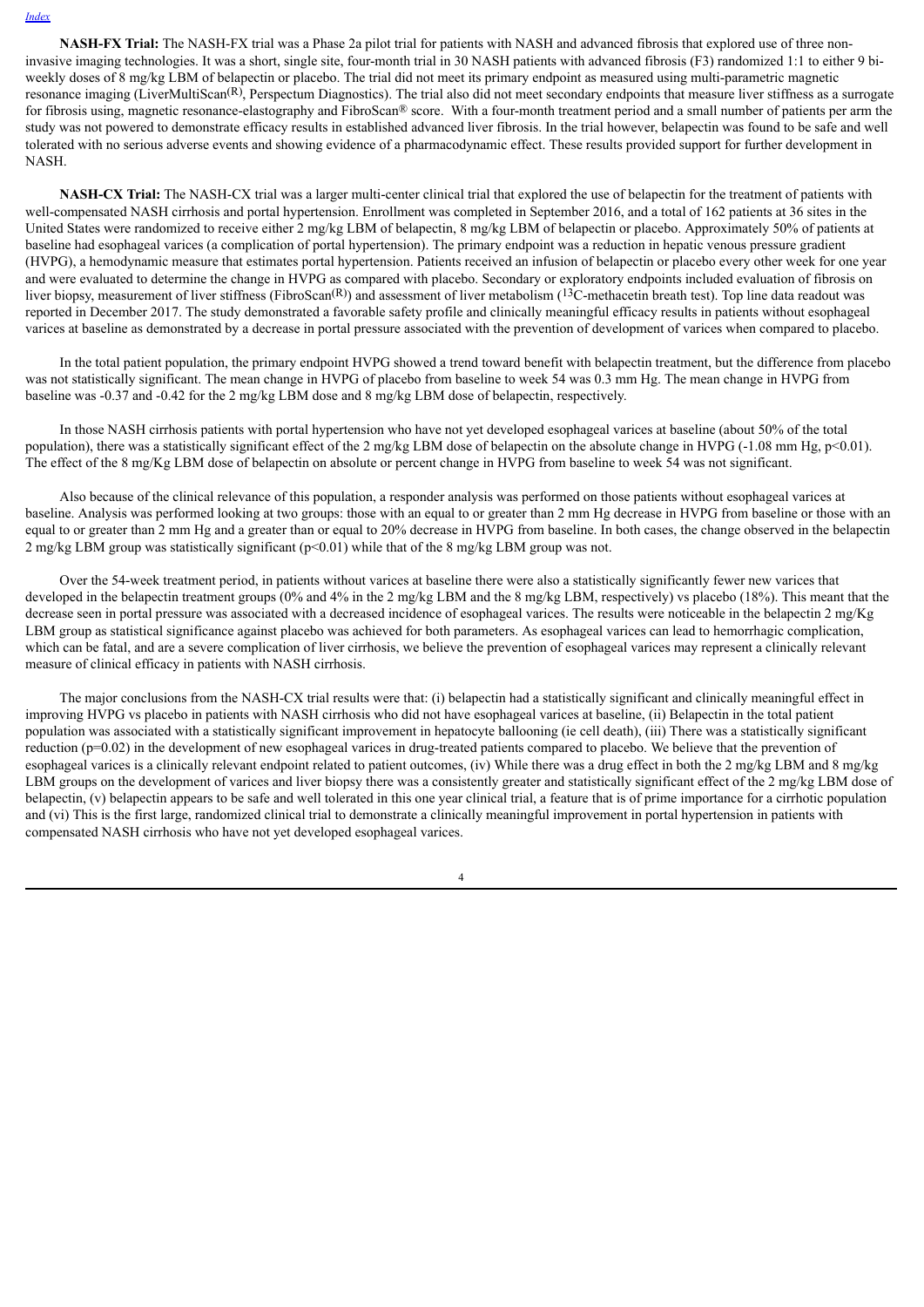Further information and details on the NASH-CX results is available in public presentations posted to our website and filed with the SEC and in a peer reviewed publication in *Gastroenterology* 2020;158:1334–1345.

**NASH NAVIGATE Trial:** Building on the experience of the NASH-CX trial, the NAVIGATE Trial is a seamless adaptively-designed Phase 2b/3 clinical study evaluating the safety and efficacy of our galectin-3 inhibitor, belapectin, for the prevention of esophageal varices in patient with nonalcoholic steatohepatitis (NASH) cirrhosis. The major features of this innovative Phase 2b/3 study design are: i) In patients with NASH cirrhosis and clinical signs of portal hypertension but without esophageal varices at baseline, this trial will assess the effect of belapectin on the incidence of new varices (the primary endpoint) – as well as assessing the effect of belapectin on the incidence of additional clinically significant cirrhosis-related outcomes (a key secondary efficacy endpoint), (ii) The study targets NASH patients with a clearly identified unmet medical need: patients with compensated cirrhosis who have clinical signs of portal hypertension and, thus, are at risk of developing esophageal varices, a potentially life-threatening complication of cirrhosis (bleeding varices are a cause of death in about one-third of cirrhotic patients). There is currently no approved treatment for preventing varices in these patients. In addition, the development of esophageal varices reflects the progression of hepatic cirrhosis and thus portends the development of other cirrhosis complications such as ascites, hepatic encephalopathy, and liver failure, and (iii) During the first 18 months, two belapectin dose levels (2 mg/kg LBM and 4 mg/kg LBM) will be compared to placebo (phase 2b). Then, at the interim analysis (IA), the best belapectin dose will be selected, based on efficacy and safety, for continued evaluation (Phase 3). The belapectin dose selected for the phase 2b/3 were based on the analysis of the NASH-CX trial. Prior belapectin clinical studies have also indicated the good tolerance and safety profile of belapectin with doses of up to 8 mg/kg LBM for up to 52 weeks, an important feature to inform the future risk benefit analysis in patients with NASH cirrhosis.

The study design provides for a pre-specified interim analysis (IA). The IA of efficacy and safety data will be conducted after all planned subjects in Phase 2b component have completed at least 78 weeks (18 months) of treatment and a second esophago-gastro-duodeno endoscopic assessment. The purpose of the IA is to allow potential seamless adaptive modifications of the study, including: (1) the selection of the optimal dose of belapectin for Phase 3, (2) the re-estimation of the study sample size for Phase 3 portion of the trial, (3) the re-evaluation of the randomization ratio for the Phase 3 portion of the trial, (4) the refinement of the inclusion and exclusion criteria for the Phase 3 portion of the trial, including the cirrhosis status, (5) and/or termination of the study for overwhelming efficacy or for futility.

The trial design also includes a blinded sample size re-estimation ("SSR") during the Phase 2b, prior to the IA, to allow for potential sample size readjustment. The SSR will be conducted when 50% of the patients have completed 18 months of therapy. This will allow us to confirm the underlying assumption regarding the rate of varices development, currently estimated from our prior Phase 2b trial (NASH-CX). The study design also minimizes invasive testing requirements, such as the measurement of HVPG or repeated liver biopsies, which we believe are particularly risky in patients with portal hypertension and will facilitate enrollment and retention of patients. It also provides for a seamless transition of patients from the Phase 2b component into the phase 3 stage, including the potential addition of new patients. The trial design preserves the surrogate end-point concepts (development of new varices versus variceal hemorrhage) previously discussed with FDA.

We believe that these adaptations taken together are innovative and optimize conduct of the NAVIGATE trial with a clinically relevant primary outcome giving belapectin the best opportunity to show a positive therapeutic effect to address an unmet medical need. As a testimony of this innovation, the NAVIGATE trial design was presented to the hepatology community and featured during the last meeting of the American Association for the Study of Liver Diseases, in November 2021. If the IA results of the NAVIGATE trial are compelling, there could be the potential for accelerated FDA approval and/or partnership opportunity with a pharmaceutical company.

In the Phase 3 component of this trial, as proposed in the protocol, the primary endpoint remain the development of varices. Secondary endpoints include a composite clinical outcomes endpoint, including varices requiring treatment (development of large varices or varices with a red wale), decompensating events, all-cause mortality, MELD score increase, liver transplant. Also, NASH non-invasive biomarkers will be evaluated. To target a population at risk of developing esophageal varices, patient selection will be based on clinical signs of portal hypertension, including, but not limited to, a low platelet count, an increased spleen size and/or evidence of abdominal collaterals circulation.

The focus and goal of the therapeutic program is to stop the progression of and/or reverse portal hypertension and thereby prevent the development of varices, potentially one of the most immediately life-threatening complication of cirrhosis. Based on the results of the NASH-CX trial and subject to confirmation in later stage clinical trials, we believe that this goal is achievable in a significant portion of the NASH cirrhosis patient population i.e. those NASH cirrhosis patients with clinical signs of portal hypertension for whom, currently no specific, liver targeted, treatment are available.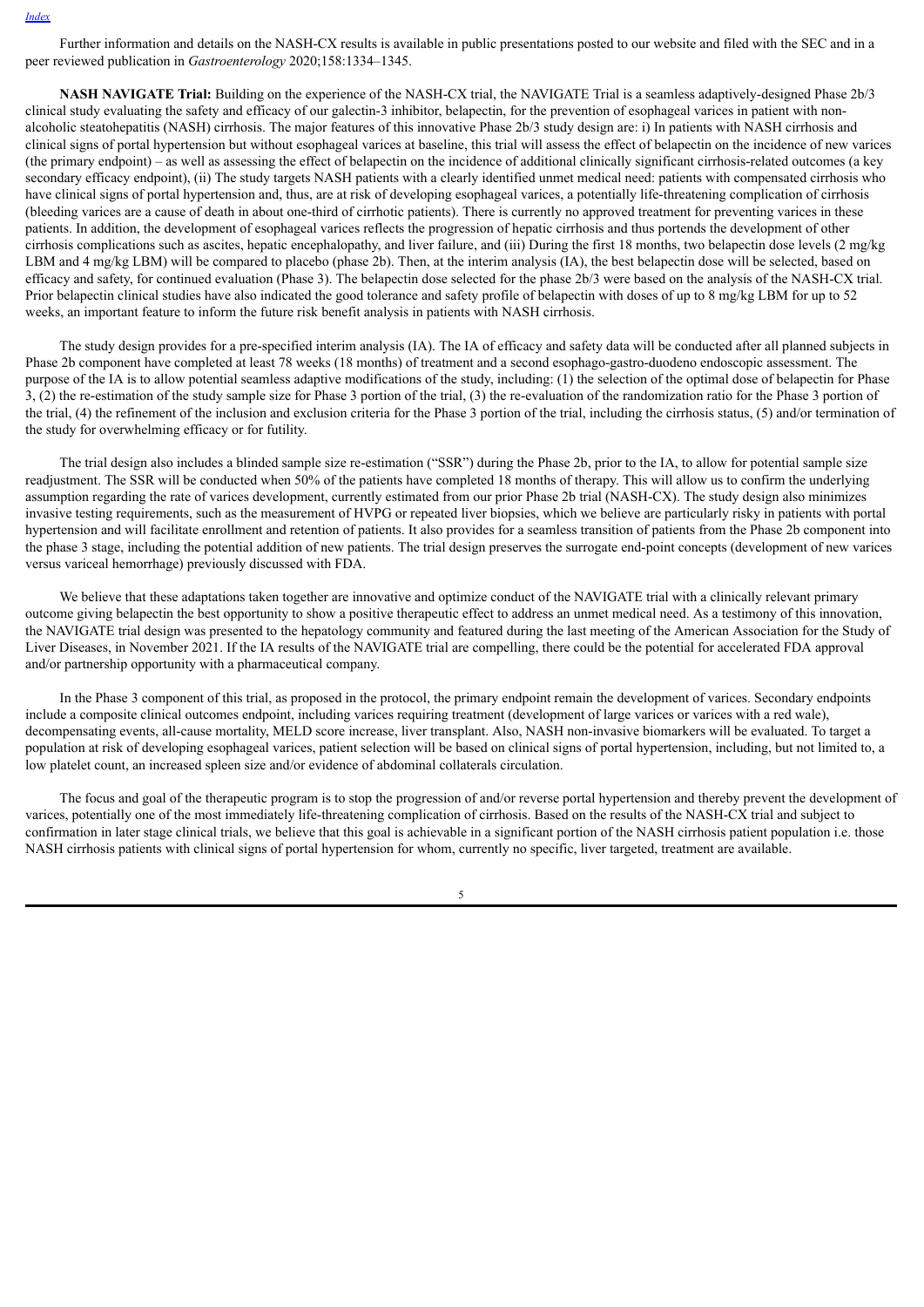The COVID-19 pandemic has delayed and may continue to delay our regulatory and ethics approvals, recruitment of sites, and enrollment of patients for our Phase 2b/3 NAVIGATE trial despite a recent uptick in screening activities. Many investigational centers in the United States and Europe have experienced shut-downs, and while some have loosened or removed restrictions, there may be a risk of experiencing new shut-downs and restrictions. In some countries, shutdown orders have also affected the regulatory process to authorize study starts. Governments and medical facilities have focused their resources for battling the COVID-19 pandemic. For several reasons, the pandemic makes enrolling patients for the NAVIGATE trial more challenging, including because patients eligible for the NAVIGATE trial have liver cirrhosis and, as such, are at a greater health risk of complications from COVID-19. It is also important to consider the safety of our candidate participants first, as cirrhotic patients with portal hypertension are immune compromised. We believe that as we continue to emerge from the COVID-19 pandemic, site recruitment and patient enrollment will accelerate and we have experienced increases in enrollment, particularly in the U.S. However, we have not seen the enrollment in Europe that we anticipated, and conditions there remain uncertain. Consequently, we have activated multiple sites in Latin America. At this time, although enrollment completion is targeted for June 30, 2022, it may require an additional quarter to complete.

We have identified and activated approximately 138 clinical trial sites in 14 countries for the NAVIGATE trial.

Further details on the NAVIGATE trial can be found on www.clinicaltrials.gov under study NCT04365868 and on our NAVIGATE website (navigatenash.com).

The Company also has commenced a Hepatic Impairment Study, which will run in parallel with the phase 2b/3 trial as part of the development program. The Hepatic Impairment Study is being conducted at three sites and involves approximately 40 patients (divided amongst normal healthy volunteers, and patients with hepatic impairment categorized as Child-Turcotte-Pugh (CTP) classes A (mild), B (moderate), and C (severe). Each subject will receive a single infusion of belapectin (4 mg/kg LBM) and their serum belapectin levels will be monitored for up to approximately two weeks to define the effects of various stages of cirrhosis on serum belapectin levels. The tolerance and safety of belapectin will be evaluated. Enrollment in this study was completed in February 2022, and the results will be announced when available. Based on the results from this hepatic impairment study, the Company may consider including patients with more advanced cirrhosis in the Phase 3 portion of its NAVIGATE trial. Until dosing and safety profile is further informed in CTP Class B and/or Class C patients, the NAVIGATE trial will enroll only CTP Class A patients. Further details on this hepatic impairment study can be found on www.clinicaltrials.gov study NCT04332432.

*Cancer Immunotherapy.* We believe there is potential for galectin inhibition to play a key role in the innovative area of cancer immunotherapy. For example, there have been several recent approvals of drugs that enhance a patient's immune system to fight cancer. It is our goal to use ourgalectin-3 inhibitor to further enhance the immune system function to help the body to fight cancer in a way that complements other approaches to this type of therapy. This hypothesis is supported by the fact that galectin-3 is expressed at high levels in multiple types of tumors and their micro-environment, where it fosters the malignant nature of the tumors, and protects the tumors from immune attack by the patient's own defense mechanism. Our drug candidates provide a promising new therapeutic approach to enhance the activity of the immune system against cancer cells. Preclinical studies have indicated that belapectin enhances the immune response to cancer cells, increased tumor shrinkage and enhanced survival in immune competent mice with prostate, breast, melanoma and sarcoma cancers when combined with one of the immune checkpoint inhibitors, anti-CTLA-4 or anti-PD-1, or with the immune cell activator anti-OX40. These preclinical data led to the filing of two Investigator-sponsored INDs and the initiation of Phase 1B studies of belapectin in combination with Yervoy® (ipilimumab) in metastatic melanoma and another phase 1B study in combination with KEYTRUDA (pembrolizumab) in patients with metastatic melanoma and head and neck squamous cell carcinoma. These studies were conducted under the sponsorship of Providence Portland Medical Center's Earle A. Chiles Research Institute (EACRI).

The phase IB study in combination with Yervoy was rapidly discontinued after the first patients were recruited because of the availability on new treatment in the selected population.

Promising results were reported in the Phase 1b trial combining belapectin with pembrolizumab (KEYTRUDA®). When aggregated cohorts are combined, in advanced melanoma, a 50% objective response rate with belapectin in combination with KEYTRUDA, was documented. In addition, a 33% response rate was documented in patients with head and neck cancer The results have been published in 2021 in a highly rated peer reviewed journal (Curti et al. Journal of Immunotherapy of cancer 2021;9:e002371). There was also a suggestion that the combination of belapectin with pembrolizumab could decrease the auto-immune side-effect induced by pembrolizumab. These side-effects, which are directly linked to the mechanism of action of pembrolizumab, can be poorly tolerated and even severe enough to lead to treatment interruption, even if the effect on the cancer was encouraging. This is of course, a very frustrating situation for patients who have to discontinue an active treatment but have no other options available to them. We believe these data, taken together with the observed favorable safety and tolerability of the combination, provide a rationale to move the belapectin program in oncology forward.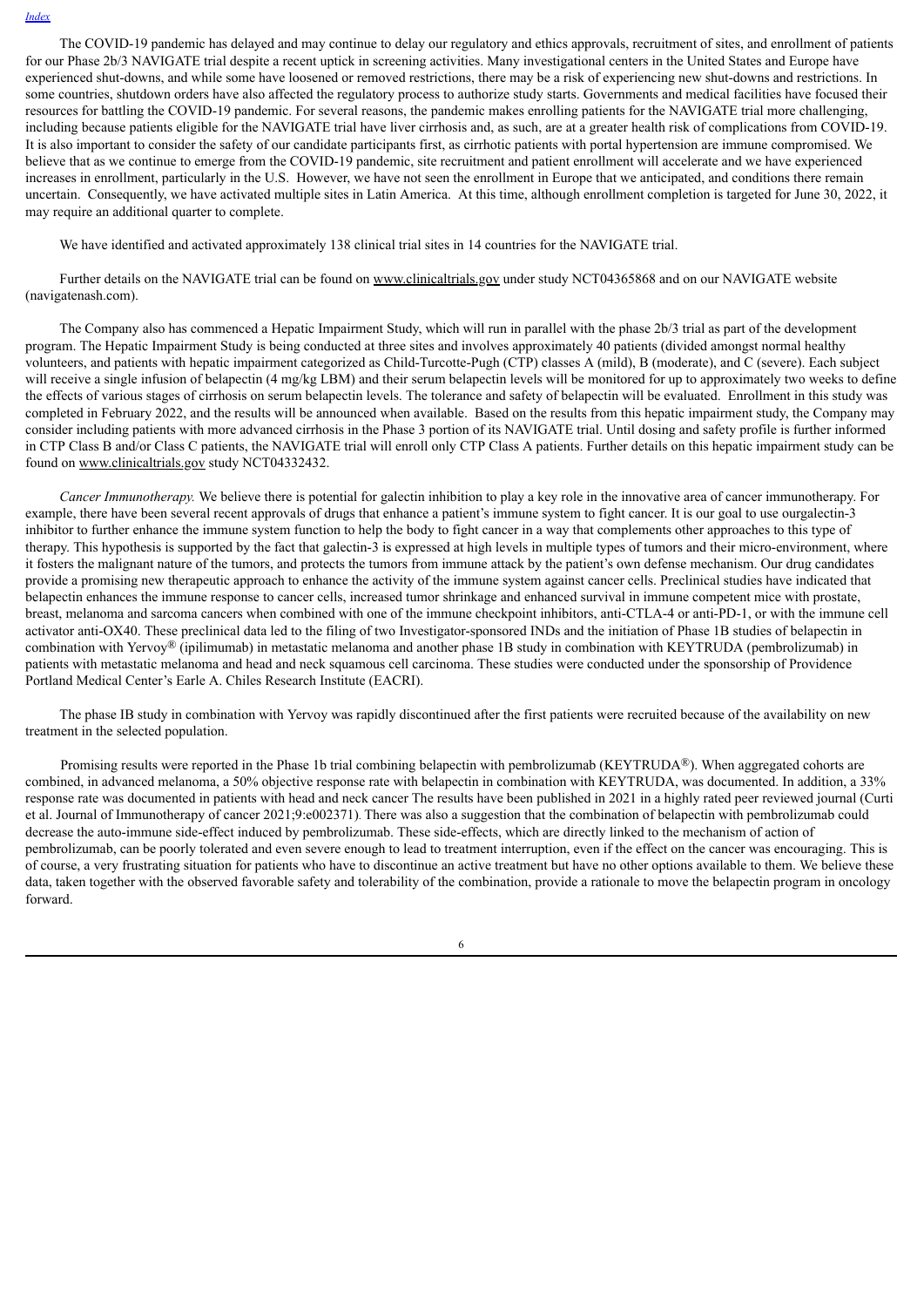Late in 2021, we engaged three noted physicians – Dr. Chetan Bettegowda, from Johns Hopkins, and Dr. Nishant Agrawal and Dr. Ari Rosenberg, both from University of Chicago Medical Center – as consultants to help define the path forward in oncology. In consultation with our oncology experts, we have now selected the treatment of recurrent or metastatic head and neck cancer as the lead indication to pursue for belapectin in combination with an immune checkpoint inhibitor. The decision is notably based on the lack of available treatments for these patients, the limited number of therapies in development, and the resulting very high medical need. We are currently working to compile an IND package with the objective for Galectin Therapeutics to file an IND and are planning a phase 2 trial to be filed with the FDA oncology division.

#### **Patents and Proprietary Rights**

Our development and commercial viability, and ultimately our competitiveness, depend on our ability to develop and maintain the proprietary aspects of our technology and operate without infringing on the proprietary rights of others. We rely on a combination of patent, trademark, trade secret and copyright law and contract restrictions to protect the proprietary aspects of our technologies. We seek to limit disclosure of our intellectual property by requiring employees, consultants, and any third parties with access to our proprietary information to execute confidentiality agreements and by restricting access to that information.

In August 2015, we received a notice of allowance from the U.S. Patent and Trademark Office for patent application number 13/726,900, titled "Galactose-pronged polysaccharides in a formulation for antifibrotic therapies." This patent extends coverage of the Company's pectin-derived compounds (including broad molecular weight ranges and other sources of pectin) to include treatment of chronic kidney disease associated with the development of fibrosis, established kidney fibrosis, chronic lung disease associated with the development of fibrosis and established lung fibrosis. Claims in this patent include administering pectin-derived compound parenterally to a patient having at least one of the four aforementioned diseases where the established fibrosis or progression of the fibrosis or cirrhosis is inhibited or slowed down. Additional specific claims encompass deriving the compound from citrus pectin, apple pectin, soybean hull pectin or sugar beet pectin with a molecular weight between 2 kDa and 400kDa. Also covered is the step of administering the modified galacto-rhamnogalacturonan compound in an admixture with a therapeutic agent, where the agent is an antifibrotic compound.

In August 2014, we received a notice of allowance from the U.S. Patent and Trademark Office for patent application number 13/573,442 titled "Composition of Novel Carbohydrate Drug for Treatment of Human Diseases." The patent covers composition and chemical structural claims for compounds that includes the Company's lead galectin inhibitor compound belapectin and will expire in December 2031. Claims include multiple routes of administration, including intravenous, subcutaneous and oral. The application also covers therapeutic formulations for use in the treatment of NASH (fatty liver disease), cancer and fibrotic, inflammatory and autoimmune disorders in which galectin proteins are involved, at least in part, in the pathogenesis. Additional specific claims encompass liver fibrosis, kidney fibrosis, lung fibrosis or heart fibrosis. The patent, assigned U.S. Patent No. 8,871,925, was issued October 28, 2014.

In May 2014, we received notice of allowance from the U.S. Patent and Trademark Office for patent application number 13/998,197 titled "Galactose-Pronged Carbohydrate Compounds for the Treatment of Diabetic Nephropathy and Associated Disorders." The patent covers both composition claim for and uses of the Company's carbohydrate-based galectin inhibitor compound belapectin in patients with diabetic nephropathy, a type of progressive kidney disease that occurs in individuals with diabetes. Diabetic nephropathy is the major cause for chronic renal failure in the United States. The patent, assigned U.S. Patent No. 8,828,971, was issued September 9, 2014.

In February 2014, we received notice of issuance that the U.S. Patent and Trademark Office issued patent number 8,658,787 to the Company for its application titled "Galacto-rhamnogalacturonate compositions for the treatment of non-alcoholic steatohepatitis and non-alcoholic fatty liver disease." The patent covers the Company's carbohydrate-based galectin inhibitor compound belapectin for use in patients with fatty liver disease with or without fibrosis or cirrhosis, providing patent protection through 2031. The major claims are for methods of obtaining galectin inhibitor compounds, obtaining a composition for parenteral or enteral administration in an acceptable pharmaceutical carrier and administering to a subject having at least one of the following: fatty liver, non-alcoholic fatty liver disease, non-alcoholic steatohepatitis, non-alcoholic hepatitis with liver fibrosis, non-alcoholic steatohepatitis with cirrhosis, or non-alcoholic steatohepatitis with cirrhosis and hepatocellular carcinoma. The use covers reversing or slowing the progression of disease activity or medical consequences of the disease. Applications are pending in multiple countries to extend patent protection globally.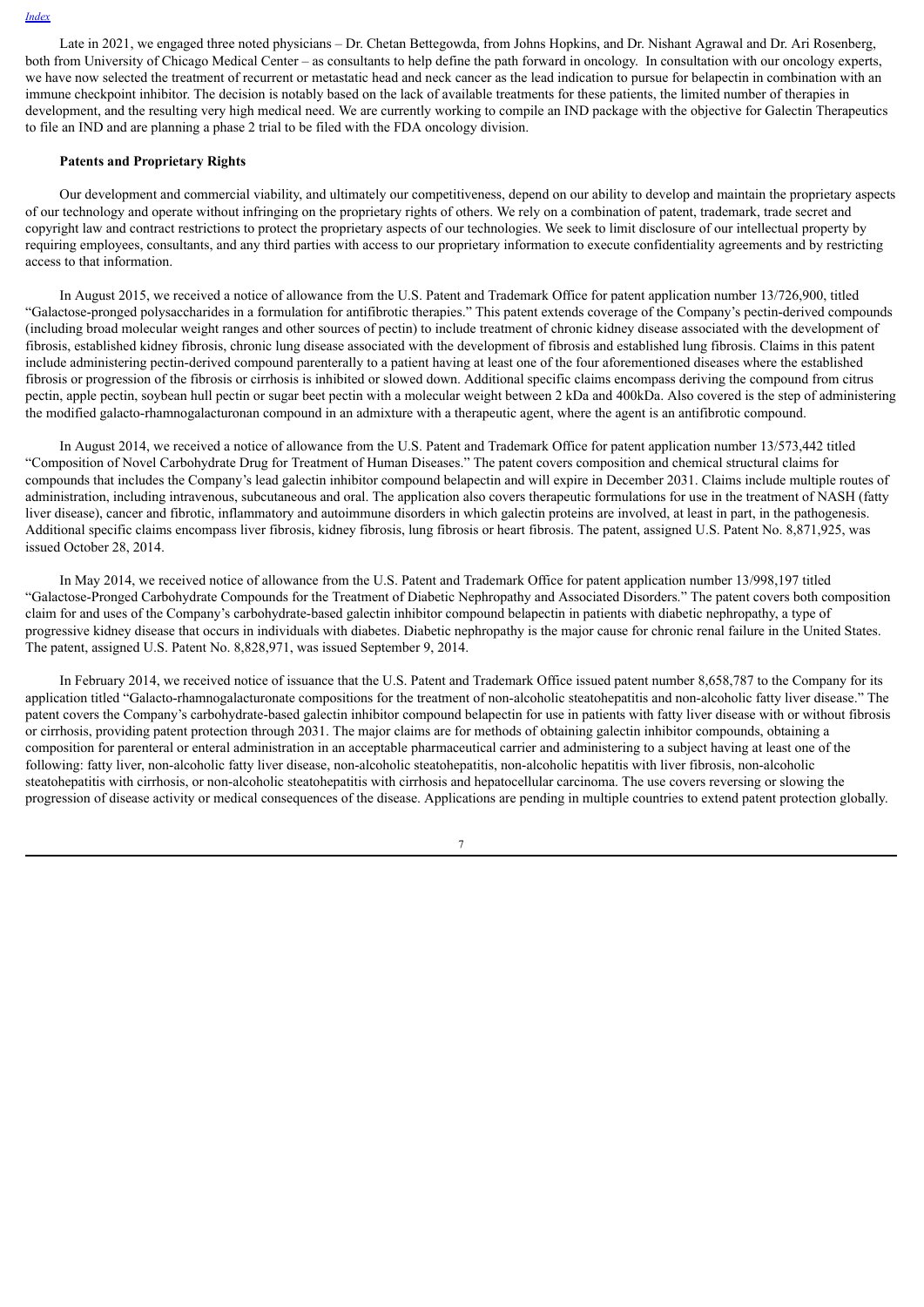In January 2014, we received a notice of allowance from the U.S. Patent and Trademark Office for Patent Application Number 13/550,962 titled "Galactose-Pronged Polysaccharides in a Formulation for Anti-fibrotic Therapies." The patent covers both composition claim for and uses of the Company's carbohydrate-based galectin inhibitor compound belapectin for use in patients with liver fibrosis in combination with other potential therapeutic agents. The patent covers use of belapectin with agents directed at multiple targets, some of which are currently in clinical development for fibrotic disorders including monoclonal antibodies to connective tissue growth factor, integrins, and TGF-B1. The patent, assigned U.S. Patent No. 8,722,645, was issued May 13, 2014.

In July 2012, we received a notice of issuance from the U.S. Patent and Trademark Office for the U.S. Patent number 8,236,780 issued on August 7, 2013 titled "Galactose-prolonged polysaccharides in a formulation for antifibrotic therapies". This methods patent covers key methods of derivation and use for our carbohydrate-based galectin inhibitor compound for use in patients with chronic liver disease associated with the development of fibrosis, established liver fibrosis or end-stage scarring, or cirrhosis. The major claim is for a method of obtaining a galacto-rhamnogalacturan compound from an apple pectin, obtaining a composition for parenteral administration the galacto-rhamnogalacturonan compound in an acceptable pharmaceutical carrier and administering to a subject having at least one of the following: chronic liver disease associated with the development of fibrosis, established liver fibrosis or cirrhosis. The use covers inhibiting or slowing the progression of fibrosis. belapectin is covered by this patent and it provides opportunities for development of additional compounds in the class.

As of December 31, 2021, Galectin Therapeutics Inc. held 23 granted U.S. patents, 100 foreign granted, 3 foreign patent applications pending, and 2 U.S. patent applications pending. Many of our patents and patent applications cover composition of matter for complex carbohydrate drugs and/or methods of use for reducing toxicity and enhancing chemotherapeutic drugs by co-administering a polysaccharide with a chemotherapeutic agent or for use in treatment of fibrosis. The scheduled expiration dates of our United States patents span out to 2034 before considering any potential extensions. We have corresponding patent applications pending in various territories where we see potential for commercial interest. Additionally, we have patent applications in other areas to utilize our carbohydrate-based compounds to treat disease other than cancer. See "Risk Factors — Risks Related to Our Intellectual Property". Our competitive position, in part, is contingent upon protection of our intellectual property. Galectin Sciences LLC has 3 granted international patent, 1 international patent allowed, 3 US patent application pending, and 27 foreign applications pending.

#### **Research**

Our primary focus is on the design and testing of agents that target galectins in various *in vitro* and *in vivo* systems and that demonstrate efficacy in treatment of experimentally induced fibrosis or enhance immune system responsiveness in various tissues and in live animal models. We contract with independent laboratories and other facilities to conduct our research, which is designed, evaluated and managed by our scientists. We do not anticipate building additional in-house research or development facilities or hiring significantly additional staff other than for purposes of designing and managing our out-sourced research and development activities.

As we develop products eligible for clinical trials, we contract with independent parties to assist in the design of the clinical trial protocols, arrange for and monitor the clinical trials, collect data and analyze data. In addition, certain clinical trials for our products may be conducted by governmentsponsored agencies and will be dependent on governmental participation and funding. Our dependence on independent parties and clinical sites involves risks including reduced control over the timing and other aspects of our clinical trials.

During the years ended December 31, 2021 and 2020, our expenditures for research and development were \$24.0 million and \$18.0 million, respectively. We expense all research and development costs as they are incurred.

In January 2014 we created, with SBH Sciences, Inc. (Natick, Ma), Galectin Sciences, LLC, a collaborative joint venture to research and develop small organic molecule inhibitors of galectin-3 for oral administration.

Using computer molecular modeling techniques coupled with *in vitro* screening of a variety of compound libraries, SBH Sciences had identified several small organic molecules with promising galectin-3 inhibitory activity *in vitro*. Galectin Sciences LLC will further develop these unique organic molecule inhibitors of galectin-3 as drug candidates as well as develop additional candidates. Subject to availability of funding, Galectin Sciences LLC will build on the scientific body of knowledge amassed by SBH Sciences, coupled with Galectin Therapeutics' knowledge and expertise of galectins' pathological role and mechanism of action in inflammation, fibrosis and many cancers. The long-term goal of this effort is to identify and develop drug candidates that are highly specific galectin inhibitors which may be formulated for oral administration. The intermediate term goal is the development of small molecule inhibitors of galectin-3 which exhibit activity in *in vivo* preclinical disease models of fibrosis and cancer in which galectins play a key role. Several patent applications have been filed to protect the various series of compounds discovered by these efforts.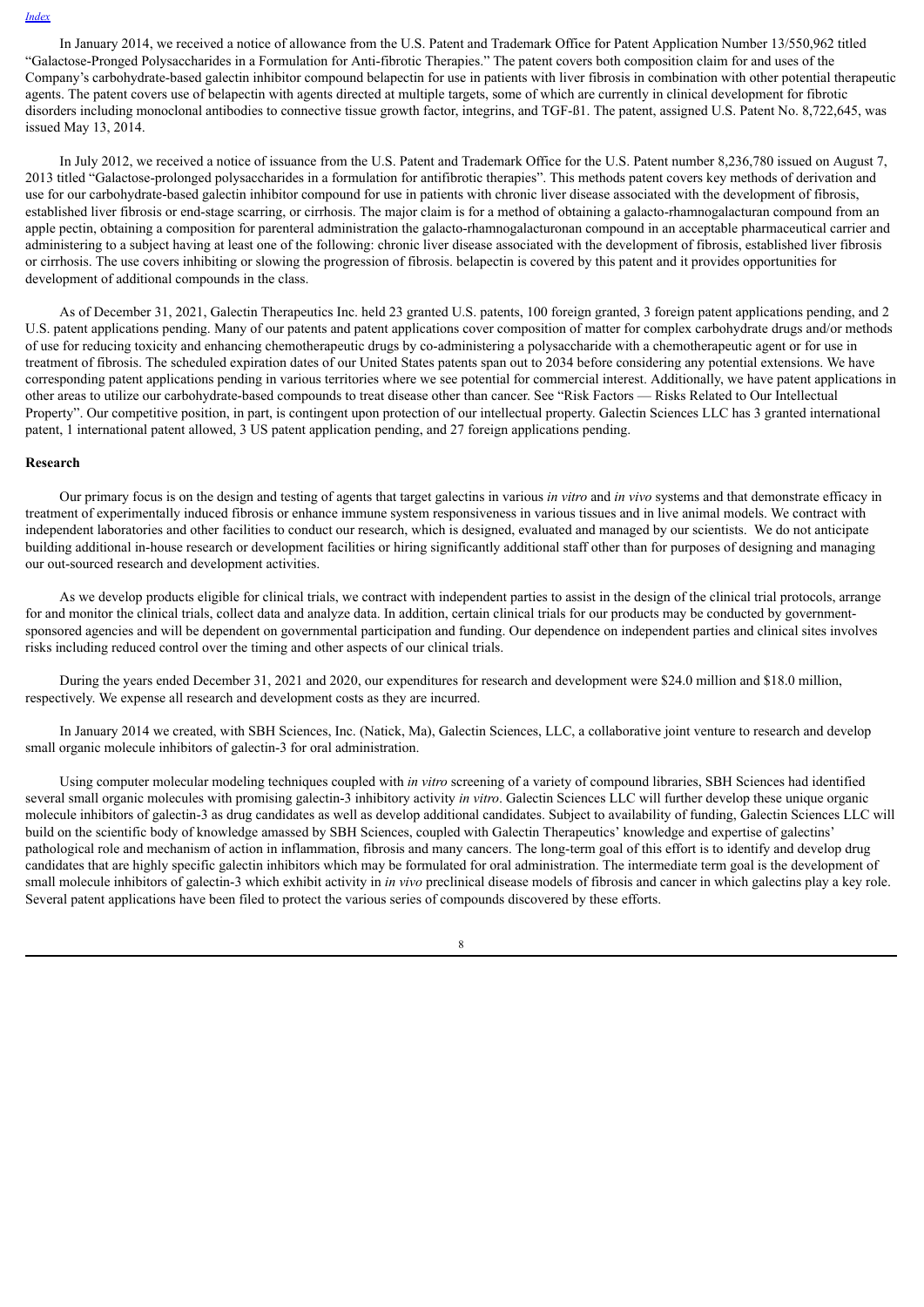Because increased levels of galectin proteins have been implicated in a very large number of inflammatory, fibrotic and neoplastic diseases; the discovery and development of orally active galectin inhibitors would be a major step towards expanded treatment approaches for these disorders. This early drug discovery effort may lead to drugs that would expand our pipeline as follow-on compounds to our first in class galectin inhibitors, belapectin and GM-CT-01. These efforts have identified several potential compounds which are continuing to be explored to identify lead molecules that may be identified for clinical development.

#### **Manufacturing and Marketing**

We are a development stage Company at this time and do not intend to establish internal facilities for the manufacture of our products for clinical or commercial production. To have our products manufactured, we have developed and will continue to develop relationships with third-parties that have established pharmaceutical manufacturing capabilities and expertise. We are not a party to any long-term agreement with any of our suppliers and, accordingly, we have our products manufactured on a purchase-order basis from one of two primary well-known and established pharmaceutical suppliers that meet FDA requirements. Additionally, belapectin is manufactured as a sterile liquid formulation. We have experienced, and may experience in the future, certain delays related to COVID-19 related supply issues with certain components necessary to manufacture belapectin.

Because our products are in the development stage, we have not created a sales and marketing staff to commercialize pharmaceutical products. If we develop products eligible for commercial sale, we will need to develop a sales and marketing capability or rely on third parties such as licensees, collaborators, joint venture partners or independent distributors to market and sell those products. Our dependence on third-party manufacturers, analytical testing and other laboratories and marketers will involve risks relating to our reduced control, and other risks including those discussed in "Risk Factors — Risks Related to our Company — There are risks associated with reliance on our third parties for manufacturing, marketing, sales, managed care and distribution infrastructure channels."

#### **Competition**

Many biotechnology and pharmaceutical companies are developing new technologies for the treatment of cancer, fibrotic diseases and other diseases. Technologies such as monoclonal antibodies could be competitive with our galectin therapeutic platforms. Other companies are trying to improve the therapeutic profile of widely used protein-based drugs. While these companies may broaden the market for our products they may also provide competitive alternatives to our products. We expect increased competition in the area of galectins will be fueled by a nearly exponential increase in the publication rate of research papers on galectins.

See "Risk Factors — Risks Related to Our Company — We face intense competition in the biotechnology and pharmaceutical industries" for additional discussion related to our current and potential competition.

#### **Government Regulation**

The research, development, testing, manufacture, labeling, promotion, advertising, distribution, and marketing, among other things, of our products are extensively regulated by governmental authorities in the United States and other countries. The FDA regulates drugs under the federal Food, Drug, and Cosmetic Act and its implementing regulations. Failure to comply with the applicable U.S. requirements may subject us to administrative or judicial sanctions, such as FDA refusal to approve pending New Drug Applications ("NDAs"), warning letters, product recalls, product seizures, total or partial suspension of production or distribution, injunctions, and/or criminal prosecution.

#### *Drug Approval Process*

Drugs may not be marketed in the U.S. until the FDA has approved them. The steps required before a drug may be marketed in the U.S. include: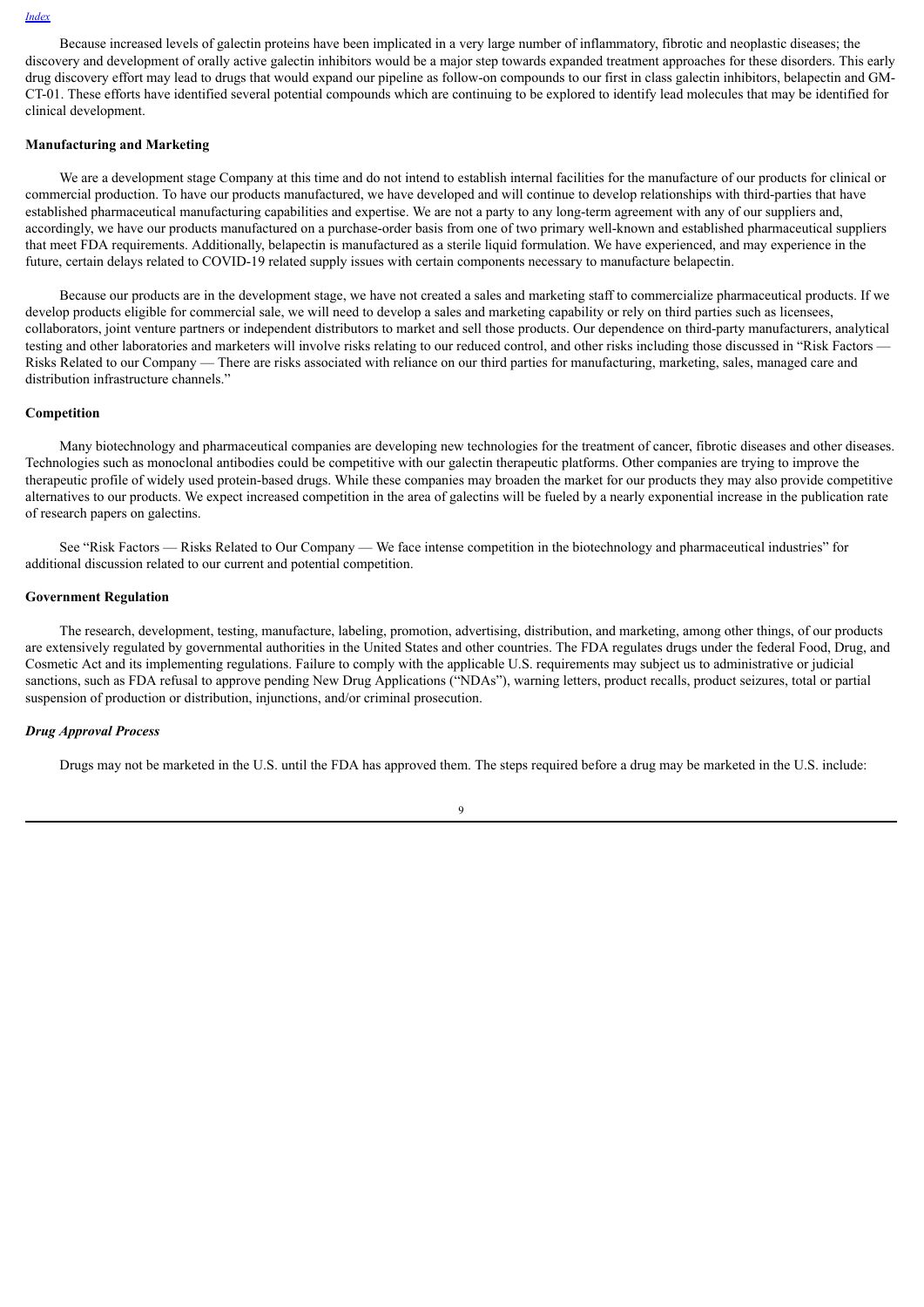- *[Index](#page-2-0)*
- 1. Pre-clinical laboratory tests, animal studies, and formulation studies,
- 2. Submission to the FDA of an IND for human clinical testing, which must become effective before human clinical trials may begin,
- 3. Adequate and well-controlled human clinical trials to establish the safety and efficacy of the drug for each indication,
- 4. Submission to the FDA of a NDA,
- 5. Satisfactory completion of an FDA inspection of the manufacturing facility or facilities, at which the drug is produced to assess compliance with current good manufacturing procedures ("cGMP") established by the FDA,
- 6. FDA review and approval of the NDA, and
- 7. FDA review and approval of a trademark used in connection with a pharmaceutical.

Pre-clinical tests include laboratory evaluation of product chemistry, toxicity, and formulation, as well as numerous in vitro and in vivo animal studies. The results of the pre-clinical tests, together with manufacturing information and analytical data, are submitted to the FDA as part of an IND, which must become effective before human clinical trials may begin and the Company must resolve any outstanding FDA concerns or questions before clinical trials can proceed. There is no certainty that submission of an IND will result in the FDA allowing clinical trials to begin.

Clinical trials involve the administration of the investigational drug to human subjects under the supervision of qualified investigators and constant oversight by the FDA or foreign regulatory authorities. Clinical trials are conducted under protocols detailing the objectives of the study, the parameters to be used in monitoring safety, and the effectiveness criteria to be evaluated. Each protocol must be submitted to the FDA as part of the IND.

Clinical trials typically are conducted in three sequential phases, but the phases may overlap or be combined. Each trial must be reviewed and approved by an independent Institutional Review Board ("IRB"), before it can begin. Study subjects must sign an informed consent form before participating in a clinical trial. Phase 1 usually involves the initial introduction of the investigational drug into patients to evaluate its safety, dosage tolerance, pharmacodynamics, and, if possible, to gain an early indication of its effectiveness. Phase 2 usually involves trials in a limited patient population to (i) evaluate dosage tolerance and appropriate dosage; (ii) identify possible adverse effects and safety risks; and (iii) evaluate preliminarily the efficacy of the drug for specific indications. Phase 3 trials usually further evaluate clinical efficacy and test further for safety by using the drug in its final form in an expanded patient population. There is no assurance that these trials will be completed within a specified period of time, if at all.

Assuming successful completion of the required clinical testing, the results of the pre-clinical studies and of the clinical studies, together with other detailed information, including information on the manufacture and composition of the drug, are submitted to the FDA in an NDA requesting approval to market the product for one or more indications. Before approving an NDA, the FDA usually will inspect the facilities at which the drug is manufactured and will not approve the product unless compliance with cGMP is satisfactory. If the FDA evaluates the NDA and the manufacturing facilities as acceptable, the FDA will generally issue an approval letter. If the FDA evaluates the NDA submission or the manufacturing facilities as not acceptable, the FDA will generally outline the deficiencies in the submission and often will request additional testing or information. Even if an applicant submits the requested additional information, the FDA ultimately may decide that the NDA does not satisfy the regulatory criteria for approval. The testing and approval process require substantial time, effort, and financial resources, and there is no assurance that any approval will be granted on a timely basis, if at all. After approval, certain changes to the approved product, such as adding new indications, manufacturing changes, or additional labeling claims are subject to further FDA review and approval.

See "Risk Factors — Risks Related to the Regulation of Our Products — We will need regulatory approvals to commercialize our products" for additional discussion of regulatory risks related to our drug development program.

#### *FDA Priority Review*

FDA procedures provide for priority review of an NDA submitted for drugs that, compared to currently marketed products, offer a significant improvement in the treatment, diagnosis, or prevention of a disease. NDAs that are granted priority review are acted upon more quickly than NDAs given standard review. If we were to seek priority review, there can be no guarantee that the FDA will grant priority review status, that priority review status will affect the time of review, or that the FDA will approve the NDA submitted for any of our product candidates, whether or not priority review status is granted.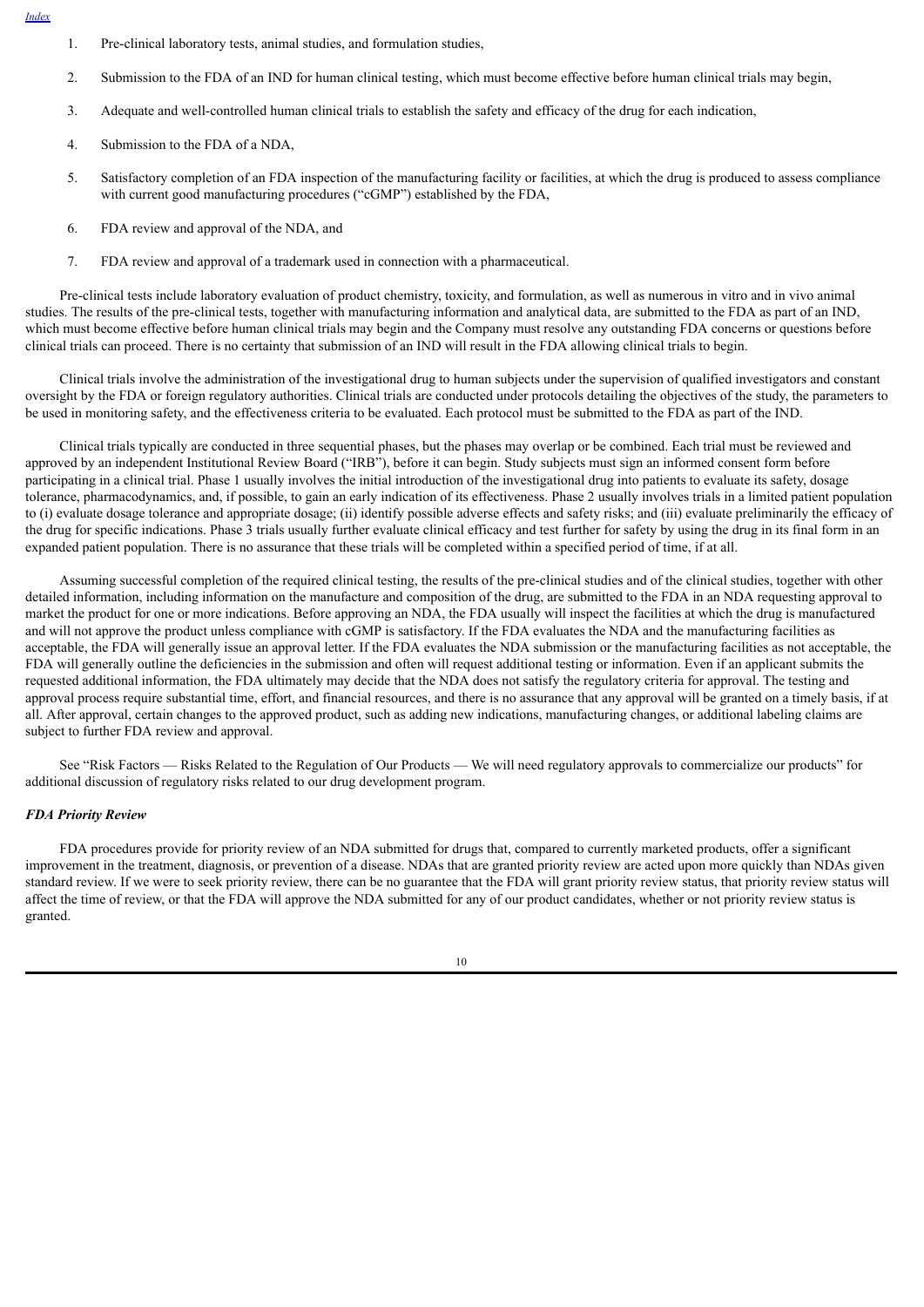# *Post-Approval Requirements*

If FDA approval of one or more of our products is obtained, we will be required to comply with a number of post-approval requirements. For example, holders of an approved NDA are required to report certain adverse reactions to the FDA and to comply with certain requirements concerning advertising and promotional labeling for their products. Also, quality control and manufacturing procedures must continue to conform to current Good Manufacturing Practices ("cGMP") after approval, and the FDA periodically inspects manufacturing facilities to assess compliance with cGMP. Accordingly, manufacturers must continue to expend time, money, and effort in the area of production and quality control to maintain cGMP compliance. In addition, discovery of problems with a product after approval may result in restrictions on a product, manufacturer, or holder of an approved NDA, including withdrawal of the product from the market. Also, new government requirements may be established that could delay or prevent regulatory approval of our products under development.

#### *Regulation Outside the United States*

Before our products can be marketed outside of the United States, they are subject to regulatory approval similar to that required in the United States, although the requirements governing the conduct of clinical trials, product licensing, pricing and reimbursement vary widely from country to country. No action can be taken to market any product in a country until an appropriate application has been approved by the regulatory authorities in that country. The current approval process varies from country to country, and the time spent in gaining approval varies from that required for FDA approval. In certain countries, the sales price of a product must also be approved. The pricing review period often begins after market approval is granted. No assurance can be given that even if a product is approved by a regulatory authority, satisfactory prices will be approved for such product.

#### *Environmental Regulation*

Pharmaceutical research and development involves the controlled use of hazardous materials. Biotechnology and pharmaceutical companies must comply with laws and regulations governing the use, generation, manufacture, storage, air emission, effluent discharge, handling and disposal of certain materials, biological specimens and wastes. We do not anticipate building in-house research, development or manufacturing facilities, and, accordingly, do not expect to have to comply directly with environmental regulation. However, our contractors and others conducting research, development or manufacturing activities for us may be required to incur significant compliance cost, and this could in turn could increase our expense or delay our completion of research or manufacturing programs.

#### **Human Capital Resources**

As of February 28, 2022, we currently have nine full-time employees, six of whom are involved primarily in management of our pre-clinical research and development and clinical trials and three who were involved primarily in management and administration of our Company. We also utilize several contractors and consultants who provide product development, manufacture, analytical testing, clinical trial expertise, and clinical trial support.

#### **Available Information**

The Company is required to file annual, quarterly and current reports, proxy statements and other information with the Securities and Exchange Commission ("SEC"), including Annual Reports on Form 10-K, Quarterly Reports on Form 10-Q, Current Reports on Form 8-K and amendments to reports filed pursuant to Sections 13(a) and 15(d) of the Securities Exchange Act of 1934. The SEC maintains an Internet site that contains reports, proxy and information statements, and other information regarding issuers that file electronically with the SEC at http://www.sec.gov. The Company's website is www.galectintherapeutics.com. The information contained on, or hyperlinked from, our website or any other websites is not a part of, nor is it incorporated by reference into, this Annual Report on Form 10-K.

#### <span id="page-13-0"></span>**Item 1A.** *Risk Factors*

An investment in our common stock involves a high degree of risk. You should carefully consider the risks described below and the other information before deciding to invest in our common stock. The risks described below are not the only ones facing our Company. Additional risks not presently known to us or that we currently consider immaterial may also adversely affect our business. We have attempted to identify below the major factors that could cause differences between actual and planned or expected results, but we cannot assure you that we have identified all of those factors.

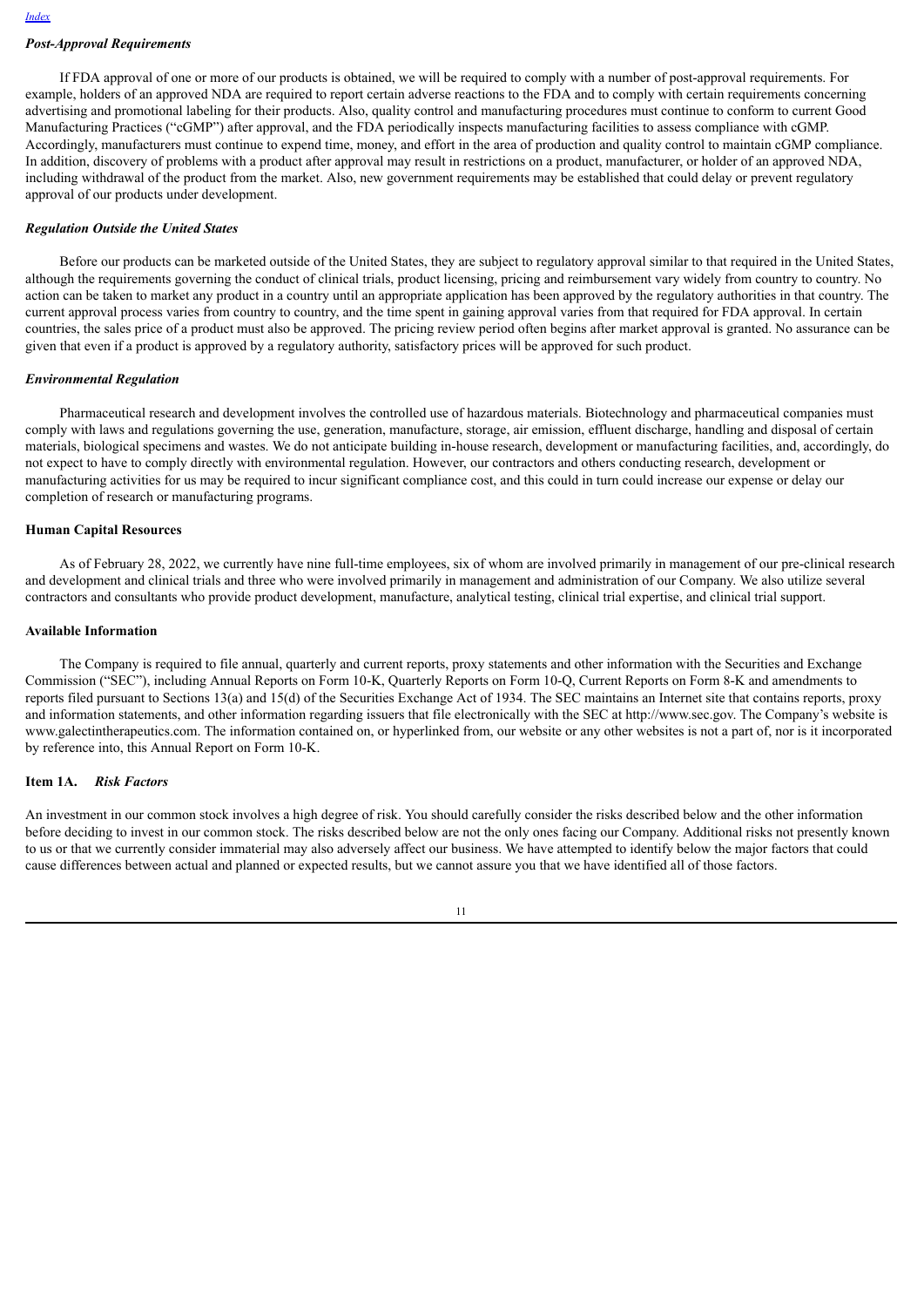If any of the following risks actually happen, our business, financial condition and operating results could be materially adversely affected. In this case, the trading price of our common stock could decline, and you could lose all or part of your investment.

#### **Risks Related to Our Company**

#### We have incurred net losses to date and must raise additional capital in order to continue to operate.

We have incurred net losses in each year of operation since our inception in July 2000 and have no revenues. Our accumulated deficit as of December 31, 2021 was \$271 million. We had \$39.6 million of unrestricted cash as of December 31, 2021. The Company believes there is sufficient cash to fund currently planned operations at least through March 31, 2023. We will require more cash to fund our operations after March 31, 2023 and believe we will be able to obtain additional financing. However, there can be no assurance that we will be successful in obtaining such new financing or, if available, that such financing will be on terms favorable to us.

We may raise capital through public or private equity financings, partnerships, debt financings, bank borrowings, or other sources. Additional funding may not be available on favorable terms or at all. In our most recent significant financing, our chairman, Richard E. Uihlein, provided \$30 million in convertible debt financing in three transactions in 2021. Though his investments in the Company, Mr. Uihlein has been a critical source of funding. There is no assurance as to the level of future investments to be made in the Company by Mr. Uihlein. If adequate funds are not otherwise available, we may need to significantly curtail operations. To obtain additional funding, we may need to enter into arrangements that require us to relinquish rights to certain technologies, products and/or potential markets. To the extent that additional capital is raised through the sale of equity, or securities convertible into equity, our equity holders may experience dilution of their proportionate ownership of the Company.

#### *We are a development stage company and have not yet generated any revenue.*

We are a development stage company and have not generated any revenues to date. There is no assurance that we will obtain FDA approval of belapectin or other products that we may develop, and, even if we do so, that we will generate revenue sufficient to become profitable. Our failure to generate revenue and profit would likely lead to loss of your investment.

Our ability to generate revenue from product sales and achieve profitability will depend upon our ability to successfully commercialize products, including our lead product candidate, or other product candidates that we may in-license or acquire in the future. Even if we are able to successfully achieve regulatory approval for these product candidates, we do not know when any of these products will generate revenue from product sales for us, if at all. Our ability to generate revenue from product sales from our current or future product candidates also depends on a number of additional factors, including our ability to:

- successfully complete development activities, including the necessary clinical trials;
- complete and submit new drug applications, or NDAs, to the U.S. Food and Drug Administration, or FDA, and obtain regulatory approval for indications for which there is a commercial market;
- complete and submit applications to, and obtain regulatory approval from, foreign regulatory authorities;
- successfully complete all required regulatory agency inspections;
- set a commercially viable price for our products;
- obtain commercial quantities of our products at acceptable cost levels;
- find suitable distribution partners to help us market, sell and distribute our approved products in other markets; and
- obtain coverage and adequate reimbursement from third parties, including government and private payers.

In addition, because of the numerous risks and uncertainties associated with product development, including that our product candidates may not advance through development or achieve the endpoints of applicable clinical trials, we are unable to predict the timing or amount of increased expenses, or when or if we will be able to achieve or maintain profitability. Even if we are able to complete the development and regulatory process for any product candidates, we anticipate incurring significant costs associated with commercializing these products.

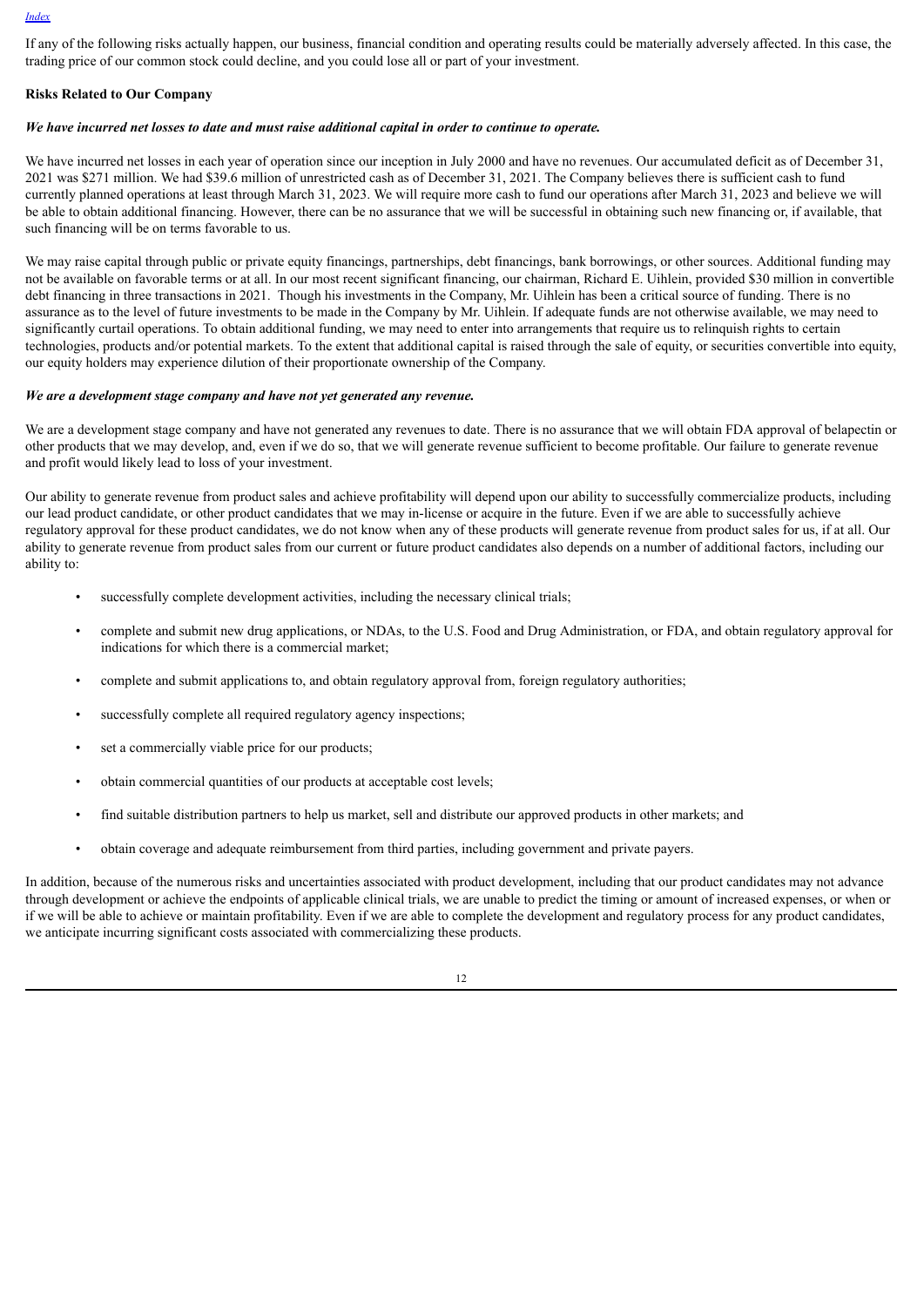If we are unable to generate revenues from the sale of our products, we may not become profitable and may need to obtain additional funding to continue operations. If we fail to become profitable or are unable to sustain profitability on a continuing basis, then we may be unable to continue our operations at planned levels and be forced to reduce our operations.

# We are dependent on the success of our lead product candidate, belapectin, and we cannot be certain that our product candidates will receive *regulatory approval or be successfully commercialized.*

We currently have no products for sale, and we cannot guarantee that we will ever have any drug products approved for sale. We and our product candidates are subject to extensive regulation by the FDA and comparable regulatory authorities in other countries governing, among other things, research, testing, clinical trials, manufacturing, labeling, promotion, selling, adverse event reporting and recordkeeping. We are not permitted to market any of our product candidates in or outside the United States until we receive approval of a new drug application for a product candidate from the FDA or the equivalent approval from a foreign regulatory authority. Obtaining FDA approval is a lengthy, expensive and uncertain process.

Before obtaining regulatory approval for the sale of any drug candidate, we must conduct extensive pre-clinical studies and clinical trials to demonstrate the safety and efficacy of our product candidates in humans.

To obtain FDA approval, we will need to conduct one or more Phase 3 clinical trial for belapectin; however, we cannot assure you that we will be able to finance Phase 3 trials. Additionally, we cannot assure you that our future trials will yield successful results, that they will lead to the generation of revenue, or that we will obtain regulatory approval in other countries.

Pre-clinical studies and clinical trials are expensive, time-consuming and ultimately may not be successful. The results of pre-clinical and initial clinical testing of these products may not necessarily indicate the results that will be obtained from later or more extensive testing. Also, it is possible to suffer significant setbacks in advanced clinical trials, even after obtaining promising results in earlier trials. For example, although there was positive data from our NASH-CX Phase 2 trial for belapectin, it did not meet its primary endpoint. Similarly, our Phase 2a pilot trial NASH-FX for patients with advanced fibrosis, which explored three non-invasive imaging technologies, did not meet its primary endpoint. We may engage others to conduct our clinical trials, including clinical research organizations and, possibly, government-sponsored agencies. Additional clinical trials may not start or be completed as we forecast and may not achieve the desired results. The time required to obtain FDA and other approvals is unpredictable but often can take years following the commencement of clinical trials, depending upon the complexity of the drug candidate.

# Difficulty and delays in enrolling patients and registering sites for conducting clinical trials may prevent or delay product development and strain our *limited financial resources.*

There are other life sciences companies conducting clinical trials in patients with the disease indications that our product candidates target. As a result, we must compete with them for clinical sites, physicians and the limited number of patients who fulfill the stringent requirements for participation in clinical trials. Also, due to the confidential nature of clinical trials, we do not know how many of the eligible patients may be enrolled in competing studies and who are consequently not available to us for our clinical trials.

In addition, our clinical trials have been affected by and may continue to be affected by the COVID-19 pandemic. Clinical site initiation and patient enrollment as well as availability of certain required lab kits for our non-COVID-19 product candidates have been and may continue to be delayed due to prioritization of hospital resources toward the COVID-19 pandemic. Some patients have not been and others may not want or be able to comply with clinical trial protocols if quarantines impede patient movement or interrupt healthcare services. Similarly, any inability to recruit and retain patients and principal investigators and site staff who, as healthcare providers, may have heightened exposure to COVID-19, may adversely impact our clinical trial operations.

Patient enrollment depends on many factors, including the size of the patient population, the nature of the trial protocol, the proximity of patients to clinical sites, the eligibility criteria for the study and potential reduced enrollment due to the COVID-19 pandemic. The delay or inability to meet planned patient enrollment may result in increased costs and delays or termination of the trial, which could have a harmful effect on our ability to develop products.

# *Even if we receive regulatory approval, we may be unable to commercialize our product candidates.*

Even if belapectin and other future product candidates achieve positive results in clinical trials, we may be unable to commercialize them. The availability of government and third-party payer reimbursement, and pricing, especially compared to competitor products, could affect our ability to commercialize our product candidates. Our general inability to obtain necessary regulatory approvals and, if obtained, to commercialize our products would substantially impair our viability.

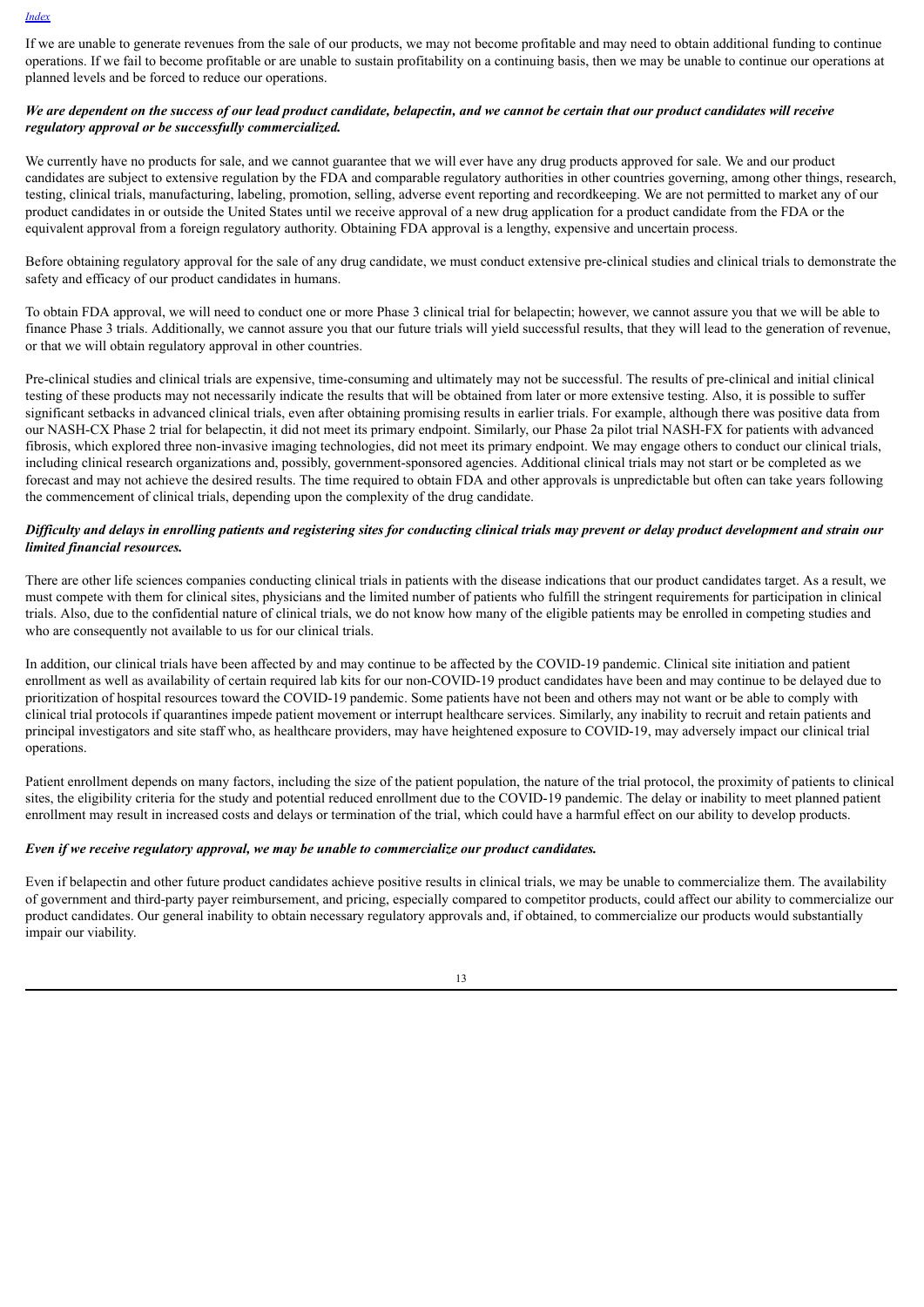# There are risks associated with our reliance on third parties to design trial protocols, arrange for and monitor the clinical trials, and collect and *analyze data.*

As we develop products eligible for clinical trials, we will contract with independent parties to assist us in the design of the trial protocols, arrange for and monitor the clinical trials, provide lab kits, collect data and analyze data and samples. In addition, certain clinical trials for our products may be conducted by government-sponsored agencies and will be dependent on governmental participation and funding. We have contracted with a third party, Covance, for assistance with the design and conduct of our NAVIGATE trial.

Our dependence on independent parties and clinical sites involves risks including reduced control over the timing and other aspects of our clinical trials.

#### *There are risks associated with our reliance on third parties for manufacturing belapectin.*

We do not have, and do not now intend to develop, facilities for the manufacture of any of our products, including belapectin, for clinical or commercial production. At this time, we are not a party to any long-term agreement with any of our suppliers, and accordingly, we have our products manufactured on a purchase-order basis from one of two primary suppliers. We are developing relationships with manufacturers and will enter into collaborative arrangements with licensees or have others manufacture our products on a contract basis. We expect to depend on such collaborators to supply us with products manufactured in compliance with standards imposed by the FDA and foreign regulators.

#### We are exposed to pre-clinical and clinical liability risks which could place a financial burden upon us, should we be sued, because we do not currently *have product liability insurance beyond our general insurance coverage.*

Our business exposes us to potential pre-clinical, clinical liability and other liability risks that are inherent in the testing pharmaceutical formulations and products; accordingly, claims may be asserted against us. In addition, the use in our clinical trials of pharmaceutical formulations and products that our potential collaborators may develop and the subsequent sale of such formulations or products by us or our potential collaborators may cause us to assume a portion of or all of the product liability risks. A successful liability claim or series of claims brought against us could have a material adverse effect on our business, financial condition and results of operations. Because we do not currently have any FDA-approved products or formulations, we do not currently have any product liability insurance covering commercialized products. Our current and potential partners with whom we have collaborative agreements or our future licensees may not be willing to indemnify us against these types of liabilities and may not, themselves, be sufficiently insured or have sufficient liquidity to satisfy any product liability claims. Claims or losses in excess of any insurance coverage that may be obtained by us could have a material adverse effect on our business, financial condition and results of operations.

#### *We face intense competition in the biotechnology and pharmaceutical industries.*

The biotechnology and pharmaceutical industries are intensely competitive. We face direct competition from U.S. and foreign companies focusing on pharmaceutical products, which are rapidly evolving. Our competitors include major multinational pharmaceutical and chemical companies, specialized biotechnology firms and universities and other research institutions. Many of these competitors possess greater financial and other resources, larger research and development staffs and more effective marketing and manufacturing organizations than we possess. In addition, academic and government institutions are increasingly likely to enter into exclusive licensing agreements with commercial enterprises, including our competitors, to market commercial products based on technology developed at such institutions. Our competitors may succeed in developing or licensing technologies and products that are more effective or succeed in obtaining FDA or other regulatory approvals for product candidates before we do. Acquisitions of, or investments in, competing pharmaceutical or biotechnology companies by large corporations could increase such competitors' financial, marketing, manufacturing and other resources.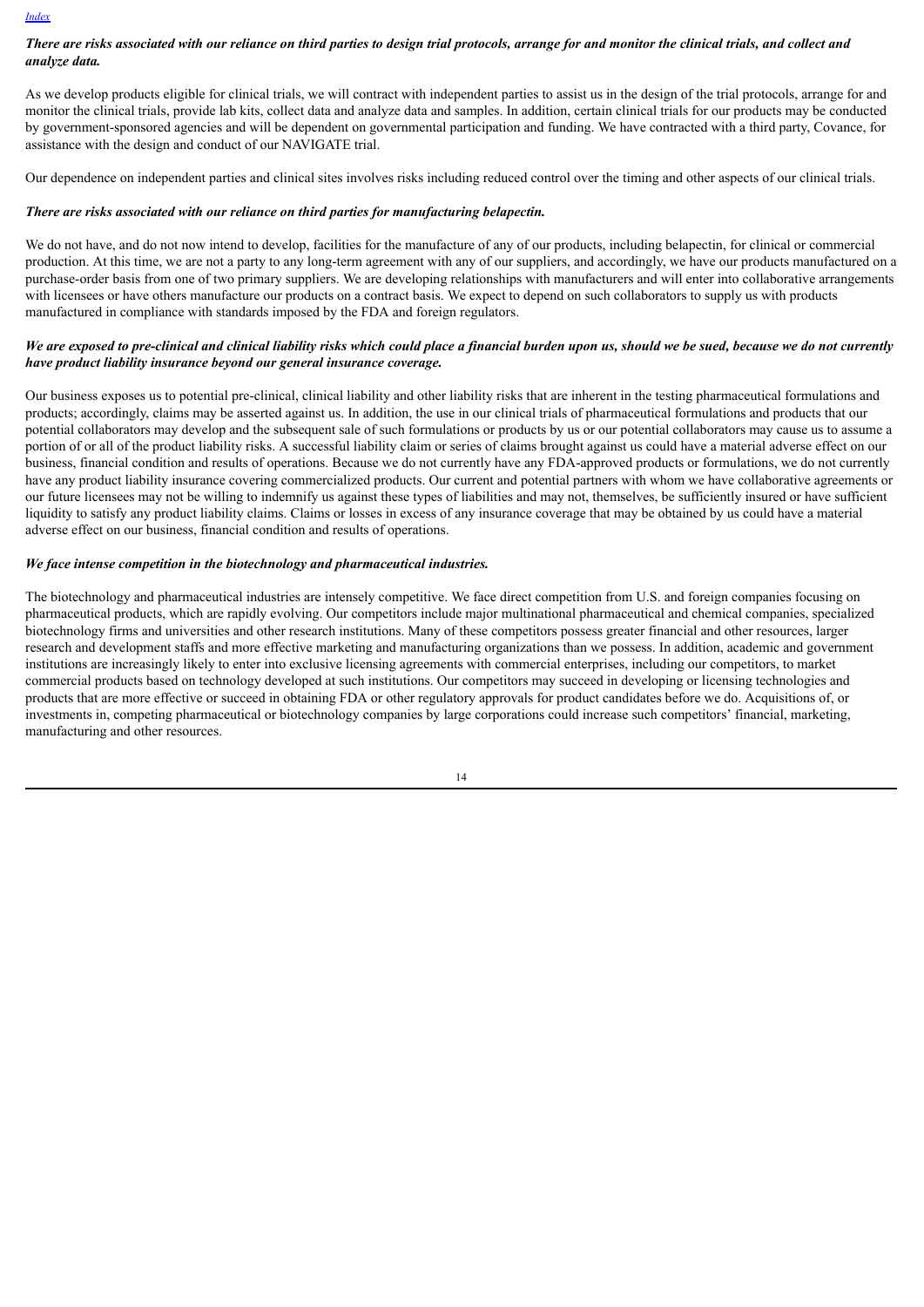# The market for our proposed products is rapidly changing and competitive, and new drugs and new treatments that may be developed by others could *impair our ability to maintain and grow our business and remain competitive.*

The pharmaceutical and biotechnology industries are subject to rapid and substantial technological change. Developments by others may render our proposed products noncompetitive or obsolete, or we may be unable to keep pace with technological developments or other market factors. Technological competition from pharmaceutical and biotechnology companies, universities, governmental entities and others diversifying into the field is intense and is expected to increase. Our resources are limited and we may experience technical challenges inherent in such technologies. Our competitors may develop drugs that are safer, more effective and less costly than our proposed products and, therefore, present a serious competitive threat to us.

The potential widespread acceptance of therapies that are alternatives to ours may limit market acceptance of our proposed products, even if commercialized. Some of our targeted diseases and conditions may also be treated by other medications. These treatments may be widely accepted in medical communities and have a longer history of use. The established use of these competitive drugs may limit the potential for our technologies, formulations and products to receive widespread acceptance even if commercialized.

#### *Our lack of operating experience may cause us dif iculty in managing our growth.*

We have limited experience in manufacturing or procuring products in commercial quantities, conducting other later-stage phases of the regulatory approval process, selling pharmaceutical products, and negotiating, establishing and maintaining strategic relationships. Although we may engage consultants to assist us, any additional growth may require us to expand our management, operational and financial systems and controls. If we are unable to do so, our business and financial condition would be materially harmed. If rapid growth occurs, it may strain our managerial, operational and financial resources.

#### We depend on key individuals to develop our products and core technologies and pursue collaborative relationships.

We are highly dependent on our current base of a few employees and external consultants. These individuals, among other things, design and lead our preclinical and clinical studies, as well as our U.S. and European regulatory processes. With little or no redundancy in our personnel, the loss of any personnel or failure to attract or retain other key personnel and consultants could result in a loss of experience and accumulated knowledge and prevent us from developing our products and core technologies and pursuing collaborative relationships.

#### *We may fail to comply with our reporting and other requirements under federal securities laws.*

As a publicly traded company, we are subject to the reporting requirements of the Exchange Act. The Exchange Act requires that we file annual, quarterly and current reports. Our failure to prepare and disclose this information in a timely manner could subject us to penalties under federal securities laws, expose us to lawsuits and restrict our ability to access financing. We may be required to implement additional and expensive finance and accounting systems, procedures and controls as we grow our business and organization to satisfy new reporting requirements, which will increase our costs and require additional management resources.

#### Our long-term success is dependent not only upon the success of our trials but also upon us being able to capitalize upon potential positive results of *our trials, which is not assured.*

To conduct Phase 3 clinical trials or other clinical trials we will need sufficient cash resources to conduct those undertakings. We will also need to obtain sufficient dosages of belapectin for such trials. Manufacturing of belapectin is performed by third parties on a contract basis and production is ongoing to generate what we believe are sufficient quantities of belapectin for our NAVIGATE or other clinical trials. Manufacturing could become delayed due to circumstances beyond our control which could delay any clinical trials. Further because of limited resources, we have curtailed most of our expenditures in research focused on the development of an oral galectin inhibitor to replace our current drug candidate that is delivered via infusion.

# We have previously been a defendant in a shareholder derivative action, and any possible future such lawsuits may adversely affect our business, *financial condition, results of operations and cash flows.*

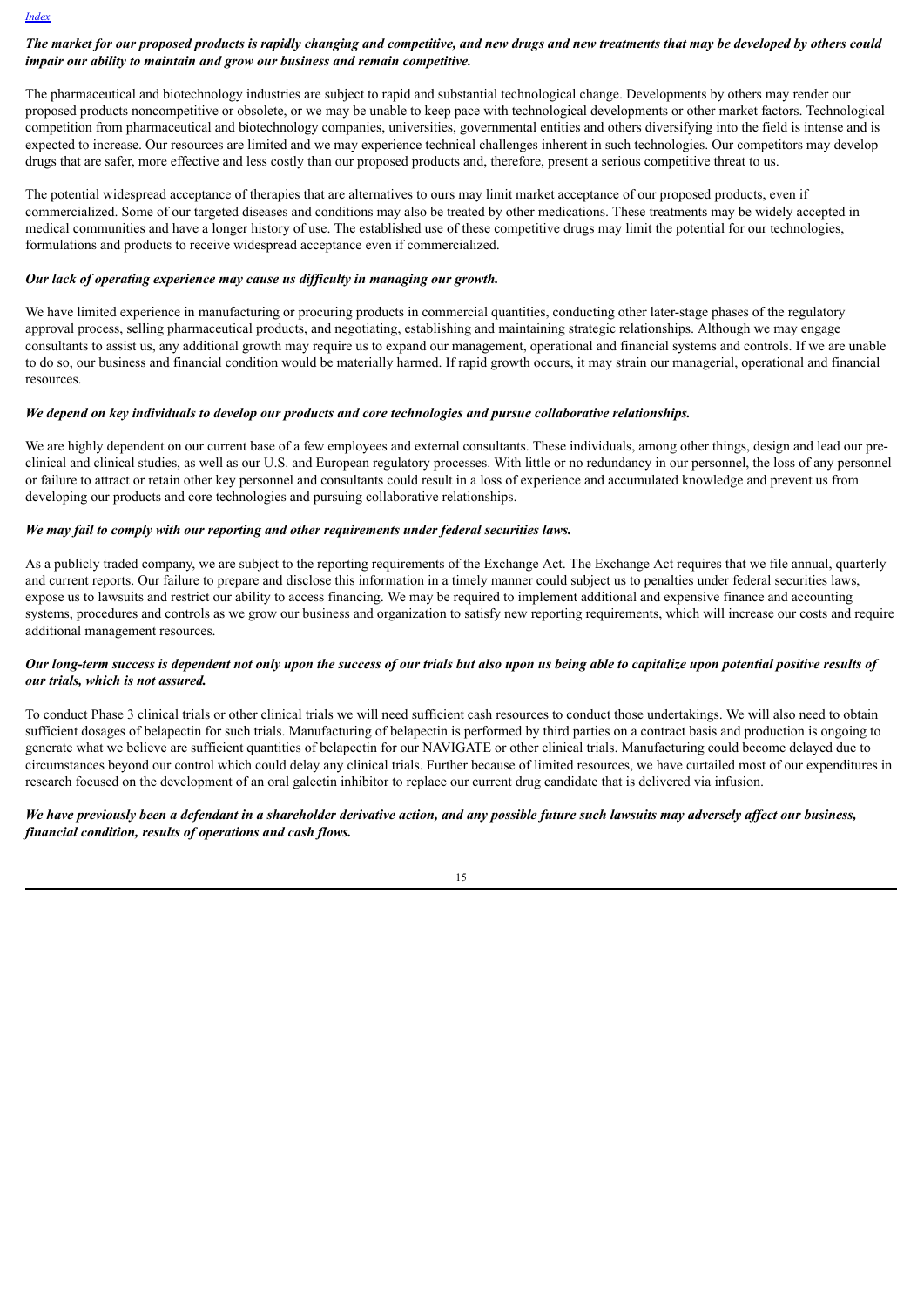We and certain of our officers and directors have previously been defendants in a state court shareholder derivative action that concluded in our favor. In addition, there is the potential for other future shareholder litigation and for governmental investigations and/or enforcement actions. Similar lawsuits in the future may divert our attention from our ordinary business operations, and we may incur significant expenses associated with their defense (including, without limitation, substantial attorneys' fees and other fees of professional advisors and potential obligations to indemnify current and former officers and directors who are or may become parties to such actions). If similar lawsuits do arise in the future, we may be required to pay material damages and fines, consent to injunctions on future conduct and/or suffer other penalties, remedies or sanctions. Accordingly, the ultimate resolution of these matters could have a material adverse effect on our business, results of operations, financial condition, liquidity and ability to meet any debt obligations and, consequently, could negatively impact the trading price of our common stock. Any existing or future shareholder lawsuits and any future governmental investigations and/or enforcement actions could adversely impact our reputation, our relationships with our customers and our ability to generate revenue.

#### **Risks Related to the Regulation of our Products**

#### *We will need regulatory approvals to commercialize our products.*

We are required to obtain approval (i) from the FDA in order to sell our products in the U.S. and (ii) from foreign regulatory authorities in order to sell our products in other countries. The FDA's review and approval process is lengthy, expensive and uncertain. Extensive pre-clinical and clinical data and supporting information must be submitted to the FDA for each indication for each product candidate in order to secure FDA approval. Before receiving FDA clearance to market our proposed products, we will have to demonstrate that our products are safe on the patient population and effective for the diseases that are to be treated. Clinical trials, manufacturing and marketing of drugs are subject to the rigorous testing and approval process of the FDA and equivalent foreign regulatory authorities. FDA may change, at any time, its requirements for approval of new drugs based on information and data received from others and ourselves potentially resulting in product approval delays or non-approvals. The Federal Food, Drug and Cosmetic Act and other federal, state and foreign statutes and regulations govern and influence the testing, manufacture, labeling, advertising, distribution and promotion of drugs and medical devices. As a result, regulatory approvals can take several years to acquire and may further require the expenditure of substantial financial, managerial and other resources. The FDA could reject an application or, in the alternative, require us to conduct additional clinical or other studies as part of the regulatory review process. Delays in obtaining or failure to obtain FDA approvals would delay or prevent the commercialization of our product candidates, which would prevent, defer or decrease our receipt of revenues. In addition, should we receive initial regulatory approval, our product candidates will be subject to extensive and rigorous ongoing domestic and foreign government regulation.

# Even if we obtain regulatory approvals, our marketed drugs will be subject to ongoing regulatory review. If we fail to comply with ongoing regulatory requirements, we could lose our approvals to market drugs, in which case our business would be materially adversely affected.

Following regulatory approval in the United States of any drugs we may develop, we will remain subject to continuing regulatory review, including the review of adverse drug experiences and clinical results that are reported after our drug products are made available to patients. This would include results from any post marketing tests or vigilance required as a condition of approval. The manufacturer and manufacturing facilities we use to make any of our drug products will also be subject to periodic review and inspection by the FDA. The discovery of any new or previously unknown problems with the product, manufacturer or facility may result in restrictions on the drug, manufacturer or facility, including withdrawal of the drug from the market. We would continue to be subject to the FDA requirements governing the labeling, packaging, storage, advertising, promotion, recordkeeping, and submission of safety and other post-market information for all of our product candidates, even those that the FDA had approved. If we fail to comply with applicable continuing regulatory requirements, we may be subject to fines, suspension or withdrawal of regulatory approval, product recalls and seizures, operating restrictions and other adverse consequences.

# The drug development process to obtain FDA approval is very costly and time consuming, and if we cannot complete our clinical trials in a cost*ef ective manner, our results of operations may be adversely af ected.*

Costs and timing of clinical trials may vary significantly over the life of a project owing to the following non-exclusive reasons:

- the duration of the clinical trials;
- the number of sites included in the trials;
- the countries in which the trial is conducted;
- the length of time required and ability to enroll eligible patients;
- the number of patients that participate in the trials;
- the number of doses that patients receive;

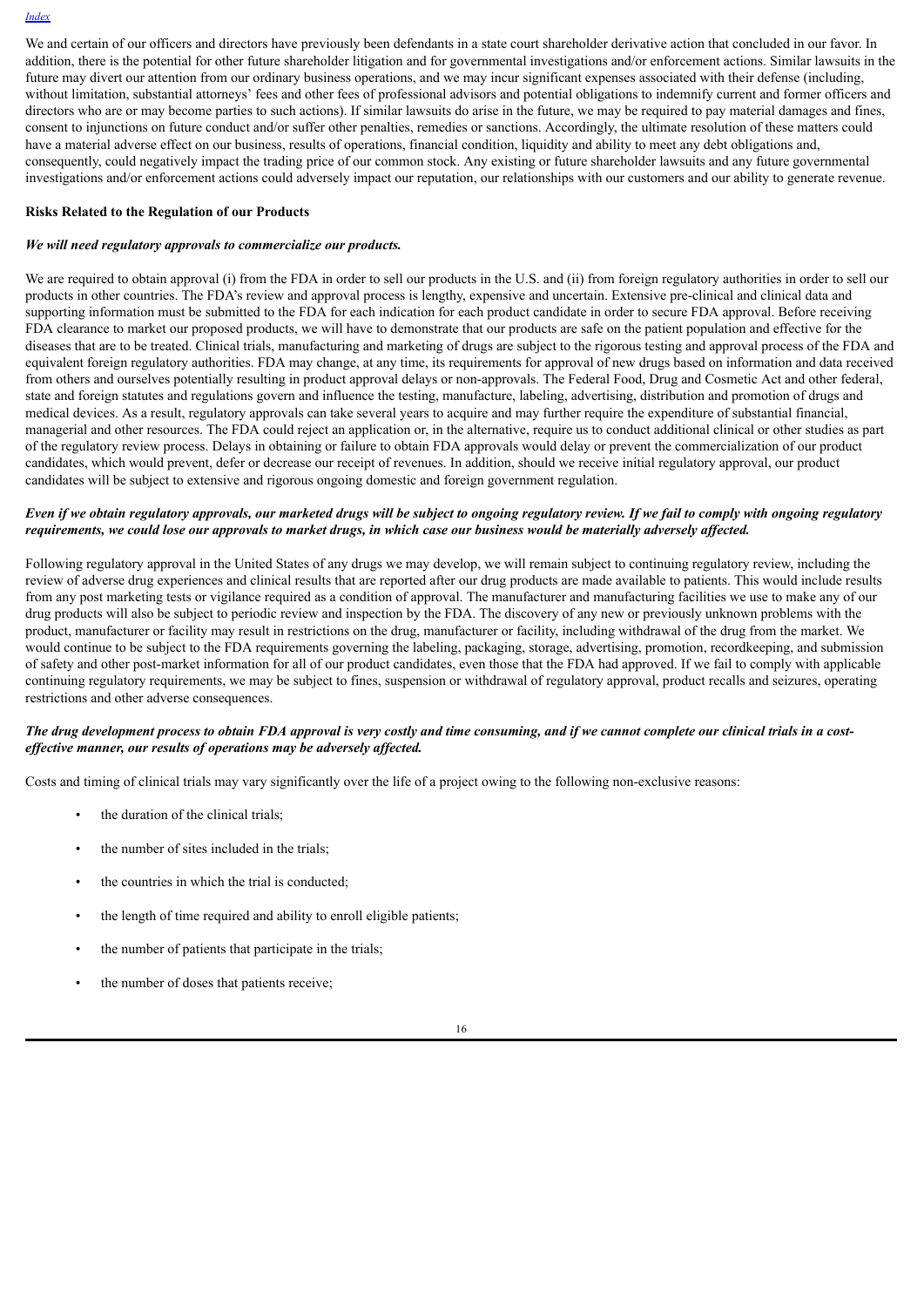- the drop-out or discontinuation rates of patients;
- per patient trial costs;
- third party contractors failing to comply with regulatory requirements or meet their contractual obligations to us in a timely manner;
- our drug product candidates having different chemical and pharmacological properties in humans than in lab testing;
- the need to suspend or terminate our clinical trials;
- insufficient or inadequate supply or quality of drug product candidates or other necessary materials to conduct our trials;
- potential additional safety monitoring, or other conditions required by FDA or comparable foreign regulatory authorities regarding the scope or design of our clinical trials, or other studies requested by regulatory agencies;
- problems engaging IRBs to oversee trials or in obtaining and maintaining IRB approval of studies;
- the duration of patient follow-up;
- the efficacy and safety profile of the product candidate:
- the costs and timing of obtaining regulatory approvals; and
- the costs involved in enforcing or defending patent claims or other intellectual property rights.

Each of the above factors and other unanticipated factors beyond our control could prevent us from gaining approval for our drugs in a cost-effective and timely manner, which could have a material adverse impact on our business.

#### Data obtained from clinical trials are not necessarily predictive of future results, may be negative or inconclusive, and are susceptible to varying *interpretations, which could delay, limit or prevent regulatory clearances.*

Data already obtained, or in the future obtained, from pre-clinical studies and clinical trials do not necessarily predict the results that will be obtained from later pre-clinical studies and clinical trials. Moreover, pre-clinical and clinical data may be negative or inconclusive. In addition, data is susceptible to varying interpretations. Negative or inconclusive data, or data interpreted in various ways, could delay, limit or prevent regulatory approval. A number of companies in the pharmaceutical industry have suffered significant setbacks in advanced clinical trials, even after they obtained promising results in earlier trials. Despite the results reported in some of our earlier clinical trials for belapectin, our clinical trials may not demonstrate sufficient levels of safety and efficacy necessary to obtain the requisite regulatory approvals for our drugs, and thus, our proposed drugs may not be approved for marketing. If later-stage clinical trials do not produce favorable results, our ability to achieve regulatory approval for any of our product candidates may be adversely impacted. The failure to adequately demonstrate the safety and effectiveness of a proposed formulation or product under development could delay or prevent regulatory clearance of the potential drug. The resulting delays in commercialization could materially harm our business.

# Our product candidates may cause undesirable side effects or have other properties that could delay or prevent their regulatory approval, limit the commercial profile of an approved label, or result in significant negative consequences following any marketing approval.

Undesirable side effects caused by our product candidates could cause us or regulatory authorities to interrupt, delay or halt clinical trials and could result in a more restrictive label or the delay or denial of regulatory approval by the FDA or other comparable foreign regulatory authority. Although we are not currently aware of any undesirable side effects caused by our product candidates, it is possible that they may be identified in the clinical trial process.

As a result of undesirable side effects or safety or toxicity issues that we may experience in our clinical trials, we may not receive approval to market any product candidates, which could prevent us from ever generating revenues or achieving profitability. Results of our trials could reveal an unacceptably high severity and prevalence of side effects. In such an event, our trials could be suspended or terminated, and the FDA or comparable foreign regulatory authorities could order us to cease further development or deny approval of our product candidates for any or all targeted indications. These side effects could affect patient recruitment or the ability of enrolled subjects to complete the trial or result in potential product liability claims.

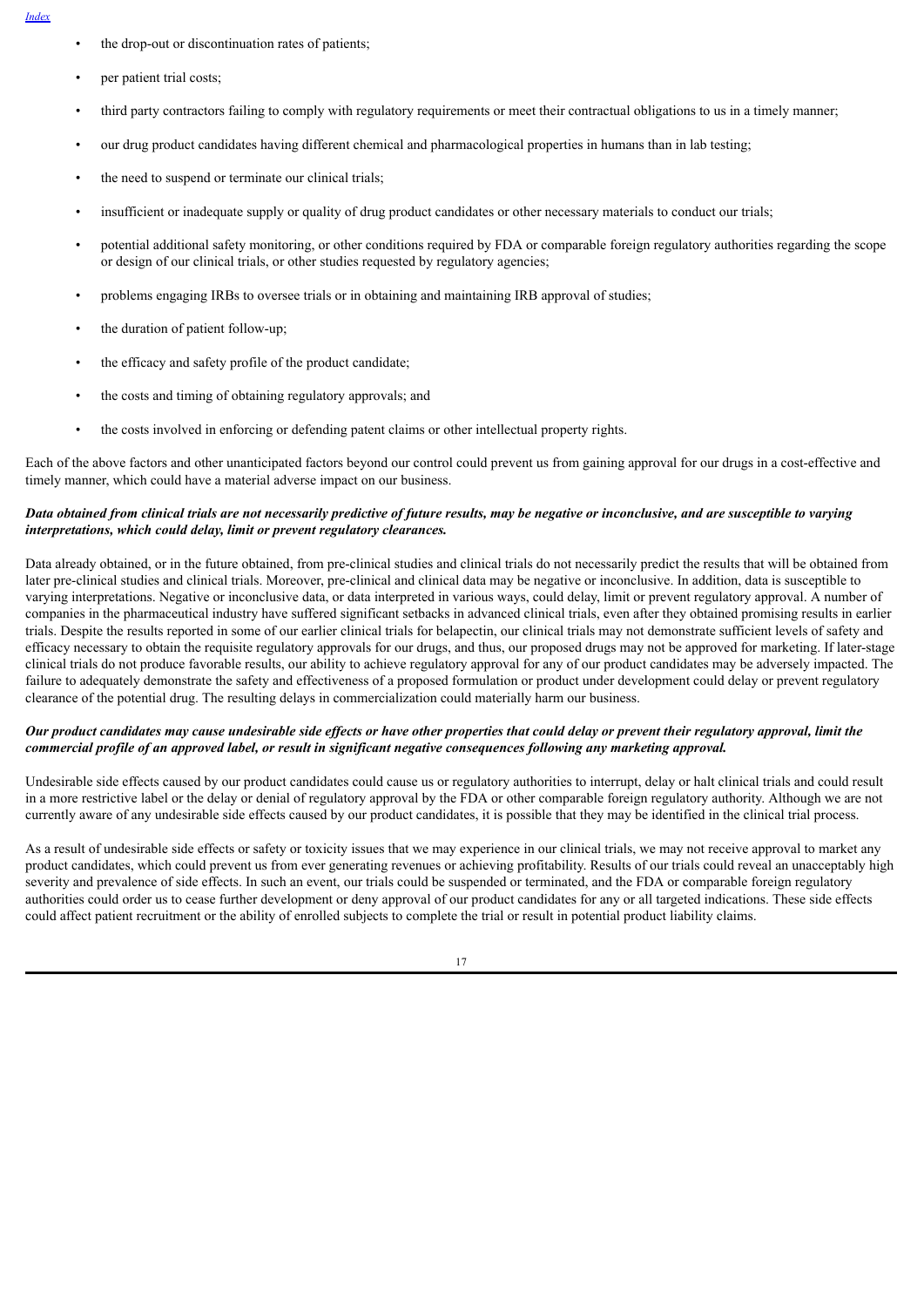Additionally, if any of our product candidates receives marketing approval, and we or others later identify undesirable side effects caused by such product, a number of potentially significant negative consequences could result, including:

- we may be forced to suspend marketing of such product;
- regulatory authorities may withdraw their approvals of such product;
- regulatory authorities may require additional warnings on the label that could diminish the usage or otherwise limit the commercial success of such products;
- we may be required to conduct post-market studies;
- we could be sued and held liable for harm caused to subjects or patients; and
- our reputation may suffer.

Any of these events could prevent us from achieving or maintaining market acceptance of the particular product candidate, if approved.

# Failure to obtain regulatory approval in international jurisdictions would prevent our product candidates from being marketed abroad.

In order to market and sell our products in the European Union and many other jurisdictions, we must obtain separate marketing approvals and comply with numerous and varying regulatory requirements. The approval procedure varies among countries and can involve additional testing. The time required to obtain approval may differ substantially from that required to obtain FDA approval. The regulatory approval process outside the United States generally includes all of the risks associated with obtaining FDA approval. In addition, in many countries outside the United States, it is required that the product be approved for reimbursement before the product can be approved for sale in that country. We may not obtain approvals from regulatory authorities outside the United States on a timely basis, if at all. Approval by the FDA does not ensure approval by regulatory authorities in other countries or jurisdictions, and approval by one regulatory authority outside the United States does not ensure approval by regulatory authorities in other countries or jurisdictions or by the FDA. We may not be able to file for marketing approvals and may not receive necessary approvals to commercialize our products in any market. If we are unable to obtain approval of any of our product candidates by regulatory authorities in the European Union or other countries, the commercial prospects of that product candidate may be significantly diminished, and our business prospects could decline.

# **Risks Related to Our Intellectual Property**

# *Our competitive position is contingent upon the protection of our intellectual property.*

Development and protection of our intellectual property are critical to our business. All of our intellectual property, patented or otherwise, has been invented and/or developed by employees or former employees of the Company. Our success depends, in part, on our ability to obtain patent protection for our products or processes in the U.S. and other countries, protect trade secrets and prevent others from infringing on our proprietary rights. We will only be able to protect our product candidates from unauthorized making, using, selling, offering to sell or importation by third parties to the extent that we have rights under valid and enforceable patents or trade secrets that cover these activities. If we do not adequately protect our intellectual property, competitors may be able to practice our technologies.

The patent positions of pharmaceutical and biotechnology companies can be highly uncertain and involve complex legal and factual questions for which important legal principles remain unresolved. No consistent policy regarding the breadth of claims allowed in biotechnology patents has emerged to date in the United States. The biotechnology patent situation outside the United States is even more uncertain. Changes in either the patent laws or in interpretations of patent laws in the United States and other countries may diminish the value of our intellectual property. Accordingly, we cannot predict the breadth of claims that may be allowed in our pending patent applications or enforced in our issued patents or in third-party patents.

The degree of future protection for our proprietary rights is uncertain because legal means afford only limited protection and may not adequately protect our rights or permit us to gain or keep our competitive advantage. For example:

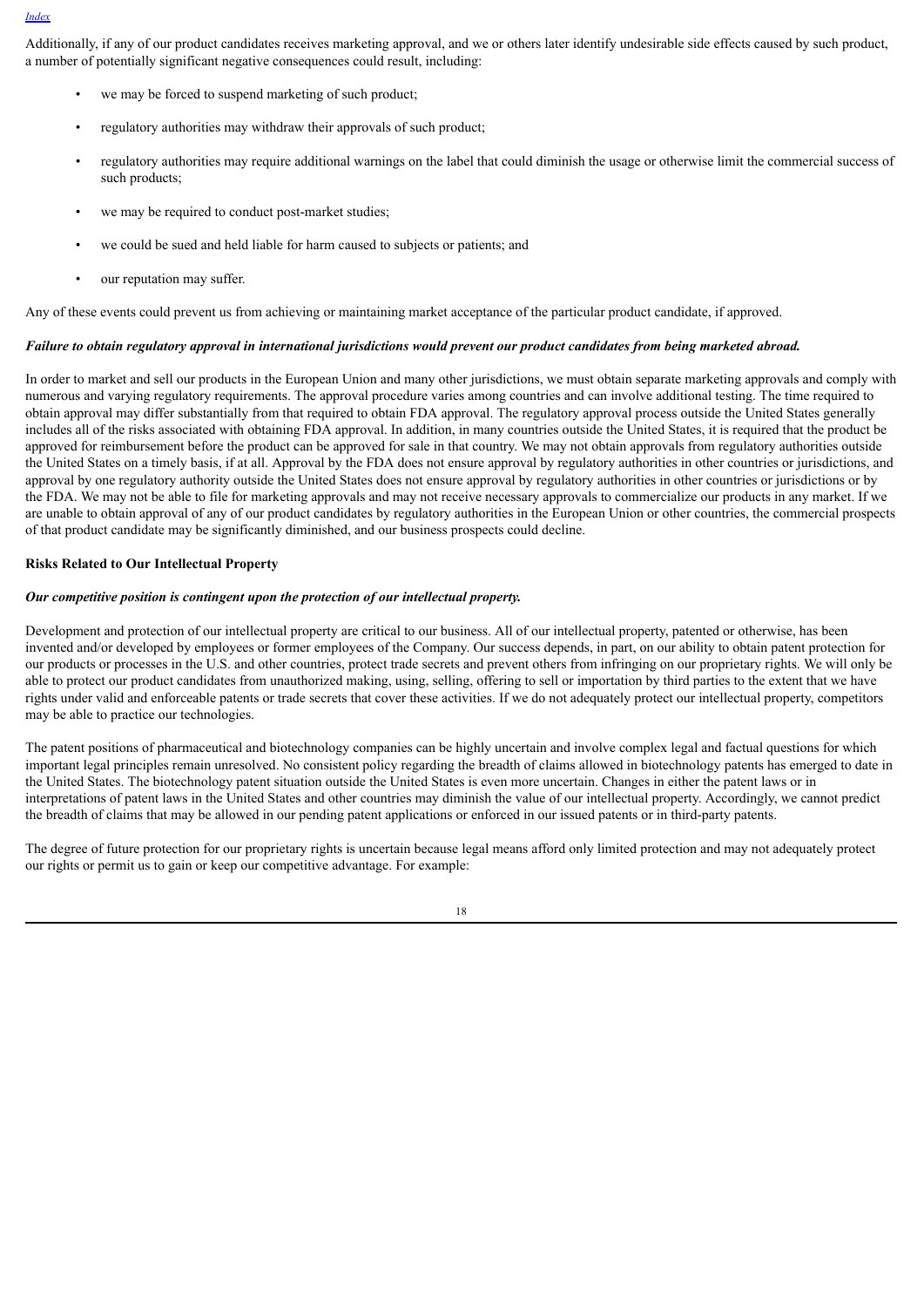- others may be able to make compounds that are competitive with our product candidates but are not covered by the claims of our patents;
- we might not have been the first to make the inventions covered by our pending patent applications;
- we might not have been the first to file patent applications for these inventions;
- it is possible that our pending patent applications will not result in issued patents;
- we may not develop additional proprietary technologies that are patentable; or
- the patents of others may have an adverse effect on our business.

We also may rely on trade secrets to protect our technology, especially where we do not believe patent protection is appropriate or obtainable. However, trade secrets are difficult to protect. Although we require our scientific and technical employees and consultants to enter into broad assignment of inventions agreements, and all of our employees, consultants and corporate partners with access to proprietary information to enter into confidentiality agreements, these agreements may not be honored. Enforcing a claim that a third party illegally obtained, and is using, our trade secrets is expensive and time consuming, and the outcome is unpredictable. In addition, courts outside the United States are sometimes less willing to protect trade secrets. Moreover, our competitors may independently develop equivalent knowledge, methods and know-how.

#### We may incur substantial costs as a result of litigation or other proceedings relating to patent and other intellectual property rights, and we may be *unable to protect our rights to, or use of, our technology.*

Some or all of our patent applications may not issue as patents, or the claims of any issued patents may not afford meaningful protection for our technologies or products. In addition, patents issued to us or our licensors, if any, may be challenged and subsequently narrowed, invalidated or circumvented. Patent litigation is widespread in the biotechnology industry and could harm our business. Litigation might be necessary to protect our patent position or to determine the scope and validity of third-party proprietary rights.

If we choose to go to court to stop someone else from using the inventions claimed in our patents, that individual or company would have the right to ask the court to rule that such patents are invalid and/or should not be enforced against that third party. These lawsuits are expensive, and we may not have the required resources to pursue such litigation or to protect our patent rights. In addition, there is a risk that the court will decide that these patents are not valid and that we do not have the right to stop the other party from using the inventions. There is also the risk that, even if the validity of these patents is upheld, the court will refuse to stop the other party on the ground that such other party's activities do not infringe our rights in these patents.

Furthermore, a third party may claim that we are using inventions covered by the third party's patent rights and may go to court to stop us from engaging in our normal operations and activities, including making or selling our product candidates. These lawsuits are costly and could affect our results of operations and divert the attention of managerial and technical personnel. There is a risk that a court would decide that we are infringing the third party's patents and would order us to stop the activities covered by the patents. In addition, there is a risk that a court will order us to pay the other party treble damages for having violated the other party's patents. The biotechnology industry has produced a proliferation of patents, and it is not always clear to industry participants, including us, which patents cover various types of products or methods of use. The coverage of patents is subject to interpretation by the courts, and the interpretation is not always uniform. If we are sued for patent infringement, we would need to demonstrate that our products or methods of use either do not infringe the claims of the relevant patent and/or that the patent claims are invalid, and we may not be able to do this. Proving invalidity in the U.S., in particular, is difficult since it requires a showing of clear and convincing evidence to overcome the presumption of validity enjoyed by issued patents.

Because some patent applications in the United States may be maintained in secrecy until the patents are issued, patent applications in the United States and many foreign jurisdictions are typically not published until eighteen months after filing, and publications in the scientific literature often lag behind actual discoveries, we cannot be certain that others have not filed patent applications for technology covered by our issued patents or our pending applications or that we were the first to invent the technology. Our competitors may have filed, and may in the future file, patent applications covering technology similar to ours. Any such patent application may have priority over our patent applications and could further require us to obtain rights to issued patents covering such technologies. If another party has filed a United States patent application on inventions similar to ours, we may have to participate in an interference or other proceeding in the PTO or a court to determine priority of invention in the United States. The costs of these proceedings could be substantial, and it is possible that such efforts would be unsuccessful, resulting in a loss of our United States patent position with respect to such inventions.

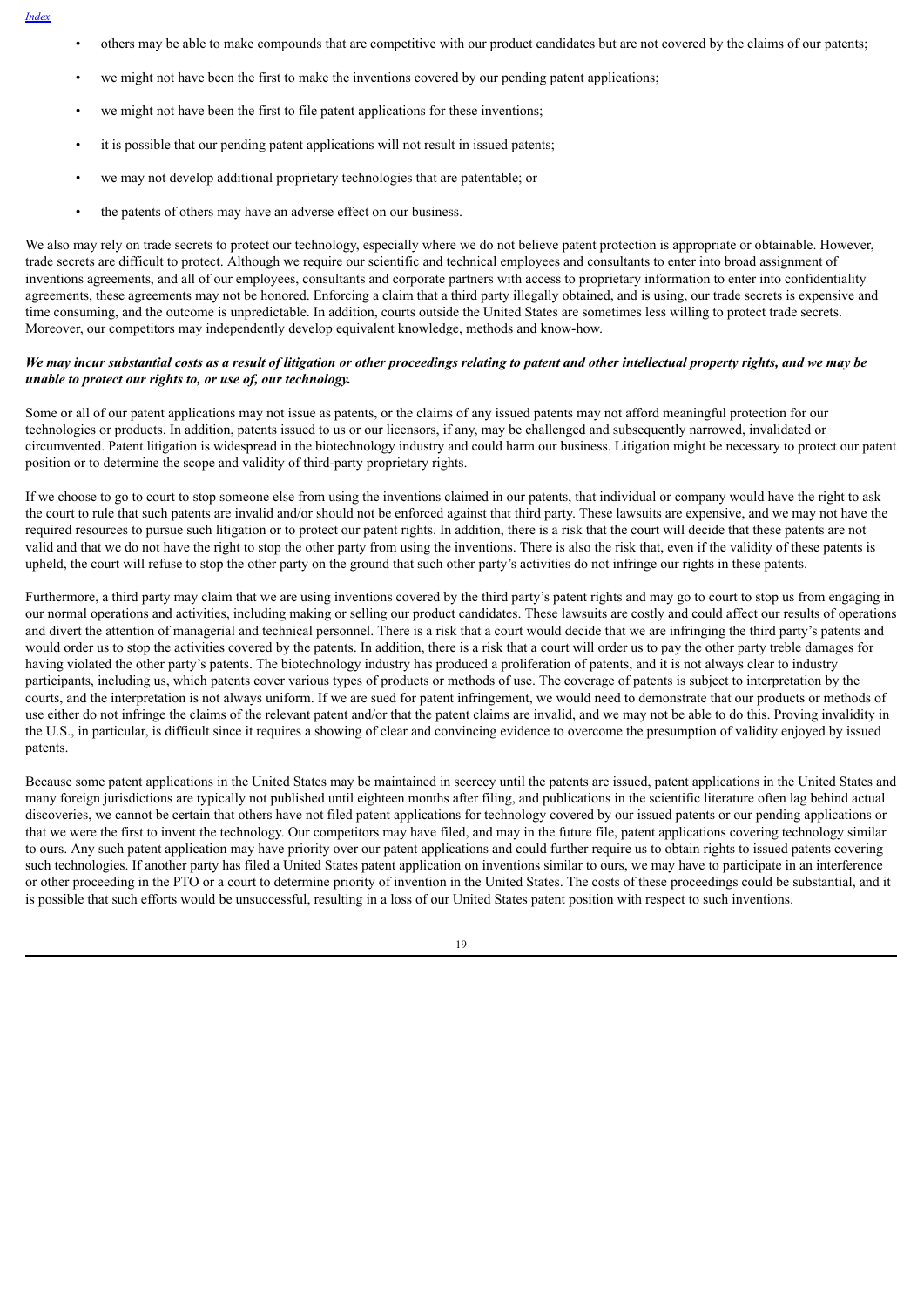Some of our competitors may be able to sustain the costs of complex patent litigation more effectively than we can because they have substantially greater resources. In addition, any uncertainties resulting from the initiation and continuation of any litigation could have a material adverse effect on our ability to raise the funds necessary to continue our operations.

# Obtaining and maintaining our patent protection depends upon compliance with various procedural, document submission, fee payment and other requirements imposed by governmental patent agencies, and our patent protection could be reduced or eliminated for non-compliance with these *requirements.*

The PTO and various foreign governmental patent agencies require compliance with a number of procedural, documentary, fee payment and other provisions during the patent process. There are situations in which noncompliance can result in abandonment or lapse of a patent or patent application, resulting in partial or complete loss of patent rights in the relevant jurisdiction. In such an event, competitors might be able to enter the market earlier than would otherwise have been the case.

# Our failure to secure trademark registration could adversely affect our ability to market our product candidates and our business.

Our trademark applications in the United States, when filed, and any other jurisdictions where we may file may not be allowed for registration, and our registered trademarks may not be maintained or enforced. During trademark registration proceedings, we may receive rejections. Although we are given an opportunity to respond to those rejections, we may be unable to overcome such rejections. In addition, in the PTO and in comparable agencies in many foreign jurisdictions, third parties are given an opportunity to oppose pending trademark applications and to seek to cancel registered trademarks. Opposition or cancellation proceedings may be filed against our applications and/or registrations, and our applications and/or registrations may not survive such proceedings. Failure to secure such trademark registrations in the United States and in foreign jurisdictions could adversely affect our ability to market our product candidates and our business.

# Confidentiality agreements with employees and others may not adequately prevent disclosure of our trade secrets and other proprietary information *and may not adequately protect our intellectual property, which could impede our ability to compete.*

Because we operate in the highly technical field of biotechnology and pharmaceutical development, we rely in part on trade secret protection in order to protect our proprietary trade secrets and unpatented know-how. However, trade secrets are difficult to protect, and we cannot be certain that others will not develop the same or similar technologies on their own. We have taken steps, including entering into confidentiality agreements with all of our employees, consultants and corporate partners to protect our trade secrets and unpatented know-how. These agreements generally require that the other party keep confidential and not disclose to third parties all confidential information developed by the party or made known to the party by us during the course of the party's relationship with us. We also typically obtain agreements from these parties that provide that inventions conceived by the party in the course of rendering services to us will be our exclusive property. However, these agreements may not be honored and may not effectively assign intellectual property rights to us. Enforcing a claim that a party illegally obtained and is using our trade secrets or know-how is difficult, expensive and time consuming, and the outcome is unpredictable. In addition, courts outside the United States may be less willing to protect trade secrets or know-how. The failure to obtain or maintain trade secret protection could adversely affect our competitive position.

# We may be subject to claims that our employees have wrongfully used or disclosed alleged trade secrets of their former employers.

As is common in the biotechnology and pharmaceutical industry, we employ individuals who were previously employed at other biotechnology or pharmaceutical companies, including our competitors or potential competitors. Although no claims against us are currently pending, we may be subject to claims that these employees or we have inadvertently or otherwise used or disclosed trade secrets or other proprietary information of their former employers. Litigation may be necessary to defend against these claims. Even if we are successful in defending against these claims, litigation could result in substantial costs and be a distraction to management.

# **Risks Related to Information Technology and Cybersecurity**

We are dependent on information technology and our systems and infrastructure face certain risks, including from cybersecurity breaches and data *leakage.*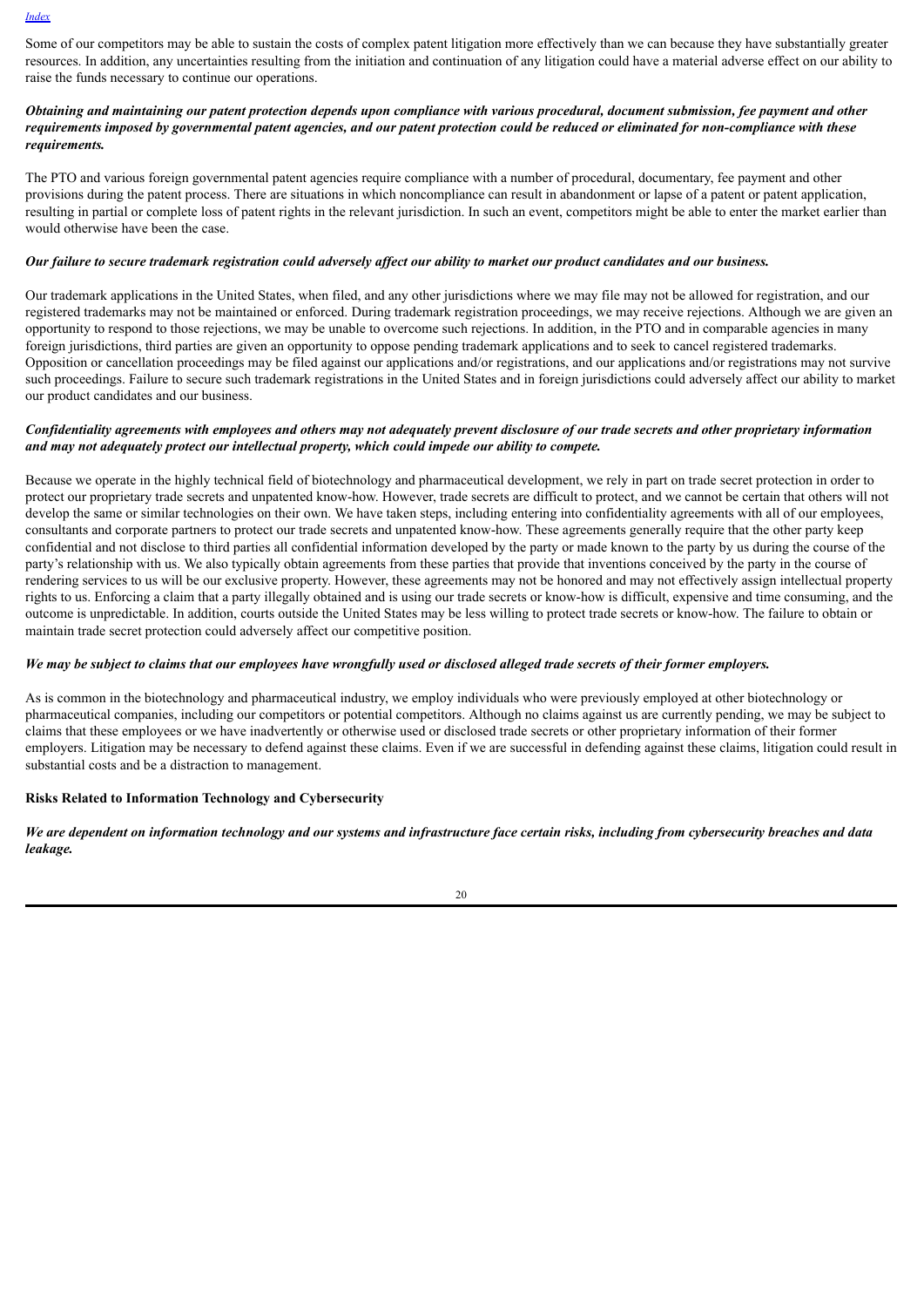We rely extensively on information technology systems, networks and services that are managed and hosted provided by third-parties or their vendors, to assist in conducting our business. A significant breakdown, invasion, corruption, destruction or interruption of critical information technology systems or infrastructure, by our personnel or others with authorized access to our systems or unauthorized persons could negatively impact our operations. The everincreasing use and evolution of technology, including cloud-based computing, creates opportunities for the unintentional dissemination or intentional destruction or modification of confidential information stored in our, or our third-party providers' systems, portable media or storage devices. We could also experience a business interruption, theft of confidential information or reputational damage from malicious cyber-attacks, which may compromise our system infrastructure or lead to data leakage, either internally or at our third-party providers. As the COVID-19 pandemic continues to progress, we have observed an increase in cybersecurity incidents across the industry, predominantly ransomware and social engineering attacks. As the cyber-threat landscape evolves, these attacks are growing in frequency, sophistication and intensity, and due to the nature of some of these attacks, there is also a risk that they may remain undetected for a period of time. There can be no assurance that we will be able to prevent breakdowns or breaches to our or our thirdparty providers' databases or systems that could adversely affect our business.

#### **Risks Related to Our Common Stock**

# The market price of our common stock may be volatile and adversely affected by several factors. This could subject us to securities class action *litigation, and our stockholders could incur substantial losses.*

The market price of our common stock could fluctuate significantly in response to various factors and events, including but not limited to:

- the results of our pre-clinical studies and clinical trials, including interim results, as well as those of our competitors;
- regulatory actions with respect to our products or our competitors' products;
- our ability to integrate operations, technology, products and services;
- our ability to execute our business plan;
- operating results below expectations;
- our issuance of additional securities, including debt or equity or a combination thereof, which may be necessary to fund our operating expenses and the cost of our clinical trials;
- announcements of technological innovations or new products by us or our competitors;
- the success of competitive products;
- loss of any strategic relationship;
- industry developments, including, without limitation, changes in healthcare policies or practices or third-party reimbursement policies;
- regulatory or legal developments in the United States and other countries;
- the level of expenses related to any of our product candidates or clinical development programs;
- disputes or other developments related to proprietary rights, including patents, litigation matters, and our ability to obtain patent protection for our technologies;
- economic and other external factors;
- period-to-period fluctuations in our financial results;
- sales of our common stock by us, our insiders or our other stockholders;
- whether an active trading market in our common stock develops and is maintained;
- engagement and retention of senior management needed for our clinical trials; and
- novel and unforeseen market forces and trading strategies, such as the massive short squeeze rally caused by retail investors on companies such as Gamestop.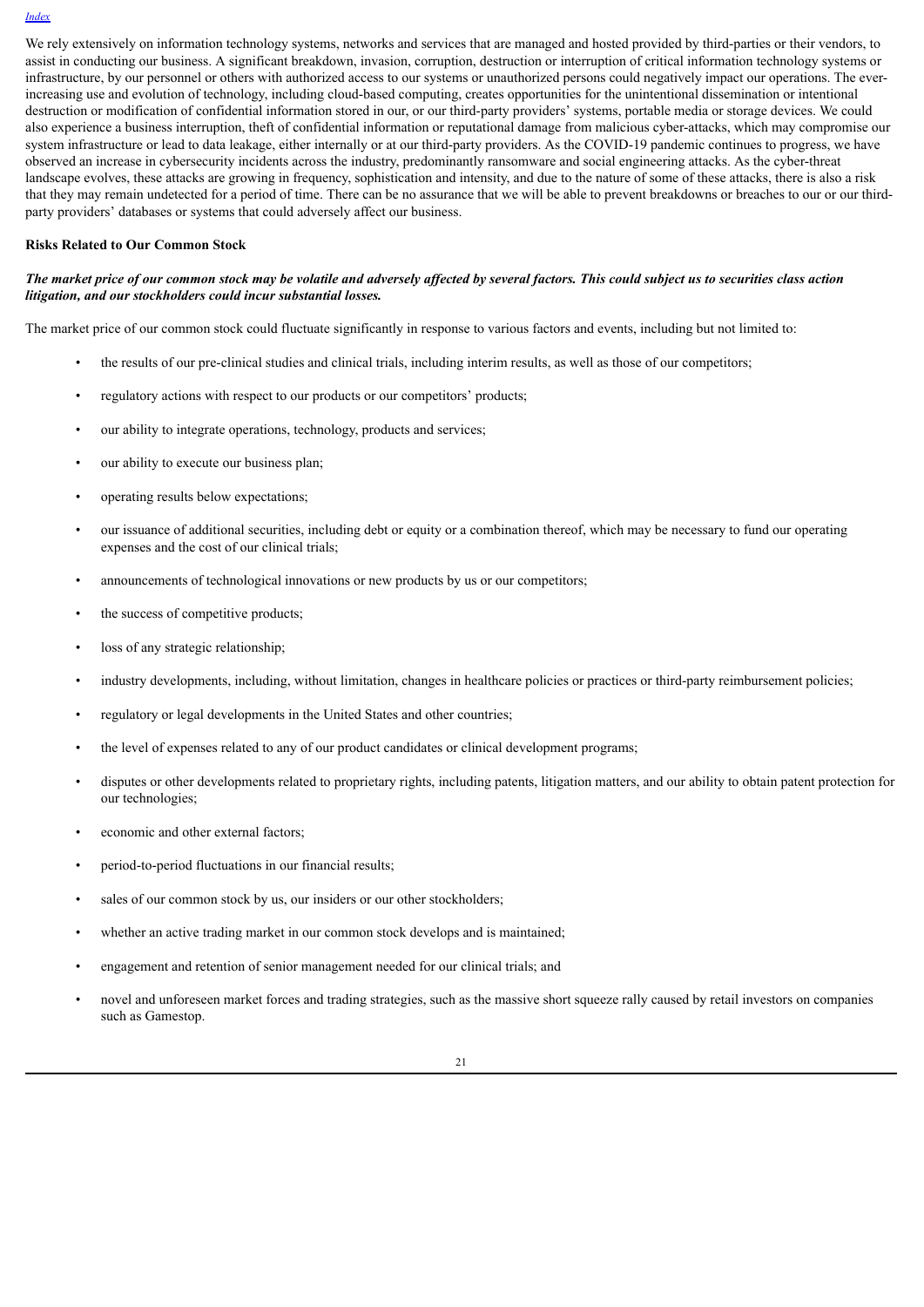In addition, the market price for securities of pharmaceutical and biotechnology companies historically has been highly volatile, and the securities markets have from time-to-time experienced significant price and volume fluctuations that are unrelated to the operating performance of particular companies. These broad market fluctuations may cause the market price of our common stock to decline substantially.

In the past, securities class action litigation has often been brought against a company, including us, following a decline in the market price of its securities. This risk is especially relevant for us because biotechnology and biopharmaceutical companies have experienced significant stock price volatility in recent years. As described above, we have recently defended a consolidated federal securities class action lawsuit and a consolidated shareholder derivative actions, and we may become involved in additional instances of this type of litigation in the future. Litigation often is expensive and diverts management's attention and resources, which could materially and adversely affect our business.

Additionally, fluctuations in the trading price or liquidity of our common stock may materially and adversely affect, among other things, the interest of investors to purchase our common stock on the open market and, generally, our ability to raise capital.

# Our board of directors has the power to designate, without stockholder approval, additional series of preferred capital, the shares of which could be senior to our common stock and be entitled to conversion or voting rights that adversely affect the holders of our common stock.

Our articles of incorporation authorize the issuance of capital stock including 20,000,000 authorized undesignated shares (all have been designated as of December 31, 2021), and empowers our board of directors to prescribe, by resolution and without stockholder approval, a class or series of undesignated shares, including the number of shares in the class or series and the voting powers, designations, rights, preferences, restrictions and the relative rights in each such class or series. Accordingly, in the event that additional undesignated shares are authorized under our charter documents, our board of directors may designate and issue additional shares or series of preferred stock that would rank senior to the shares of common stock as to dividend rights or rights upon our liquidation, winding-up, or dissolution

# Nevada law and our charter documents could make it more difficult for a third party to acquire us and discourage a takeover, which could depress the *trading price of our common stock.*

Nevada corporate law and our articles of incorporation and bylaws contain provisions that could discourage, delay, or prevent a change in control of our Company or changes in our management that our stockholders may deem advantageous. For example, holders of our common stock do not have cumulative voting rights in the election of directors, meaning that stockholders owning a majority of our outstanding shares of common stock will be able to elect all of our directors. In addition, because if and when we have 200 or more stockholders of record, we are subject to the "business combinations" provisions of the Nevada Revised Statutes, or NRS. These provisions could prohibit or delay a merger or other takeover or change in control attempt and, accordingly, may discourage attempts to acquire our Company even though such a transaction may be in our stockholders' best interest and offer our stockholders the opportunity to sell their stock at a price above the prevailing market price.

# We may issue additional common stock, which might dilute the net tangible book value per share of our common stock.

Our board of directors has the authority, without action or vote of our stockholders, to issue all or a part of our authorized but unissued shares. Such stock issuances could be made at a price that reflects a discount to, or a premium from, the then-current market price of our common stock. In addition, in order to raise capital, we may need to issue securities that are convertible into or exchangeable for a significant amount of our common stock. We may engage in additional capital raising transactions within the next twelve months, which would likely result in issuances of additional shares which would be dilutive to current shareholders. These issuances would dilute the percentage ownership interest, which would have the effect of reducing your influence on matters on which our stockholders vote, and might dilute the net tangible book value per share of our common stock. You may incur additional dilution if holders of stock options, whether currently outstanding or subsequently granted, exercise their options, or if the holders of warrants, whether currently outstanding or subsequently granted, exercise their warrants to purchase shares of our common stock.

# A sale of a substantial number of shares of the common stock may cause the price of our common stock to decline.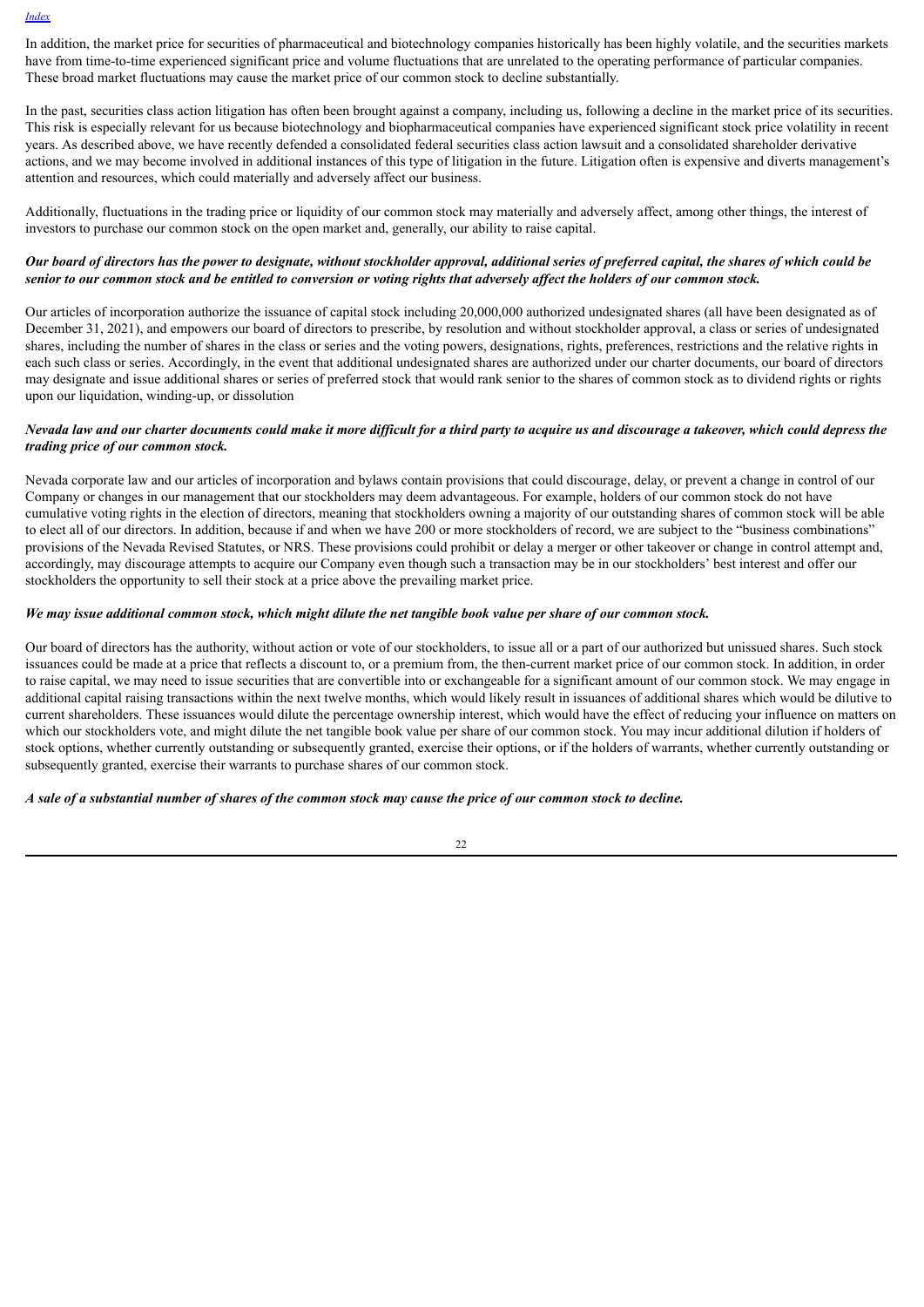Finance transactions resulting in a large amount of newly issued shares that become readily tradable, or other events that cause current stockholders to sell shares, could place downward pressure on the trading price of our stock. Some of our shareholders have registration rights to facilitate sales of large blocks of our common stock. We have filed a shelf registration statement to allow registered sales by us of up to \$100 million, which includes the offer and sell shares of our common stock having an aggregate offering price of up to \$40,000,000 from time to time pursuant to our At The Market Issuance Sales Agreement with H.C. Wainwright & Co., LLC. We may consider additional or other capital raising transactions within the next twelve months, which would likely result in issuances of additional shares that would be dilutive to current shareholders. In addition, the lack of a robust resale market may require a stockholder who desires to sell a large number of shares of common stock to sell the shares in increments over time to mitigate any adverse impact of the sales on the market price of our stock.

If our stockholders sell, or the market perceives that our stockholders intend to sell for various reasons substantial amounts of our common stock in the public market, including shares issued upon the exercise of outstanding options or warrants, the market price of our common stock could fall. Sales of a substantial number of shares of our common stock may make it more difficult for us to sell equity or equity-related securities in the future at a time and price that we deem reasonable or appropriate. We may become involved in securities class action litigation that could divert management's attention and harm our business.

# We have not paid cash dividends on our common stock in the past and do not expect to pay cash dividends in the foreseeable future.

We have never paid cash dividends on our common stock and do not anticipate paying cash dividends on our common stock in the foreseeable future. The payment of dividends on our common stock will depend on our earnings, financial condition and other business and economic factors affecting us at such time as the board of directors may consider relevant. If we do not pay dividends, our common stock may be less valuable because a return on your investment will only occur if the market price of our common stock price appreciates.

#### Our shares of common stock have been thinly traded, so you may be unable to sell at or near ask prices or even at all if you need to sell your shares to *raise money or otherwise desire to liquidate your shares.*

We cannot predict the extent to which an active public market for our common stock will develop or be sustained. Our common stock is currently traded on The NASDAQ Capital Market and experiences periods when it is considered "thinly-traded." This situation may be attributable to several factors, including the fact that we are a small company that is relatively unknown to stock analysts, stockbrokers, institutional investors and others in the investment community that generate or influence sales volume. Furthermore, even if our stock came to the attention of such persons, they may be reluctant to follow us or purchase or recommend the purchase of our shares. Therefore, there may be periods of several days, weeks or months when trading activity in our shares is minimal, as compared to a seasoned issuer that has a large and steady volume of trading activity that will generally support continuous sales without an adverse effect on share price. We cannot give you any assurance that a broader or more active public trading market for our common stock will be sustained, or that current trading levels will be sustained or not diminish.

# Concentration of ownership by our principal stockholders may limit your ability to influence the outcome of director elections and other transactions *requiring stockholder approval.*

A significant percentage of our outstanding stock is held by a limited number of investors, including Richard E. Uihlein. Mr. Uihlein, the chairman of our board of directors, who beneficially owns approximately 13.4% of our outstanding common stock as of February 28, 2022 (which does not include any shares issuable upon exercise of options and warrants) and the 10X Fund, LP , which now owns 10.4% of the issued and outstanding shares of common stock of the Company as of February 28, 2022 (which does not include any shares issuable upon exercise of options and warrants). Mr. Uihlein is also an investor in the 10X Fund as a limited partner but is not deemed to be a beneficial owner of, or have a reportable interest in, any shares owned by 10X Fund. As a result of their ownership of shares of common stock, Mr. Uihlein and 10X Fund have and will have significant influence over corporate actions requiring stockholder approval, including the following actions:

- to elect or defeat the election of our directors;
- to amend or prevent amendment of our certificate of incorporation or bylaws;
- to effect or prevent a merger, sale of assets or other corporate transaction; and
- to control the outcome of any other matter submitted to our stockholders for vote.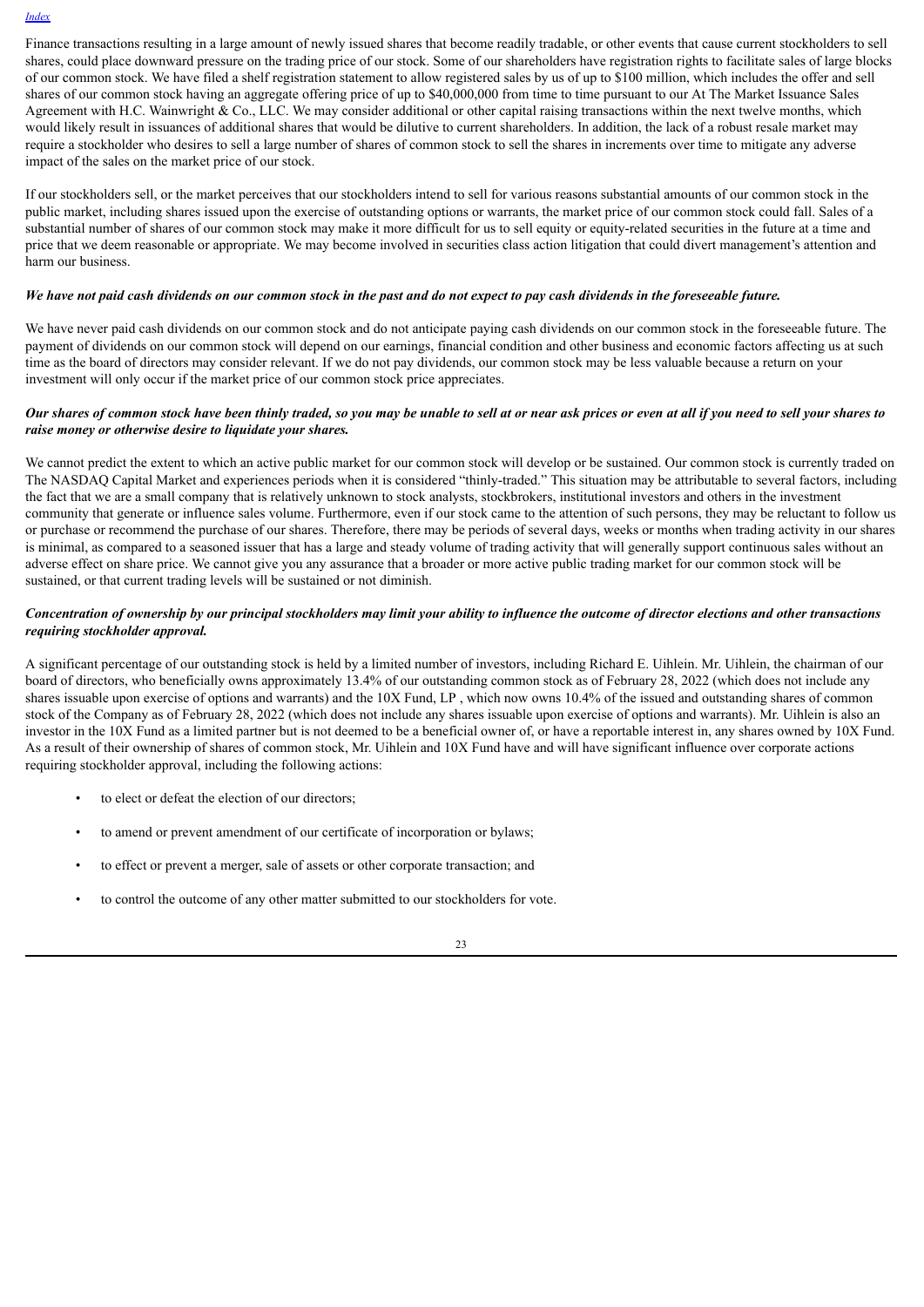Such persons' stock ownership may discourage a potential acquirer from making a tender offer or otherwise attempting to obtain control of our company, which in turn could reduce our stock price or prevent our stockholders from realizing a premium over our stock price.

# Richard E. Uihlein's and 10X Fund's significant ownership positions may deter or prevent efforts by other companies to acquire us, which could *prevent our stockholders from realizing a control premium.*

As a result of Mr. Uihlein's and 10X Fund's significant ownership and Mr. Uihlein's position as chairman of the board of directors, other companies may be less inclined to pursue an acquisition of us or we may not have the opportunity to be acquired in a transaction that stockholders might otherwise deem favorable, including transactions in which our stockholders might realize a substantial premium for their shares.

# Richard E. Uilhlein and/or 10X Fund could sell or transfer a substantial number of shares of our common stock, which could depress the price of our *securities or result in a change in control of our company.*

Although Mr. Uihlein has held common stock of the Company since 2012 and has not sold any of the shares of common stock that he has acquired during this time period, and although 10X Fund has been a long-time investor in the Company, neither Mr. Uihlein nor 10X Fund are subject to any contractual restrictions with us on their ability to sell or transfer our common stock on the open market, in privately negotiated transactions or otherwise, and these sales or transfers could create substantial declines in the price of our securities or, if these sales or transfers were made to a single buyer or group of buyers, could contribute to a transfer of control of our company to a third party. Sales by Mr. Uihlein or 10X Fund of a substantial number of shares, or the expectation of such sales, could cause a significant reduction in the market price of our common stock.

# The outbreak of the novel strain of coronavirus, SARS-CoV-2, which causes COVID-19, could adversely impact our business, including our **preclinical studies and clinical trials.**

As a result of the COVID-19 outbreak, or similar future pandemics, we have and may in the future experience disruptions that could severely impact our business and our anticipated rollout and/or continuation of our NAVIGATE trial, including:

- delays or difficulties in enrolling patients in our clinical trials;
- delays or disruptions in non-clinical experiments due to unforeseen circumstances at contract research organizations and vendors along their supply chain;
- increased rates of patients withdrawing from our clinical trials following enrollment as a result of contracting COVID-19, being forced to quarantine, or not accepting in office or home health visits;
- diversion of healthcare resources away from the conduct of clinical trials, including the diversion of hospitals serving as sites for our NAVIGATE trial and hospital staff supporting the conduct of such trials;
- interruption of key clinical trial activities, such as clinical trial site data monitoring, due to limitations on travel imposed or recommended by federal or state governments, employers and others or interruption of clinical trial subject visits and study procedures (particularly any procedures that may be deemed non-essential), which may impact the integrity of subject data and clinical study endpoints;
- interruption or delays in the operations of the FDA and comparable foreign regulatory agencies, which may impact review and approval timelines;
- interruption of, or delays in receiving, supplies of our product candidates from our contract manufacturing organizations due to staffing shortages, production slowdowns or stoppages and disruptions in delivery systems; and
- limitations on employee resources that would otherwise be focused on the conduct of our preclinical studies and clinical trials, including because of sickness of employees or their families, the desire of employees to avoid contact with large groups of people, an increased reliance on working from home or mass transit disruptions.

These and other factors arising from the COVID-19 pandemic could worsen in countries that are already afflicted with COVID-19, could continue to spread to additional countries, or could return to countries where the pandemic has been partially contained, each of which could further adversely impact our ability to conduct clinical trials and our business generally, and could have a material adverse impact on our operations and financial condition and results.

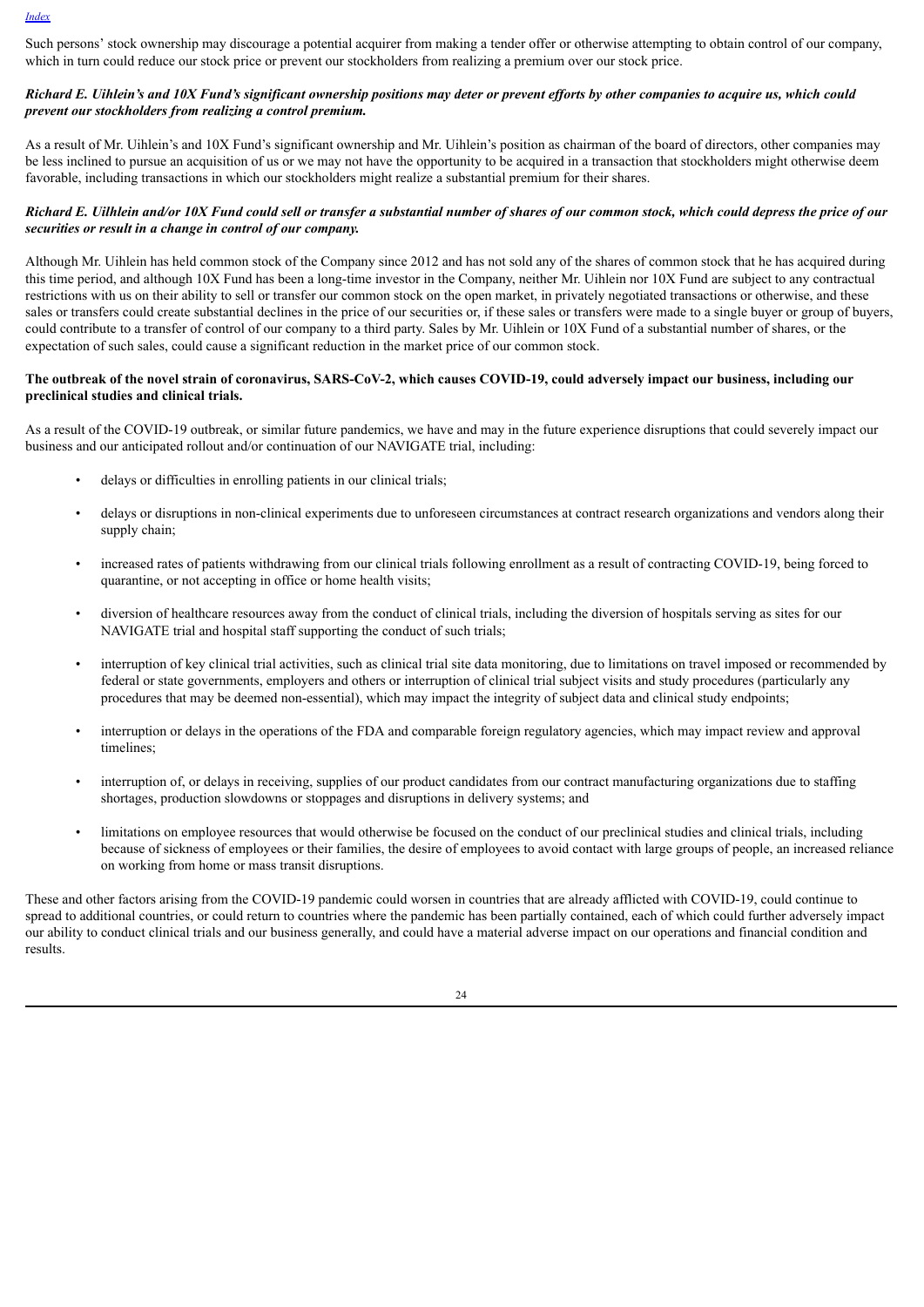In addition, the trading prices for our common stock and other biopharmaceutical companies have been highly volatile as a result of the COVID-19 epidemic. As a result, we may face difficulties raising capital through sales of our common stock or such sales may be on unfavorable terms. The COVID-19 outbreak continues to rapidly evolve. The extent to which the outbreak may impact our business, preclinical studies and clinical trials will depend on future developments, which are highly uncertain and cannot be predicted with confidence, such as the ultimate geographic spread of the disease, the duration of the outbreak, travel restrictions and actions to contain the outbreak or treat its impact, such as social distancing and quarantines or lock-downs in the United States and other countries, business closures or business disruptions and the effectiveness of actions taken in the United States and other countries to contain and treat the disease.

#### <span id="page-27-0"></span>**Item 1B.** *Unresolved Staf Comments*

None.

#### <span id="page-27-1"></span>**Item 2.** *Properties*

We lease 3,610 square feet for our executive offices located at 4960 Peachtree Industrial Blvd., Norcross, GA. We also lease on a month-to-month basis approximately 300 square feet in Natick, MA, for use by research and development employees and which is collocated with one of our research and development service vendors. We believe these spaces are suitable for our present operations.

# <span id="page-27-2"></span>**Item 3.** *Legal Proceedings*

From time to time, the Company is exposed to litigation relating to its operations. The Company is not currently engaged in any legal proceedings that are expected, individually or in the aggregate, to have a material, adverse effect on its financial condition or results of operations.

#### <span id="page-27-3"></span>**Item 4.** *Mine Safety Disclosures*

Not applicable.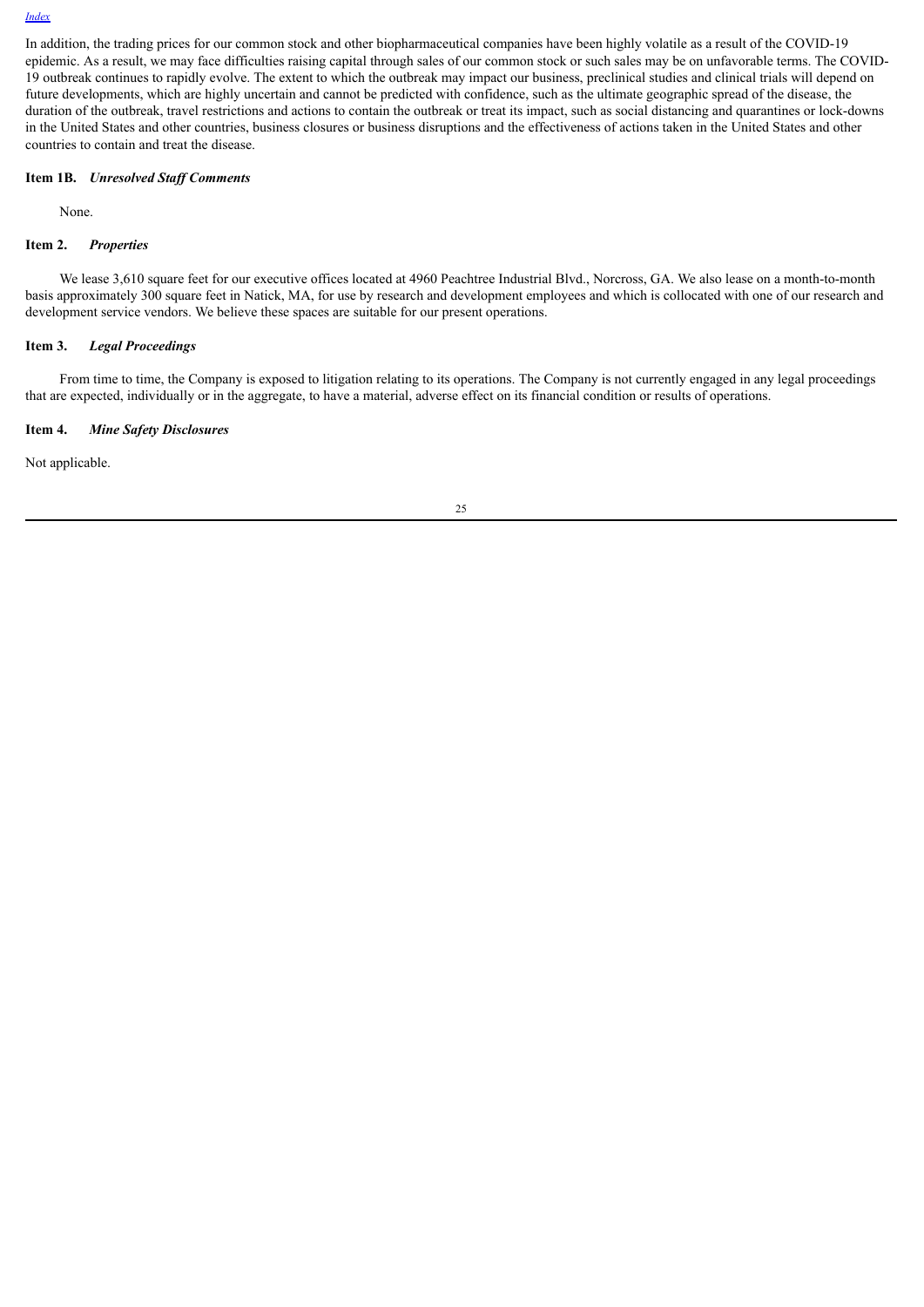#### **PART II**

#### <span id="page-28-0"></span>Item 5. Market for Registrant's Common Equity, Related Stockholder Matters and Issuer Purchases of Equity Securities

Our common stock began trading on The NASDAQ Capital Market under the symbol GALT effective March 23, 2012.

#### *Holders of Common Stock*

As of February 28, 2022, there were 138 shareholders of record of our common stock. Because shares of our common stock are held by depositaries, brokers and other nominees, the number of beneficial holders of our shares is substantially larger than the number of record holders.

#### *Dividends*

We have never paid cash dividends on our common stock and do not anticipate paying cash dividends on our common stock in the foreseeable future. The payment of dividends on our common stock will depend on our earnings, financial condition and other business and economic factors affecting us at such time as the board of directors may consider relevant.

#### <span id="page-28-1"></span>**Item 6.** *[Reserved]*

#### <span id="page-28-2"></span>**Item 7.** *Management's Discussion and Analysis of Financial Condition and Results of Operations*

#### **Forward-Looking Statements**

In addition to historical information, the following Management's Discussion and Analysis of Financial Condition and Results of Operations contains forward-looking statements as defined under Section 21E of the Securities Exchange Act of 1934, as amended, and is subject to the safe harbor created therein for forward-looking statements. Such statements include, but are not limited to, statements concerning our anticipated operating results, research and development, clinical trials, regulatory proceedings, and financial resources, and can be identified by use of words such as, for example, "anticipate," "estimate," "expect," "project," "intend," "plan," "believe" and "would," "should," "could" or "may." All statements, other than statements of historical facts, included herein that address activities, events, or developments that the Company expects or anticipates will or may occur in the future, are forwardlooking statements, including statements regarding: plans and expectations regarding clinical trials; plans and expectations regarding regulatory approvals; our strategy and expectations for clinical development and commercialization of our products; potential strategic partnerships; expectations regarding the effectiveness of our products; plans for research and development and related costs; statements about accounting assumptions and estimates; expectations regarding liquidity and the sufficiency of cash to fund currently planned operations through at least March 31, 2023; our commitments and contingencies; and our market risk exposure. Forward-looking statements are based on current expectations, estimates and projections about the industry and markets in which Galectin Therapeutics operates, and management's beliefs and assumptions. These statements are not guarantees of future performance and involve certain known and unknown risks and uncertainties that could cause actual results to differ materially from those expressed or implied by such statements. Such risks and uncertainties are related to and include, without limitation,

- our early stage of development,
- we have incurred significant operating losses since our inception and cannot assure you that we will generate revenue or profit,
- our dependence on additional outside capital,
- we may be unable to enter into strategic partnerships for the development, commercialization, manufacturing and distribution of our proposed product candidates,
- uncertainties related to any litigation,
- uncertainties related to our technology and clinical trials, including expected dates of availability of clinical data,
- we may be unable to demonstrate the efficacy and safety of our developmental product candidates in human trials,
- we may be unable to improve upon, protect and/or enforce our intellectual property,

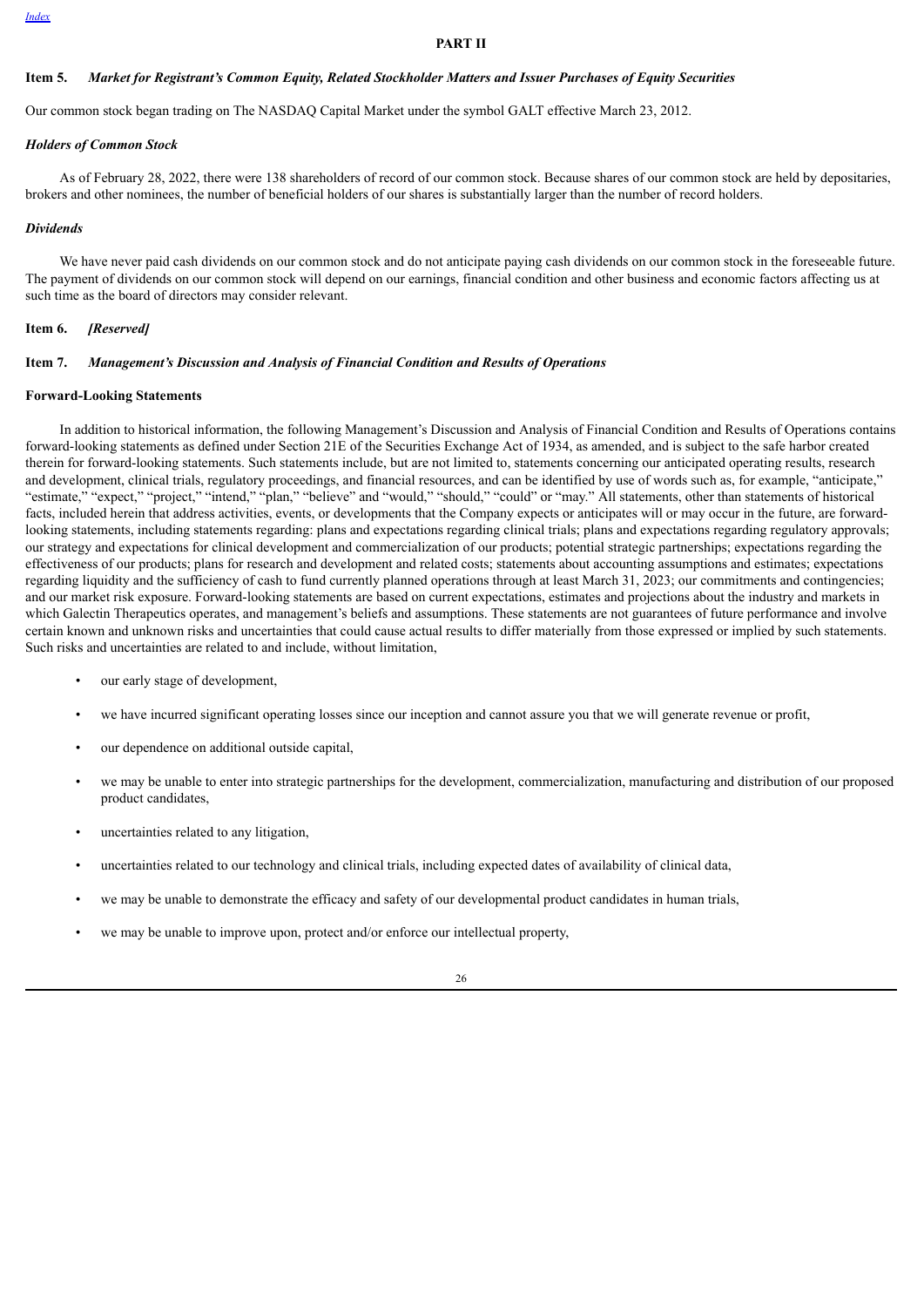- *[Index](#page-2-0)*
- we are subject to extensive and costly regulation by the U.S. Food and Drug Administration (FDA) and by foreign regulatory authorities, which must approve our product candidates in development and could restrict the sales and marketing and pricing of such products,
- competition and stock price volatility in the biotechnology industry,
- limited trading volume for our stock, concentration of ownership of our stock, and other risks detailed herein and from time to time in our SEC reports, and
- the impact resulting from the outbreak of COVID-19, which has delayed and may continue to delay our clinical trial and development efforts, as well as the impact that COVID-19 has on the volatility of the capital market and our ability to access the capital market.

We caution investors that actual results or business conditions may differ materially from those projected or suggested in forward-looking statements as a result of various factors including, but not limited to, those described above and in the Risk Factors section of this annual report on Form 10-K. We cannot assure you that we have identified all the factors that create uncertainties. Moreover, new risks emerge from time to time and it is not possible for our management to predict all risks, nor can we assess the impact of all risks on our business or the extent to which any risk, or combination of risks, may cause actual results to differ from those contained in any forward-looking statements. Readers should not place undue reliance on forward-looking statements. We undertake no obligation to publicly release the result of any revision of these forward-looking statements to reflect events or circumstances after the date they are made or to reflect the occurrence of unanticipated events.

#### **Results of Operations from the Years Ended December 31, 2021 and 2020**

#### *Research and Development Expense*

|                          | Year ended   |  |                              |                |                          |          |  |
|--------------------------|--------------|--|------------------------------|----------------|--------------------------|----------|--|
|                          | December 31, |  |                              |                | 2021 as Compared to 2020 |          |  |
|                          | 2021<br>2020 |  |                              | <b>SChange</b> |                          | % Change |  |
|                          |              |  | (in thousands, except $\%$ ) |                |                          |          |  |
| Research and development | 23.818       |  | 17.976                       |                | 5.842                    | 32%      |  |

We generally categorize research and development expenses as either direct external expenses, comprised of amounts paid to third party vendors for services, or all other research and development expenses, comprised of employee payroll and general overhead allocable to research and development. We consider a clinical program to have begun upon acceptance by the FDA, or similar agency outside of the United States, to commence a clinical trial in humans, at which time we begin tracking expenditures by the product candidate. Clinical program expenses comprise payments to vendors related to preparation for, and conduct of, all phases of the clinical trial, including costs for drug manufacture, patient dosing and monitoring, data collection and management, oversight of the trials and reports of results. Pre-clinical expenses comprise all research and development amounts incurred before human trials begin and for additional toxicology studies to support advanced development, including payments to vendors for services related to product experiments and discovery, toxicology, pharmacology, metabolism and efficacy studies, as well as manufacturing process development for a drug candidate. We have two product candidates, belapectin and GM-CT-01; however only belapectin is in active development.

Our research and development expenses were as follows:

|                                                      | <b>Year Ended</b><br>December 31, |  |        |  |  |
|------------------------------------------------------|-----------------------------------|--|--------|--|--|
|                                                      | 2020<br>2021                      |  |        |  |  |
|                                                      | (in thousands)                    |  |        |  |  |
| Direct external expenses:                            |                                   |  |        |  |  |
| Clinical programs                                    | \$<br>20,830                      |  | 14,229 |  |  |
| Pre-clinical activities                              | 562                               |  | 532    |  |  |
| Other research and development expenses:             |                                   |  |        |  |  |
| Payroll and other including stock-based compensation | 2,426                             |  | 3,215  |  |  |
|                                                      | 23,818                            |  | 17.976 |  |  |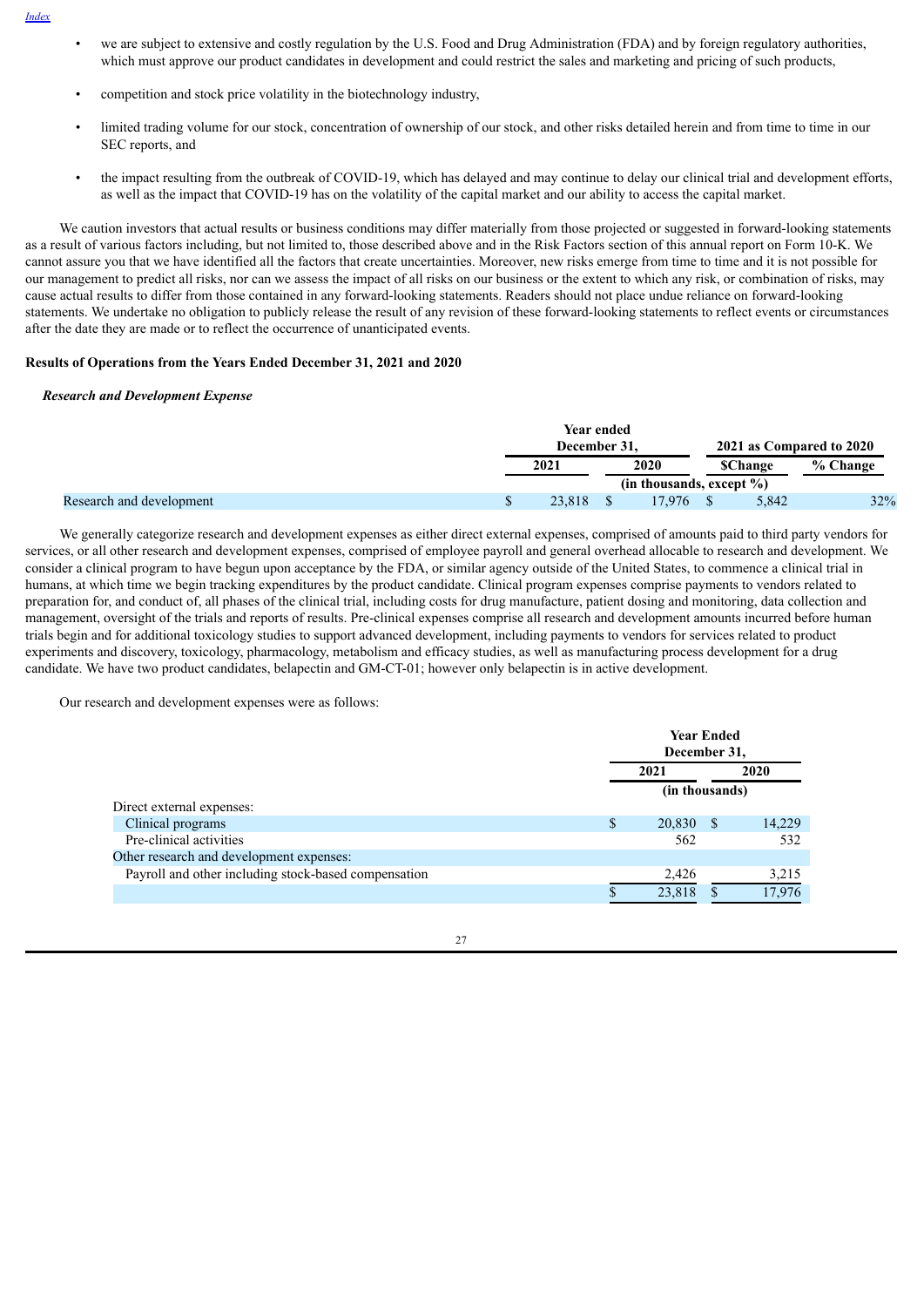Clinical programs expenses increased in the year ended December 31, 2021 over the year ended December 31, 2020 primarily due to costs related to our the NAVIGATE clinical trial activities and preparations and some preclinical activities incurred in support of the planned clinical program such as development and reproductive toxicity studies, clinical supplies and other supportive activities.

#### *General and Administrative Expense*

|                            | Year ended   |                              |                          |          |  |
|----------------------------|--------------|------------------------------|--------------------------|----------|--|
|                            | December 31, |                              | 2021 as Compared to 2020 |          |  |
|                            | 2021         | 2020                         | <b>S</b> Change          | % Change |  |
|                            |              | (in thousands, except $\%$ ) |                          |          |  |
| General and administrative | 6.361        | 5.468                        | 893                      | 16%      |  |

General and administrative expenses consist primarily of salaries including stock-based compensation, legal and accounting fees, insurance, investor relations, business development and other office related expenses. The primary reasons for the increase for the year ended December 31, 2021, as compared to the same period for 2020, are due to an increase in non-cash stock-based compensation of \$373,000 and increase in insurance expense of \$395,000.

#### *Other Income and Expense*

During the year ended December 31, 2021, other income and expense consisted of \$4,000 of interest income offset by amortization of the debt discount associated with warrants issued with a line of credit entered into in December 2017 of \$174,000 which is classified as interest expense, and interest expense and amortization of debt discounts on convertible notes payable of \$315,000.

#### **Results of Operations from the Years Ended December 31, 2020 and 2019**

#### *Research and Development Expense*

|                          | Year ended   |                              |                          |          |  |
|--------------------------|--------------|------------------------------|--------------------------|----------|--|
|                          | December 31, |                              | 2020 as Compared to 2019 |          |  |
|                          | 2020         | 2019                         | <b>S</b> Change          | % Change |  |
|                          |              | (in thousands, except $\%$ ) |                          |          |  |
| Research and development | 17.796       | 7.467                        | 10.509                   | 141%     |  |

We generally categorize research and development expenses as either direct external expenses, comprised of amounts paid to third party vendors for services, or all other research and development expenses, comprised of employee payroll and general overhead allocable to research and development. We consider a clinical program to have begun upon acceptance by the FDA, or similar agency outside of the United States, to commence a clinical trial in humans, at which time we begin tracking expenditures by the product candidate. Clinical program expenses comprise payments to vendors related to preparation for, and conduct of, all phases of the clinical trial, including costs for drug manufacture, patient dosing and monitoring, data collection and management, oversight of the trials and reports of results. Pre-clinical expenses comprise all research and development amounts incurred before human trials begin V, including payments to vendors for services related to product experiments and discovery, toxicology, pharmacology, metabolism and efficacy studies, as well as manufacturing process development for a drug candidate. We have two product candidates, belapectin and GM-CT-01; however only belapectin is in active development.

Our research and development expenses were as follows: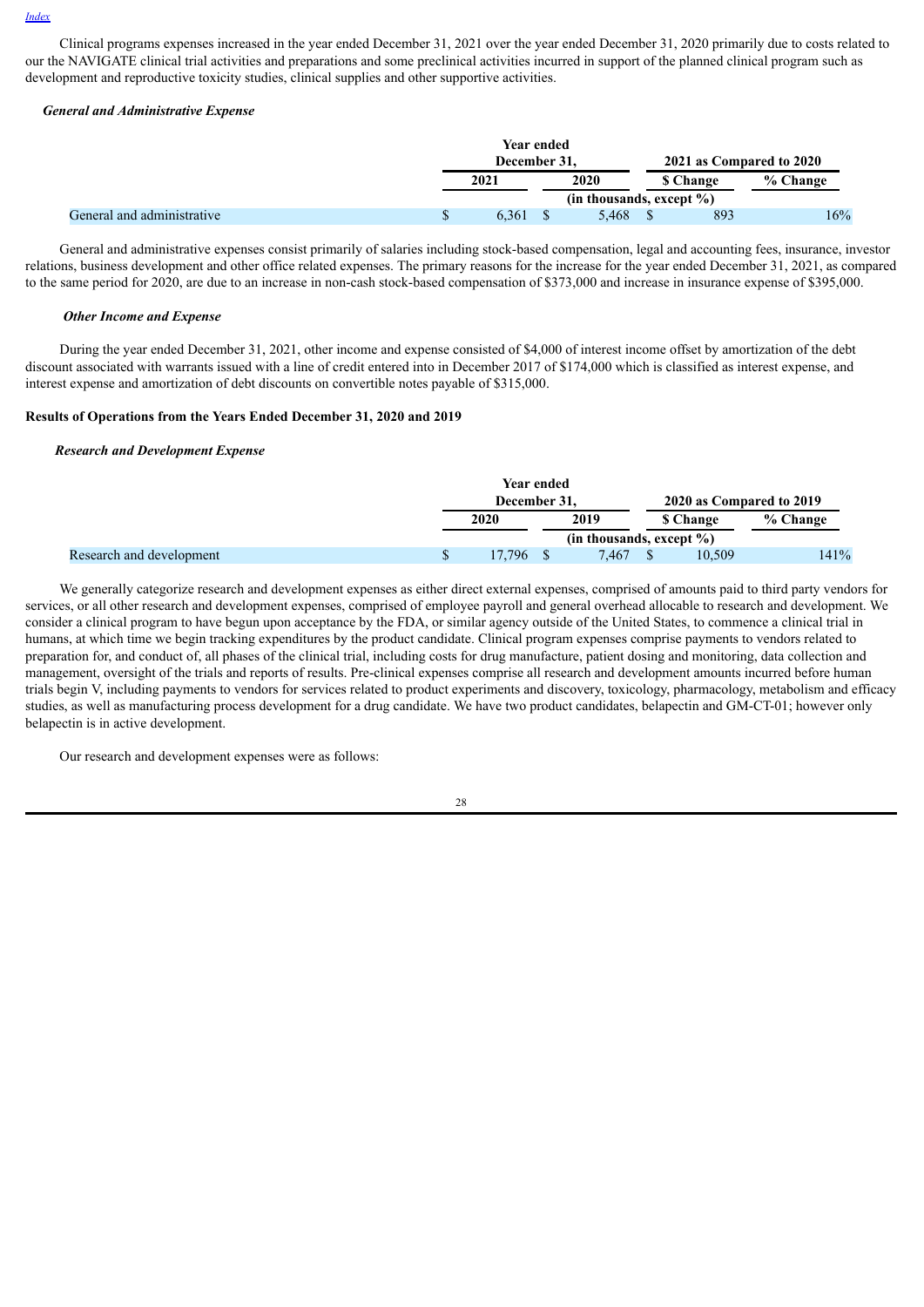|                                                      |   | <b>Year Ended</b> |  |       |
|------------------------------------------------------|---|-------------------|--|-------|
|                                                      |   | December 31,      |  |       |
|                                                      |   | 2020              |  | 2019  |
|                                                      |   | (in thousands)    |  |       |
| Direct external expenses:                            |   |                   |  |       |
| Clinical programs                                    | Ъ | 14,229            |  | 4,826 |
| Pre-clinical activities                              |   | 532               |  | 394   |
| Other research and development expenses:             |   |                   |  |       |
| Payroll and other including stock-based compensation |   | 3,215             |  | 2,247 |
|                                                      |   | 17,976            |  | 7,467 |

Clinical programs expenses increased in the year ended December 31, 2020 over the year ended December 31, 2019 primarily due to costs related to our the NAVIGATE clinical trial activities and preparations and some preclinical activities incurred in support of the planned clinical program such as development and reproductive toxicity studies, clinical supplies and other supportive activities. Other research and development expense increased in the year ended December 31, 2020 over the year ended December 31, 2019 primarily due to hiring our Chief Medical Officer in March 2020 and an increase in non-cash stock-based compensation expense.

#### *General and Administrative Expense*

|                            | Year ended   |  |                              |                          |          |      |
|----------------------------|--------------|--|------------------------------|--------------------------|----------|------|
|                            | December 31. |  |                              | 2020 as Compared to 2019 |          |      |
|                            | 2020<br>2019 |  | <b>S</b> Change              |                          | % Change |      |
|                            |              |  | (in thousands, except $\%$ ) |                          |          |      |
| General and administrative | 5.468        |  | 5.971                        |                          | (503)    | (8)% |

General and administrative expenses consist primarily of salaries including stock-based compensation, legal and accounting fees, insurance, investor relations, business development and other office related expenses. The primary reasons for the decrease for the year ended December 31, 2020, as compared to the same period for 2019, are due to decreases in legal expenses of \$339,000, investor relations expenses of \$128,000, and non-cash stockbased compensation of \$82,000 partially offset by an increase in insurance expenses of \$331,000.

#### *Other Income and Expense*

During the year ended December 31, 2020, other income and expense consisted of \$66,000 of interest income offset by amortization of the debt discount associated with warrants issued with a line of credit entered into in December 2017 of \$87,000 which is classified as interest expense.

#### **Liquidity and Capital Resources**

As described above in the Overview and elsewhere in this Annual Report on Form 10-K, we are in the development stage and have not generated any revenues to date. Since our inception on July 10, 2000, we have financed our operations from proceeds of public and private offerings of debt and equity. As of December 31, 2021, we raised a net total of \$234.5 million from these offerings. At December 31, 2021, the Company had \$39.6 million of unrestricted cash and cash equivalents available to fund future operations. The Company believes there is sufficient cash to fund currently planned operations at least through March 31, 2023. We will require more cash to fund our operations after March 31, 2023 and believe we will be able to obtain additional financing. The currently planned operations include costs related to our adaptively designed NAVIGATE Phase 2b/3 clinical trial. Currently, we expect to require an additional approximately \$45-\$50 million to cover costs of the trial to reach the planned interim analysis estimated to occur in the first quarter of 2024 along with drug manufacturing and other scientific support activities and general and administrative costs and further amounts to complete the Phase 3 portion of the trial. However, there can be no assurance that we will be successful in obtaining such new financing or, if available, that such financing will be on terms favorable to us.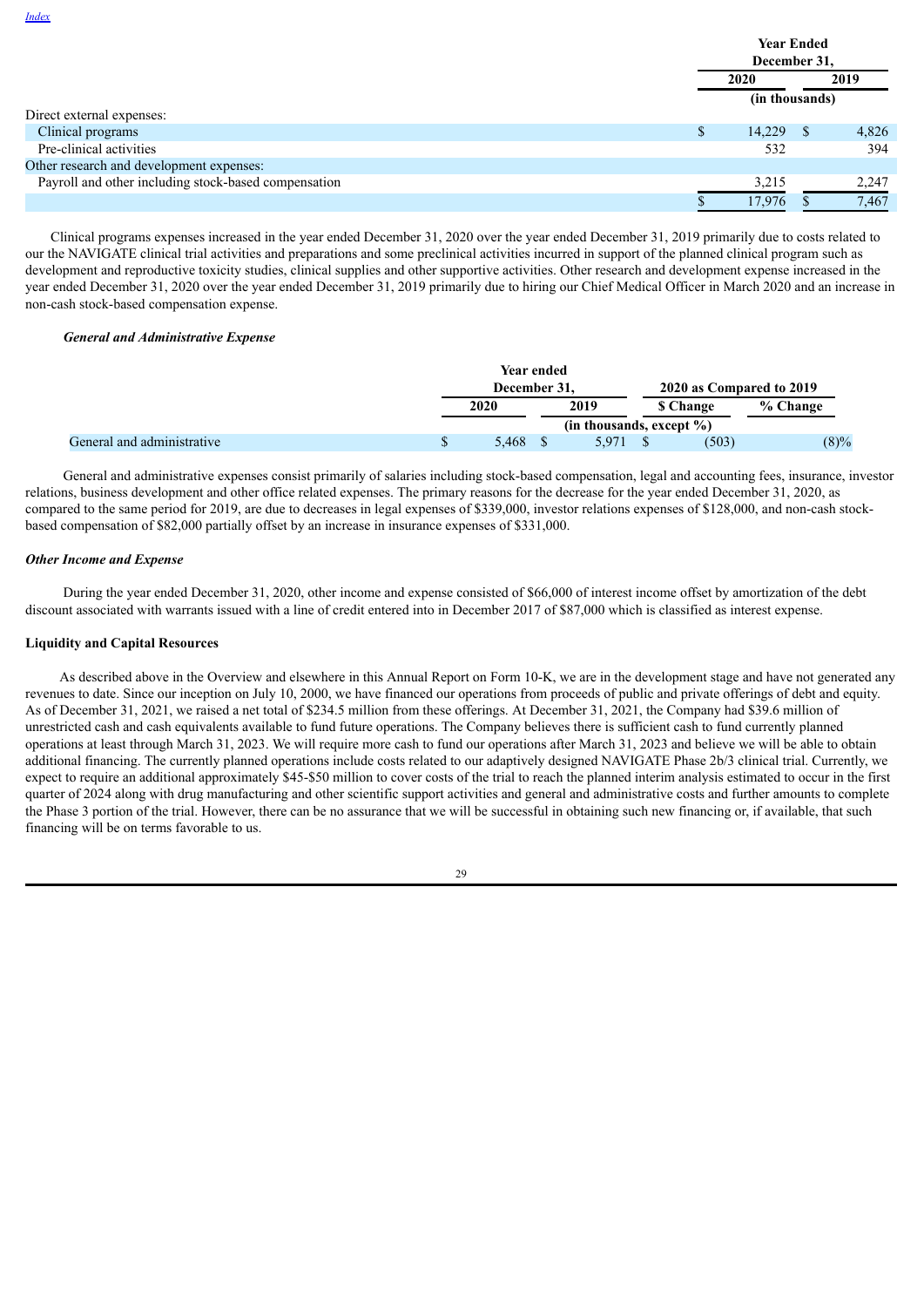# *2021 compared to 2020*

Net cash used in operations increased by \$3,707,000 to \$24,308,000 for 2021, as compared to \$20,601,000 for 2020. Cash operating expenses increased principally due to increased research and development activities primarily related to our NAVIGATE clinical trial and associated activities.

There were no equipment purchases or other investing activities in 2021 or 2020.

Net cash provided by financing activities was \$36,814,000 during 2021 as compared to \$263,000 during 2020, due primarily to the transactions described below.

In 2021, we received proceeds of \$30,000,000 from three related-party convertible notes payable, \$2,950,000 from the exercise of common stock warrants and \$3,864,000 in net proceeds from issuance of common shares under our ATM. In 2020, we received proceeds of \$44,000 from issuances of common stock through the At the Market issuances and received \$219,000 from exercise of common stock options.

#### *2020 compared to 2019*

Net cash used in operations increased by \$9,753,000 to \$20,601,000 for 2020, as compared to \$10,848,000 for 2019. Cash operating expenses increased principally due to increased research and development activities primarily related to our NAVIGATE clinical trial and associated activities.

There were no equipment purchases or other investing activities in 2020 or 2019.

Net cash provided by financing activities was \$263,000 during 2020 as compared to \$50,075,000 during 2019, due primarily to the transactions described below.

In 2020, we received proceeds of \$44,000 from issuances of common stock through the At the Market issuances and received \$219,000 from exercise of common stock options. In 2019, we completed an issuance of common stock and warrants in stockholder rights offering generating \$44,889,000 in proceeds and additionally, received \$2,930,000 from issuances of common stock through the At the Market issuances, and received \$2,650,000 from exercise of common stock options and warrants. In 2019, we also paid cash dividends of \$394,000 on Series A and C preferred stock.

#### *Operating leases*

Effective December 31, 2018, the Company entered into an amendment to its operating lease for office space in Norcross, GA for a term of thirtyeight months, beginning on January 1, 2019 and ending February 28, 2022 at a rate of approximately \$3,800 per month. The amended lease provided for free rent for the first two months of the lease and continues the security deposit of \$6,000. In addition to base rental payments included in the contractual obligations table above, the Company is responsible for our pro-rata share of the operating expenses for the building. The Company renewed its existing office space lease effective in February 2022 for 38 months at substantially the same terms.

In October 2012, the Company entered into an operating lease for office and lab space for research and development activities in Natick, MA. The lease is for a period of one year, beginning on October 1, 2012, for a rate of \$15,000 for the term, payable in equal monthly increments. This lease was continued on a month-to-month basis from October 1, 2013.

*Other*. We have engaged outside vendors for certain services associated with our clinical trials. These services are generally available from several providers and, accordingly, our arrangements are typically cancellable on 30 days notice.

#### *Of -Balance Sheet Arrangements*

We have not created, and are not a party to, any special-purpose or off-balance sheet entities for the purpose of raising capital, incurring debt or operating parts of our business that are not consolidated into our financial statements. We do not have any arrangements or relationships with entities that are not consolidated into our financial statements that are reasonably likely to materially affect our liquidity or the availability of capital resources.

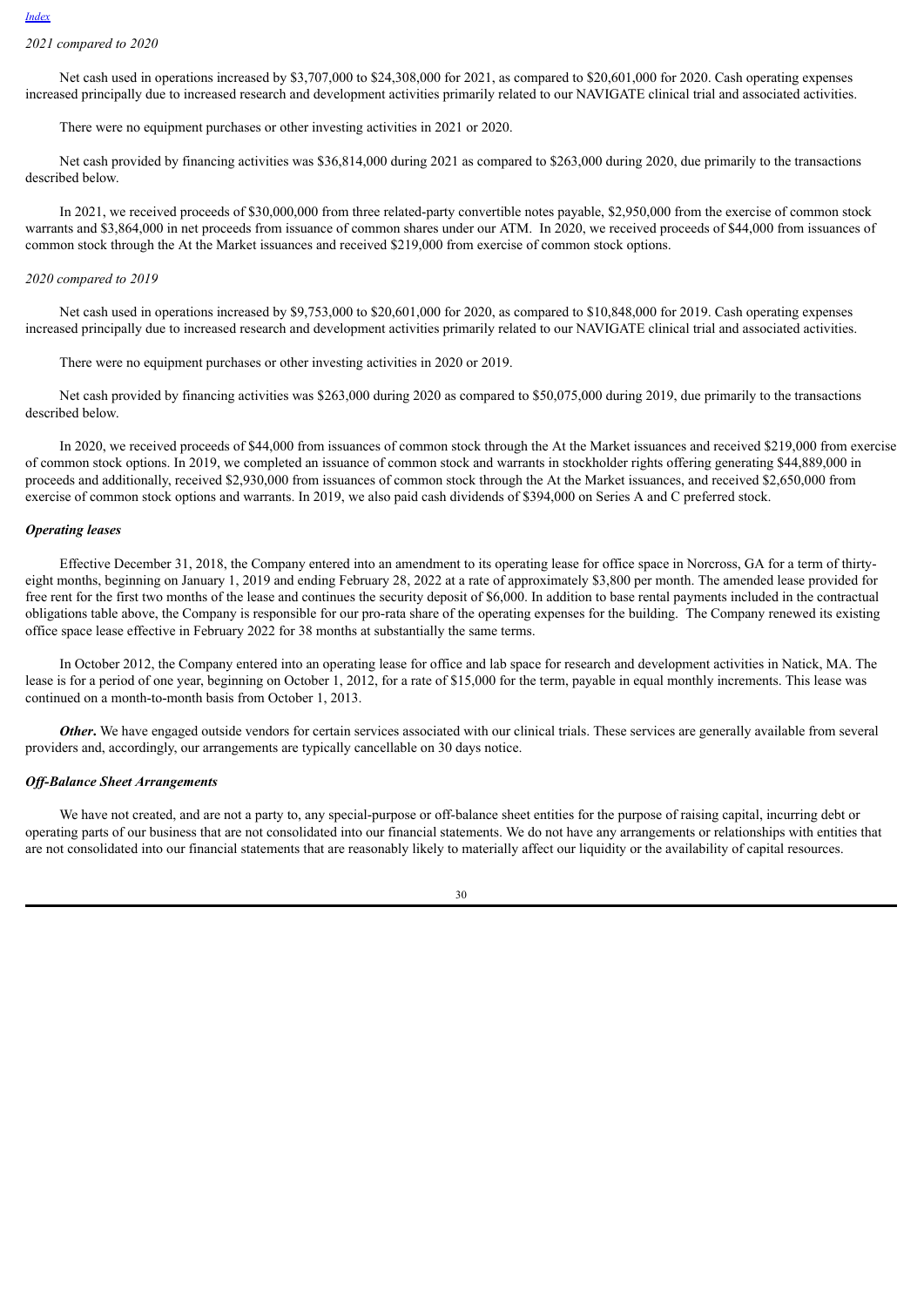# **Critical Accounting Policies and Estimates**

Our significant accounting policies are more fully described in Note 2 to our consolidated financial statements included elsewhere in this annual report on Form 10-K. Certain of our accounting policies, however, are critical to the portrayal of our financial position and results of operations and require the application of significant judgment by our management, which subjects them to an inherent degree of uncertainty. In applying our accounting policies, our management uses its best judgment to determine the appropriate assumptions to be used in the determination of certain estimates. Our more significant estimates include stock option valuations and performance vesting features of certain of these instruments, accrued liabilities, deferred income taxes and cash flows. These estimates are based on our historical experience, terms of existing contracts, our observance of trends in the industry, information available from other outside sources, and on various other factors that we believe to be appropriate under the circumstances. We believe that the critical accounting policies discussed below involve more complex management judgment due to the sensitivity of the methods, assumptions and estimates necessary in determining the related asset, liability, revenue and expense amounts.

*Accrued Expenses*. As part of the process of preparing our consolidated financial statements, we are required to estimate accrued expenses. This process involves identifying services that third parties have performed on our behalf and estimating the level of service performed and the associated cost incurred on these services as of each balance sheet date in our consolidated financial statements. Examples of estimated accrued expenses include professional service fees, such as those arising from the services of attorneys and accountants and accrued payroll expenses. In connection with these service fees, our estimates are most affected by our understanding of the status and timing of services provided relative to the actual services incurred by the service providers. In the event that we do not identify certain costs that have been incurred or we under- or over-estimate the level of services or costs of such services, our reported expenses for a reporting period could be understated or overstated. The date on which certain services commence, the level of services performed on or before a given date, and the cost of services are often subject to our judgment. We make these judgments based upon the facts and circumstances known to us in accordance with accounting principles generally accepted in the U.S.

*Research and Development Expenses.* Research and development expenses, including personnel costs, allocated facility costs, lab supplies, outside services, contract laboratory costs related to manufacturing drug product, clinical trials and preclinical studies are charged to research and development expense as incurred. The Company accounts for nonrefundable advance payments for goods and services that will be used in future research and development activities as expense when the service has been performed or when the goods have been received. Our current NAVIGATE clinical trial is being supported by third-party contract research organizations, or CROs, and other vendors. We accrue expenses for clinical trial activities performed by CROs based upon the estimated amount of work completed on each trial. For clinical trial expenses and related expenses associated with the conduct of clinical trials, the significant factors used in estimating accruals include the number of patients enrolled, the number of active clinical sites, and the duration for which the patients have been enrolled in the trial. We monitor patient enrollment levels and related activities to the extent possible through internal reviews, review of contractual terms and correspondence with CROs. We base our estimates on the best information available at the time. We monitor patient enrollment levels and related activities to the extent possible through discussions with CRO personnel and based our estimates of clinical trial costs on the best information available at the time. However, additional information may become available to us which will allow us to make a more accurate estimate in future periods. In that event, we may be required to record adjustments to research and development expenses in future periods when the actual level of activity becomes more certain.

*Stock-Based Compensation*. Stock-based compensation cost is measured at the grant date based on the fair value of the award and is recognized as expense over the service period, which generally represents the vesting period. For awards that have performance-based vesting conditions the Company recognizes the expense over the estimated period that the awards are expected to be earned. The Company generally uses the Black-Scholes option-pricing model to calculate the grant date fair value of stock options. The expense recognized over the service period is required to include an estimate of the awards that will be forfeited.

#### <span id="page-33-0"></span>**Item 7A.** *Quantitative and Qualitative Disclosures About Market Risk*

Due to the nature of our operations, assets and debt, we are not exposed to any significant market risks at December 31, 2021 and 2020.

#### <span id="page-33-1"></span>**Item 8.** *Financial Statements and Supplementary Data*

The financial statements required by this item are attached to this Annual Report on Form 10-K beginning on Page F-1.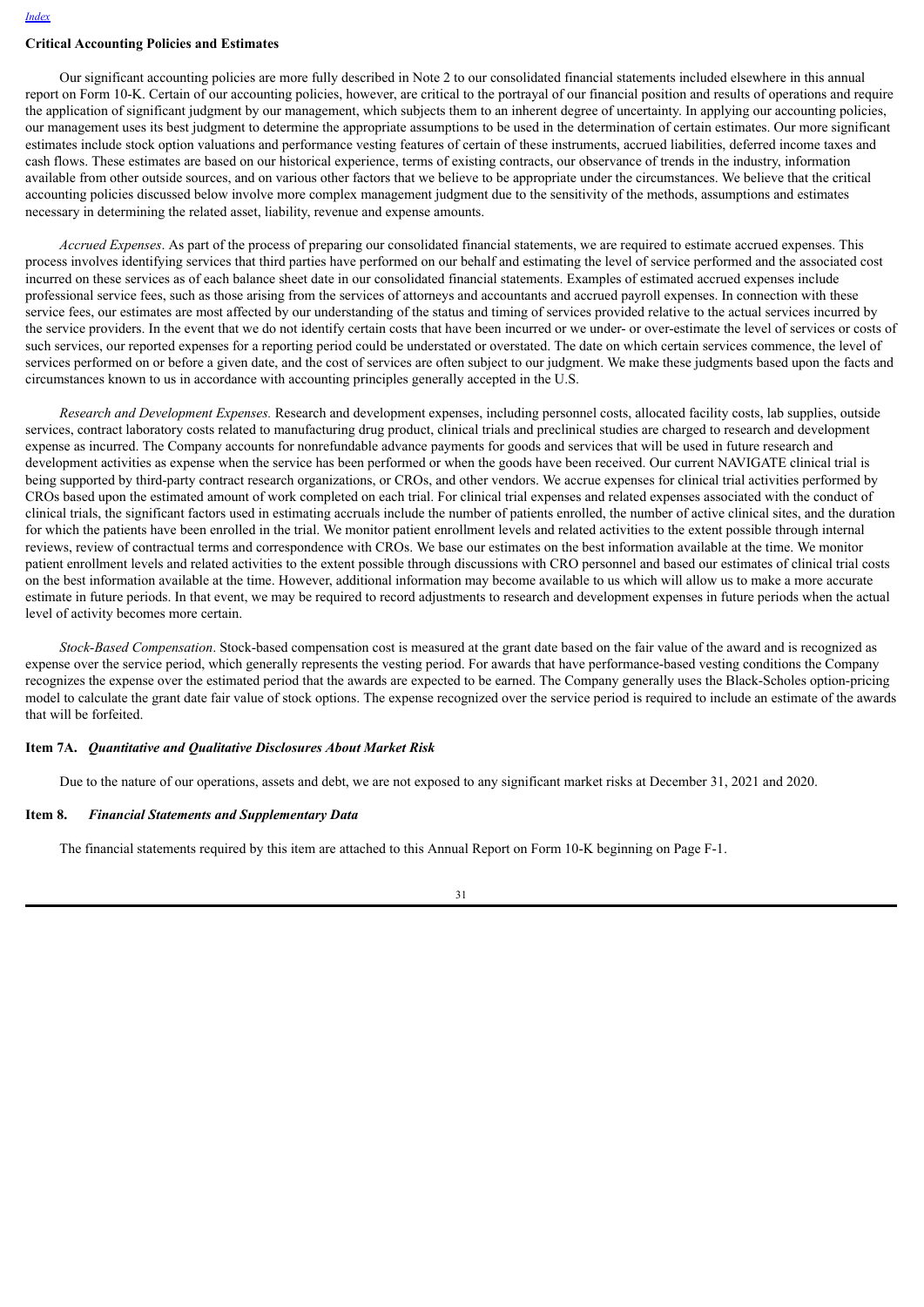#### <span id="page-34-0"></span>**Item 9.** *Changes in and Disagreements with Accountants on Accounting and Financial Disclosure*

None.

# <span id="page-34-1"></span>**Item 9A.** *Controls and Procedures*

# *(a) Evaluation of Disclosure Controls and Procedures*

As required by Rule 13a-15 under the Securities Exchange Act of 1934, (the "Exchange Act") as of the end of the period covered by this Annual Report, we carried out an evaluation, under the supervision and with the participation of our Chief Executive Officer and our Chief Financial Officer, of the effectiveness of our disclosure controls and procedures as of December 31, 2021. Our management has concluded, based on their evaluation, that our disclosure controls and procedures were effective as of December 31, 2021 to ensure that information required to be disclosed by us in the reports we file or submit under the Exchange Act is recorded, processed, summarized and reported within the time periods specified in the Securities and Exchange Commission's rules and forms.

#### *(b) Management's Annual Report on Internal Control Over Financial Reporting*

Management of the Company is responsible for establishing and maintaining adequate internal control over financial reporting. As defined in Rule 13a-15(f) under the Exchange Act, internal control over financial reporting is a process designed by, or under the supervision of, a company's principal executive and principal financial officers and effected by a company's board of directors, management and other personnel, to provide reasonable assurance regarding the reliability of financial reporting and the preparation of financial statements for external purposes in accordance with generally accepted accounting principles. It includes those policies and procedures that:

a) Pertain to the maintenance of records that in reasonable detail accurately and fairly reflect the transactions and dispositions of the assets of the Company;

b) Provide reasonable assurance that transactions are recorded as necessary to permit preparation of financial statements in accordance with generally accepted accounting principles, and that receipts and expenditures of a company are being made only in accordance with authorizations of management and the board of directors of the Company; and

c) Provide reasonable assurance regarding prevention or timely detection of unauthorized acquisition, use or disposition of the Company's assets that could have a material effect on its financial statements.

Because of the inherent limitations, internal control over financial reporting may not prevent or detect misstatements. Also, projections of any evaluation of effectiveness to future periods are subject to the risk that controls may become inadequate because of changes in conditions, or that the degree of compliance with the policies or procedures may deteriorate.

The Company's management has used the criteria established in "Internal Control-Integrated Framework" issued by the Committee of Sponsoring Organizations of the Treadway Commission (2013 framework), or COSO, to evaluate the effectiveness of the Company's internal control over financial reporting. Management has selected the COSO 2013 framework for its evaluation as it is a control framework recognized by the SEC and the Public Company Accounting Oversight Board, that is free from bias, permits reasonably consistent qualitative and quantitative measurement of the Company's internal controls, is sufficiently complete so that relevant controls are not omitted, and is relevant to an evaluation of internal controls over financial reporting. Management conducted an evaluation of internal controls based on the COSO 2013 framework. The evaluation included a full scale, documented risk assessment, based on the principles described in the framework, and included identification of key controls. Management completed documentation of its testing to verify the effectiveness of the key controls. Based on the evaluation, management concluded that our internal control over financial reporting was effective as of December 31, 2021.

#### *(c) Changes in Internal Control Over Financial Reporting*

There was no change in our internal control over financial reporting that occurred during the fourth quarter of 2021 that has materially affected, or is reasonably likely to materially affect, our internal control over financial reporting.

#### <span id="page-34-2"></span>**Item 9B.** *Other Information*

None.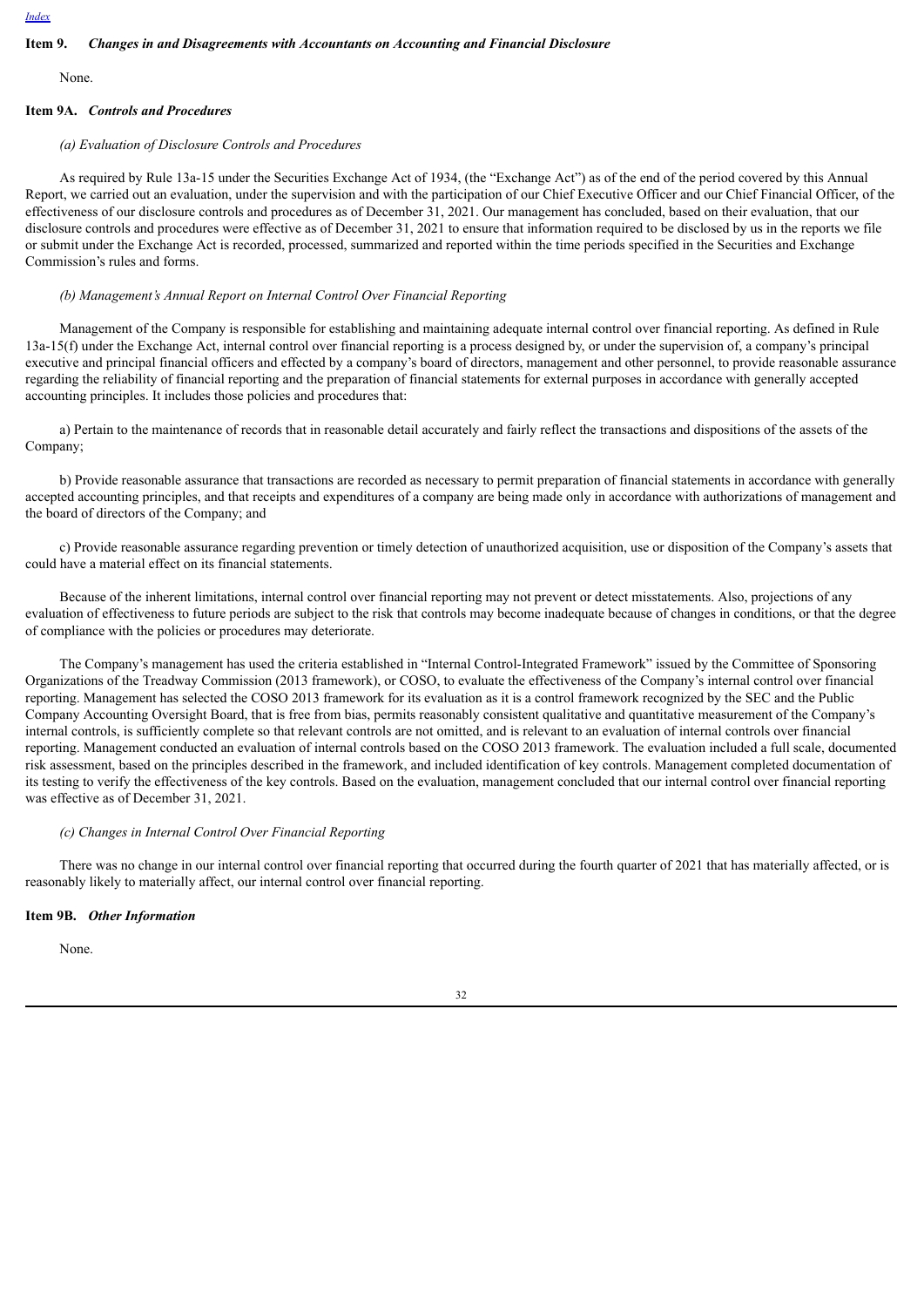#### **PART III**

# <span id="page-35-0"></span>**Item 10.** *Directors, Executive Of icers and Corporate Governance*

Each of our directors is elected annually and holds office until his or her successor has been elected and qualified or until the earlier of his or her death, resignation or removal. Our board of directors currently consists of eleven members, all of whom were elected at our 2021 Annual Meeting of Stockholders.

The following table sets for the certain biographical information about our directors as of February 28, 2022, and the qualifications, experiences and skills considered in determining that each such person should serve as a director.

| Name                              | Age | <b>Director Since</b> |
|-----------------------------------|-----|-----------------------|
| Gilbert F. Amelio, Ph.D. $(2)(3)$ | 78  | 2009                  |
| James C. Czirr                    | 68  | 2009                  |
| Kary Eldred (1)                   | 47  | 2018                  |
| Kevin D. Freeman $(1)(2)(3)$      | 60  | 2011                  |
| Joel Lewis                        | 52  | 2017                  |
| Gilbert S. Omenn, M.D., Ph.D. (2) | 80  | 2014                  |
| Marc Rubin, M.D. (3)              | 67  | 2011                  |
| Elissa J. Schwartz, Ph.D. (3)     | 51  | 2020                  |
| Harold H. Shlevin, Ph.D.          | 72  | 2019                  |
| Richard E. Uihlein, Chairman      | 76  | 2017                  |
| Richard A. Zordani (1)            | 49  | 2020                  |

(1) Member of audit committee

(2) Member of compensation committee

(3) Member of nominating and governance committee

*Gilbert F. Amelio, Ph.D*., a director since February 2009, began his career at Bell Labs in Murray Hill, New Jersey. Since January 1, 2012, Dr. Amelio has provided consulting and advisory services through GFA, LLC, a California limited liability company. He was a Senior Partner of Sienna Ventures (a privately held venture capital firm in Sausalito, California) from April 2001 until the fund closed per plan on December 31, 2011. Dr. Amelio was Chairman and Chief Executive Officer of Jazz Technologies, Inc. (now a wholly owned subsidiary of Tower Semiconductor Ltd., an independent specialty wafer foundry) from August 2005 until his retirement in September 2008 (when he was named Chairman Emeritus). Dr. Amelio was Chairman and Chief Executive Officer of Beneventure Capital, LLC (a full-service venture capital firm in San Francisco, California) from 1999 to 2005 and was Principal of Aircraft Ventures, LLC (a consulting firm in Newport Beach, California) from April 1997 to December 2004. Dr. Amelio was elected a Director of AT&T in February 2001 and had previously served as an Advisory Director of AT&T (then known as SBC Communications Inc.) from April 1997 to February 2001. He served as a Director of Pacific Telesis Group from 1995 until the company was acquired by AT&T in 1997. Prior to 1997, he served as Chairman, President and CEO of National Semiconductor (1991-1996) and Apple Computer (1996-1997). We believe Dr. Amelio's qualifications to sit on our Board of Directors include his executive leadership and management experience, as well as his extensive experience with global companies, his financial expertise and his years of experience providing strategic advisory services to organizations.

*James C. Czirr*, has served as a director pursuant to contractual rights set forth in certain warrants to purchase Common Stock that 10X Fund L.P. holds since February 2009, served as Chairman of the Board from February 2009 until January 2016 and Executive Chairman from February 2010 until January 2016, is a co-founder of 10X Fund, L.P. and is a managing member of 10X Capital Management LLC, the general partner of 10X Fund, L.P. Mr. Czirr was a co-founder of Galectin Therapeutics in July 2000. Mr. Czirr was instrumental in the early-stage development of Safe Science Inc., a developer of anti-cancer drugs; served from 2005 to 2008 as Chief Executive Officer of Minerva Biotechnologies Corporation, a developer of nano particle bio chips to determine the cause of solid tumors. Mr. Czirr is an early stage investor and on the board of directors of Gold Express a private gold mining company with multiple exploration properties in the U.S. Mr. Czirr received a B.B.A. degree from the University of Michigan. We believe that Mr. Czirr is best situated to sit on our Board because he is the director who was a co-founder of the Company and is familiar with our business and industry.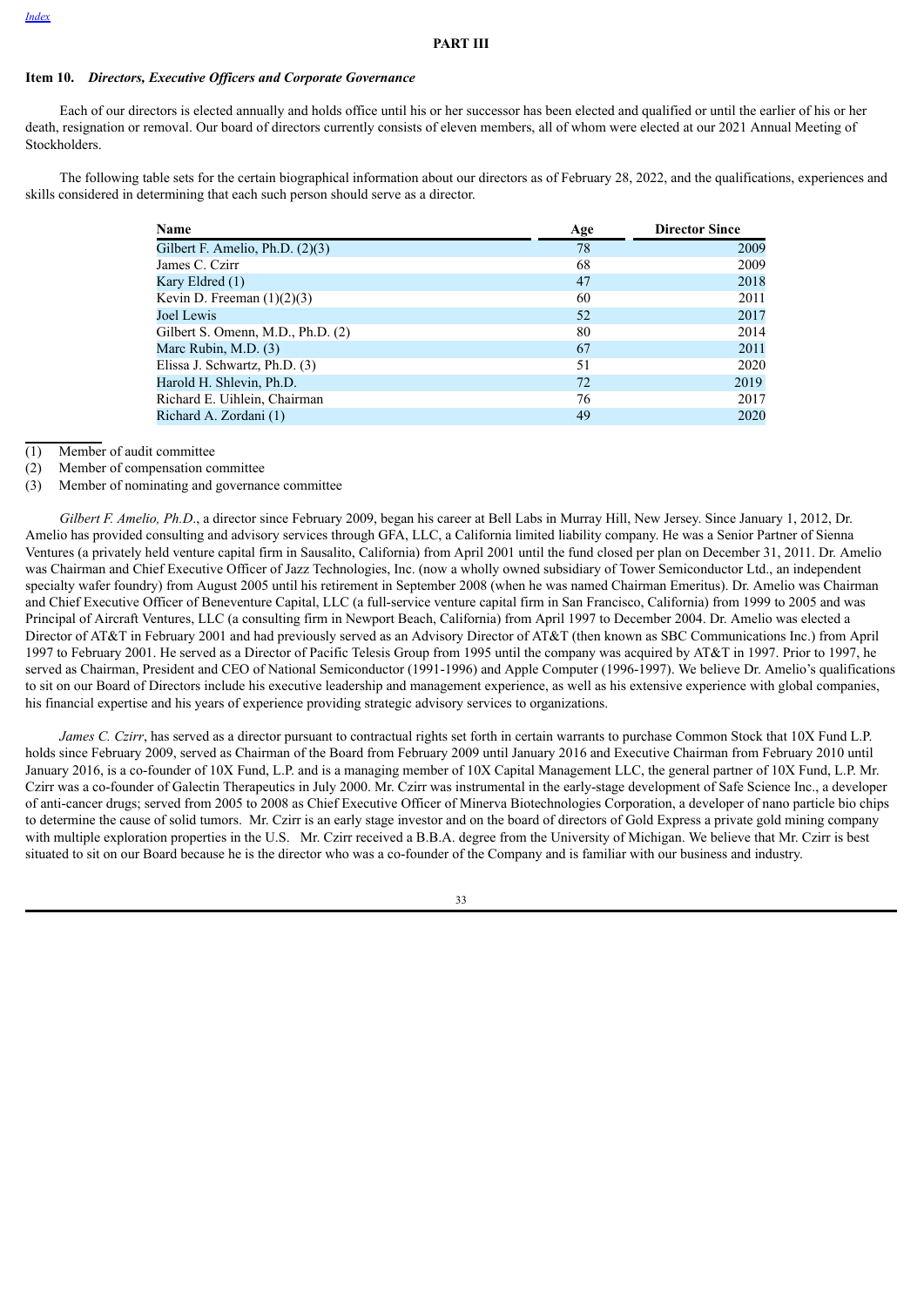*Kary Eldred,* is a director since 2018 and Chief Investment Officer for the Living Stones Foundation since July 2015 and has been an active private equity investor for many years. In these capacities, he serves and has served on a number of corporate boards of companies with potential for and driving toward initial public offerings and is currently serving as a board member in Buy It Installed (since 2017), Babywise and Wise King Media (since 2015). Kary Eldred also served on the board and audit committee of GCT Semiconductor. From January 2011 through October 2014, Mr. Eldred was CEO & Chairman of Altadona, S.A. a software integration company based in Europe and prior to that was a principal in Parakletos Ventures, an institutional venture capital firm with several investments in companies that went on to be acquired or become publicly listed on different exchanges around the world including the NASDAQ, KOSDAQ and the GEM market. Mr. Eldred has an Executive MBA from IE Business School and a BA in Foreign Service from Baylor University. We believe that Mr. Eldred's qualifications to sit on our board include his experience serving on boards of several companies and experience in venture capital and private equity investing.

*Kevin D. Freeman,* a director since May 2011, holds the Chartered Financial Analyst designation and is Chief Executive Officer of Cross Consulting and Services, LLC, an investment advisory and consulting firm founded in 2004. He is also author of a New York Times best-selling book about the stock market and economy and the host of a television program (Economic War Room with Kevin Freeman) that airs on BlazeTV. Formerly he was Chairman of Separate Account Solutions, Inc. and held several offices at Franklin Templeton Investment Services from 1991 to 2000. He holds a B.S. in business administration from University of Tulsa, Tulsa, Oklahoma. We believe Mr. Freeman's qualifications to sit on our Board of Directors includes his extensive financial expertise and his years of experience providing financial advisory services.

*Joel Lewis*, a director since 2017, became our President and Chief Executive Officer on September 2, 2020. Previously, he was the Managing Director of Shareholder Services at Uline, Inc. (a distributor of shipping, packaging and industrial supplies), a position he held from 2007 through 2019. Mr. Lewis is a financial executive with over 26 years of experience started his career in public accounting in 1992. Prior to his employment with Uline Inc., Mr. Lewis served as a Tax and Accounting Manager for Century America LLC from 2001 to 2006 and a Tax Manager for Deloitte & Touche from 1998 to 2001. After spending a decade in public accounting where he specialized in both financial reporting and taxation, Mr. Lewis migrated to privately held companies focusing on high-net-worth family businesses. Mr. Lewis has a wide range of expertise including working in a variety of industries and disciplines including taxation, restructuring, acquisition and private equity ventures. Mr. Lewis is a registered CPA in the state of Illinois. He holds a B.S. in Accountancy from the University of Illinois and a Masters in Taxation from DePaul University. We believe that Mr. Lewis' qualifications to sit on our Board include his business and financial expertise and his service as a board observer on our Board during 2017.

*Gilbert S. Omenn, M.D., Ph.D.*, a director since September 2014, served on the board of directors of Amgen Inc. for 27 years and of Rohm & Haas Company for 22 years. He currently serves on the boards of Oncofusion Therapeutics and MedsynBio LLC of Ann Arbor, MI. Dr. Omenn is the Harold T. Shapiro Distinguished University Professor of Computational Medicine & Bioinformatics, Internal Medicine, Human Genetics, and Public Health and Director of the university-wide Center for Computational Medicine and Bioinformatics at the University of Michigan. Dr. Omenn served as executive vice president for medical affairs and as chief executive officer of the University of Michigan Health System from 1997 to 2002. Prior, he was dean of the School of Public Health and Community Medicine and professor of medicine and a Howard Hughes Medical Institute investigator at the University of Washington and Member of the Fred Hutchinson Cancer Research Center. Earlier he was Associate Director of the White House Office of Science and Technology Policy and of the Office of Management and Budget. He is the author of 600 research papers and scientific reviews and author/editor of 18 books. Dr. Omenn received his B.A. summa cum laude from Princeton University, M.D. magna cum laude from Harvard Medical School, and Ph.D. in genetics from the University of Washington. We believe Dr. Omenn's qualifications to sit on our Board of Directors include his extensive executive leadership and management experience in the medical industry and his continuing cutting-edge research.

*Marc Rubin, M.D,* a director since October 2011 and Chairman of the Board from January 2016 through May 2018, is Executive Chairman of the Board of Directors of Titan Pharmaceuticals, Inc. (TTNP: OTC BB) and served as its President and Chief Executive Officer from October 2007 to January 2009. Until February 2007, Dr. Rubin served as Head of Global Research and Development for Bayer Schering Pharma, as well as a member of the Executive Committee of Bayer Healthcare and the Board of Management of Bayer Schering Pharma. Prior to the merger of Bayer Pharmaceuticals and Schering AG in June 2006, Dr. Rubin was a member of the Executive Board of Schering AG since joining the company in October 2003, as well as Chairman of Schering Berlin Inc. and President of Berlex Pharmaceuticals, a division of Schering AG. From 1990 until August 2003, Dr. Rubin was employed by GlaxoSmithKline where he held positions of responsibility in global clinical and commercial development overseeing programs in the United States, Europe, Asia and Latin America. From 2001 through 2003 at GlaxoSmithKline, he was Senior Vice President of Global Clinical Pharmacology & Discovery Medicine. Dr. Rubin holds an M.D. from Cornell University Medical College and is board certified in internal medicine with subspecialties in medical oncology and infectious diseases. Dr. Rubin is a member of the Board of Directors of Curis Inc. (Nasdaq: CRIS) and formerly served on the Board of Directors of Medarex, Inc., now a subsidiary of Bristol-Myers Squibb Company. We believe Dr. Rubin's qualifications to sit on our Board of Directors include his extensive executive leadership and management experience in the pharmaceutical industry.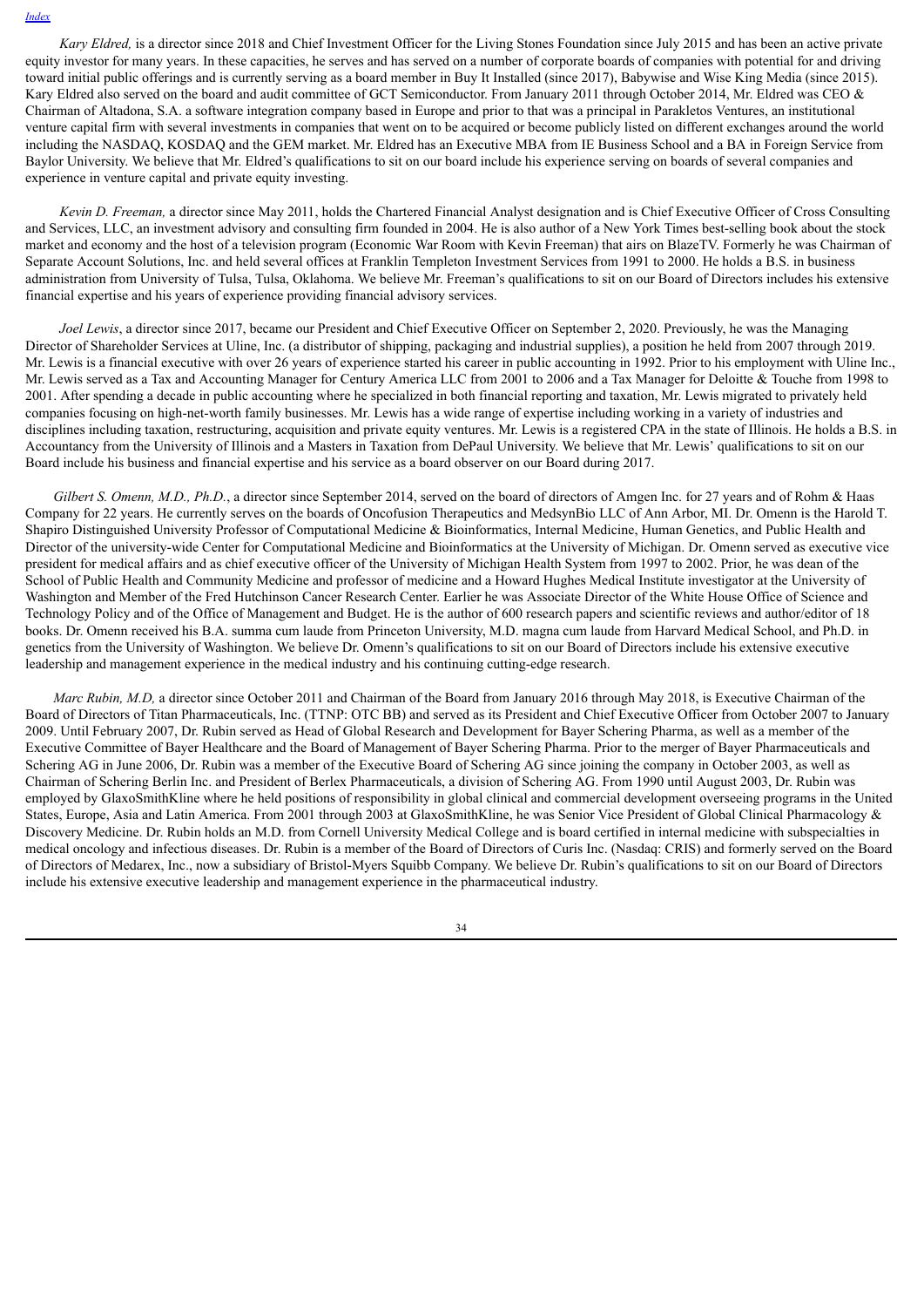*Elissa J. Schwartz, Ph.D.,* a director appointed by the board in September 2020, is a disease modeler who is currently a professor of biological sciences and mathematics at Washington State University (WSU). She received a PhD in Biomedical Sciences from Mount Sinai–NYU, a BA in Mathematics from UC Berkeley, and interdisciplinary postdoctoral training in Biomathematics and Biostatistics from UCLA. She is also affiliated with the WSU College of Veterinary Medicine in microbiology and pathology, and she is currently on the WSU COVID-19 modeling task force. Dr. Schwartz is the author of over 30 scientific publications on infectious disease, the immune response, and biological modeling. She serves on the Board of Directors for the Society for Mathematical Biology, and she previously served as a consultant for Pharmerit International, LP, a pharmaceutical economics company. Dr. Schwartz has held fellowships with the Mathematical Biosciences Institute (Ohio State University) and the African Institute for Mathematical Sciences (Cape Town, South Africa), and she served on the teaching faculty for courses in British Columbia, India, and Nepal. We believe Dr. Schwartz' qualifications to sit on our Board of Directors include her extensive expertise in biomathematics and biostatistics in the pharmaceutical industry.

*Harold Shlevin, Ph.D.*, retired from being our President and Chief Executive Officer on September 2, 2020, a position he had held since June 14, 2018; however, Dr. Shlevin has entered into a consulting agreement with the Company which ran through December 31, 2021. Dr. Shlevin previously served as our Chief Operating Officer and Secretary from October 1, 2012. Dr. Shlevin previously had been employed at the Georgia Institute of Technology's Advanced Technology Development Center as Principle and Manager of bioscience commercialization efforts since November 2009, where he has assisted faculty in identifying technology worthy of commercialization, catalyzed formation of new start-up bioscience companies, and mentored new company management. From October 2008 to November 2009, he served as Head of Operations and Commercial Development for Altea Therapeutics Corporation, an advanced drug delivery company focused on the delivery of therapeutic levels of water-soluble biotherapeutics and small drugs through the skin. At Altea, he was responsible for pharmaceutical research and development, clinical research, regulatory affairs, engineering, clinical and commercial manufacturing, quality assurance, information technology, facility operations and finance. From July 2006 to September 2008, Dr. Shlevin served as the President and Chief Executive Officer of Tikvah Therapeutics, Inc., a start-up pharmaceutical enterprise focused on later-stage development of neuroscience therapeutics. From May 2000 to January 2006, he served as President and CEO of Solvay Pharmaceuticals, Inc. (US). In January 2006, he was promoted to a global senior Vice President role within Solvay Pharmaceuticals, SA and member of the Board of Solvay Pharmaceuticals, SA. Previously, Dr. Shlevin served on the Board of Directors of Cardiome Pharma Corporation (NASDAQ: CRME), now known as Correvio Pharma Corp. (NASDAQ: CORV) from 2004 to June 2016. He was Chair of the Compensation Committee and member of the Corporate Governance Committee and Audit Committees. We believe Dr. Shlevin's qualifications to sit on our Board of Directors include his extensive executive leadership and management experience in the pharmaceutical industry.

*Richard E. Uihlein*, a director since 2017 and Chairman since May 2018, co-founded Uline, Inc. (a leading distributor of shipping, packaging and industrial supplies) in 1980, and has served as its Chief Executive Officer and Chairman since its founding. Prior to founding Uline Inc., Mr. Uihlein was employed at General Bindings Corp., Northbrook, IL from 1967 to 1980. Mr. Uihlein graduated from Stanford University, Palo Alto, CA. with a BA degree in history in 1967. We believe Mr. Uihlein's qualifications to sit on our Board includes his extensive executive leadership and management experience.

*Richard A. Zordani,* a director appointed by the board in September 2020, has been the Director of Shareholder Services at Uline, Inc. (a distributor of shipping, packaging and industrial supplies) since 2013. Prior to joining Uline, Mr. Zordani served as a Director and Vice President for Diversified Financial Management Corp. (Pritzker family office) where he advised on complex legal and tax structures for domestic and foreign entities and trusts from 2003 through 2013 and an Audit Manager for Altschuler, Melvoin & Glasser LLP (now RSM McGladrey) from 1996 through 2003. Mr. Zordani received his undergraduate degree from the University of Illinois at Urbana/Champaign and is a Registered CPA in the state of Illinois. We believe that Mr. Zordani's qualifications to sit on our Board include his business and financial expertise.

#### **Code of Ethics**

We have adopted a Code of Ethics that applies to all our directors, officers and employees. The Code of Ethics is publicly available on our website at www.galectintherapeutics.com. Amendments to the Code of Ethics and any grant of a waiver from a provision of the Code of Ethics requiring disclosure under applicable SEC rules will be disclosed on our website.

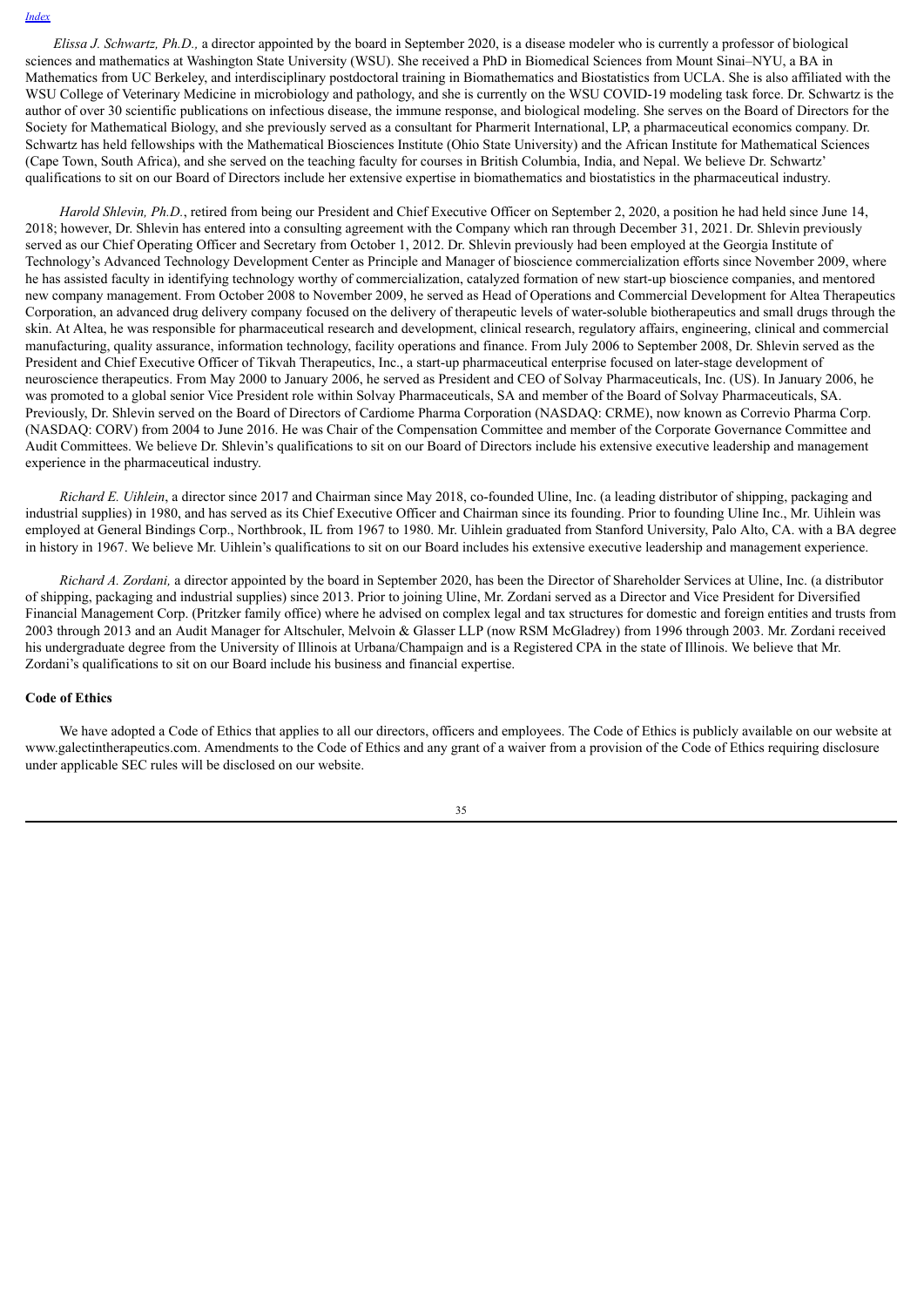## **Hedging Policy**

At this time, the Company has not adopted a policy regarding the ability of officers, directors and employees to purchase financial instruments (including prepaid variable forward contracts, equity swaps, collars, and exchange funds) or otherwise engage in transactions, that hedge or offset, or are designed to hedge or offset, any decrease in the market value of the Company's equity securities.

### **Director Nominations**

No material changes have been made to the procedures by which security holders may recommend nominees to our board of directors.

### **Audit Committee**

The members of this committee are Richard A. Zordani (chair), Kary Eldred and Kevin D. Freeman. The Audit Committee is responsible for oversight of the quality and integrity of the accounting, auditing and reporting practices of Galectin Therapeutics. More specifically, it assists the Board of Directors in fulfilling its oversight responsibilities relating to (i) the quality and integrity of our financial statements, reports and related information provided to stockholders, regulators and others, (ii) our compliance with legal and regulatory requirements, (iii) the qualifications, independence and performance of our independent registered public accounting firm, (iv) the internal control over financial reporting that management and the Board have established, and (v) the audit, accounting and financial reporting processes generally. The Committee is also responsible for review and approval of relatedparty transactions. The Board has determined that Mr. Zordani is an "audit committee financial expert" within the meaning of SEC rules. The Audit Committee has the authority to obtain advice and assistance from, and receive appropriate funding from the Company for, outside legal, accounting or other advisors as it deems necessary to carry out its duties.

#### **Risk Management**

The Board has an active role, as a whole and also at the committee level, in overseeing management of our risks. The Board regularly reviews information regarding our credit, liquidity and operations, as well as the risks associated with each. The Compensation Committee of our Board is responsible for overseeing the management of risks relating to our executive compensation plans and arrangements. The Audit Committee of our Board oversees management of financial risks. The Nominating and Corporate Governance Committee of our Board manages risks associated with the independence of the Board members and potential conflicts of interest. While each committee is responsible for evaluating certain risks and overseeing the management of such risks, the entire Board of Directors is regularly informed through committee reports about such risks.

We believe that any risks arising from our policies and programs are not reasonably likely to have a material adverse effect on the Company. Our programs reflect sound risk management practices including:

- Use of multiple compensation vehicles that provide a balance of long- and short-term incentives with fixed and variable components; and
- Equity incentive awards that generally vest over several years, so while the potential compensation payable for equity incentive awards is tied directly to appreciation of our stock price, taking excessive risk for a short term gain is discouraged because it would not maximize the value of equity incentive awards over the long-term.

### **EXECUTIVE OFFICERS**

*Joel Lewis*, see above under directors.

*Pol F. Boudes, M.D.,* age 64, became the Company's Chief Medical Officer on March 2, 2020. Prior to joining the Company, Dr. Boudes served as the Chief Medical Officer of CymaBay Therapeutics from March 2014 through October 2019, where he worked on CymaBay's proprietary NASH compound and was instrumental in inventing and launching programs in rare liver diseases. Prior to his time at CymaBay, Dr. Boudes served as the Chief Medical Officer of Amicus Therapeutics, a company focusing on rare lysosomal storage disorders. Following this experience, Dr. Boudes became a Board member of Protalix BioTherapeutics, a company developing plant cell expressed recombinant proteins with improved therapeutic profiles, notably for lysosomal disorders. Before his time working as a Chief Medical Officer, Dr. Boudes held positions of increased responsibilities in clinical development at Bayer HealthCare Pharmaceuticals, Wyeth Research, Hoffman-La Roche and Pasteur Merieux.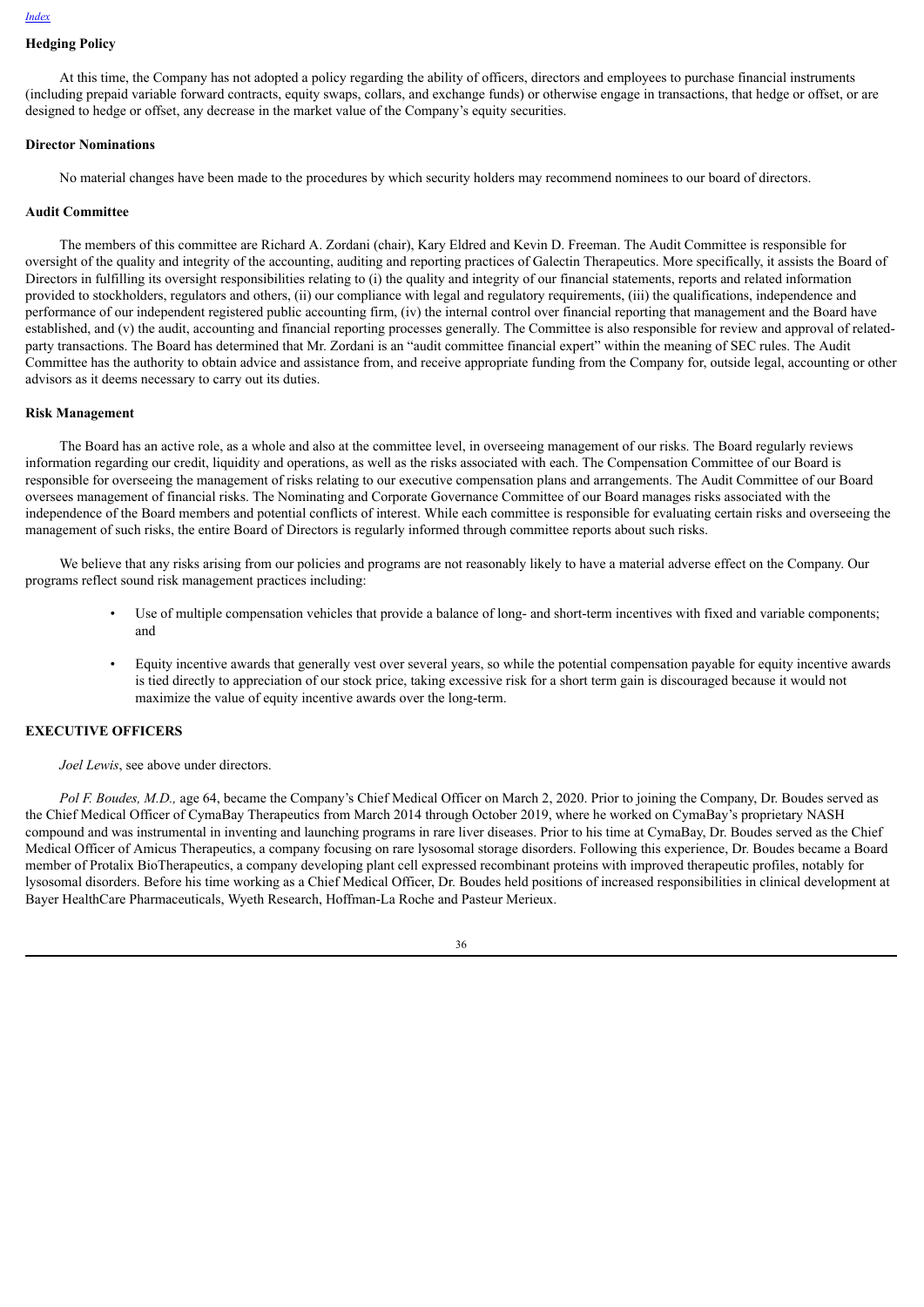*Jack W. Callicutt*, age 54, became our Chief Financial Officer on July 1, 2013. From August 2012 through June 2012, Mr. Callicutt was the Chief Financial Officer of REACH Health, Inc., a telemedicine technology company headquartered in Alpharetta, GA. From April 2010 through August 2012, Mr. Callicutt was the Chief Financial Officer of Vystar Corporation, a publicly traded company that holds proprietary technology to remove antigenic proteins from natural rubber latex. Prior to that Mr. Callicutt was Chief Financial Officer of IVOX, Inc., Tikvah Therapeutics and Corautus Genetics, a publicly traded biotechnology company which was developing gene therapy for treatment of cardiovascular disease. Mr. Callicutt previously spent more than fourteen years in public accounting, most recently as a senior manager at Deloitte, where he specialized in technology companies from 1989 to 2003. Mr. Callicutt is a Certified Public Accountant and graduated with honors from Delta State University with a B.B.A. in accounting and computer information systems.

None of the directors, executive officers and significant employees share any familial relationship.

### **Section 16(a) Beneficial Ownership Reporting Compliance**

Section 16(a) of the Exchange Act requires our officers and directors, and persons who beneficially own more than ten percent of our common stock, to file reports of ownership and changes of ownership of such securities with the SEC. All reports were timely filed during the fiscal year ended December 31, 2021.

### **Item 11.** *Executive Compensation*

### **COMPENSATION PHILOSOPHY DISCUSSION**

The Compensation Committee is responsible for creating and reviewing the compensation of the Company's executive officers, as well as overseeing the Company's compensation and benefit plans and policies and administering the Company's equity incentive plans. The following Compensation Philosophy Discussion ("Compensation Discussion") describes our 2021 executive compensation program and explains the Company's compensation philosophy, policies, and practices, focusing primarily on the compensation of our named executive officers, or NEOs. This Compensation Discussion is intended to be read in conjunction with the tables that follow, which provide detailed historical compensation information for our following NEOs:

| <b>Name</b>         | <b>Title</b>                          |
|---------------------|---------------------------------------|
| Joel Lewis          | Chief Executive Officer and President |
| Pol F. Boudes, M.D. | Chief Medical Officer                 |
| Jack W. Callicutt   | Chief Financial Officer               |

### **Compensation Philosophy**

The Company believes in providing a competitive total compensation package to its executives through a combination of base salary, annual performance bonuses, and long-term equity awards. The executive compensation program is designed to achieve the following objectives:

- provide competitive compensation that will help attract, retain and reward qualified executives;
- align executives' interests with our success by making a portion of the executive's compensation dependent upon corporate performance; and
- align executives' interests with the interests of stockholders by including long-term equity incentives.

The Compensation Committee believes that the Company's executive compensation program should include annual and long-term components, including cash and equity-based compensation, and should reward consistent performance that meets or exceeds expectations. The Compensation Committee evaluates both performance and compensation to make sure that the compensation provided to executives remains competitive relative to compensation paid by companies of similar size and stage of development operating in the life sciences industry and taking into account the Company's relative performance and its own strategic objectives.

### **Executive Compensation Review and Design**

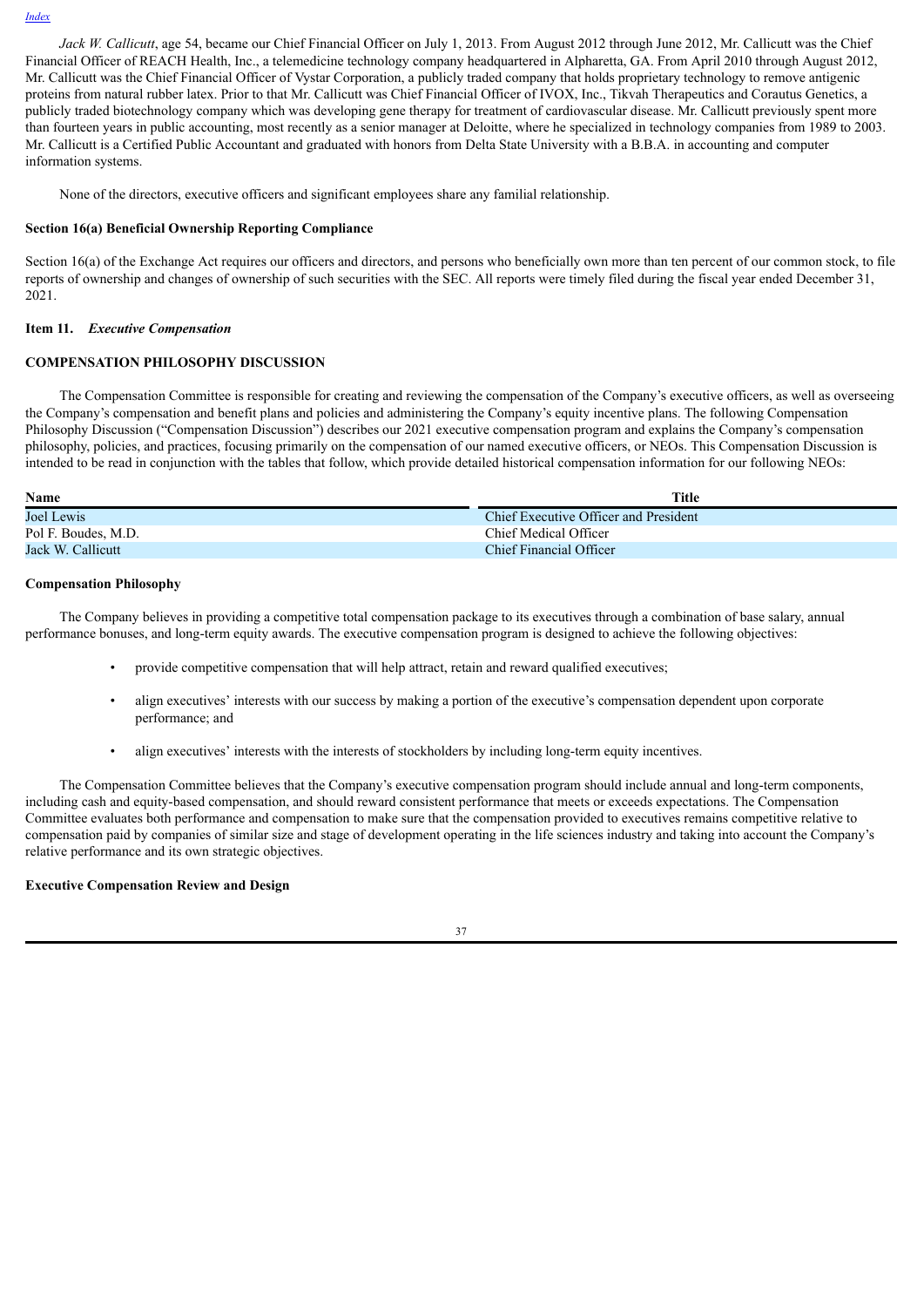The Company has historically conducted a review of the aggregate level of its executive compensation, as well as the mix of elements used to compensate its NEOs. The Company has based this review primarily on the experience of the members of the Compensation Committee and our Board, many of whom sit on the boards of directors of, or have previously advised, numerous companies, including companies in the life sciences industry.

At our last "Say-on-Pay vote" held at our 2019 annual meeting of stockholders approximately 86% of our outstanding common stock voting on the matter voted in favor of the compensation of our NEOs, as disclosed in the proxy materials for the 2019 annual meeting. At our 2019 annual meeting, the holders of approximately 78% of our outstanding common stock voting on the matter voted in favor of holding the stockholder advisory vote every three years. As a result of such vote, our Board decided to hold the "Say-on-Pay" advisory vote every three years. Accordingly, the Company's next "Say-on-Pay" advisory vote on the compensation of our NEOs will be held at our 2022 annual meeting of stockholders.

In 2014 and 2015, the Compensation Committee undertook a review of our compensation policies and practices and retained the compensation consulting firm of Barney & Barney LLC to provide compensation information and analysis with respect to the life science and healthcare industry and with respect to our peer companies within the industry. Barney & Barney LLC reviewed information from industry and other sources, surveys and databases, including publicly-available compensation information of other companies with which we compete, to gauge the competitiveness of our compensation programs. Barney & Barney LLC then reported its findings to the Compensation Committee, with recommendations to bring the Company's executive compensation closer to the 50<sup>th</sup> percentile of the total compensation of our competitor companies. These findings continued to inform the Compensation Committee's decisions on compensation in subsequent years, including 2021.

The Compensation Committee may use a compensation consultant in the future and to take into account publicly-available data relating to the compensation practices and policies of other companies within and outside our industry. The Compensation Committee intends to benchmark its executive compensation program to target at least the 50<sup>th</sup> percentile of the total compensation programs of our competitor companies; however, adjusted as deemed to be in the best interest of the Company to assure retention of key employees during the NAVIGATE trial.

### **Elements of Executive Compensation**

The compensation program for the Company's NEOs consists principally of three components:

- base salary;
- performance and retention bonuses;
- long-term compensation in the form of equity-based awards.

### *Base Salary*

Base salary is the only fixed-pay component in our executive compensation program. Base salaries for the NEOs are initially established through arm's-length negotiation at the time the NEO is hired, taking into account such NEO's qualifications, experience, prior salary, the scope of his or her responsibilities, and known competitive market compensation paid by other companies for similar positions within the industry. Base salaries are reviewed annually and adjusted from time to time to realign salaries with market levels after taking into account individual responsibilities, performance, and experience. In making decisions regarding salary increases, the Company may also draw upon the experience of members of the Compensation Committee and the Board of Directors, many of whom sit on the boards of directors of, or have previously advised, numerous companies, including companies in the life sciences industry. The Compensation Committee has not previously applied specific formulas to determine increases. This strategy is consistent with the Company's intent of offering base salaries that are cost-effective while remaining competitive.

| Name                 | 2021 Base Salary | 2020 Base Salary |
|----------------------|------------------|------------------|
| Joel Lewis           | $500,000(3)$ \$  | 500,000(1)(3)    |
| Pol F. Boudes, M.D., | 455.000          | 440,500(2)       |
| Jack W. Callicutt    | 302.100          | 302,100          |

(1) Mr. Lewis became our President and Chief Executive Officer on September 2, 2020.

(2) Dr. Boudes became our Chief Medical Officer on March 3, 2020.

(3) Pursuant to Mr. Lewis's Employment Agreement and Deferred Stock Unit Agreement, 20% of Mr. Lewis' base salary will be paid in cash and 80% will be paid in the form of deferred-stock units in accordance with the terms and subject to the provisions of the DSU Agreement.

#### *[Index](#page-2-0)*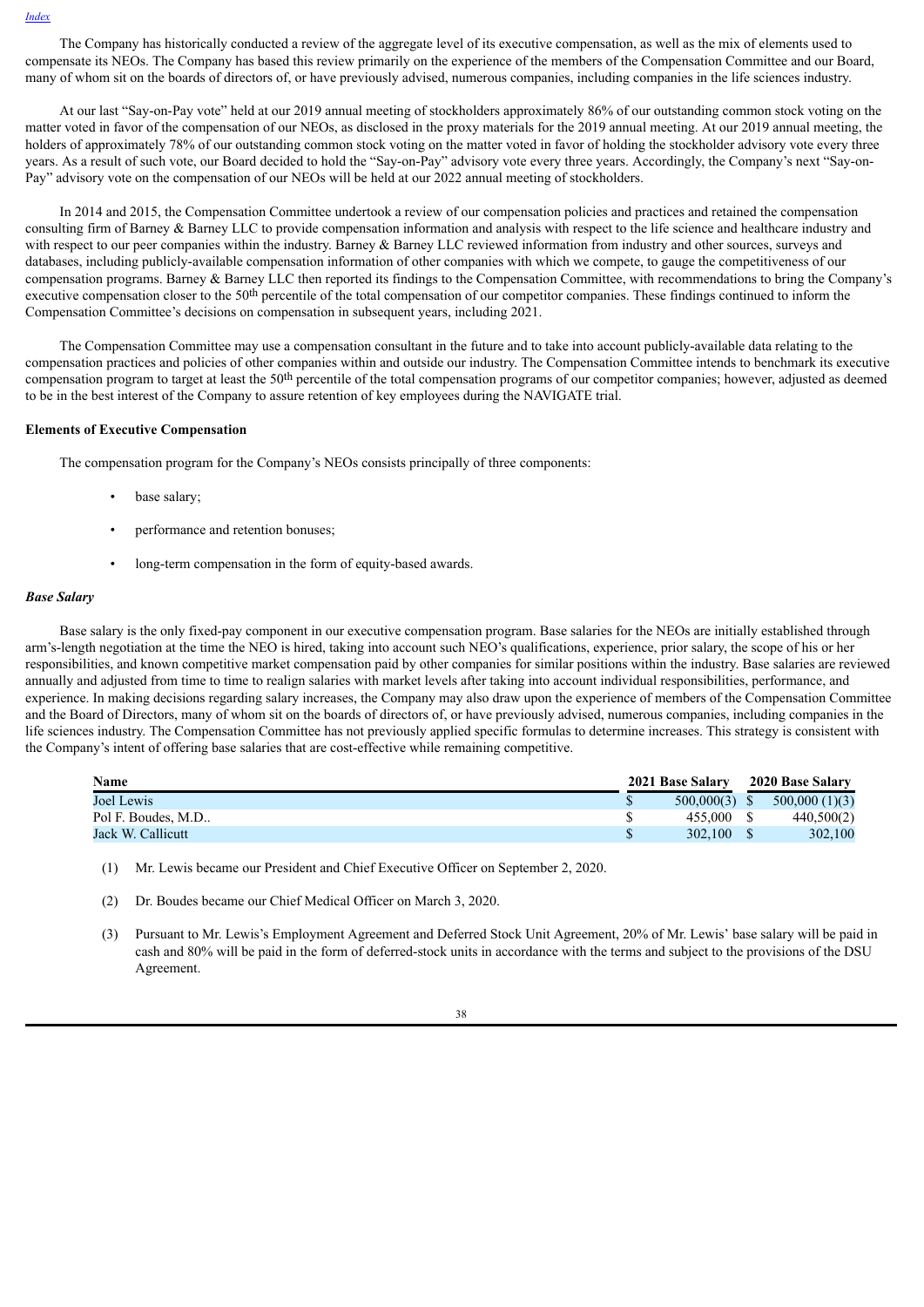## *Performance Bonuses*

In addition to the payment of base salaries, the Company believes that annual performance bonuses can play an important role in providing appropriate incentives to its NEOs to achieve the Company's strategic objectives.

In prior years, performance bonuses were awarded based on the Company's Employee Short-Term and Long-Term Incentive Program (the "Program"), which was adopted for executives and employees of the Company. The Program is a performance-based program and was adopted in recognition of the importance of aligning executive and employee interests with that of our stockholders. Our Program is designed to reward the efforts of our executives and employees and to be competitive in attracting and retaining them. There are two elements of the Program: (1) a short-term incentive in the form of cash bonuses and (2) a long-term incentive in the form of stock option grants. The cash bonus incentive is targeted to be up to 30% to 50% of the NEO's base salary as of the end of the applicable year. Half of each NEO's annual performance bonus is based upon achievement of the Company's documented performance objectives for the year and the other half is based upon achievement of individual performance objectives set for the year. The 2021 performance bonuses were paid in February 2022.

|                     |   | <b>Performance Bonus</b> | <b>Awarded Amount</b>      |
|---------------------|---|--------------------------|----------------------------|
| Name                |   | Amount                   | <b>As % of Base Salary</b> |
| Joel Lewis          | w | 250,000(1)               | 50%                        |
| Pol F. Boudes, M.D. |   | 136.500                  | 30%                        |
| Jack W. Callicutt   |   | 90,630                   | 30%                        |

(1) Pursuant to Mr. Lewis's Employment Agreement and Deferred Stock Unit Agreement, 20% of Mr. Lewis' bonus will be paid in cash and 80% will be paid in the form of deferred-stock units in accordance with the terms and subject to the provisions of the DSU Agreement

### *Long-Term Incentive Compensation*

The Company believes that by providing its NEOs the opportunity to increase their ownership of Company stock, the interests of its NEOs will be more closely-aligned with the best interests of the Company's stockholders and it will encourage long-term performance. The stock awards enable the NEOs to participate in the appreciation in the value of the Company's stock, while personally participating in the risks of business setbacks.

Under the long-term incentive portion of the Program, the NEOs are granted options based upon achievement of the Company performance and individual performance objectives and rank in the Company. All option grants under the Program through December 2019 were made under the 2009 Incentive Compensation Plan. Grants made after January 1, 2020, were made pursuant to the 2019 Omnibus Equity Incentive Plan.

On March 25, 2021, the NEOs were awarded the options noted below based on 2020 performance. For the performance options, 25% vest on each of September 30, 2021, March 31, 2022, September 30, 2022 and March 31, 2023. The exercise price of the options is set at the closing price of our stock as of the grant date. The NEOs also were awarded longer term option grants that vest 100% when the Company has received the interim results of the NAVIGATE clinical trial and makes a public announcement that it has received the interim results.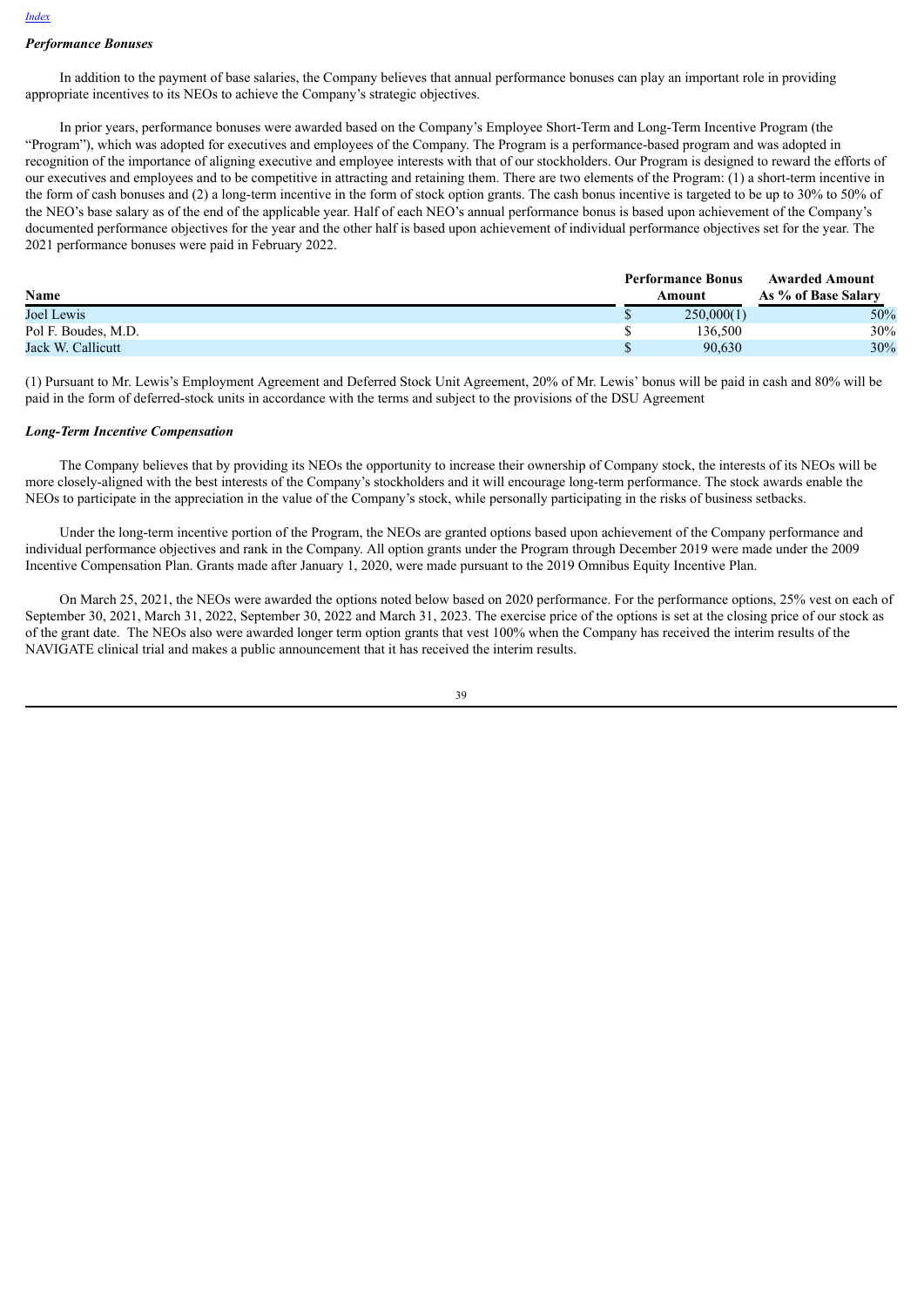|                   |                   | <b>Number of Securities</b> |                       |
|-------------------|-------------------|-----------------------------|-----------------------|
| <b>Name</b>       | <b>Grant Date</b> | <b>Underlying Options</b>   | <b>Exercise Price</b> |
| Joel Lewis        | 3/25/2021         | 70,000                      | 2.11                  |
| Joel Lewis        | 3/25/2021         | 140,000                     | 2.11                  |
| Pol Boudes, M.D.  | 3/25/2021         | 50,000                      | 2.11                  |
| Pol Boudes, M.D.  | 3/25/2021         | 100,000                     | 2.11                  |
| Jack W. Callicutt | 3/25/2021         | 50,000                      | 2.11                  |
| Jack W. Callicutt | 3/25/2021         | 100,000                     | 2.11                  |

### *Material Terms of Employment Contracts of Named Executive Of icers*

Set forth below are descriptions of the principal terms of the employment agreements for each of our NEOs. Each employment agreement provides for post-termination restrictive covenants and payments due upon termination of employment or change in control of the Company, which is provided in further detail under the section entitled "Potential Payments Upon Termination or Change in Control."

### *Joel Lewis, Chief Executive Of icer*

In connection with the appointment of Mr. Lewis, the Company and Mr. Lewis entered into an employment agreement, dated August 31, 2020 (the "Employment Agreement"), and a Deferred Stock Unit Agreement, dated August 31, 2020 (the "DSU Agreement"). The Employment Agreement has an initial term of two years and automatically renews for additional one-year terms thereafter, unless either Mr. Lewis or the Company elects not to renew. Mr. Lewis will serve as Chief Executive Officer of the Company effective as of September 2, 2020 (the "Start Date"), and will be paid an annual base salary of \$500,000. Under the terms of the Employment Agreement, 20% of his base salary will be paid in cash, and 80% will be paid in the form of deferred-stockunits ("DSUs") in accordance with the terms and subject to the provisions set forth in the DSU Agreement. In addition, Mr. Lewis is entitled to participate in the Company's performance bonus plan with a potential of up to 50% of his annual base salary, which will also be paid 20% in cash and 80% in DSU's. Further, Mr. Lewis received on the date of the agreement an initial grant of options to purchase 250,000 shares of the Company's common stock, par value \$0.001 per share, which options shall vest one-twelfth on a quarterly basis for twelve consecutive quarters, such that the options shall be fully vested twelve quarters following the date of grant (the "Award"). The options under the Award shall be issued pursuant to the Company's 2019 Omnibus Equity Incentive Plan (the "Plan"). Pursuant to the Employment Agreement, Mr. Lewis is also eligible to receive healthcare benefits as may be provided from time to time by the Company to its employees generally, to participate in the Company's 401(k) plan and to receive paid time off annually in accordance with the Company's policies in effect from time to time. Finally, pursuant to the Employment Agreement, the Company will be required to furnish a lump sum cash payment to Mr. Lewis upon a termination of Mr. Lewis without "Cause" or upon Mr. Lewis' resignation for "Good Reason" as such terms are defined in the Employment Agreement or in the event the Company gives notice of non-renewal on or before September 30, 2023. The Employment Agreement includes customary intellectual property, assignment, and other representations by Mr. Lewis.

Pursuant to the DSU Agreement, 80% of Mr. Lewis' base salary under the Employment Agreement shall be payable in DSUs, which DSUs credited to Mr. Lewis as of any date shall be fully vested and nonforfeitable at all times. The Company shall issue the shares underlying the outstanding whole number of DSUs credited to Mr. Lewis as follows: twenty five percent shall be issued on March 1, 2023, twenty five percent shall be issued on September 1, 2023 and fifty percent shall be issued on March 1, 2024.

### *Pol F. Boudes, M.D., Chief Medical Of icer*

On February 19, 2020, the Company entered into an Employment Agreement with Dr. Boudes (the "Agreement"), which governs the terms of Dr. Boudes' employment in his position as the Company's Chief Medical Officer. Dr. Boudes will serve as the Chief Medical Officer of the Company during an initial term that commences on March 2, 2020 (the "Commencement Date") and expires on February 28, 2021 (the "Initial Term"). Following the Initial Term, the term of the Agreement automatically renews for successive twelve (12) month terms unless either party provides the other party with notice of non-renewal at least sixty (60) days prior to the expiration of the then-current term. Under the Agreement, the Company has agreed to pay Dr. Boudes a base salary of \$444,500 per year (the "Base Salary"). Provided that certain performance objectives are met, Dr. Boudes will also be entitled to receive an annual performance bonus equal to thirty percent (30%) of the Base Salary (the "Performance Bonus"). Subject to certain restrictions described in the Agreement, Dr. Boudes will receive a \$100,000 signing bonus pursuant to the Agreement. Dr. Boudes will also be granted options to purchase 300,000 shares (the "Options") of the Company's common stock pursuant to the Company's 2019 Omnibus Equity Incentive Plan. The Options vest as follows: twenty percent (20%) of the Options shall vest upon one (1) year of employment, twenty percent (20%) of the Options shall vest upon two (2) years of employment, twenty percent (20%) of the Options shall vest upon three (3) years of employment, and the remaining forty percent (40%) of the Options shall vest upon four (4) years of employment.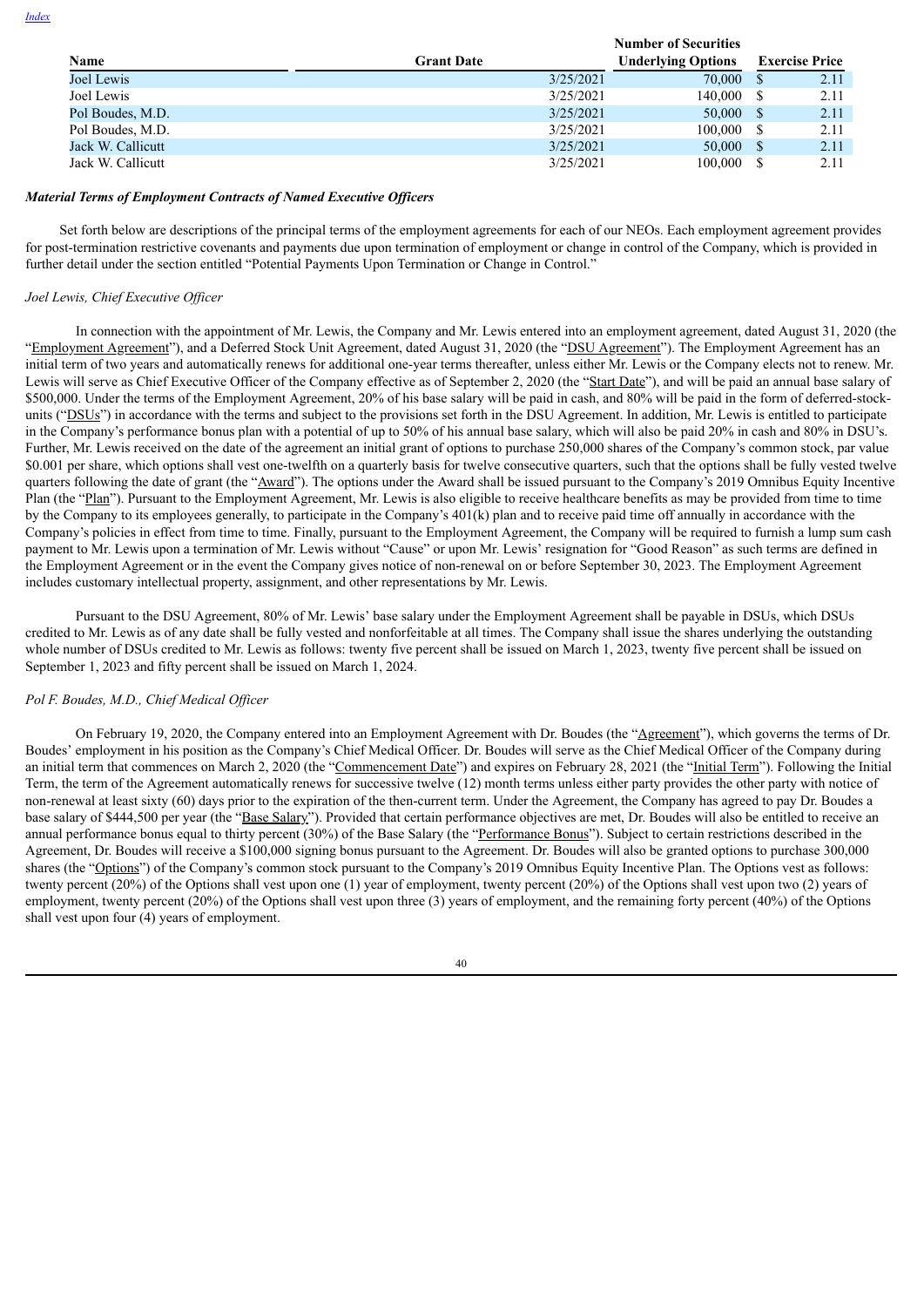## *Jack W. Callicutt, Chief Financial Of icer*

We entered into an employment agreement with Mr. Callicutt dated July 1, 2013 (the "Callicutt Employment Agreement"), in conjunction with Mr. Callicutt's appointment as our Chief Financial Officer. Pursuant to the terms of the Callicutt Employment Agreement, Mr. Callicutt received an initial base salary of \$175,000 and was eligible to receive a performance bonus equal to 20% of his base salary. Effective March 31, 2015, Mr. Callicutt's annual base salary was increased to \$240,000, and his annual base salary was increased again to \$260,000 in February 2016. In June 2018, Mr. Callicutt's annual base salary increased to \$285,000. He also received a signing bonus of \$10,000. In addition to his cash compensation, the Company awarded Mr. Callicutt a grant of options to purchase 200,000 shares of the Company's Common Stock at an exercise price equal to the closing price of the Company's Common Stock on July 1, 2013, with 25,000 shares vesting on December 31, 2013, 50,000 shares vesting on December 31, 2014, 50,000 shares vesting on December 31, 2015 and 75,000 shares vesting on December 31, 2016. The options were granted pursuant to the 2009 Incentive Compensation Plan and expire ten years after the date of grant.

On August 11, 2017, we entered into an amendment to the Callicutt Employment Agreement with Mr. Callicutt (the "Amendment"). Pursuant to the Amendment, (i) Mr. Callicutt's target bonus opportunity was increased to 30% of his base salary and (ii) an error in the severance provision of the Callicutt Employment Agreement was corrected. Prior to the Amendment, the Callicutt Employment Agreement did not provide for any severance if Mr. Callicutt's employment was terminated by the Company "without cause," or by Mr. Callicutt for "good reason" after the date that was 24 months after the Commencement Date.

### *Employee Benefits & Perquisites*

From time to time, the Company has provided the NEOs with employee benefits and perquisites that our Board believes are reasonable. Our NEOs are eligible to participate in the same broad-based employee benefit plans that are offered to our other employees, such as health insurance, disability insurance, life insurance and a 401(k) plan. These benefits are provided as part of the basic conditions of employment for all of our employees, and therefore providing them to our NEOs does not represent a significant incremental cost to us. The Company does not view employee benefits and perquisites as a significant element of its comprehensive compensation structure, but does believe they can be useful in attracting, motivating, and retaining the executive talent for which the Company competes. The Company believes that these additional benefits may assist the NEOs in performing their duties and provide time efficiencies for the NEOs in appropriate circumstances, and the Company may consider providing additional employee benefits and perquisites in the future. All future practices regarding employee benefits and perquisites will be approved and subject to periodic review by the Compensation Committee.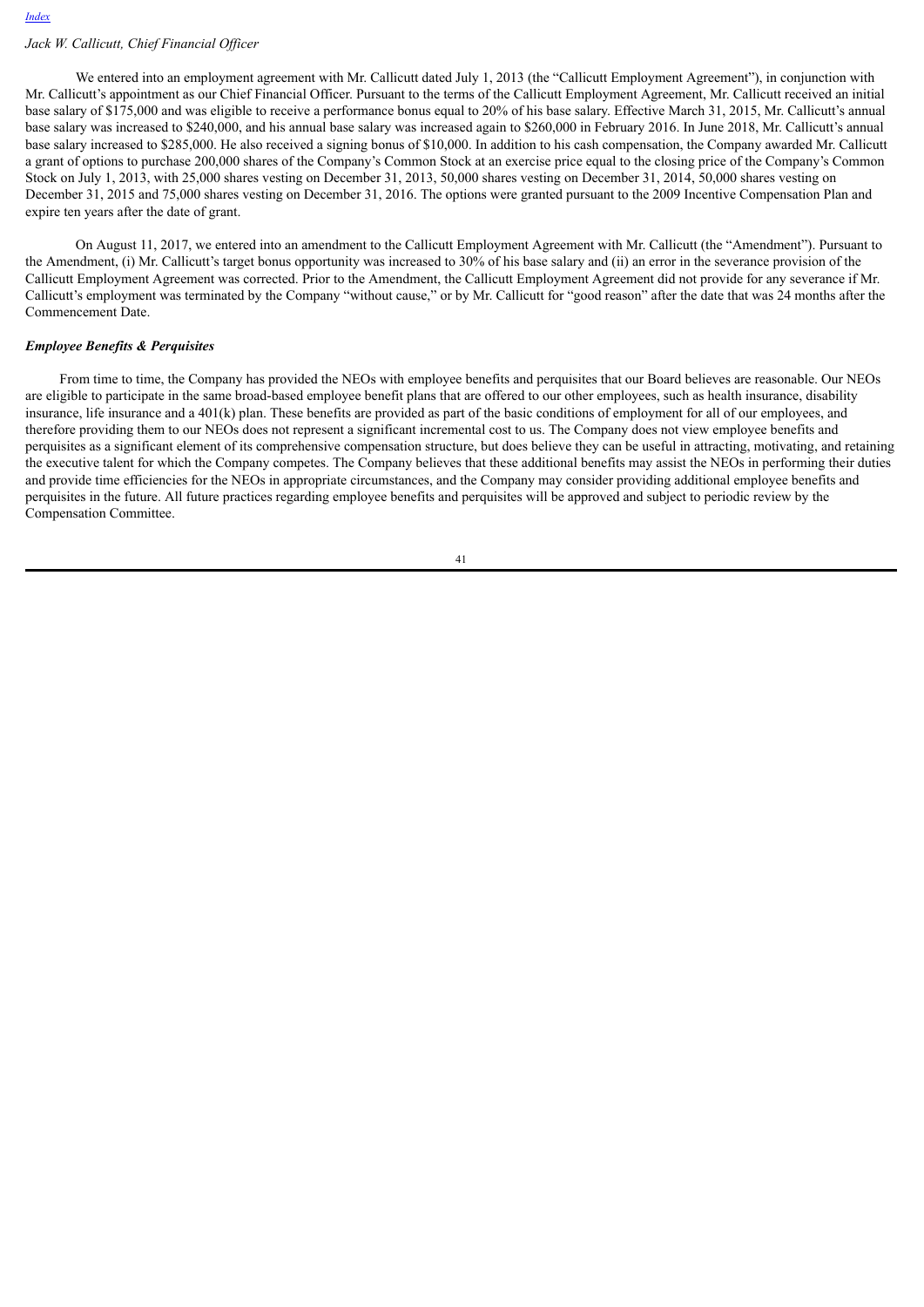# **SUMMARY COMPENSATION TABLE**

The following table summarizes the compensation paid to our NEOs for the fiscal years ended December 31, 2021 and 2020.

|          |         |               | Option        | All Other  | Total        |
|----------|---------|---------------|---------------|------------|--------------|
| Year     | (S)     | <b>(\$)</b>   | $($ \$ $)(1)$ | (S)        | $(\$\)$      |
|          |         |               |               |            |              |
| 2021(2)  | 500,000 | 250,000       | 329,177       | 88,444(3)  | 1,167,621    |
| 2020(4)  | 164.773 | 75,000        | 486,125       | 27,660(5)  | 753,558      |
| 2021(6)  | 452.583 | 136,500       | 235,126       | 99,474(7)  | 923,683      |
| 2020(8)  | 367,083 | 210,000       | 419,460       | 85,938(9)  | 1,082,481    |
| 2021(10) | 302.100 | 90,630        | 235,126       | 78,062(11) | 705,918      |
| 2020(12) | 300,675 | 236,050       | 110,190       | 73,457(13) | 720,372      |
|          |         | <b>Salary</b> | <b>Bonus</b>  | Awards     | Compensation |

<sup>(1)</sup> Represents the aggregate grant date fair value of option awards made during 2021 and 2020 computed in accordance with the Stock Compensation Topic of the FASB ASC, as modified of supplemented. Fair value was calculated using the Black-Scholes options pricing model. For a description of the assumptions used to determine these amounts, see Note 7 of the Notes to the Consolidated Financial Statements in our Annual Reports on Form 10-K (or Form 10-K/A, as applicable) for the fiscal years ended December 31, 2021 and 2020.

(2) Mr. Lewis's performance bonus for 2021 was approved in January 2022. Pursuant to his employment agreement 20% of his salary and bonus are paid in cash and 80% are in deferred stock units.

(3) Includes \$76,844 for health and other insurance and \$11,600 for 401(k) plan contributions.

(4) Mr. Lewis became our Chief Executive Officer and President effective September 2, 2020, and his performance bonus was prorated for 2020 and paid in March 2021. Pursuant to his employment agreement, 20% his salary and bonus are paid in cash and 80% are in deferred stock units.

(5) Includes \$25,419 for health and other insurance and \$2,341 for 401(k) plan contributions.

(6) Dr. Boudes' performance bonus for 2021 was paid in February 2022.

(7) Includes \$87,874 for health and other insurance and \$11,600 for 401(k) plan contributions.

(8) Dr. Boudes became our Chief Medical Officer effective March 2, 2020. He was paid a \$100,000 bonus upon joining the Company. His performance bonus of \$110,000 was prorated for 2020 and paid in March 2021.

(9) Includes \$74,538 for health and other insurance and \$11,400 for 401(k) plan contributions.

(10) Mr. Callicutt's performance bonus for 2021 was paid in February 2022.

(11) Includes \$66,462 for health and other insurance and \$11,600 for 401(k) plan contributions.

(12) Mr. Callicutt's bonus amount in 2020 consisted of \$75,525 retention bonuses paid in July 2020 and January 2021 and \$85,000 performance bonus earned in 2020 which was paid in March 2021.

(13) Includes \$62,057 for health and other insurance and \$11,400 for 401(k) plan contributions.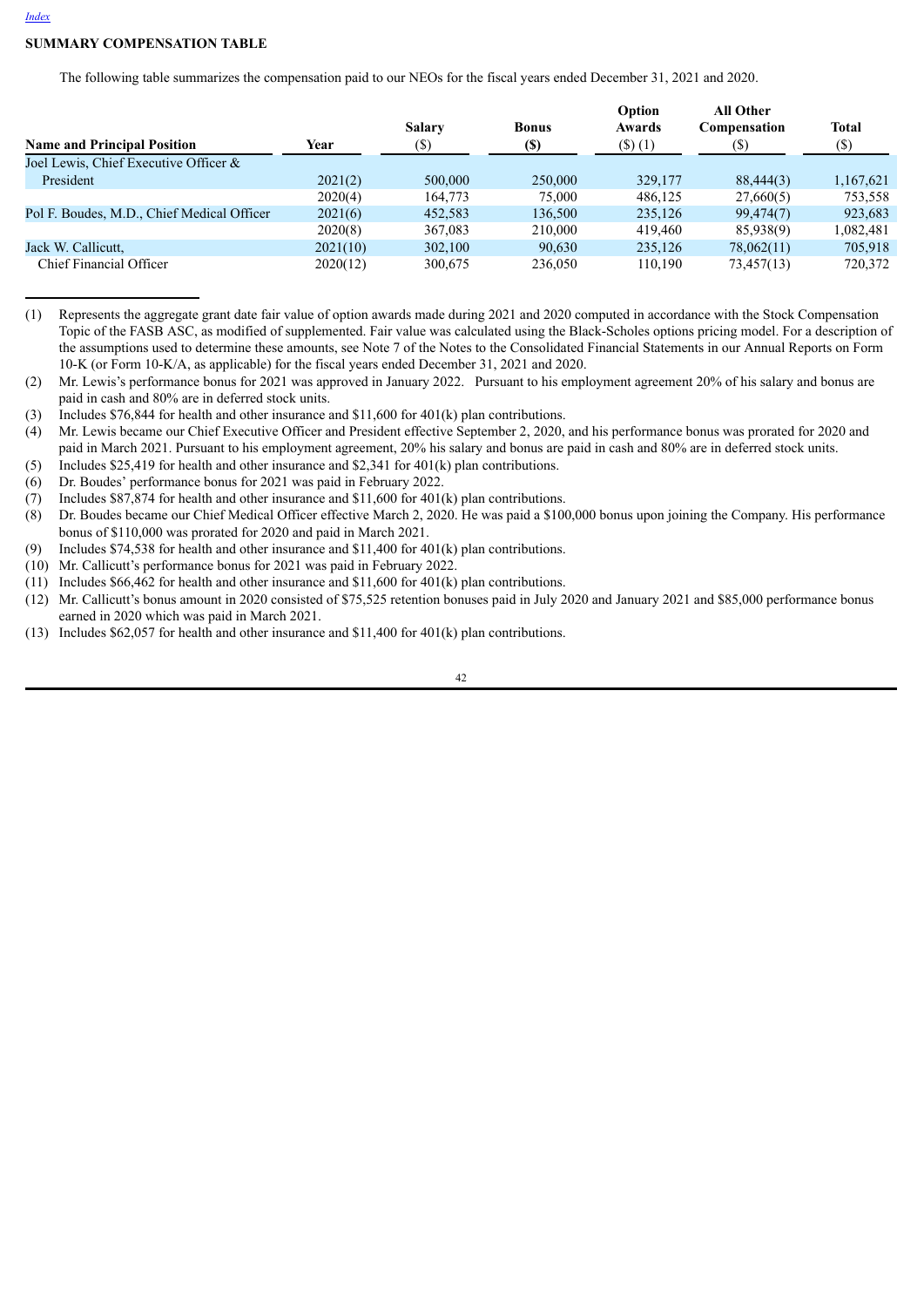## **OUTSTANDING EQUITY AWARDS AT FISCAL YEAR-END 2021**

The following table sets forth information regarding all outstanding equity awards held by the NEOs at December 31, 2021. The exercise price of the options is set at the closing price of our stock at the date prior to or as of the date of grant. Outstanding options have been approved by our Compensation Committee and our Board.

|                     | <b>Option Awards</b>                                                                       |                                                                                            |                                                                                                                                                   |                                    |                             |                                                                                                | <b>Stock Awards</b>                                                                                                   |                                                                                                                                                                                      |                                                                                                                                                                                                                |
|---------------------|--------------------------------------------------------------------------------------------|--------------------------------------------------------------------------------------------|---------------------------------------------------------------------------------------------------------------------------------------------------|------------------------------------|-----------------------------|------------------------------------------------------------------------------------------------|-----------------------------------------------------------------------------------------------------------------------|--------------------------------------------------------------------------------------------------------------------------------------------------------------------------------------|----------------------------------------------------------------------------------------------------------------------------------------------------------------------------------------------------------------|
|                     | Number of<br><b>Securities</b><br>Underlying<br>Unexercised<br><b>Options</b><br>$($ # $)$ | Number of<br><b>Securities</b><br>Underlying<br>Unexercised<br><b>Options</b><br>$($ # $)$ | <b>Equity</b><br><b>Incentive</b><br>Plan<br>Awards:<br>Number of<br><b>Securities</b><br>Underlying<br>Unexercised<br>Unearned<br><b>Options</b> | Option<br><b>Exercise</b><br>Price | Option<br><b>Expiration</b> | <b>Number</b><br>of Shares<br>or Units<br>of Stock<br>That<br><b>Have Not</b><br><b>Vested</b> | <b>Market</b><br><b>Value of</b><br><b>Shares</b><br>or Units<br>of Stock<br>That<br><b>Have Not</b><br><b>Vested</b> | <b>Equity</b><br><b>Incentive</b><br>Plan<br>Awards:<br>Number of<br>Unearned<br>Shares,<br><b>Units or</b><br>Other<br><b>Rights</b><br>That<br>Have<br><b>Not</b><br><b>Vested</b> | <b>Equity</b><br><b>Incentive</b><br>Plan<br>Awards:<br><b>Market</b><br>or Payout<br>Value of<br>Unearned<br>Shares,<br><b>Units or</b><br>Other<br><b>Rights</b><br>That<br><b>Have Not</b><br><b>Vested</b> |
| Name                | <b>Exercisable</b>                                                                         | Unexercisable                                                                              | $($ # $)$                                                                                                                                         | $(\$)$                             | Date                        | $(\#)$                                                                                         | (S)                                                                                                                   | $(\#)$                                                                                                                                                                               | $(\$)$                                                                                                                                                                                                         |
| Joel Lewis          | 54,250(1)                                                                                  |                                                                                            |                                                                                                                                                   | 2.39                               | 12/14/2027                  |                                                                                                |                                                                                                                       |                                                                                                                                                                                      |                                                                                                                                                                                                                |
|                     | 35,000(2)                                                                                  |                                                                                            |                                                                                                                                                   | 4.72                               | 01/16/2029                  |                                                                                                |                                                                                                                       |                                                                                                                                                                                      |                                                                                                                                                                                                                |
|                     | 40,000(3)                                                                                  |                                                                                            |                                                                                                                                                   | 2.86                               | 01/09/2030                  |                                                                                                |                                                                                                                       |                                                                                                                                                                                      |                                                                                                                                                                                                                |
|                     | 104, 166(4)                                                                                | 145,834(4)                                                                                 |                                                                                                                                                   | 2.65                               | 08/31/2030                  |                                                                                                |                                                                                                                       |                                                                                                                                                                                      |                                                                                                                                                                                                                |
|                     | 17,500(5)                                                                                  | 52,500(5)<br>140,000(6)                                                                    |                                                                                                                                                   | 2.11<br>2.11                       | 03/25/2031<br>03/25/2031    |                                                                                                |                                                                                                                       |                                                                                                                                                                                      |                                                                                                                                                                                                                |
| Pol F. Boudes, M.D. | 60,000(7)                                                                                  | 240,000(7)                                                                                 |                                                                                                                                                   | 1.75                               | 03/12/2030                  |                                                                                                |                                                                                                                       |                                                                                                                                                                                      |                                                                                                                                                                                                                |
|                     | 12,500(5)                                                                                  | 37,500(5)                                                                                  |                                                                                                                                                   | 2.11                               | 03/25/2031                  |                                                                                                |                                                                                                                       |                                                                                                                                                                                      |                                                                                                                                                                                                                |
|                     |                                                                                            | 100,000(6)                                                                                 |                                                                                                                                                   | 2.11                               | 03/25/2031                  |                                                                                                |                                                                                                                       |                                                                                                                                                                                      |                                                                                                                                                                                                                |
| Jack W. Callicutt   | 26,000(8)                                                                                  |                                                                                            |                                                                                                                                                   | 13.38                              | 01/21/2024                  |                                                                                                |                                                                                                                       |                                                                                                                                                                                      |                                                                                                                                                                                                                |
|                     | 8,706(9)                                                                                   |                                                                                            |                                                                                                                                                   | 1.37                               | 01/20/2026                  |                                                                                                |                                                                                                                       |                                                                                                                                                                                      |                                                                                                                                                                                                                |
|                     | 90,000(10)                                                                                 |                                                                                            |                                                                                                                                                   | 5.87                               | 01/15/2028                  |                                                                                                |                                                                                                                       |                                                                                                                                                                                      |                                                                                                                                                                                                                |
|                     | 90,000(11)                                                                                 |                                                                                            |                                                                                                                                                   | 4.16                               | 05/22/2028                  |                                                                                                |                                                                                                                       |                                                                                                                                                                                      |                                                                                                                                                                                                                |
|                     | 50,000(12)                                                                                 |                                                                                            |                                                                                                                                                   | 4.72                               | 01/16/2029                  |                                                                                                |                                                                                                                       |                                                                                                                                                                                      |                                                                                                                                                                                                                |
|                     | 50,000(13)                                                                                 |                                                                                            |                                                                                                                                                   | 2.86                               | 01/09/2030                  |                                                                                                |                                                                                                                       |                                                                                                                                                                                      |                                                                                                                                                                                                                |
|                     | 12,500(5)                                                                                  | 37,500(5)                                                                                  |                                                                                                                                                   | 2.11                               | 03/25/2031                  |                                                                                                |                                                                                                                       |                                                                                                                                                                                      |                                                                                                                                                                                                                |
|                     |                                                                                            | 100,000(6)                                                                                 |                                                                                                                                                   | 2.11                               | 03/25/2031                  |                                                                                                |                                                                                                                       |                                                                                                                                                                                      |                                                                                                                                                                                                                |

<sup>(1)</sup> 100% of the options vested in full on December 14, 2018.

(6) 100% of the options vest when the Company has received the interim results of the NAVIGATE clinical trial and makes a public announcement that it has received the interim results.

<sup>(2)</sup> 100% of the options vested in full on January 16, 2020.

<sup>(3)</sup> 100% of the options vested in full on December 31, 2020.

<sup>(4)</sup> One-twelfth of the total options vest quarterly from August 31, 2020, which was the grant date.

<sup>(5)</sup> 25% of the options vested on September 30, 2021, 25% vest on March 31, 2022, 25% vest on September 30, 2022, 25% vest on March 31, 2023.

<sup>(7)</sup> 20% of the options vest on each of March 2, 2021, March 2, 2022, and March 2023 and 40% of the options vest on March 2, 2024.

<sup>(8)</sup> 25% of the options vested on January 21, 2014, the grant date with the remainder vested ratably on a monthly basis over a three-year period.

<sup>(9)</sup> 25% of the options vested on January 29, 2015, the grant date with the remainder vested ratably on a monthly basis over a three-year period.

<sup>(10)</sup> 25% of the options vested on January 15, 2018 (grant date), 25% vested on June 30, 2018, and 50% vested on December 31, 2018.

<sup>(11)</sup> 25% of the options vested on June 30, 2018, 25% vested on September 30, 2018, and 50% vested on December 31, 2018.

<sup>(12)</sup> 25% of the options vested on June 30, 2019, 25% vested on December 31, 2019, 25% vested on June 30, 2020, and 25% vested on December 31, 2020.

<sup>(13)</sup> 25% of the options vested on June 30, 2020, 25% vested on December 31, 2020, 25% vested on June 30, 2021, and 25% vested on December 31, 2021.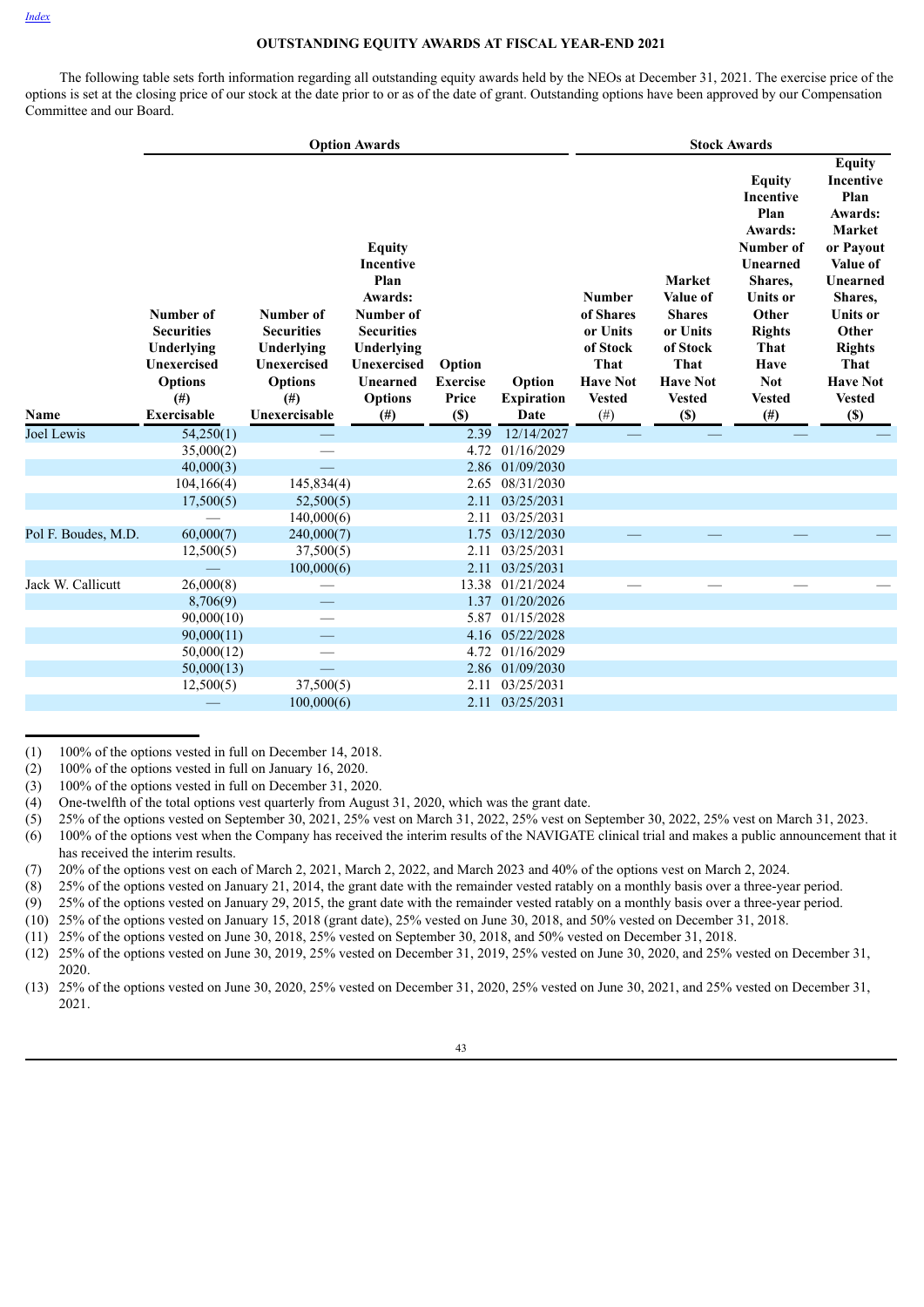### *2009 Incentive Compensation Plan*

The options granted under our 2009 Incentive Compensation Plan, the options will become immediately vested and exercisable upon a change of control. Upon termination of employment for cause, all outstanding options immediately terminate. Options remain exercisable for one year following termination due to the executive's death or disability or retirement, or for twelve months after termination for any other reason other than for cause.

Under the 2009 Incentive Compensation Plan, change of control is defined as:

- (1) the acquisition of beneficial ownership of 50% or more of either the value of then outstanding equity securities of the Company or the combined voting power of our securities, except for any acquisition directly from us, any acquisition by us or any person that owns a controlling interest in the Company, or any acquisition by any of our employee benefit plans;
- (2) during any period of three (3) consecutive years, a majority of the Board is no longer comprised of individuals who, as of the beginning of that period, constituted our Board and individuals whose nomination for election was approved by the Board;
- (3) a reorganization, merger, statutory share exchange or consolidation or similar transaction, a sale or other disposition of all or substantially all of the assets of the Company, or the acquisition of assets or equity of another entity by the Company, in each case unless (i) substantially all of the owners, respectively, of our outstanding shares of common stock or the combined voting power of our securities immediately before the transaction beneficially own more than 50% of, respectively, the common stock and the combined voting power of the securities of the resulting corporation, in substantially the same proportions as their ownership immediately prior to the transaction, (ii) no person owns 50% of, respectively, the common stock and the combined voting power of the securities of the resulting corporation, unless such ownership existed prior to the transaction and (iii) at least a majority of the members of the board of directors of the resulting entity were members of the Board of Directors of the Company at the time of the execution of the initial agreement or of the action of the Board providing for such transaction ; or
- (4) approval by the stockholders of a complete liquidation or dissolution of the Company.

"Disability" is defined as a permanent and total disability (within the meaning of Code Section 22(e)), as determined by a medical doctor satisfactory to the Compensation Committee.

"Cause" means the failure by the executive to perform, in a reasonable manner, his or her duties as assigned by the Company, (ii) any violation or breach by the executive of his or her employment, consulting or other similar agreement with the Company, if any, (iii) any violation or breach by the executive of any non-competition, non-solicitation, non-disclosure and/or other similar agreement with the Company, (iv) any act by the executive of dishonesty or bad faith with respect to the Company, (v) use of alcohol, drugs or other similar substances in a manner that adversely affects the executive's work performance, or (vi) the commission by the executive of any act, misdemeanor, or crime reflecting unfavorably upon the executive or the Company.

### *2019 Omnibus Equity Incentive Plan*

Under the 2019 Omnibus Equity Incentive Plan, if there is a merger or consolidation of the Company with or into another corporation or a sale of substantially all of the Company's stock (a "Corporate Transaction"), and the outstanding awards are not assumed by surviving company (or its parent company) or replaced with economically equivalent awards granted by the surviving company (or its parent company), the Company will cancel any outstanding awards that are not vested and nonforfeitable as of the consummation of such Corporate Transaction (unless the Company accelerates the vesting of any such awards) and with respect to any vested and nonforfeitable awards, the Company may either (i) allow all grantees to exercise options and SARs within a reasonable period prior to the consummation of the Corporate Transaction and cancel any outstanding options or SARs that remain unexercised upon consummation of the Corporate Transaction, or (ii) cancel any or all of such outstanding awards (including options and SARs) in exchange for a payment (in cash, or in securities or other property) in an amount equal to the amount that the grantee would have received (net of the exercise price with respect to any options or SARs) if the vested awards were settled or distributed or such vested options and SARs were exercised immediately prior to the consummation of the Corporate Transaction. If an exercise price of the option or SAR exceeds the fair market value of our Common Stock and the option or SAR is not assumed or replaced by the surviving company (or its parent company), such options and SARs will be cancelled without any payment to the grantee.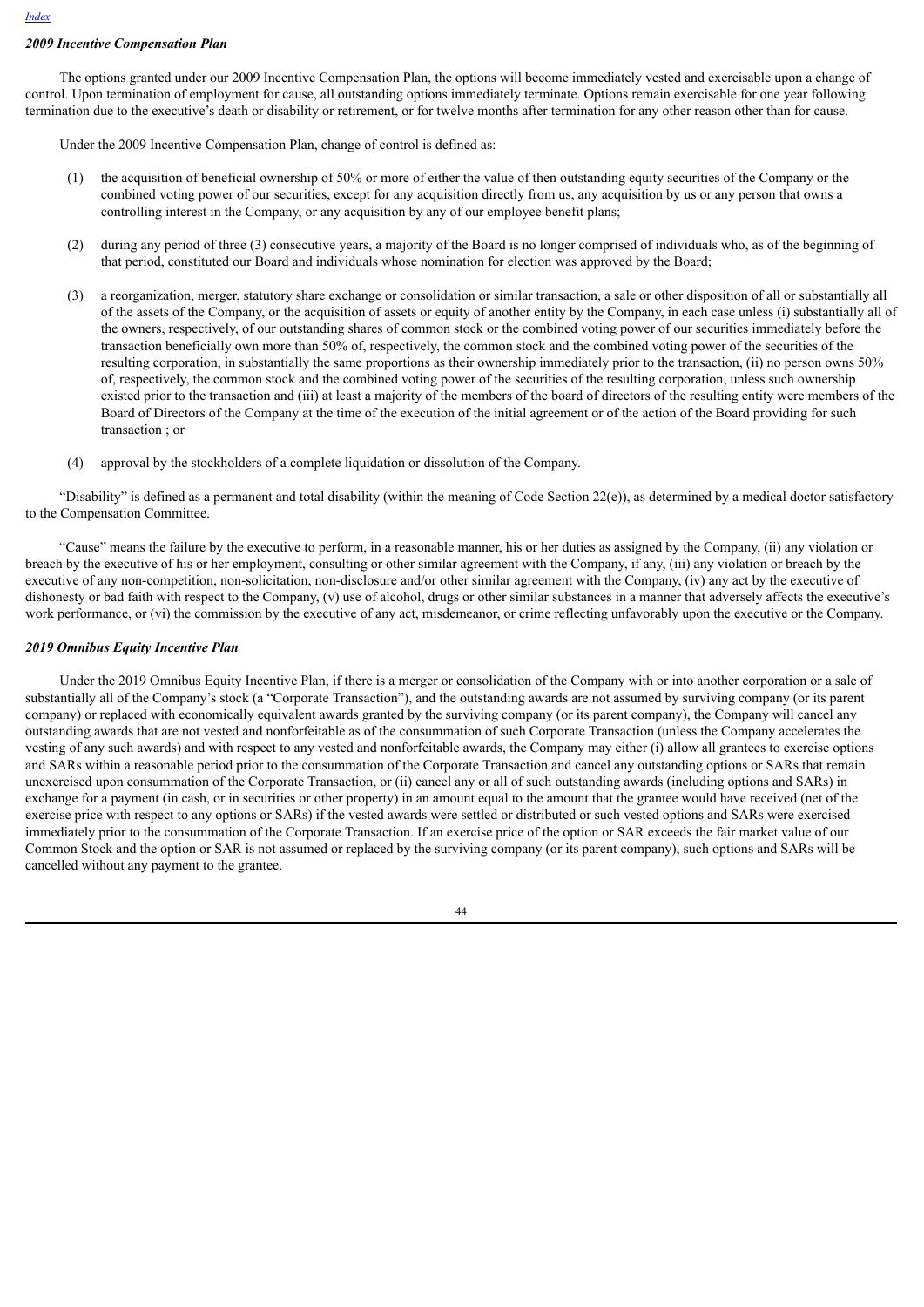### *Potential Payments Upon Termination or Change-in-Control*

#### *Joel Lewis:*

Under Mr. Lewis' Employment Agreement, the Company is required to furnish a lump sum cash payment to Mr. Lewis upon a termination of Mr. Lewis without "Cause" or upon Mr. Lewis' resignation for "Good Reason" as such terms are defined in the Employment Agreement or in the event the Company gives notice of non-renewal on or before September 30, 2023.

Under the Deferred Stock Unit Agreement, if a Change in Control of the Company occurs prior to the date on which Mr. Lewis is scheduled to receive shares and cash in an installment payment or in a lump sum (a "Settlement Date"), Mr. Lewis' account will be credited with the consideration payable in such Change in Control with respect to the shares subject to the DSUs then credited to Mr. Lewis' Account immediately prior to such Change in Control. If Mr. Lewis' employment with the Company continues after a Change in Control, Mr. Lewis' account will be credited with the cash value of the portion of his base salary and annual performance bonus that would have been credited in the form of DSUs but for the Change in Control. The portion of Mr. Lewis' Account denominated in cash pursuant to the preceding sentence (i.e., the amount attributable to base salary and annual performance bonuses credited to Mr. Lewis' Account after the Change in Control) shall be credited with interest at three (3%) percent compounded annually. For avoidance of doubt, a Change in Control shall not result in acceleration of the settlement of Mr. Lewis' Account and the payment of all amounts or other property credited to Mr. Lewis' Account in connection with the Change in Control shall be paid or delivered to Mr. Lewis on as soon as reasonably practicable after the Settlement Date.

#### *Pol Boudes:*

Under the Employment Agreement with Dr. Boudes, if (i) Dr. Boudes terminates the Agreement for Good Reason (as defined in the Agreement) or (ii) the Company terminates the Agreement without Cause (as defined in the Agreement), then the Company shall pay to Dr. Boudes: (1) the Base Salary accrued through the date of termination,  $(2)(A)$  if termination occurs within twelve  $(12)$  months of the Commencement Date, an amount equal to three  $(3)$ months of the Base Salary, or (B) if such termination occurs after the twelve-month anniversary of the Commencement Date, but prior to the eighteenmonth anniversary of the Commencement Date, an amount equal to six (6) months of the Base Salary or (C) if termination occurs after the eighteen-month anniversary of the Commencement Date, but prior to the twenty four-month anniversary of the Commencement Date, an amount equal to nine (9) months of Base Salary or (D) if termination occurs after the twenty four-month anniversary of the Commencement Date, an amount equal to twelve (12) months of the Base Salary, (3) reimbursement of unreimbursed expenses and (4) payment of a portion of the Performance Bonus.

If, within the period ending twelve (12) months after the date of a Change of Control, Dr. Boudes' employment with the Company is (i) terminated without Cause or (ii) terminated for Good Reason by Dr. Boudes, the Company shall pay to Dr. Boudes (A) the Base Salary accrued through the date of termination, to the extent not theretofore paid, (B) reimbursement of any unreimbursed expenses, (C) a pro-rated amount of the Performance Bonus assuming payout at maximum performance and (D) an amount equal to twelve (12) months of Base Salary, payable in a lump sum no later than thirty (30) days following such termination. Upon any such Change of Control, Dr. Boudes' unvested Options shall be one hundred percent (100%) vested, but shall otherwise continue to be governed by the terms and conditions of the Plan and the applicable stock option agreement.

*Jack Callicutt:*

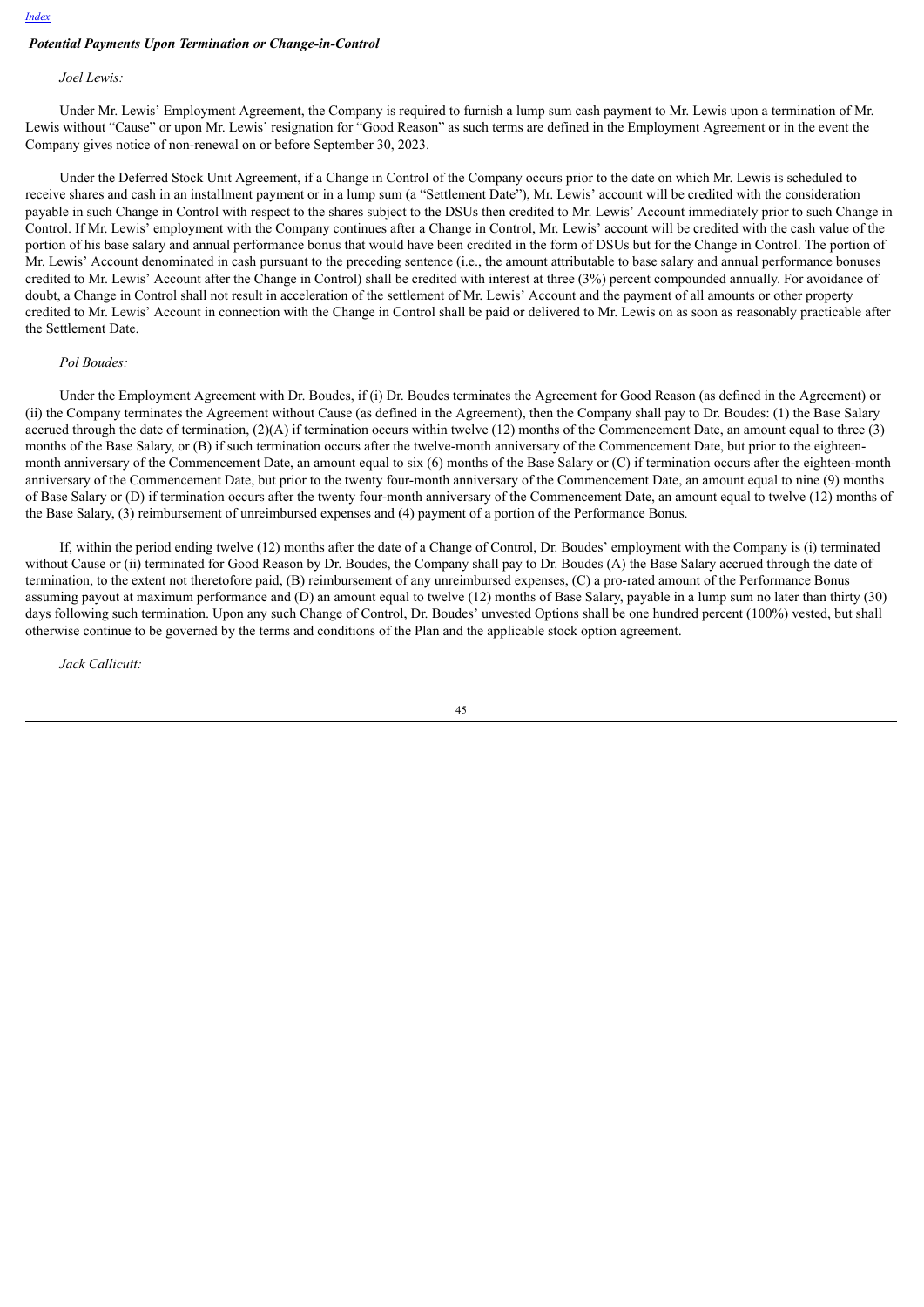Mr. Callicutt's Employment Agreement provides that if, within the period ending twelve (12) months after the date of a Change of Control, Mr. Callicutt's employment with the Company is (i) without Cause by the Company (or by the acquiring or successor business entity following a Change of Control), or (ii) terminated for Good Reason by Mr. Callicutt, the Company shall pay to Mr. Callicutt (A) the Base Salary accrued through the date of termination, to the extent not theretofore paid, (B) reimbursement of any unreimbursed expenses, (C) a portion of the amount of the Performance Bonus (as defined in the Employment Agreement) equal to the maximum amount of the Performance Bonus multiplied by a fraction, (X) the numerator of which shall be the number of days elapsed from the beginning of the calendar year in which such termination occurs and (Y) the denominator of which shall be the total number of days in the calendar year in which such termination occurs (being 365 in a full year and 184 in 2013) and (D) an amount equal to twelve (12) months of Mr. Callicutt's Base Salary, payable in a lump sum no later than thirty (30) days following such termination. Upon any such Change of Control, Mr. Callicutt's unvested options to purchase shares of the Company's common stock shall be one hundred percent (100%) vested, but shall otherwise continue to be governed by the terms and conditions of the Stock Option Agreement. However, if, in connection with a transaction that technically meets, or may meet, the definition of Change of Control (as defined in the Employment Agreement), Mr. Callicutt's employment by the Company or a successor to the Company is terminated, but Mr. Callicutt is immediately re-hired as an employee of a successor to the Company or surviving company in such a transaction in a comparable position, with the same or greater total annual cash compensation, including bonus potential, and with an employment agreement containing substantially equivalent provisions as this Agreement with respect to termination of the Mr. Callicutt and severance, no benefits shall be payable under the Change of Control provision of the Employment Agreement.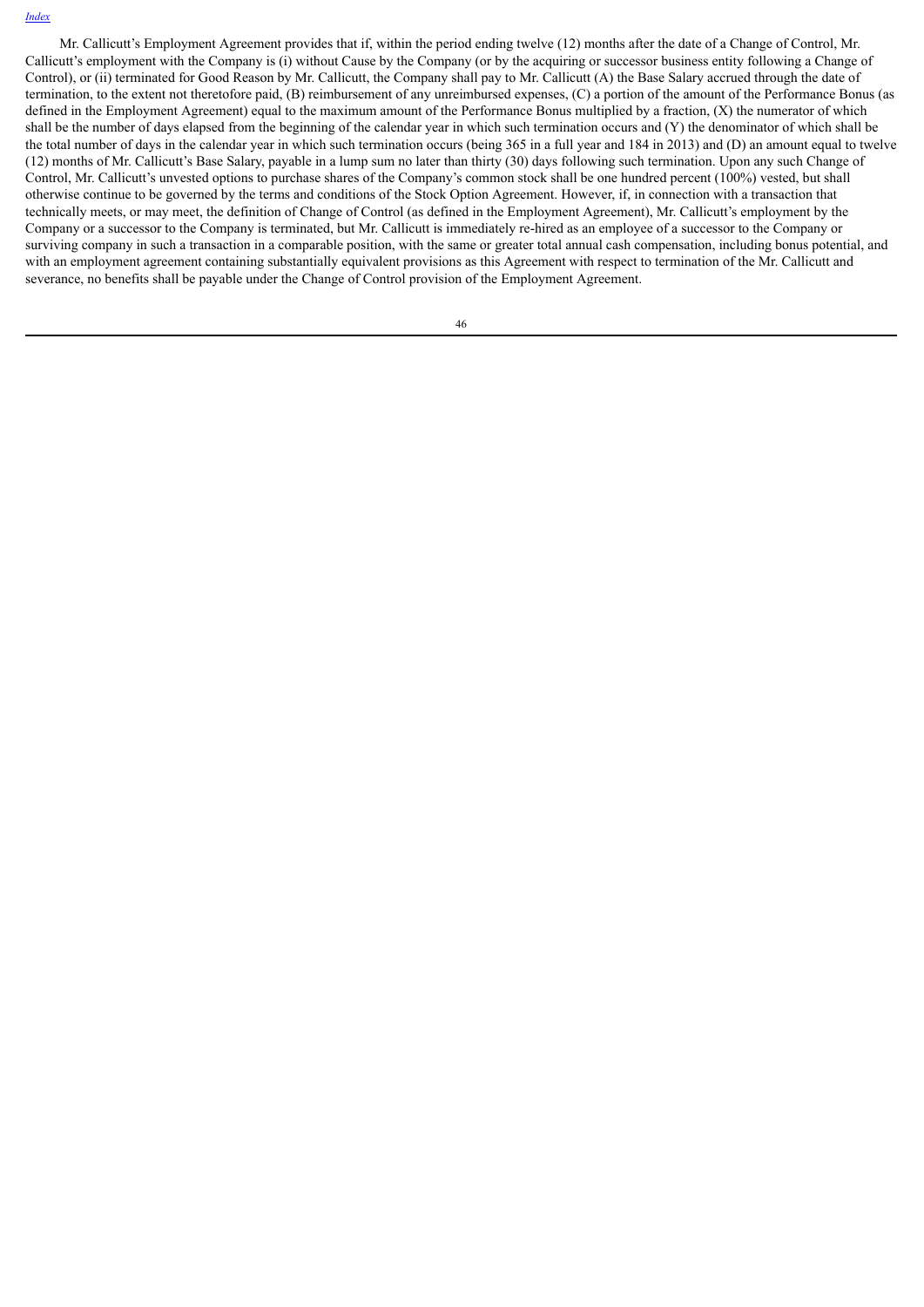# **DIRECTOR COMPENSATION**

The following table details the total compensation earned by our non-employee directors during the year ended December 31, 2021.

| Name                          | <b>Fees Earned</b><br>or Paid in<br>$\text{Cash } (\$)$ | <b>Restricted</b><br><b>Stock</b><br>Awards<br>$($ \$ $)(1)$ | Option<br>Awards<br>$($ \$) $(2)$ | <b>Non-Equity</b><br><b>Incentive Plan</b><br>Compensation<br>$\left( \mathbb{S}\right)$ | <b>All Other</b><br>Compensation<br>$($ \$) $(3)$ | <b>Total</b><br><b>(\$)</b> |
|-------------------------------|---------------------------------------------------------|--------------------------------------------------------------|-----------------------------------|------------------------------------------------------------------------------------------|---------------------------------------------------|-----------------------------|
| Gilbert F. Amelio, Ph.D.      | 47,000                                                  |                                                              | 171,800                           |                                                                                          |                                                   | 218,800                     |
| James C. Czirr                | 38,500                                                  |                                                              | 171,800                           |                                                                                          |                                                   | 210,300                     |
| Kary Eldred                   | 42,500                                                  |                                                              | 171,800                           |                                                                                          |                                                   | 214,300                     |
| Kevin D. Freeman              | 51,000                                                  |                                                              | 171,800                           |                                                                                          |                                                   | 222,800                     |
| Gilbert S. Omenn, M.D., Ph.D. | 45,000                                                  |                                                              | 171,800                           |                                                                                          |                                                   | 216,800                     |
| Marc Rubin, M.D.              | 38,500                                                  |                                                              | 171.800                           |                                                                                          |                                                   | 210,300                     |
| Elissa J. Schwartz, Ph.D.     | 35,000                                                  |                                                              | 171,800                           |                                                                                          |                                                   | 206,800                     |
| Harold H. Shlevin, Ph.D.      | 35,000                                                  |                                                              | 171.800                           |                                                                                          |                                                   | 206,800                     |
| <b>Richard Uihlein</b>        |                                                         | 35,000                                                       | 171,800                           |                                                                                          |                                                   | 206,800                     |
| Richard A. Zordani            | 50,000                                                  |                                                              | 171,800                           |                                                                                          |                                                   | 221,800                     |

(1) Mr. Uihlein elected to receive restricted stock in lieu of cash retainer for their service. The restricted shares vested in full on December 31, 2021

(2) Represents the grant date fair value of option awards based upon the Black Scholes valuation model made in 2021. Two option grants were made on March 25, 2021. Each non-employee director received one grant of 40,000 options which will vest in full on March 31, 2022. Each non-employee director also received one grant of 70,000 options which will vest 100% when the Company has received the interim results of the NAVIGATE clinical trial and makes a public announcement that it has received the interim results. For a description of the assumptions used to determine these amounts, see Note 9 to the Notes to the Consolidated Financial Statements herein our Annual Report on Form 10-K for the fiscal year ended December 31, 2021.

(3) Excludes travel expense reimbursements.

| Name                          | Number of<br><b>Shares Subject</b><br>to Option<br>Awards Held as of<br>December 31,<br>2021 |
|-------------------------------|----------------------------------------------------------------------------------------------|
| Gilbert F. Amelio, Ph.D.      | 185,000                                                                                      |
| James C. Czirr                | 365,125                                                                                      |
| Kary Eldred                   | 211,875                                                                                      |
| Kevin D. Freeman              | 289,839                                                                                      |
| Gilbert S. Omenn, M.D., Ph.D. | 288,750                                                                                      |
| Marc Rubin, M.D.              | 214,565                                                                                      |
| Elissa J. Schwartz, Ph.D.     | 110,000                                                                                      |
| Harold H. Shlevin, Ph.D.      | 503,000                                                                                      |
| Richard Uihlein               | 176,362                                                                                      |
| Richard A. Zordani            | 110,000                                                                                      |
| <b>TOTAL</b>                  | 2,454,516                                                                                    |

For a more detailed description of the assumptions used for purposes of determining grant date fair value, see Note 9 to the Consolidated Financial Statements and "Management's Discussion and Analysis of Financial Condition and Results of Operations — Critical Accounting Policies and Estimates — Stock-Based Compensation" included herein the Form 10-K for the 2021 fiscal year.

We also reimburse our directors for reasonable travel and other related expenses.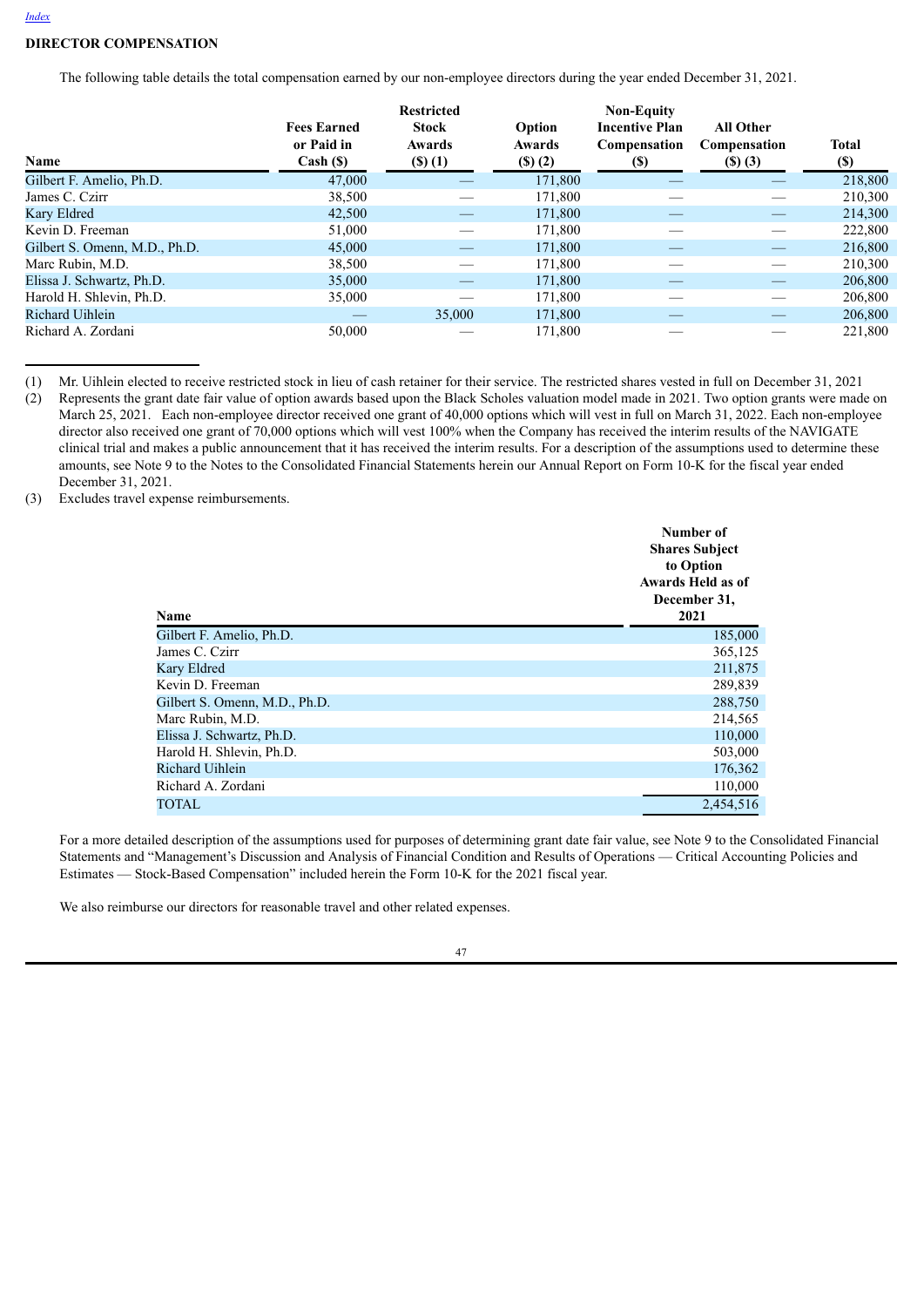Pursuant to the Company's cash compensation program for directors, non-employee directors of the Company will receive an annual cash retainer of \$35,000. Each Nominating and Corporate Governance Committee member will receive an additional cash retainer of \$3,500; each Compensation Committee member will receive an additional cash retainer of \$5,000; and each Audit Committee member will receive an additional cash retainer of \$7,500. In addition to the annual fee and committee membership retainers, the Nominating and Corporate Governance Committee Chairman will receive an annual cash retainer of \$3,500; the Compensation Committee Chairman will receive an annual cash retainer of \$5,000; and the Audit Committee Chairman will receive an annual cash retainer of \$7,500. Additionally, in December 2016, the Board approved cash retainers of \$3,500 to be paid to each member of the Board's investor relation/public relations committee.

### **Item 12.** *Security Ownership of Certain Beneficial Owners and Management and Related Stockholder Matters*

The following table sets forth, as of February 28, 2022, certain information concerning the beneficial ownership of our common stock and Series A Preferred Stock by (i) each person known by us to own beneficially five percent (5%) or more of the outstanding shares of each class, (ii) each of our directors and named executive officers, and (iii) all of our executive officers and directors as a group. The table also sets forth, in its final column, the combined voting power of the voting securities on all matters presented to the stockholders for their approval at the Annual Meeting, except for such separate class votes as are required by law.

The number of shares beneficially owned by each 5% stockholder, director or executive officer is determined under the rules of the Securities and Exchange Commission, or SEC, and the information is not necessarily indicative of beneficial ownership for any other purpose. Under those rules, beneficial ownership includes any shares as to which the individual or entity has sole or shared voting power or investment power and also any shares that the individual or entity has the right to acquire within 60 days after February 28, 2022 through the exercise of any stock option, warrant or other right, or the conversion of any security. Unless otherwise indicated, each person or entity has sole voting and investment power (or shares such power with his or her spouse) with respect to the shares set forth in the following table. The inclusion in the table below of any shares deemed beneficially owned does not constitute an admission of beneficial ownership of those shares.

**Shares of**

| Name and Address (1)                          | <b>Shares</b> of<br>Common<br><b>Stock</b><br><b>Beneficially</b><br>Owned (2) | Percent of<br>Common<br>Stock $(3)$ | <b>Shares</b> of<br><b>Series A</b><br>Preferred<br><b>Stock</b><br><b>Beneficially</b><br>Owned | Percent of<br><b>Series A</b><br>Preferred<br>Stock $(4)$ |
|-----------------------------------------------|--------------------------------------------------------------------------------|-------------------------------------|--------------------------------------------------------------------------------------------------|-----------------------------------------------------------|
| 5% Stockholders                               |                                                                                |                                     |                                                                                                  |                                                           |
| James C. Czirr                                | 12,994,601(5)                                                                  | 19.9%                               | 100,000                                                                                          | 7.7%                                                      |
| 10X Fund, L.P. (8)                            | 11,911,193(6)                                                                  | 18.3%                               |                                                                                                  |                                                           |
| David Smith (9)                               |                                                                                |                                     | 175,000                                                                                          | 13.4%                                                     |
| Early Equities LLC (9)                        |                                                                                |                                     | 100,000(7)                                                                                       | $7.7\%$                                                   |
| Richard E. Uihlein (11)                       | 16,576,495(12)                                                                 | 24.4%                               |                                                                                                  |                                                           |
| <b>Directors and Named Executive Officers</b> |                                                                                |                                     |                                                                                                  |                                                           |
| James C. Czirr                                | 12,994,601(5)                                                                  | 19.9%                               | 100,000                                                                                          | 7.7%                                                      |
| Gilbert F. Amelio, Ph.D.                      | 175,614                                                                        | $\ast$                              |                                                                                                  |                                                           |
| Kevin Freeman                                 | 955,734(10)                                                                    | $1.6\%$                             |                                                                                                  |                                                           |
| Joel Lewis                                    | 757,047                                                                        | $1.3\%$                             |                                                                                                  |                                                           |
| Gilbert S. Omenn, M.D., Ph.D.                 | 300,990                                                                        | $\ast$                              | 50,000                                                                                           | 3.8%                                                      |
| Marc Rubin, M.D.                              | 158,146                                                                        | *                                   |                                                                                                  |                                                           |
| Richard E. Uihlein                            | 16,576,495(12)                                                                 | 24.4%                               |                                                                                                  |                                                           |
| Richard A. Zordani                            | 60,353                                                                         | *                                   |                                                                                                  |                                                           |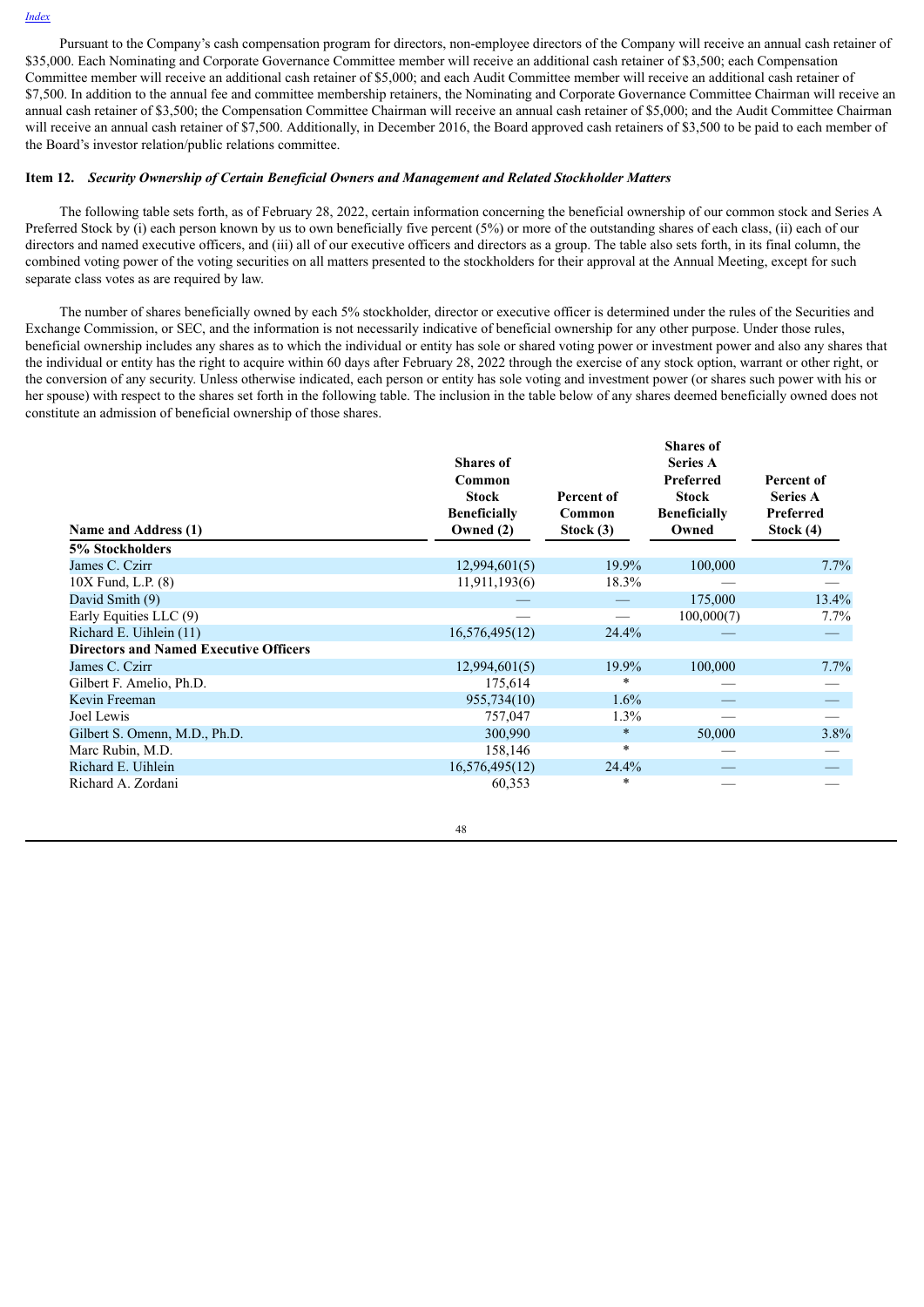| Name and Address (1)                                         | <b>Shares</b> of<br>Common<br><b>Stock</b><br><b>Beneficially</b><br>Owned $(2)$ | Percent of<br>Common<br>Stock $(3)$ | энагсэ ог<br><b>Series A</b><br>Preferred<br><b>Stock</b><br><b>Beneficially</b><br>Owned | Percent of<br><b>Series A</b><br>Preferred<br>Stock $(4)$ |  |
|--------------------------------------------------------------|----------------------------------------------------------------------------------|-------------------------------------|-------------------------------------------------------------------------------------------|-----------------------------------------------------------|--|
| Elissa J. Schwartz, Ph.D.                                    | 41,000                                                                           | $\ast$                              |                                                                                           |                                                           |  |
| Kary Eldred                                                  | 951,575(13)                                                                      | $1.6\%$                             |                                                                                           |                                                           |  |
| Harold H. Shlevin, Ph.D.                                     | 441.706                                                                          | $\ast$                              |                                                                                           |                                                           |  |
| Pol F. Boudes                                                | 145.000                                                                          | $\ast$                              |                                                                                           |                                                           |  |
| Jack W. Callicutt                                            | 343,905                                                                          | $\ast$                              |                                                                                           |                                                           |  |
| All executive officers and directors as a group (13 persons) | 33,902,166(14)                                                                   | 44.3%                               | 150.000                                                                                   | $11.0\%$                                                  |  |

**Shares of**

\* Less than 1%.

(2) Includes the following number of shares of our common stock issuable upon exercise of outstanding stock options granted to our named executive officers and directors that are exercisable within 60 days after February 28, 2022.

|                                                         | <b>Options Exercisable</b> |
|---------------------------------------------------------|----------------------------|
| <b>Directors, Nominees and Named Executive Officers</b> | <b>Within 60 Days</b>      |
| James C. Czirr                                          | 295,125                    |
| Gilbert F. Amelio, Ph.D.                                | 115,000                    |
| Marc Rubin, M.D.                                        | 144,565                    |
| Gilbert S. Omenn, M.D., Ph.D.                           | 218,750                    |
| Kevin Freeman                                           | 219,839                    |
| Kary Eldred                                             | 141,875                    |
| Joel Lewis                                              | 289,249                    |
| Richard E. Uihlein.                                     | 106,362                    |
| Harold Shlevin, Ph.D.                                   | 433,000                    |
| Richard A. Zordani                                      | 40,000                     |
| Elissa J. Schwartz, Ph.D.                               | 40,000                     |
| Pol F. Boudes, M.D.                                     | 145,000                    |
| Jack Callicutt                                          | 339,706                    |
| All executive officers and directors as a group         | 2.528.471                  |

- (3) For each named person and group included in this table, percentage ownership of our common stock is calculated by dividing the number of shares of our common stock beneficially owned by such person or group by the sum of (i) 59,357,893 shares of our common stock outstanding as of February 28, 2022 and (ii) the number of shares of our common stock that such person has the right to acquire within 60 days after February 28, 2022.
- (4) Based on 1,302,500 shares of Series A preferred stock outstanding as of February 28, 2022.
- (5) Includes (i) 6,178,940 shares of common shares, and (ii) 5,732,253 common shares issuable upon exercise of warrants as to which Mr. Czirr, in his capacity as a managing member of 10X Capital Management Fund, LLC, a Florida limited liability company and general partner of 10X Fund (referred to herein as 10X Management) has shared voting and investment power, and disclaims beneficial ownership, also includes 771,616 shares of common stock owned directly by Mr. Czirr, 295,125 shares issuable upon the exercise of vested stock options owned by Mr. Czirr, and 16,667 shares of our common stock issuable upon conversion of Series A preferred stock owned by Mr. Czirr.
- (6) Includes (i) 6,178,940 shares of common shares, and (ii) 5,732,253 common shares issuable upon exercise of warrants
- (7) Mr. Smith is the manager of Early Equities LLC, a Connecticut limited liability company, and may be deemed to have voting and investment control over, but disclaims beneficial ownership of, the shares of Series A preferred stock.
- (8) Contact: c/o 10X Capital Management, LLC at Investment Law Group attn: Bob Mottern 545 Dutch Valley Road NE, Suite A, Atlanta, GA 30324.
- (9) Contact: c/o David Smith 34 Shorehaven Road E., Norwalk, CT 06855.

<sup>(1)</sup> Except as otherwise indicated, the address for each named person is c/o Galectin Therapeutics Inc., 4960 Peachtree Industrial Blvd., Suite 240, Norcross, GA 30071.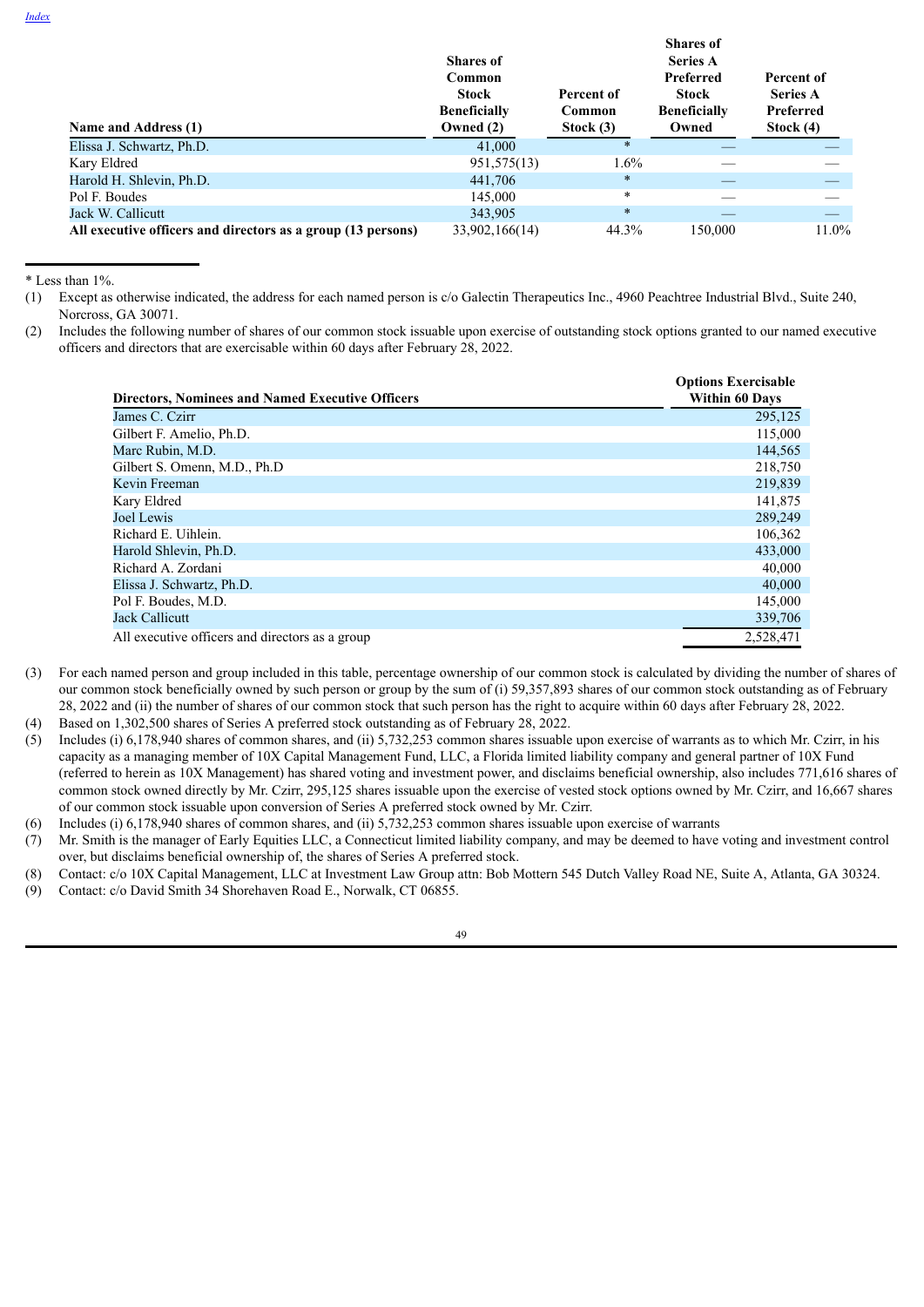- (10) Includes 565,994 shares of the Company's common stock managed by Cross Consulting and Services, LLC, a Texas limited liability company, d/b/a Freeman Global Investment Counsel. Mr. Freeman, in his capacity as CEO of Freeman Global Investment Counsel, has voting and investment control over, but disclaims beneficial ownership of, these shares.
- (11) Contact: c/o Uline Corporation, 12575 Uline Drive, Pleasant Prairie, WI 53158
- (12) Includes (i) 7,942,869 shares of common stock, (ii) 3,136,384 common shares issuable upon the exercise of common stock purchase warrants, (iii) 106,362 common shares issuable upon the exercise of common stock options, (iv) 83,334 common shares issuable upon conversion of Series C preferred non-voting stock and (iv) 5,307,546 common shares issuable upon conversion of convertible notes payable.
- (13) Includes 44,915 shares of common stock, 16,869 common stock purchase warrants, and 141,875 common stock options personally owned by Mr. Eldred and 431,527 shares of common stock and 311,964 common stock purchase warrants owned by two private foundations over which Mr. Eldred shares management control, and 4,425 shares of Common Stock held in a trust for a minor child; however, Mr. Eldred disclaims beneficial ownership of the shares and warrants owned by such private foundations and trust.
- (14) Includes 5,732,253 common shares issuable upon exercise of warrants and common shares acquired upon exercise of warrants or issued as stock dividends on the Series B preferred stock net of shares sold or distributed to 10X Fund limited partners, as to which Mr. Czirr has voting and investment control but are counted one time for purposes of this total. For additional information about the beneficial ownership of our capital stock by Mr. Czirr, see note 5.

### **EQUITY COMPENSATION PLAN INFORMATION**

The following table provides information as of December 31, 2021 about the securities issued, or authorized for future issuance, under our equity compensation plans, consisting of our 2001 Stock Incentive Plan, our 2003 Non-Employee Director Stock Incentive Plan, our 2009 Incentive Compensation Plan and our 2019 Omnibus Equity Incentive Plan at December 31, 2021.

|                                                        |                                    |                        | <b>Number of securities</b><br>remaining available for |
|--------------------------------------------------------|------------------------------------|------------------------|--------------------------------------------------------|
|                                                        |                                    | Weighted-              | future issuance under                                  |
|                                                        | <b>Number of Securities</b>        | average                | equity compensation                                    |
|                                                        | to be issued upon                  | exercise price of      | plans (excluding                                       |
| <b>Plan Category</b>                                   | exercise of<br>outstanding options | outstanding<br>options | securities reflected in<br>column (a))                 |
| Equity compensation plans approved by security holders | 4,895,561                          | 3.14                   | 3,266,179                                              |

#### **Item 13.** *Certain Relationships, Related Transactions and Director Independence*

### **Certain Relationships and Related Transactions**

Except as set forth below, since the beginning of fiscal year 2021, we did not participate in any transactions in which any of the Company Nominees, Series B Directors or Series B Nominees, executive officers, any beneficial owner of more than 5% of our common stock, nor any of their immediate family members, had a direct or indirect material interest.

Our Audit Committee Charter requires that members of the Audit Committee, all of whom are independent directors, conduct an appropriate review of, and be responsible for the oversight of, all related party transactions on an ongoing basis. Except as set forth below, there were no related party transactions during the fiscal year ended December 31, 2021.

The Company entered into three separate \$10 million convertible notes payable with Richard E. Uihlein, a director and shareholder, pursuant to agreements in April, September and December 2021. Additional details of the convertible notes payable are included in Footnote 5 to the financial statements in this Form 10-K. In connection with the issuance of the last of the three convertible notes in December 2021, the Company terminated its then existing \$10 million Line of Credit arrangement with Richard E. Uihlein.

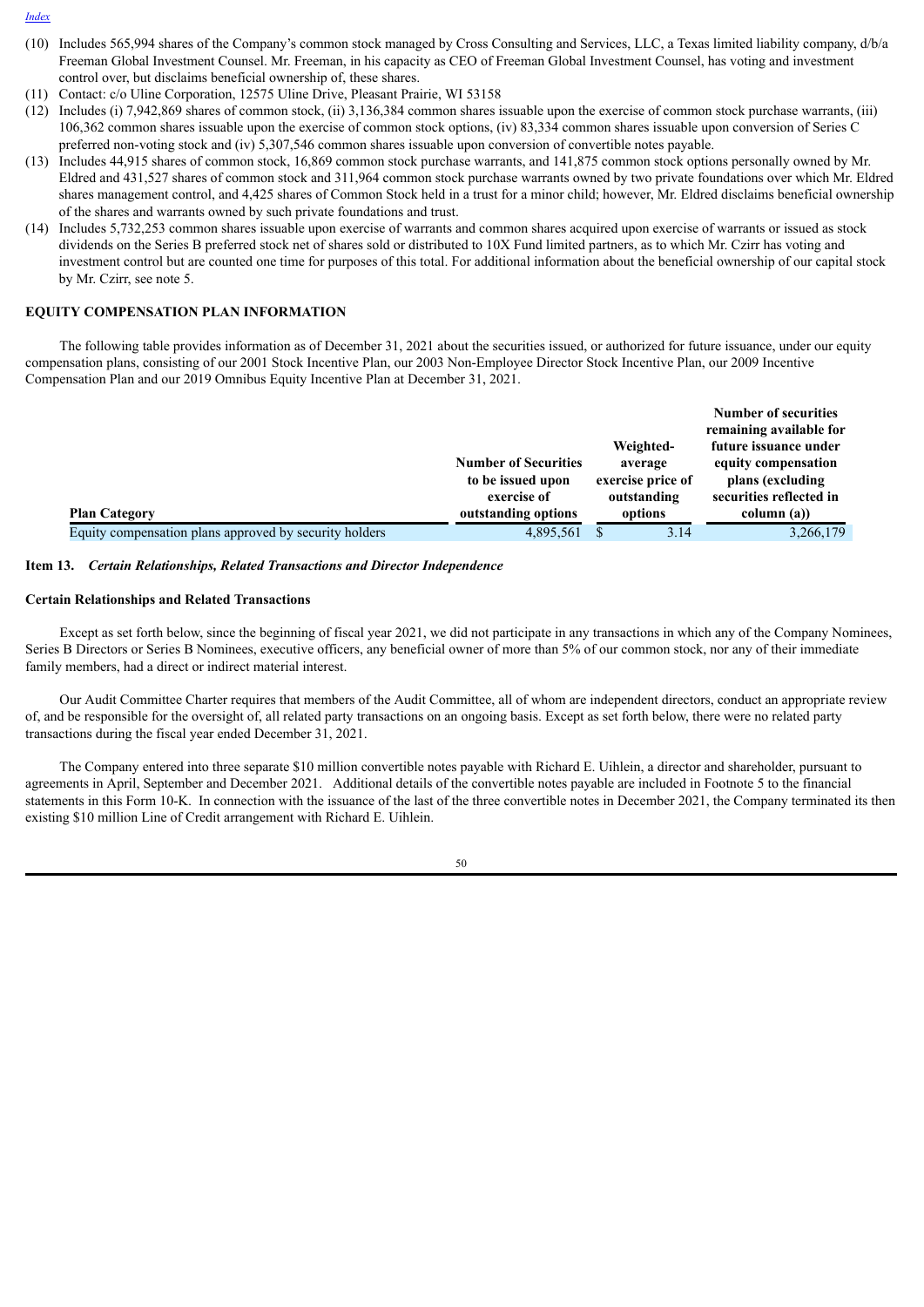### **Compensation Committee Interlocks and Insider Participation**

None of our executive officers or directors serves as a member of the board of directors or compensation committee of any entity that has one or more of its executive officers serving as a member of our Board of Directors or Compensation Committee.

### **Board Determination of Director Independence**

Our board of directors has reviewed the materiality of any relationship that each of our directors has with the Company, either directly or indirectly. Based upon this review, our board has determined that all of our directors other than Mr. Lewis and Dr. Shlevin are "independent directors" as defined by The NASDAQ Stock Market. Our board of directors also determined that Drs. Amelio, Rubin, and Mr. Freeman, who comprise our nominating and governance committee, all satisfy the independence standards for such committees established by the SEC and the NASDAQ Marketplace Rules, as applicable. With respect to our audit committee, our board of directors has determined that Messrs. Zordani, Freeman and Eldred satisfy the independence standards for such committee established by Rule 10A-3 under the Exchange Act, the SEC and the NASDAQ Marketplace Rules, as applicable. Furthermore, the Nominating and Corporate Governance Committee, with concurrence by the Board, has determined that Mr. Zordani is an "audit committee financial expert" within the meaning of SEC rules. With respect to our compensation committee, our board of directors has determined that Drs. Omenn, Amelio and Mr. Freeman satisfy the independence standards for such committee established by Rule 10C-1 under the Exchange Act, the SEC and the NASDAQ Marketplace Rules, as applicable.

In making such determinations, the board of directors considered the relationships that each such non-employee director or director nominee has with our company and all other facts and circumstances the board of directors deemed relevant in determining their independence, including the beneficial ownership of our capital stock by each non-employee director. In considering the independence of our directors, our board of directors considered the association of each such non-employee director has with us and all other facts and circumstances our board of directors deemed relevant in determining independence.

### **Item 14.** *Principal Accountant Fees and Services*

The Board of Directors has appointed Cherry Bekaert LLP as our independent auditors for the fiscal year ending December 31, 2021.

### **FEES PAID TO CHERRY BEKAERT LLP**

|                        | <b>Fiscal Year</b><br>2021 | <b>Fiscal Year</b><br>2020 |  |  |
|------------------------|----------------------------|----------------------------|--|--|
| Audit Fees (1)         | 143,000<br>S               | 135,000                    |  |  |
| Audit-Related Fees (2) | 8.500                      | 14,323                     |  |  |
| Tax Fees               | 33,275                     | 17,000                     |  |  |
| All Other Fees         |                            |                            |  |  |
| <b>Total Fees</b>      | 184,775                    | 166,323                    |  |  |

(1) *Audit Fees.* These are fees for professional services for the audit of our annual financial statements dated December 31, 2021 and 2020 included in our Annual Reports on Form 10-K for fiscal years then ended, and review of financial statements included in our Quarterly Reports on Form 10-Q for each fiscal quarter during the 2021 and 2020 fiscal years.

(2) *Audit-Related Fees*. These are fees for assurance and related services that are reasonably related to the performance of the audit or review of our financial statements, including financial disclosures made in our equity finance documentation and registration statements filed with the SEC that incorporate financial statements and the auditors' report thereon and reviewed with our Audit Committee on financial accounting/reporting standards.

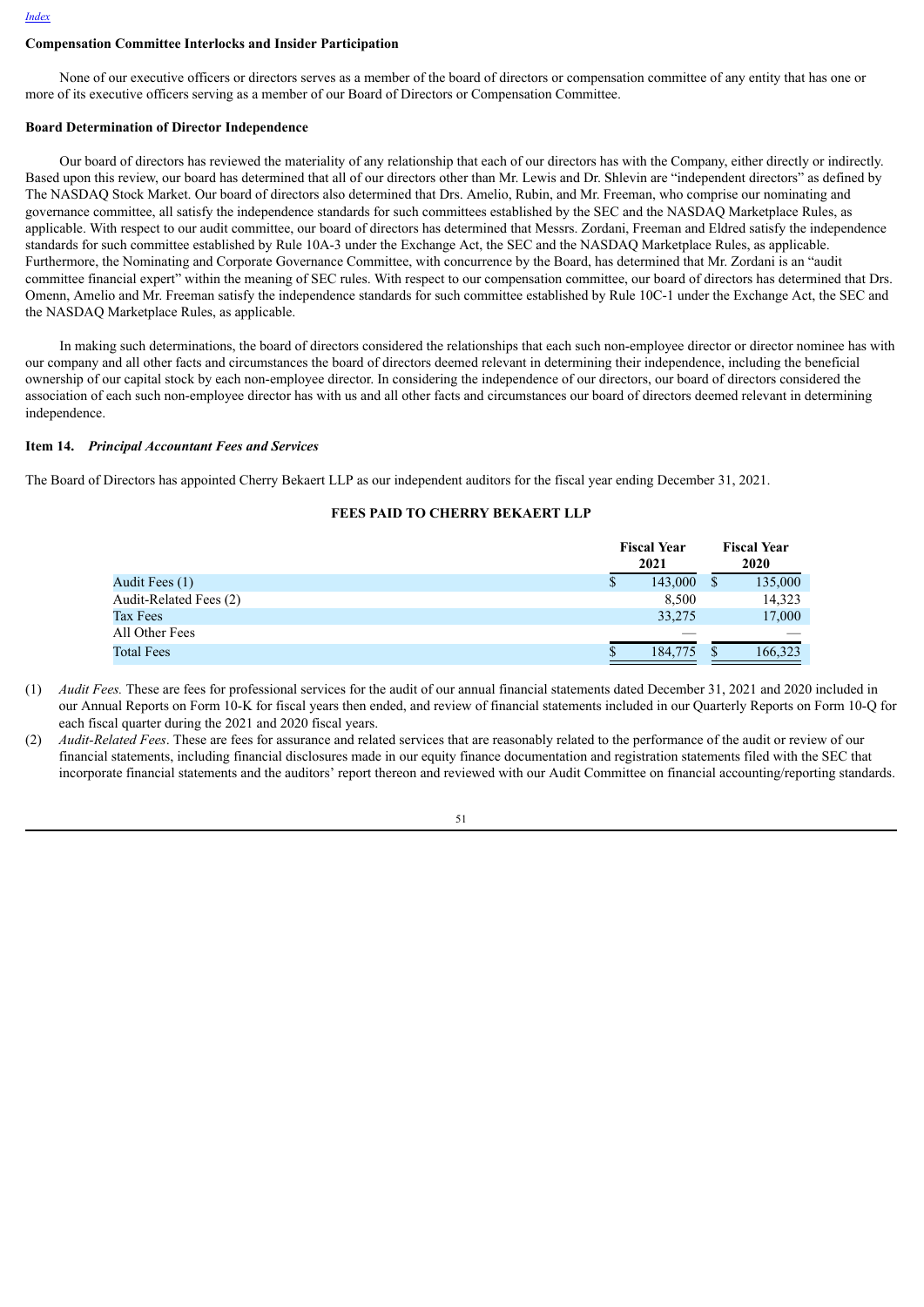The Audit Committee has considered whether the provision of non-core audit services to Galectin Therapeutics by Cherry Bekaert LLP is compatible with maintaining independence.

#### *Pre-Approval Policy and Procedures*

The Audit Committee of our Board of Directors has adopted policies and procedures which set forth the manner in which the Committee will review and approve all services to be provided by the independent auditor before the auditor is retained to provide such services. The policy requires Audit Committee pre-approval of the terms and fees of the annual audit services engagement, as well as any changes in terms and fees resulting from changes in audit scope or other items. The Audit Committee also pre-approves, on an annual basis, other audit services, and audit-related and tax services set forth in the policy, subject to estimated fee levels, on a project basis and aggregate annual basis, which have been pre-approved by the Committee.

All other services performed by the auditor that are not prohibited non-audit services under SEC or other regulatory authority rules must be separately pre-approved by the Audit Committee. Amounts in excess of pre-approved limits for audit services, audit-related services and tax services require separate pre-approval of the Audit Committee.

Our Chief Financial Officer reports quarterly to the Audit Committee on the status of pre-approved services, including projected fees. All of the services reflected in the above table were approved by the Audit Committee.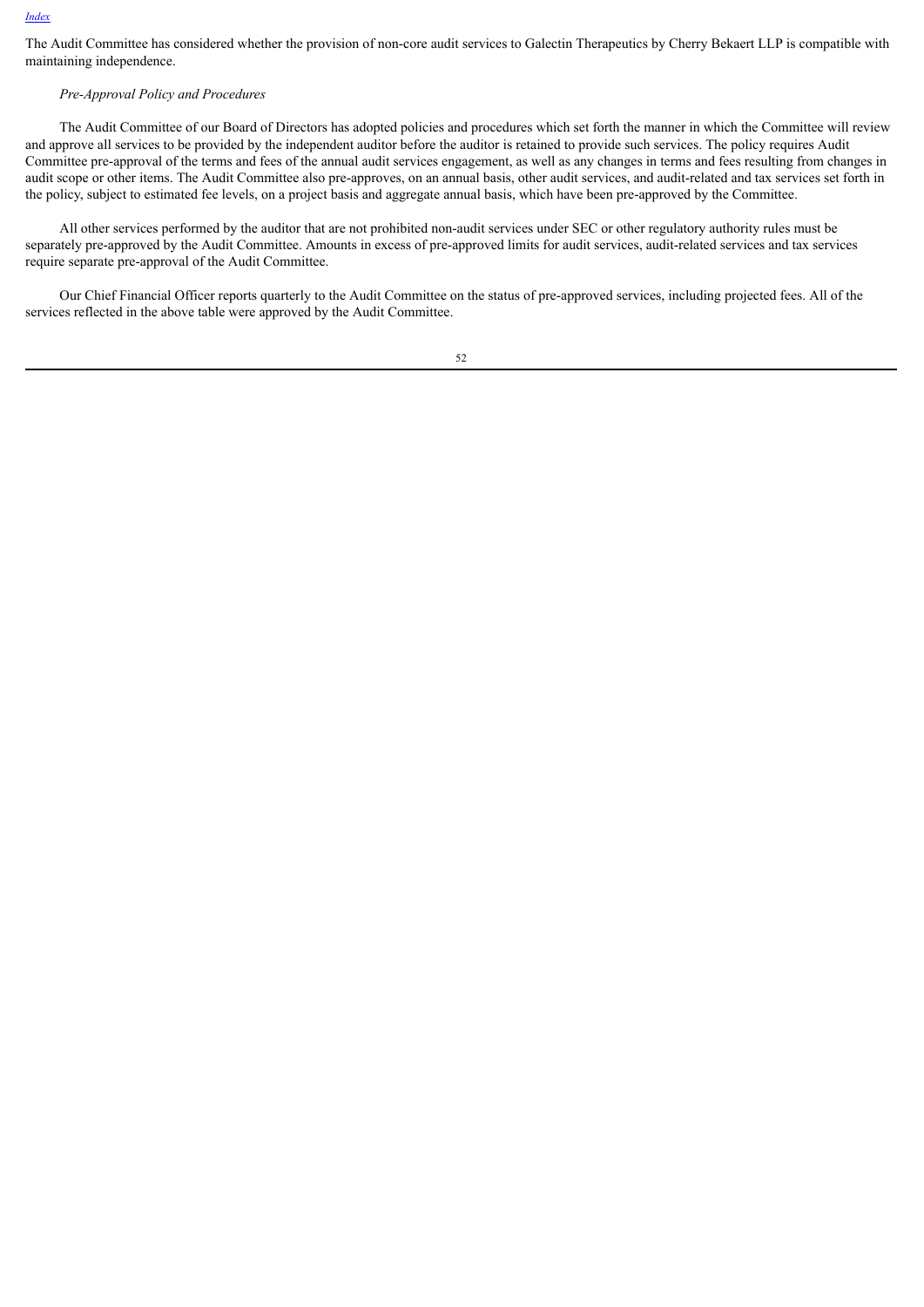## **Item 15.** *Exhibits and Financial Statement Schedules*

(a) 1. Consolidated Financial Statement Schedules

The Consolidated Financial Statements are filed as part of this report.

2. Consolidated Financial Statement Schedules

All schedules are omitted because of the absence of conditions under which they are required or because the required information is included in the Consolidated Financial Statements or notes thereto.

3. Exhibits

| Exhibit<br><b>Number</b> | <b>Description of Document</b>                                                                                                                                                                                                                                                                                                                                        |
|--------------------------|-----------------------------------------------------------------------------------------------------------------------------------------------------------------------------------------------------------------------------------------------------------------------------------------------------------------------------------------------------------------------|
| 3.1                      | <u>Amended and Restated Articles of Incorporation of Galectin Therapeutics Inc., as amended (Incorporated by reference to the Company's</u><br><u>Current Report on Form 8-K filed with the Commission on May 30, 2012.)</u>                                                                                                                                          |
| 3.2                      | Amended and Restated Bylaws of Galectin Therapeutics Inc., as amended (Incorporated by reference to the Company's Current Report on<br>Form 8-K filed with the Commission on September 27, 2016.)                                                                                                                                                                     |
| 3.3                      | Certificate of Designation of Preferences, Rights and Limitations of Series A 12% Convertible Preferred Stock of Pro Pharmaceuticals,                                                                                                                                                                                                                                 |
|                          | Inc., as filed with the Secretary of State of the State of Nevada on October 5, 2007. (Incorporated by reference to the Company's Current<br>Report on Form 8-K filed with the Commission on October 9, 2007.)                                                                                                                                                        |
|                          |                                                                                                                                                                                                                                                                                                                                                                       |
| 3.4                      | First Amendment to Certificate of Designation of Preferences, Rights and Limitations of Series A 12% Convertible Preferred Stock of<br>Galectin Therapeutics, Inc., as filed with the Secretary of State of the State of Nevada on May 15, 2017. (Incorporated by reference to the<br>Company's Current Report on Form 8-K filed with the Commission on May 19, 2017. |
|                          |                                                                                                                                                                                                                                                                                                                                                                       |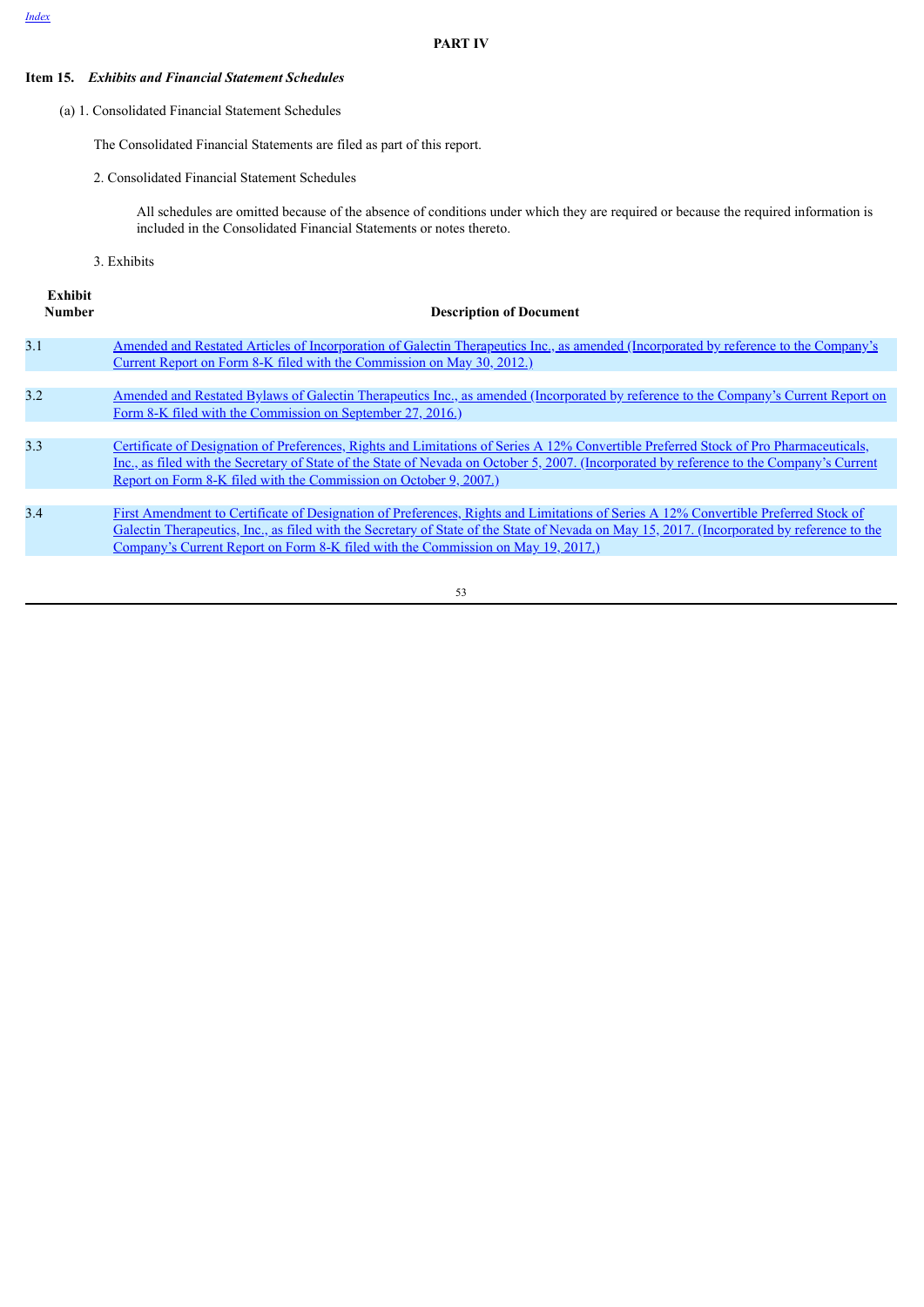| Exhibit<br><b>Number</b> | <b>Description of Document</b>                                                                                                                                                                                                                                                                                                                                    |
|--------------------------|-------------------------------------------------------------------------------------------------------------------------------------------------------------------------------------------------------------------------------------------------------------------------------------------------------------------------------------------------------------------|
| 3.5                      | Certificate of Designation of Preferences, Rights and Limitation of Series C Super Dividend Convertible Preferred Stock of Pro-<br>Pharmaceuticals, Inc., as filed with the Secretary of State of Nevada on December 30, 2010. (Incorporated by reference to the Company's<br><u>Current Report on Form 8-K as filed with the Commission on January 6, 2011.)</u> |
| 3.6                      | Certificate of Change as filed with the Nevada Secretary of State on March 1, 2012. (Incorporated by reference to the Company's Current<br>Report on Form 8-K as filed with the Commission on March 23, 2012.)                                                                                                                                                    |
| 4.1                      | Form of Common Stock Purchase Warrant (Incorporated by reference to the Company's Current Report on Form 8-K as filed with the<br>Commission on December 29, 2016.)                                                                                                                                                                                               |
| 4.2                      | Form of Common Stock Purchase Warrant issued to Richard E. Uihlein (Incorporated by reference to the Company's Current Report on<br>Form 8-K as filed with the Commission on December 19, 2017.)                                                                                                                                                                  |
| 4.3                      | First Amendment to Common Stock Purchase Warrant, dated December 20, 2018, by and between Richard E. Uihlein and the Company<br>(Incorporated by reference to the Company's Current Report on Form 8-K as filed with the Commission on January 3, 2019.)                                                                                                          |
| 4.4                      | Second Amendment to Common Stock Purchase Warrant, dated January 11, 2019, by and between Richard E. Uihlein and the Company<br><u>(Incorporated by reference to the Company's Current Report on Form 8-K as filed with the Commission on January 15, 2019.)</u>                                                                                                  |
| 4.5                      | Form of Amended and Restated Class B Common Stock Purchase Warrant (Incorporated by reference to the Company's Current Report on<br>Form 8-K as filed with the Commission on January 15, 2019.)                                                                                                                                                                   |
|                          | 5 <sub>A</sub>                                                                                                                                                                                                                                                                                                                                                    |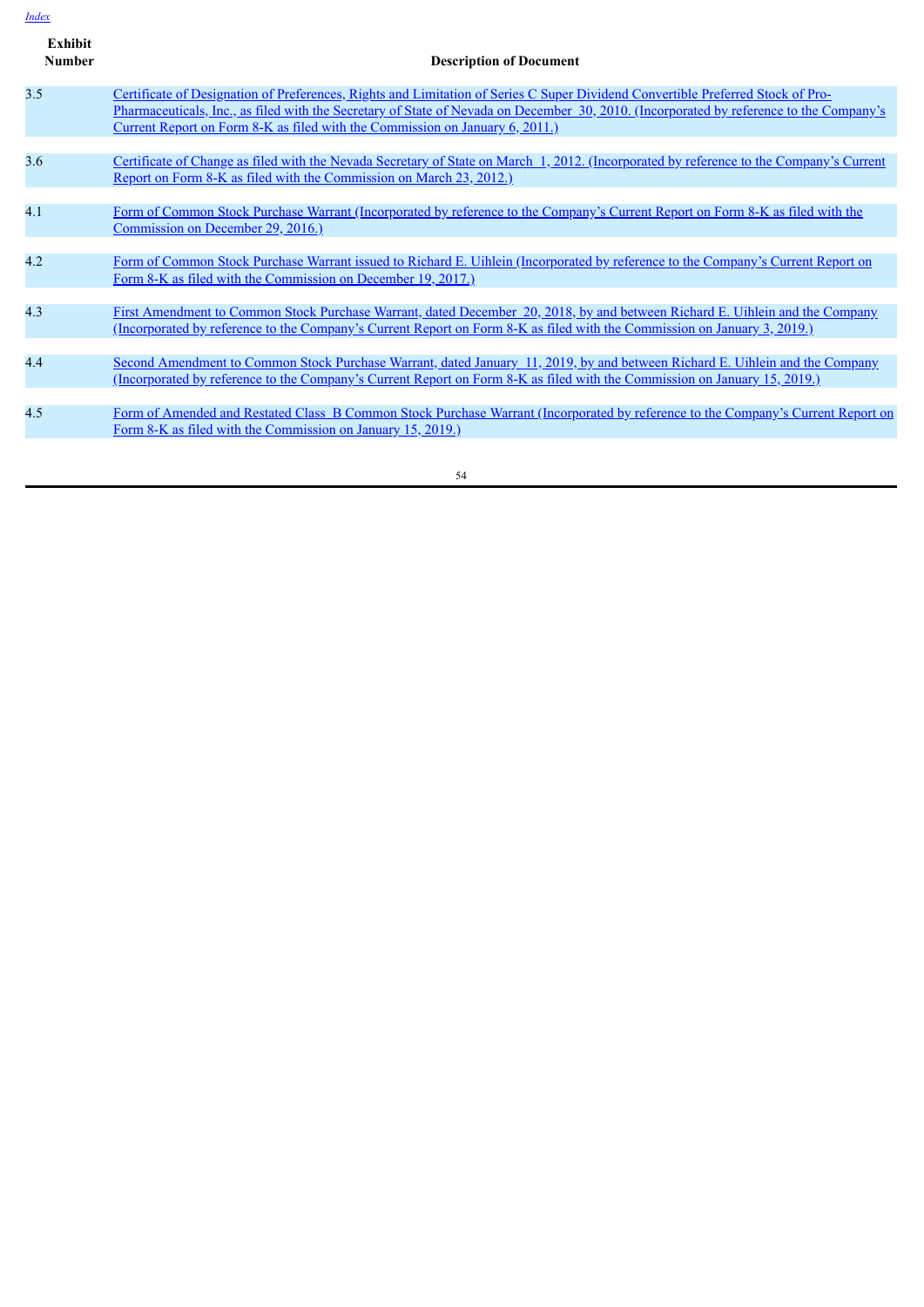| Exhibit<br><b>Number</b> | <b>Description of Document</b>                                                                                                                                                                                              |
|--------------------------|-----------------------------------------------------------------------------------------------------------------------------------------------------------------------------------------------------------------------------|
| 4.6                      | Form of Amended and Restated 10X Fund Class B Common Stock Purchase Warrant (Incorporated by reference to the Company's Current<br>Report on Form 8-K as filed with the Commission on January 15, 2019.)                    |
| 4.7                      | Form of Common Stock Purchase Warrant (Incorporated by reference to the Company's Registration Statement on Form S-3 as filed with<br>the Commission on March 6, 2019.)                                                     |
| 4.8                      | Form of Warrant Agency Agreement (Incorporated by reference to the Company's Registration Statement on Form S-3 as filed with the<br>Commission on March 6, 2019.)                                                          |
| $4.9*$                   | Form of Common Stock Purchase Warrant (Incorporated by reference to the Company's Registration Statement on Form S-3 as filed with<br>the Commission on March 6, 2019.)                                                     |
| 4.10                     | Description of Registrant's securities (Incorporated by reference to exhibit 4.20 the Company's Annual Report on Form 10-K for the year<br>ended December 31, 2020, as filed on March 31, 2021.)                            |
| $10.1\dagger$            | Galectin Therapeutics 2009 Incentive Compensation Plan (as amended) (Incorporated by reference to the Company's Annual Report on<br>Form 10-K as filed with the Commission on March 6, 2019.)                               |
| 10.2†                    | Form of Restricted Stock Grant Agreement (under the 2009 Incentive Compensation Plan). (Incorporated by reference to the Company's<br>Annual Report on Form 10-K as filed with the Commission on March 30, 2009.)           |
| 10.3 <sup>†</sup>        | Form of Non-Qualified Stock Option Grant Agreement (under the 2009 Incentive Compensation Plan). (Incorporated by reference to the<br>Company's Annual Report on Form 10-K as filed with the Commission on March 30, 2009.) |
| 10.4†                    | Form of Incentive Stock Option Grant Agreement (under the 2009 Incentive Compensation Plan). (Incorporated by reference to the<br>Company's Annual Report on Form 10-K as filed with the Commission on March 30, 2009.)     |
| 10.5 <sup>†</sup>        | Galectin Therapeutics 2019 Omnibus Equity Incentive Plan (Incorporated by reference to Appendix A to the Company's definitive proxy<br>statement filed with the Commission on October 17, 2019.)                            |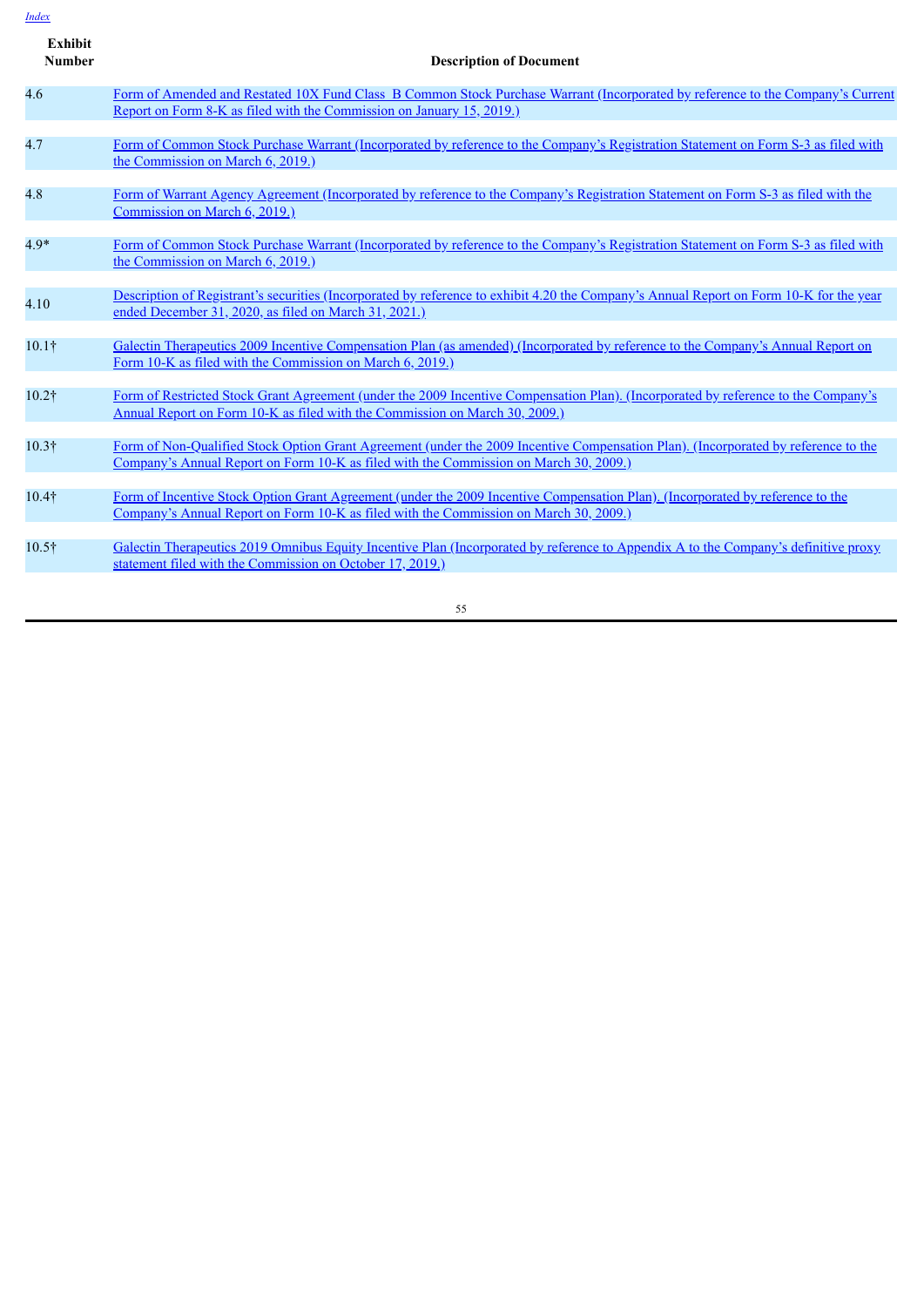| <b>Exhibit</b><br><b>Number</b> | <b>Description of Document</b>                                                                                                                                                                                                                                                                   |
|---------------------------------|--------------------------------------------------------------------------------------------------------------------------------------------------------------------------------------------------------------------------------------------------------------------------------------------------|
| 10.6†                           | Employment Agreement dated June 20, 2013 between Jack W. Callicutt and Galectin Therapeutics Inc. (Incorporated by reference to the<br>Company's Quarterly Report on Form 10-Q as filed with the Commission on August 14, 2013.)                                                                 |
| 10.7†                           | Amendment to Employment Agreement dated August 11, 2017 between Jack W. Callicutt and Galectin Therapeutics Inc. (Incorporated by<br>reference to the Company's Quarterly Report on Form 10-Q as filed with the Commission on August 14, 2017.)                                                  |
| 10.8                            | <u>Project Addendum (with Master Services Agreement), dated March 6, 2015, by and between Galectin Therapeutics Inc. and PPD</u><br>Development, L.P. (Incorporated by reference to the Company's Current Report on Form 8-K as filed with the Commission on March 12,<br>$2015.$ <sup>***</sup> |
| 10.9                            | Project Addendum Modification, dated March 11, 2016, by and between Galectin Therapeutics, Inc. and PPD Development, L.P.<br>(Incorporated by reference to the Company's Annual Report on Form 10-K as filed with the Commission on March 15, 2016.)***                                          |
| 10.10†                          | Employment Agreement, dated February 19, 2020, by and between Galectin Therapeutics Inc. and Pol F. Boudes, M.D. (Incorporated by<br>reference to the Company's Current Report on Form 8-K as filed with the Commission on February 20, 2020.)                                                   |
| $10.11***$                      | Master Services Agreement, effective as of March 12, 2020, by and between Galectin Therapeutics, Inc. and Covance Inc. (Incorporated by<br>reference to the Company's Current Report on Form 8-K as filed with the Commission on March 17, 2020.)                                                |
| $10.12***$                      | Work Order, dated as of March 12, 2020, by and between Galectin Therapeutics, Inc. and Covance Clinical Research Unit Inc.<br>(Incorporated by reference to the Company's Current Report on Form 8-K as filed with the Commission on March 17, 2020.)                                            |
| $10.13***$                      | Work Order, dated as of June 22, 2020, by and between Galectin Therapeutics Inc. and Covance Inc. (Incorporated by reference to the<br>Company's Current Report on Form 8-K as filed with the Commission on June 26, 2020.)                                                                      |
| 10.14                           | Convertible Promissory Note, dated April 16, 2021 (Incorporated by reference to the Company's Current Report on Form 8-K as filed with<br>the Commission on April 19, 2021.)                                                                                                                     |
| 10.15                           | Loan Agreement, dated September 17, 2021 (Incorporated by reference to the Company's Current Report on Form 8-K as filed with the<br>Commission on September 21, 2021.)                                                                                                                          |
| 10.16                           | Unsecured Convertible Promissory Note, dated September 17, 2021 (Incorporated by reference to the Company's Current Report on Form<br>8-K as filed with the Commission on September 21, 2021.)                                                                                                   |
| 10.17                           | Unsecured Convertible Promissory Note, dated December 20, 2021 (Incorporated by reference to the Company's Current Report on Form<br>8-K as filed with the Commission on December 21, 2021.)                                                                                                     |
|                                 |                                                                                                                                                                                                                                                                                                  |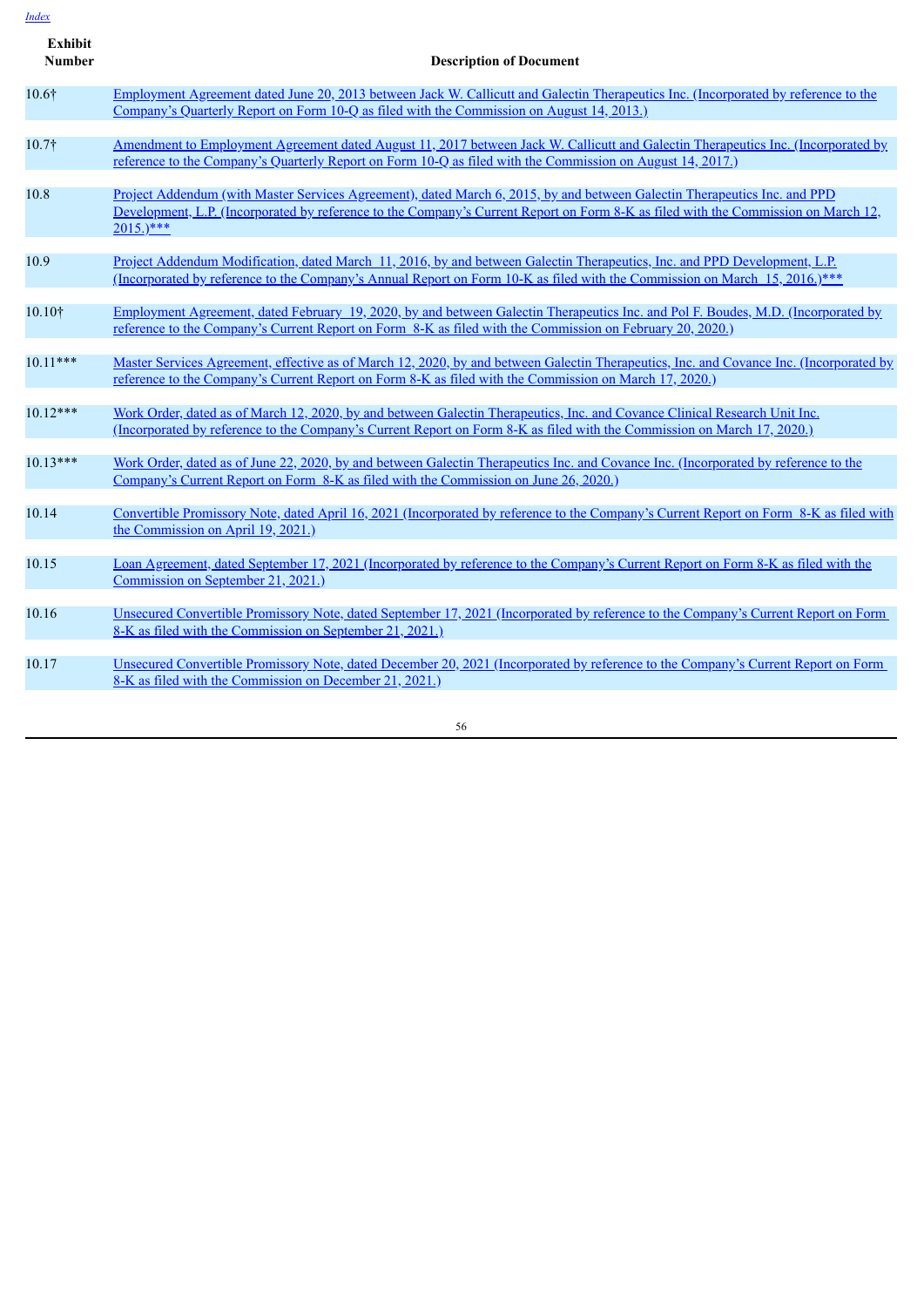**Exhibit**

| $21.1*$ | <b>Subsidiaries of Galectin Therapeutics Inc.</b>                                                                                                                         |
|---------|---------------------------------------------------------------------------------------------------------------------------------------------------------------------------|
| $23.1*$ | Consent of Cherry Bekaert LLP, an independent registered public accounting firm.                                                                                          |
| $31.1*$ | Certification Pursuant to Rule 13a-14(a) of the Securities Exchange Act of 1934.                                                                                          |
| $31.2*$ | Certification Pursuant to Rule 13a-14(a) of the Securities Exchange Act of 1934.                                                                                          |
| 32.1#   | Certification Pursuant to 18 U.S.C. Section 1350, as Adopted Pursuant to Section 906 of the Sarbanes-Oxley Act of 2002.                                                   |
| 32.2#   | Certification Pursuant to 18 U.S.C. Section 1350, as Adopted Pursuant to Section 906 of the Sarbanes-Oxley Act of 2002.                                                   |
|         |                                                                                                                                                                           |
| 101.INS | Inline XBRL Instance Document – the instance document does not appear in the Interactive Data File because its XBRL tags are embedded<br>within the Inline XBRL document. |
|         |                                                                                                                                                                           |
| 101.SCH | Inline XBRL Taxonomy Extension Schema Document                                                                                                                            |
| 101.CAL | Inline XBRL Taxonomy Extension Calculation Linkbase Document                                                                                                              |
| 101.DEF | Inline XBRL Taxonomy Extension Definition Linkbase Document                                                                                                               |
|         |                                                                                                                                                                           |
| 101.LAB | Inline XBRL Taxonomy Extension Label Linkbase Document                                                                                                                    |
| 101.PRE | Inline XBRL Taxonomy Extension Presentation Linkbase Document                                                                                                             |
|         |                                                                                                                                                                           |
| 104     | The cover page for the Company's Annual Report on Form 10-K for the year ended December 31, 2021, has been formatted in Inline<br>XBRL and contained in Exhibit 101       |
|         |                                                                                                                                                                           |

\* Filed herewith.

# Furnished herewith and not "filed" for purposes of Section 18 of the Securities Exchange Act of 1934, as amended.

\*\*\* Galectin Therapeutics, Inc. has requested confidential treatment with respect to portions of this exhibit. Those portions have been omitted from the exhibit and filed separately with the U.S. Securities and Exchange Commission.

† Executive Compensation Arrangement pursuant to 601(b)(10)(iii)(A) of Regulation S-K

### **Item 16. Form 10–K Summary**

None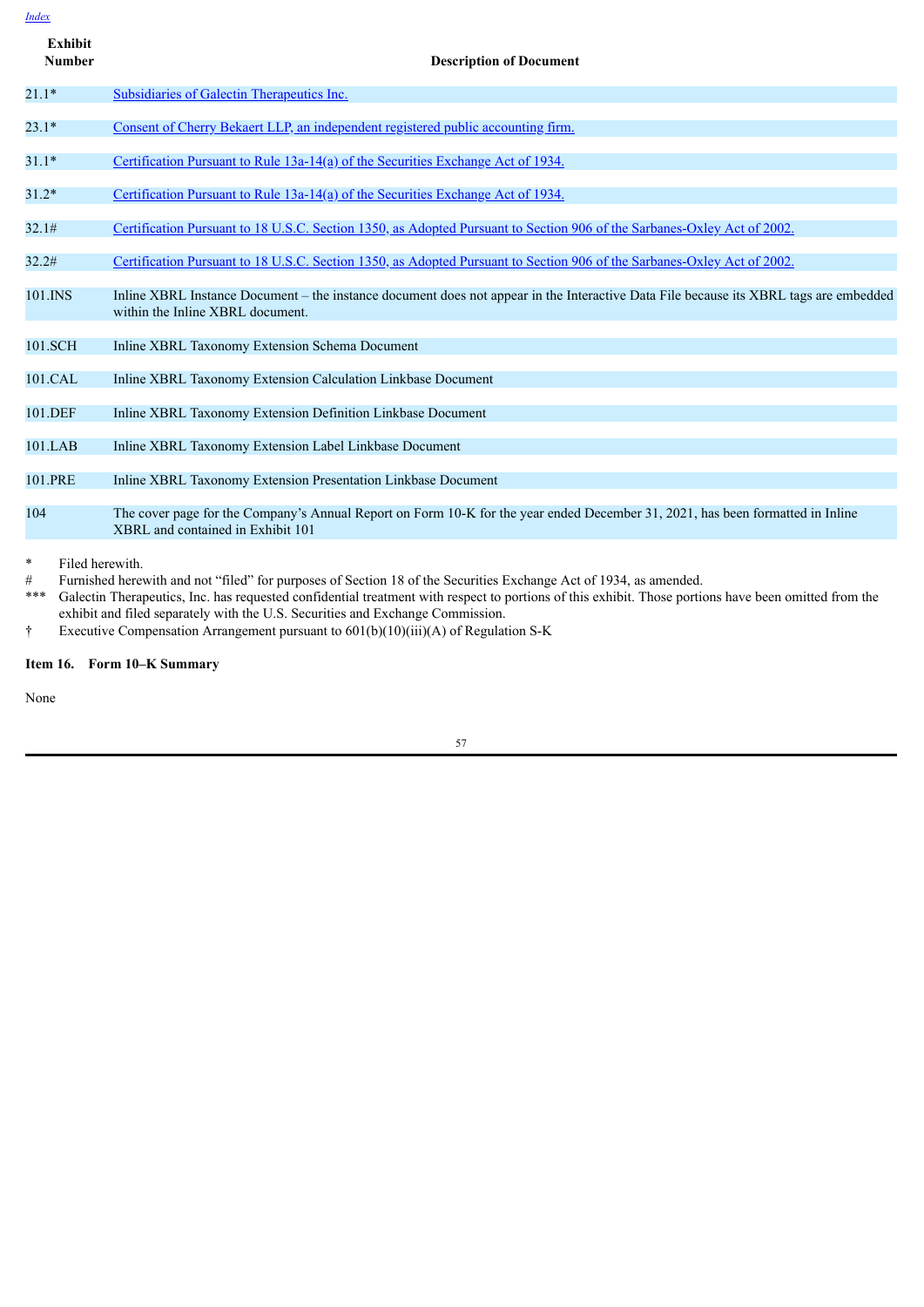### **SIGNATURES**

Pursuant to the requirements of Section 13 or 15(d) of the Securities Exchange Act of 1934, the registrant has duly caused this report to be signed on its behalf by the undersigned, thereunto duly authorized, on March 31, 2022.

# GALECTIN THERAPEUTICS INC.

By: /S/ JOEL LEWIS

Name: JOEL LEWIS.

Title: Chief Executive Officer and President

Pursuant to the requirements of the Securities Exchange Act of 1934, this report has been signed below by the following persons on behalf of the registrant and in the capacities and on the dates indicated.

| Signature                         | <b>Title</b>                                                                     | Date           |
|-----------------------------------|----------------------------------------------------------------------------------|----------------|
| /S/JOEL LEWIS<br>Joel Lewis       | Chief Executive Officer, President and Director<br>(principal executive officer) | March 31, 2022 |
|                                   |                                                                                  |                |
| /S/ JACK W. CALLICUTT             | Chief Financial Officer                                                          | March 31, 2022 |
| Jack W. Callicutt                 | (principal financial and accounting officer)                                     |                |
| /S/ RICHARD E. UIHLEIN            | Director and Chairman of the Board                                               | March 31, 2022 |
| Richard E. Uihlein                |                                                                                  |                |
| /S/ GILBERT F. AMELIO, Ph.D.      | Director                                                                         | March 31, 2022 |
| Gilbert F. Amelio, Ph.D.          |                                                                                  |                |
| /S/ JAMES C. CZIRR                | Director                                                                         | March 31, 2022 |
| James C. Czirr                    |                                                                                  |                |
| /S/ KARY ELDRED                   | Director                                                                         | March 31, 2022 |
| Kary Eldred                       |                                                                                  |                |
| /S/KEVIN D. FREEMAN               | Director                                                                         | March 31, 2022 |
| Kevin D. Freeman                  |                                                                                  |                |
| /S/ GILBERT S. OMENN, M.D., Ph.D. | Director                                                                         | March 31, 2022 |
| Gilbert S. Omenn, M.D., Ph.D.     |                                                                                  |                |
| /S/ MARC RUBIN, M.D.              | Director                                                                         | March 31, 2022 |
| Marc Rubin, M.D.                  |                                                                                  |                |
| /S/ ELISSA J. SCHWARTZ, Ph.D.     | Director                                                                         | March 31, 2022 |
| Elissa J. Schwartz, Ph.D.         |                                                                                  |                |
| /S/HAROLD H. SHLEVIN, Ph.D.       | Director                                                                         | March 31, 2022 |
| Harold H. Shlevin, Ph.D.          |                                                                                  |                |
| /S/ RICHARD A. ZORDANI            | Director                                                                         | March 31, 2022 |
| Richard A. Zordani                |                                                                                  |                |
|                                   |                                                                                  |                |

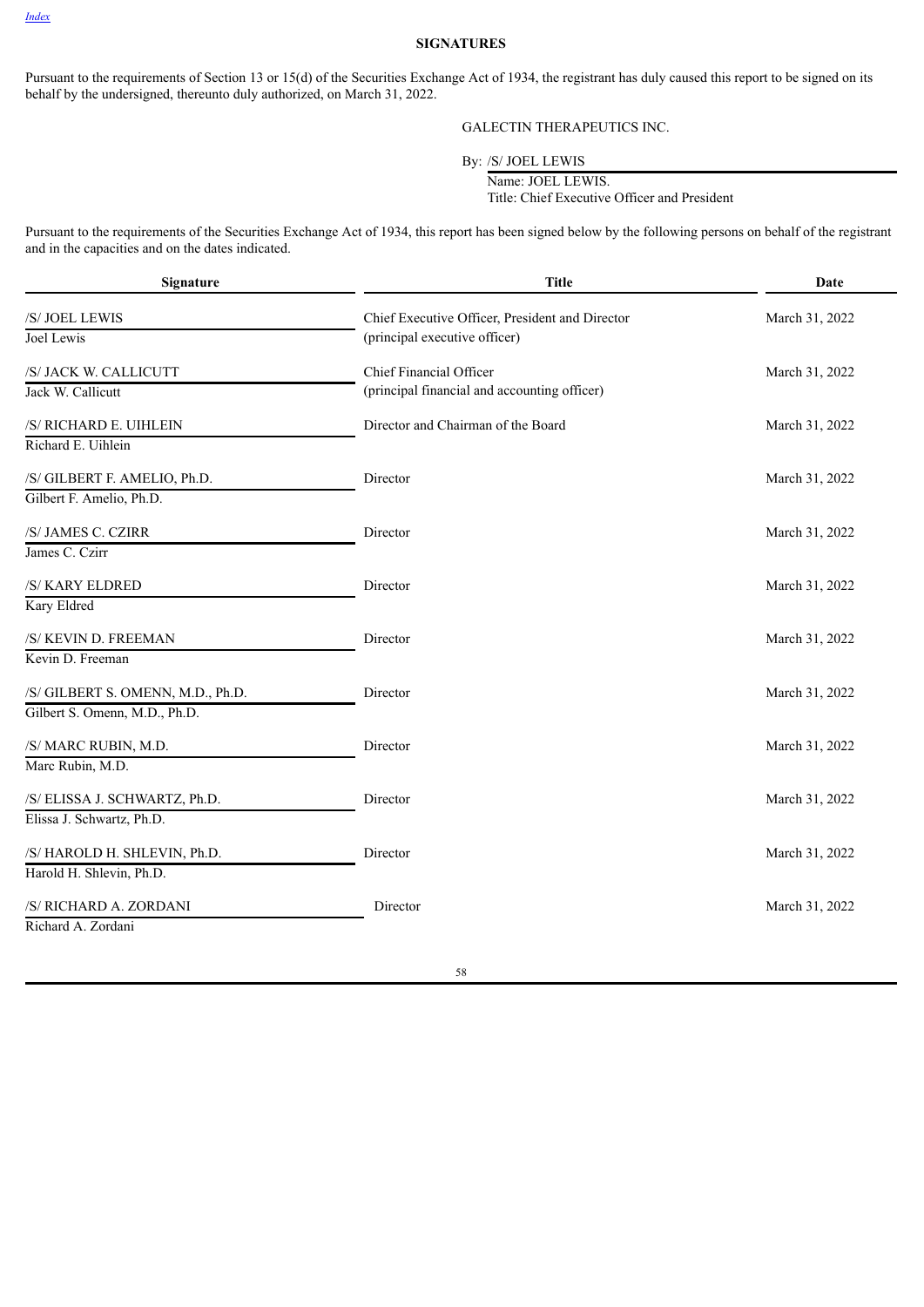### **Galectin Therapeutics Inc. and subsidiaries Table of Contents**

| $1_{-}$ | Reports of Independent Registered Public Accounting Firm (PCAOB ID 677)                                                                                           | $F-1$ |
|---------|-------------------------------------------------------------------------------------------------------------------------------------------------------------------|-------|
| 2.      | Consolidated Balance Sheets as of December 31, 2021 and 2020                                                                                                      | $F-4$ |
| $3_{-}$ | Consolidated Statements of Operations for the years ended December 31, 2021 and 2020                                                                              | $F-5$ |
| 5.      | Consolidated Statements of Changes in Redeemable Convertible Preferred Stock and Stockholders' Equity (Deficit) for the years ended<br>December 31, 2021 and 2020 | $F-6$ |
| 5.      | Consolidated Statements of Cash Flows for the years ended December 31, 2021 and 2020                                                                              | $F-8$ |
| 6.      | Notes to Consolidated Financial Statements                                                                                                                        | $F-9$ |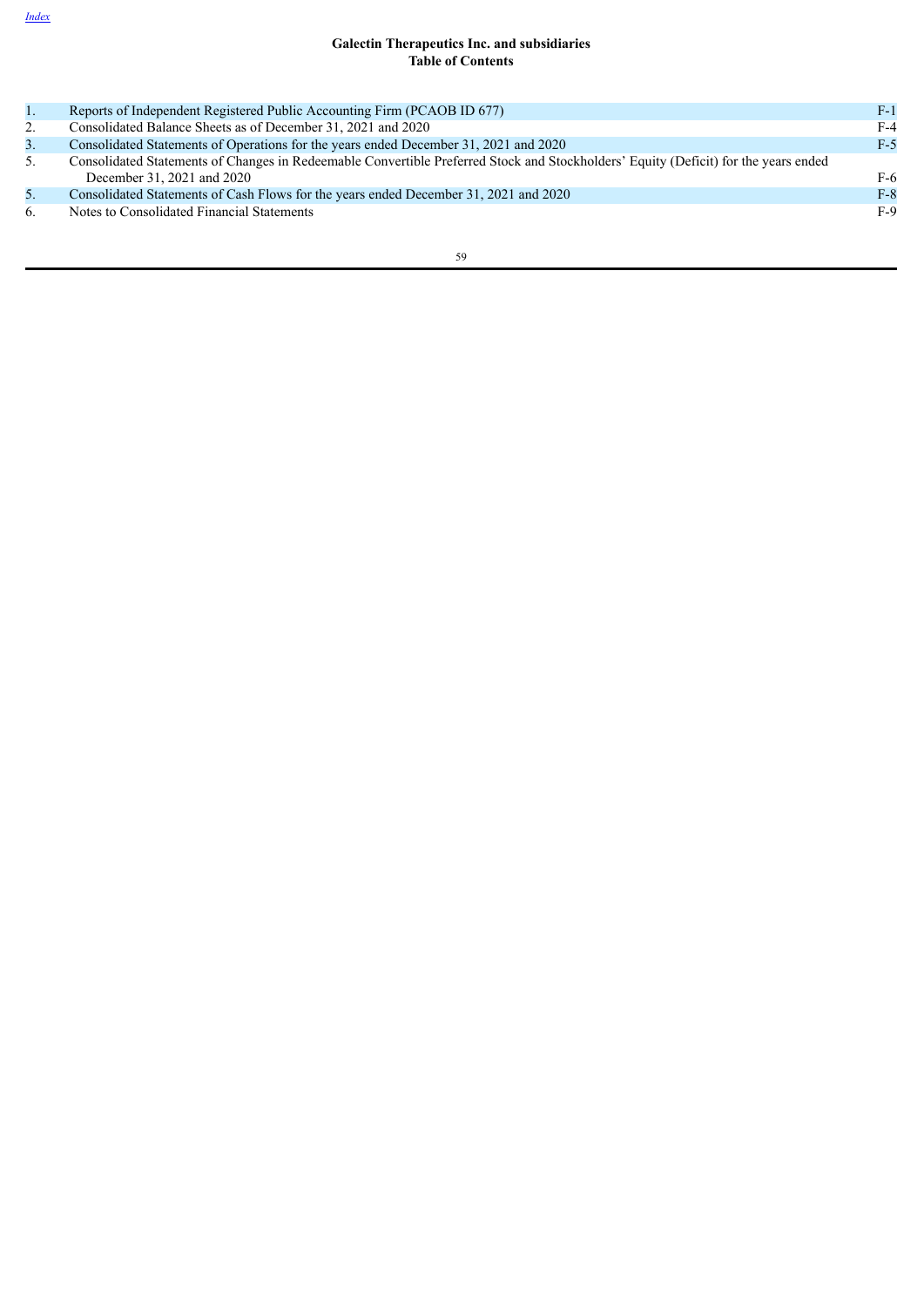## **Report of Independent Registered Public Accounting Firm**

### **To the Board of Directors and Stockholders Galectin Therapeutics Inc. and Subsidiaries**

### **Opinion on the Consolidated Financial Statements**

We have audited the accompanying consolidated balance sheets of Galectin Therapeutics Inc. and Subsidiaries (the "Company") as of December 31, 2021 and 2020, and the related consolidated statements of operations, changes in redeemable convertible preferred stock and stockholders' equity (deficit), and cash flows for each of the years then ended, and the related notes (collectively referred to as the "consolidated financial statements").

In our opinion, the consolidated financial statements referred to above present fairly, in all material respects, the financial position of the Company as of December 31, 2021 and 2020, and the results of its operations and its cash flows for each of the years then ended, in conformity with accounting principles generally accepted in the United States of America.

### **Basis for Opinion**

These consolidated financial statements are the responsibility of the Company's management. Our responsibility is to express an opinion on the Company's consolidated financial statements based on our audits. We are a public accounting firm registered with the Public Company Accounting Oversight Board (United States) ("PCAOB") and are required to be independent with respect to the Company in accordance with the U.S. federal securities laws and the applicable rules and regulations of the Securities and Exchange Commission and the PCAOB.

We conducted our audits in accordance with the standards of the PCAOB. Those standards require that we plan and perform the audits to obtain reasonable assurance about whether the consolidated financial statements are free of material misstatement, whether due to error or fraud. The Company is not required to have, nor were we engaged to perform, an audit of its internal control over financial reporting. As part of our audits, we are required to obtain an understanding of internal control over financial reporting, but not for the purpose of expressing an opinion on the effectiveness of the Company's internal control over financial reporting. Accordingly, we express no such opinion.

Our audits of the consolidated financial statements included performing procedures to assess the risks of material misstatement of the consolidated financial statements, whether due to error or fraud, and performing procedures that respond to those risks. Such procedures included examining, on a test basis, evidence regarding the amounts and disclosures in the consolidated financial statements. Our audits also included evaluating the accounting principles used and significant estimates made by management, as well as evaluating the overall presentation of the consolidated financial statements. We believe that our audits provide a reasonable basis for our opinions.

### **Critical Audit Matters**

The critical audit matters communicated below are matters arising from the current period audit of the consolidated financial statements that were communicated or required to be communicated to the audit committee and that: (1) relate to accounts or disclosures that are material to the consolidated financial statements and (2) involved our especially challenging, subjective, or complex judgments. The communication of critical audit matters does not alter in any way our opinion on the consolidated financial statements, taken as a whole, and we are not, by communicating the critical audit matters below, providing separate opinions on the critical audit matters or on the accounts or disclosures to which they relate.

#### *Going Concern*

| Description of Matter | As described further in Note 1 to the consolidated financial statements, the Company has incurred losses each year from<br>inception through December 31, 2021, and expects to incur additional losses in the foreseeable future. Currently, management's<br>forecasts and related assumptions illustrate the Company's ability to sufficiently fund operations and satisfy the Company's<br>obligations as they come due for at least one year from the financial statement issuance date. |
|-----------------------|---------------------------------------------------------------------------------------------------------------------------------------------------------------------------------------------------------------------------------------------------------------------------------------------------------------------------------------------------------------------------------------------------------------------------------------------------------------------------------------------|
|                       |                                                                                                                                                                                                                                                                                                                                                                                                                                                                                             |

Management made judgments to conclude that it is probable that the Company's plans will be effectively implemented and will provide the necessary cash flows to fund the Company's obligations as they become due. The judgments with the highest degree of impact and subjectivity in reaching this conclusion included management's estimates of research and development clinical trial costs and other general and administrative costs. As a result, a high degree of auditor judgment and increased audit effort was required in performing audit procedures to evaluate the reasonableness of management's estimates.

*How We Addressed the Matter in Our Audit*

Our audit procedures included the following:

• Obtained an understanding of the internal controls and processes in place over the Company's preparation of forecasted information and considerations of the Company's obligations.

• We tested the reasonableness of the forecasted research and development expenses, operating expenses, and uses and sources of cash used in management's assessment of whether the Company has sufficient liquidity to fund operations for at least one year from the financial statement issuance date. This testing included inquiries with management, comparison of prior period forecasts to actual results, consideration of positive and negative evidence impacting management's forecasts, the Company's financing arrangements in place as of the report date, consideration of the Company's relationships with its financing partners, performance of a sensitivity analysis of accelerated uses of cash, and creation of an independent estimate of expected future cash flows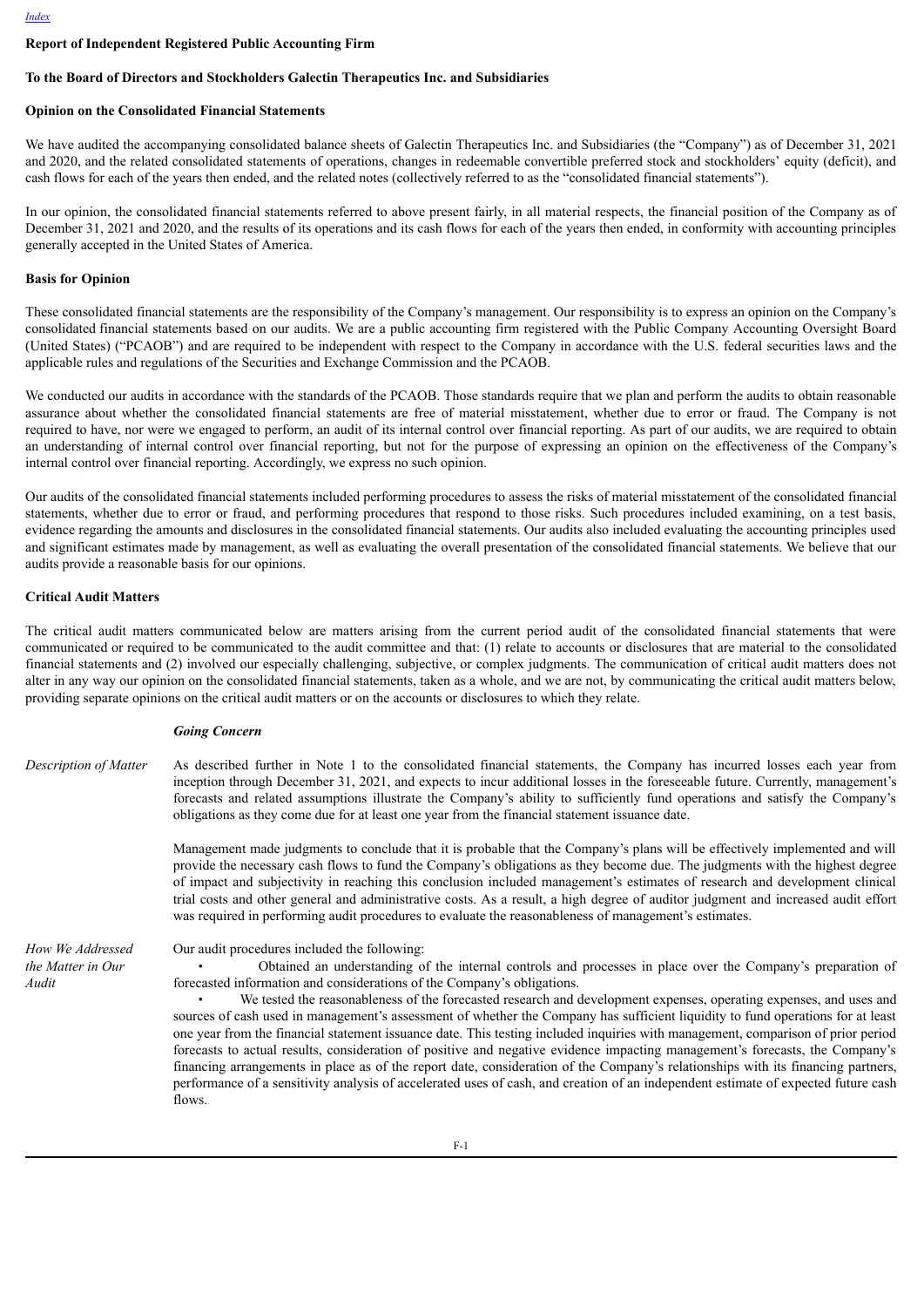### *Valuation of Derivative Liabilities*

*Description of Matter* As discussed in Note 5 to the consolidated financial statements, during the year ended December 31, 2021, the Company and a related party entered into three debt financing arrangements for a total of \$30 million loaned to the Company. These arrangements include various conversion and other features, including a contingent interest component that has been bifurcated and recognized as a derivative liability. At December 31, 2021, the Company's derivative liabilities related to the related party convertible notes payable totaled \$1.1 million. As more fully described in Note 6 to the consolidated financial statements, the Company utilizes a Monte Carlo Geometric Brownian Stock Path Model in measuring the fair value of the derivative liabilities, which requires the use of estimates and assumptions. Auditing management's valuations of the derivative liabilities was challenging due to the complexity of the valuation model and the inputs that are highly sensitive to changes such as the common stock market price, volatility, risk free rates, and yields.

*How We Addressed the Matter in Our Audit*

Our audit procedures included, among others, the following:

• Obtained an understanding of the internal controls and processes in place over the Company's process used in determining the valuation of the derivative liabilities.

• Evaluated the Company's use of the models used and tested the significant assumptions used in the models, as described above.

• We evaluated the completeness and accuracy of underlying data used in supporting the assumptions and estimates.

• In addition, we involved valuation specialists to assist in assessing the significant assumptions and methodologies used by the Company.

#### *Accrued and Prepaid Clinical Trial Expenses*

*Description of Matter* The Company's accrued expenses total approximately \$7.2 million at December 31, 2021, which included the estimated obligation for clinical trial expenses incurred as of December 31, 2021, but not paid as of that date in the amount of approximately \$6.4 million. In addition, the Company's total prepaid expenses and other current assets totaled \$2.2M, which included amounts that were paid in advance of services incurred pursuant to clinical trials in the amount of approximately \$1.1 million.

> As discussed in Note 2 to the consolidated financial statements, when the third-party contract research organization and other vendor billing terms do not coincide with the Company's period-end, the Company is required to make estimates of its obligations to those vendors, including personnel costs, allocated facility costs, lab supplies, outside services, contract laboratory costs related to manufacturing drug product, clinical trials and preclinical studies costs incurred in a given accounting period and record accruals at the end of the period. The Company bases its estimates on its knowledge of the research and development programs, services performed for the period, past history for related activities, and the expected duration of the vendor service contract, where applicable. Payments for these activities are based on the terms of the individual arrangements and may result in payment terms that differ from the pattern of costs incurred. There may be instances in which payments made to vendors will exceed the level of services provided and result in a prepayment of the clinical expense.

> Auditing the Company's accrued and prepaid clinical trial expenses is especially challenging due to the large volume of information received from multiple vendors that perform services on the Company's behalf. While the Company's estimates of accrued and prepaid clinical trial expenses are primarily based on information received related to each study from its vendors, the Company may need to make an estimate for additional costs incurred. Additionally, due to the long duration of clinical trials and the timing of invoicing received from vendors, the actual amounts incurred are not typically known at the time the financial statements are issued.

*How We Addressed the Matter in Our Audit* Our audit procedures included, among others, the following:

• Obtained an understanding of the internal controls and processes in place over the Company's process used in determining the completeness and existence of accrued and prepaid clinical trial expenses.

• Tested the accuracy and completeness of the underlying data used in determining the accrued and prepaid clinical trial expenses and evaluating the assumptions and estimates used by management to adjust the actual information received. We corroborated the schedules of the underlying data used in the accrual calculation with the Company's third-party contract research organization who oversees the clinical trials. To evaluate the completeness of the accrual, we also tested subsequent invoices received to assess the impact to the accrual.

### /s/ CHERRY BEKAERT LLP

We have served as the Company's auditor since 2015.

Atlanta, Georgia March 31, 2022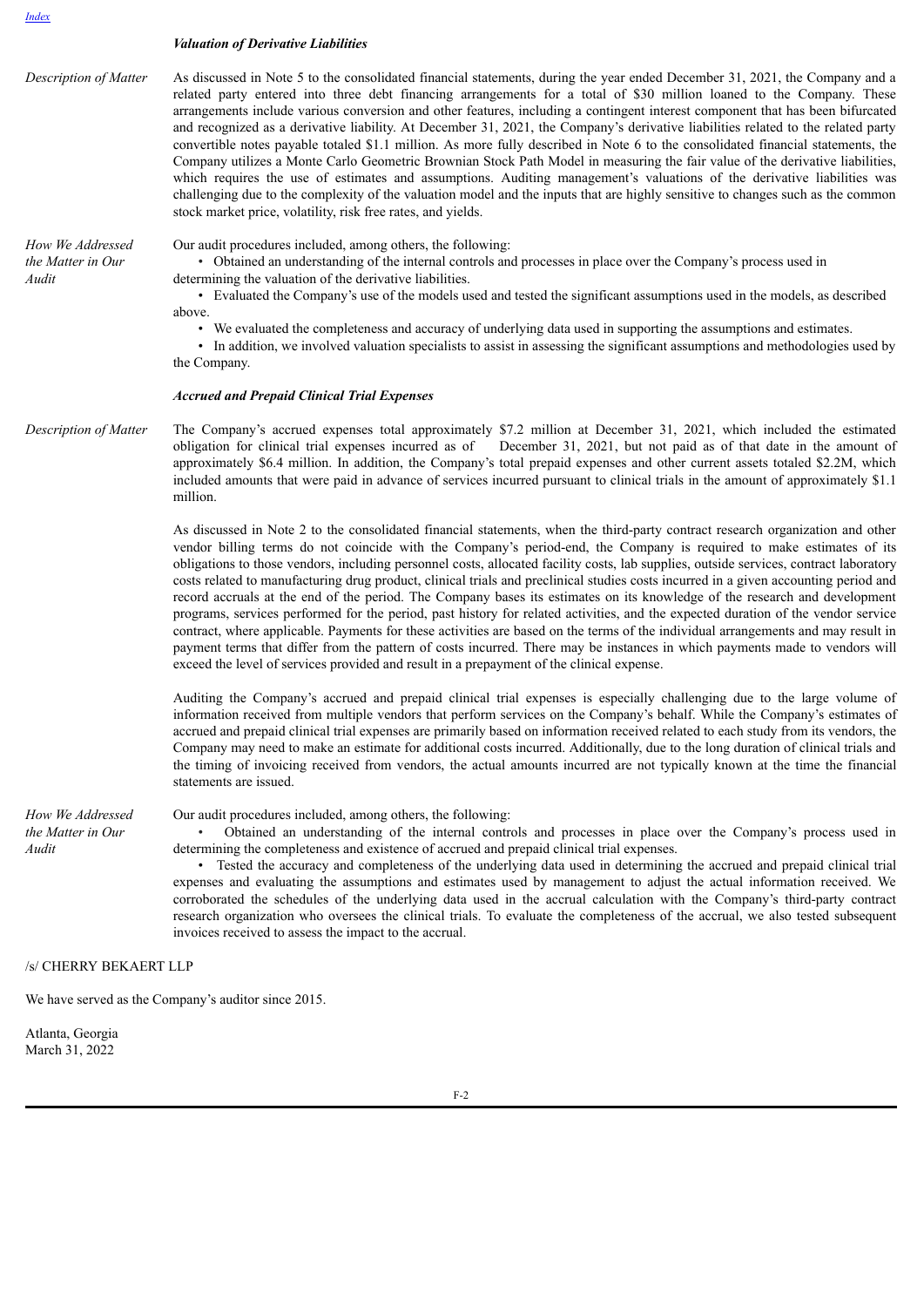# **GALECTIN THERAPEUTICS INC. AND SUBSIDIARIES CONSOLIDATED BALANCE SHEETS**

*[Index](#page-2-0)*

|                                                                                                                                                                               |                                 | December 31,   |             |           |  |
|-------------------------------------------------------------------------------------------------------------------------------------------------------------------------------|---------------------------------|----------------|-------------|-----------|--|
|                                                                                                                                                                               |                                 | 2021           |             | 2020      |  |
|                                                                                                                                                                               | (in thousands, except per share |                |             |           |  |
|                                                                                                                                                                               | amounts)                        |                |             |           |  |
| <b>ASSETS</b>                                                                                                                                                                 |                                 |                |             |           |  |
| Current assets:                                                                                                                                                               |                                 |                |             |           |  |
| Cash and cash equivalents                                                                                                                                                     | $\mathbb{S}$                    | 39,648         | $\mathbf S$ | 27,142    |  |
| Prepaid expenses and other current assets                                                                                                                                     |                                 | 2,172          |             | 2,323     |  |
| Total current assets                                                                                                                                                          |                                 | 41,820         |             | 29,465    |  |
| Property and equipment, net                                                                                                                                                   |                                 |                |             |           |  |
| Other                                                                                                                                                                         |                                 | $\overline{7}$ |             | 135       |  |
| <b>Total assets</b>                                                                                                                                                           | \$                              | 41,827         | \$          | 29,600    |  |
| LIABILITIES, REDEEMABLE CONVERTIBLE PREFERRED STOCK AND STOCKHOLDERS'                                                                                                         |                                 |                |             |           |  |
| (DEFICIT) EQUITY                                                                                                                                                              |                                 |                |             |           |  |
| Current liabilities:                                                                                                                                                          |                                 |                |             |           |  |
| Accounts payable                                                                                                                                                              | \$                              | 1,805          | $\$$        | 1,292     |  |
| Accrued expenses                                                                                                                                                              |                                 | 7,163          |             | 4,042     |  |
| Accrued dividends payable                                                                                                                                                     |                                 | 65             |             | 65        |  |
| Total current liabilities                                                                                                                                                     |                                 | 9,033          |             | 5,399     |  |
| Convertible notes payable and accrued interest, net of debt discounts - related party (Note 5)                                                                                |                                 | 29,048         |             |           |  |
| Derivative liabilities (Note 6)                                                                                                                                               |                                 | 1,130          |             |           |  |
| Other liabilities                                                                                                                                                             |                                 |                |             | $\,8\,$   |  |
| <b>Total liabilities</b>                                                                                                                                                      |                                 | 39,211         |             | 5,407     |  |
| Commitments and contingencies (Note 12)                                                                                                                                       |                                 |                |             |           |  |
| Series C 6% super dividend redeemable convertible preferred stock; 1,000 shares authorized, 176 issued and                                                                    |                                 |                |             |           |  |
| outstanding at December 31, 2021 and 2020, redemption value: \$8,441,000, liquidation value: \$1,786,000 at                                                                   |                                 |                |             |           |  |
| December 31, 2021                                                                                                                                                             |                                 | 1,723          |             | 1,723     |  |
| Stockholders' equity:                                                                                                                                                         |                                 |                |             |           |  |
| Undesignated stock, \$0.01 par value; 20,000,000 shares authorized at December 31, 2021 and 2020, 20,000,000<br>shares designated at December 31, 2021 and 2020, respectively |                                 |                |             |           |  |
| Series A 12% convertible preferred stock; 1,742,500 shares authorized, 1,302,500 issued and outstanding at                                                                    |                                 |                |             |           |  |
| December 31, 2021 and 2020, liquidation value \$1,302,500 at December 31, 2021                                                                                                |                                 | 527            |             | 527       |  |
| Common stock, \$0.001 par value; 150,000,000 and 100,000,000 shares authorized at December 31, 2021 and                                                                       |                                 |                |             |           |  |
| 2020, respectively, 59,341,305 and 57,077,055 issued and outstanding at December 31, 2021 and 2020,                                                                           |                                 |                |             |           |  |
| respectively                                                                                                                                                                  |                                 | 59             |             | 56        |  |
| Additional paid-in capital                                                                                                                                                    |                                 | 271,001        |             | 261,883   |  |
| Accumulated deficit                                                                                                                                                           |                                 | (270, 694)     |             | (239,996) |  |
| Total stockholders' equity                                                                                                                                                    |                                 | 893            |             | 22,470    |  |
| Total liabilities, redeemable convertible preferred stock and stockholders' equity                                                                                            | S                               | 41,827         | S           | 29,600    |  |
|                                                                                                                                                                               |                                 |                |             |           |  |

See notes to consolidated financial statements.

F-3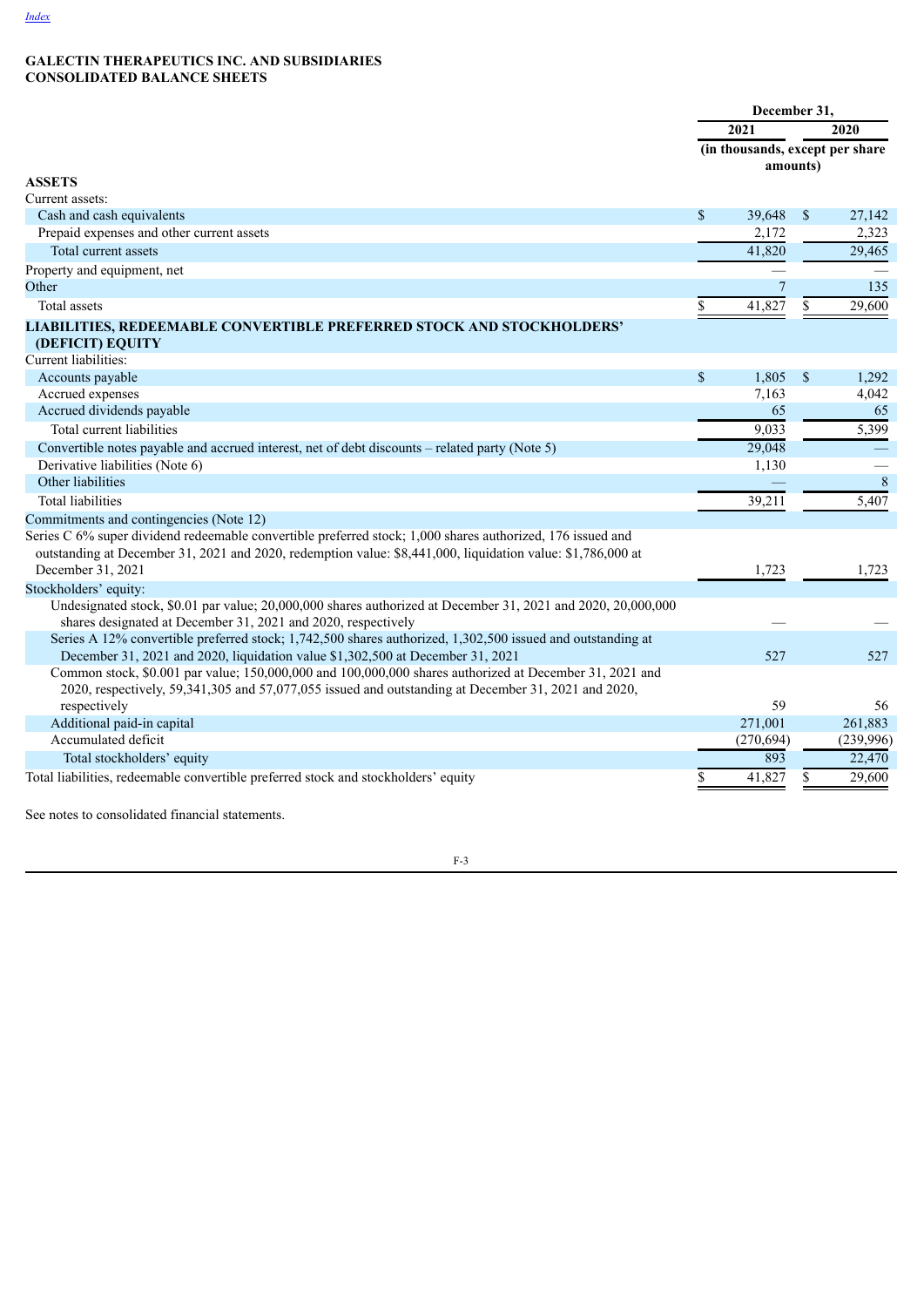# **GALECTIN THERAPEUTICS INC. AND SUBSIDIARIES CONSOLIDATED STATEMENTS OF OPERATIONS**

*[Index](#page-2-0)*

|                                                                                   | <b>Year Ended</b><br>December 31,            |           |               |           |
|-----------------------------------------------------------------------------------|----------------------------------------------|-----------|---------------|-----------|
|                                                                                   | 2021                                         |           |               | 2020      |
|                                                                                   | (in thousands, except)<br>per share amounts) |           |               |           |
| Operating expenses:                                                               |                                              |           |               |           |
| Research and development                                                          | \$                                           | 23,818    | <sup>\$</sup> | 17,976    |
| General and administrative                                                        |                                              | 6,361     |               | 5,468     |
| Total operating expenses                                                          |                                              | 30,179    |               | 23,444    |
| Total operating loss                                                              |                                              | (30, 179) |               | (23, 444) |
| Other income (expense):                                                           |                                              |           |               |           |
| Interest income                                                                   |                                              | 3         |               | -66       |
| Interest expense                                                                  |                                              | (489)     |               | (87)      |
| Change in fair value of derivatives                                               |                                              | 138       |               |           |
| Total other income (expense)                                                      |                                              | (348)     |               | (21)      |
| Net loss                                                                          |                                              | (30, 527) |               | (23, 465) |
| Preferred stock dividends                                                         |                                              | (171)     |               | (137)     |
| Net loss applicable to common stockholders                                        |                                              | (30,698)  | S.            | (23, 602) |
| Basic and diluted net loss per share                                              |                                              | (0.52)    | <sup>\$</sup> | (0.41)    |
| Weighted average common and potential common shares outstanding basic and diluted |                                              | 58,527    |               | 57,029    |

See notes to consolidated financial statements.

F-4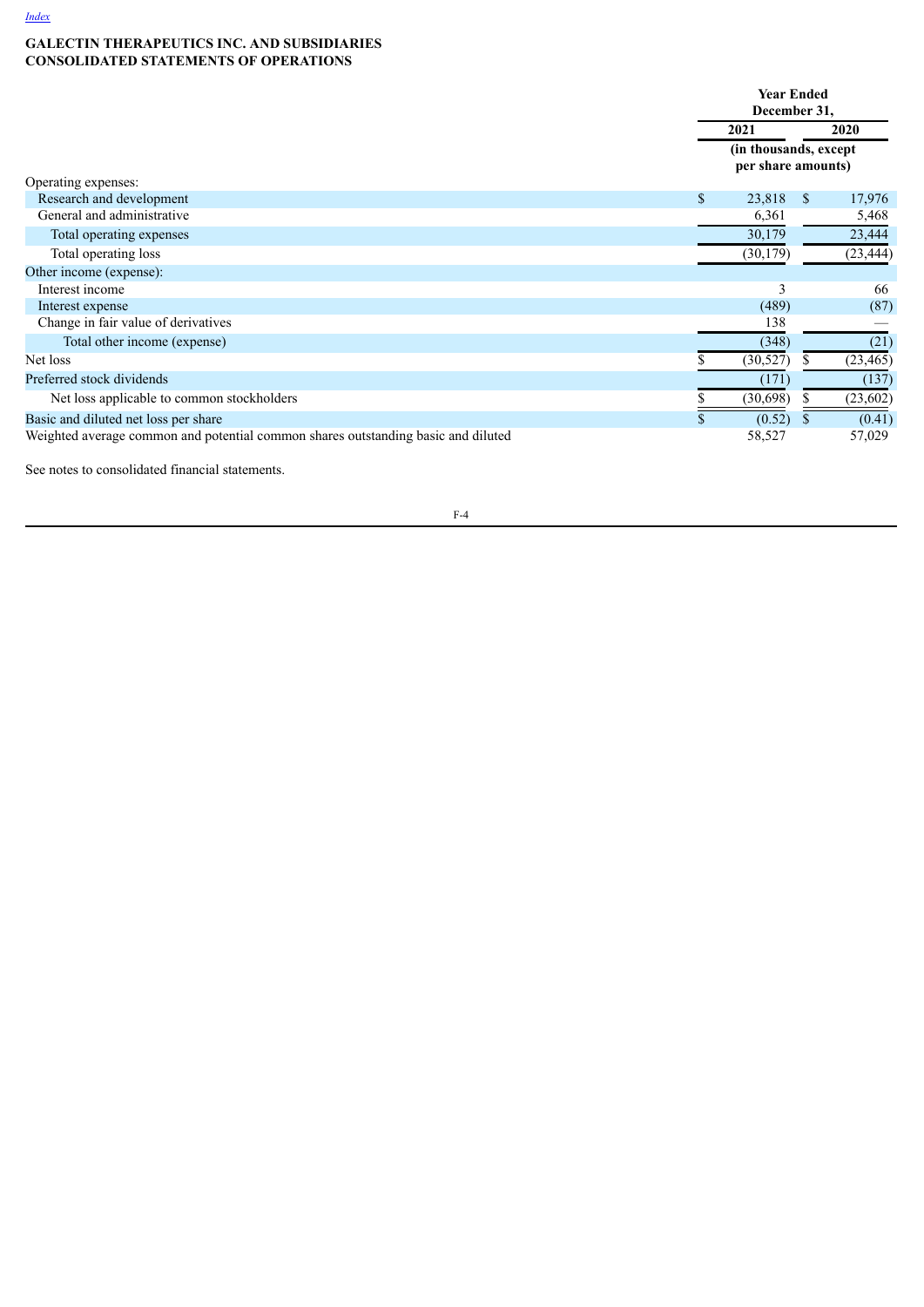**GALECTIN THERAPEUTICS INC. AND SUBSIDIARIES CONSOLIDATED STATEMENTS OF CHANGES IN REDEEMABLE CONVERTIBLE PREFERRED STOCK AND STOCKHOLDERS' EQUITY (DEFICIT) For the Years Ended December 31, 2021 and 2020 (amounts in thousands except share data)**

|                                     | <b>Series C Super</b><br><b>Dividend Redeemable</b><br>Convertible<br><b>Preferred Stock</b> |  |        |
|-------------------------------------|----------------------------------------------------------------------------------------------|--|--------|
|                                     | Number of<br><b>Shares</b>                                                                   |  | Amount |
| <b>Balance at January 1, 2020</b>   | 176                                                                                          |  | 1,723  |
| <b>Balance at December 31, 2020</b> | 176                                                                                          |  | 1,723  |
| <b>Balance at December 31, 2021</b> | 176                                                                                          |  | 1.723  |

See notes to consolidated financial statements.

*[Index](#page-2-0)*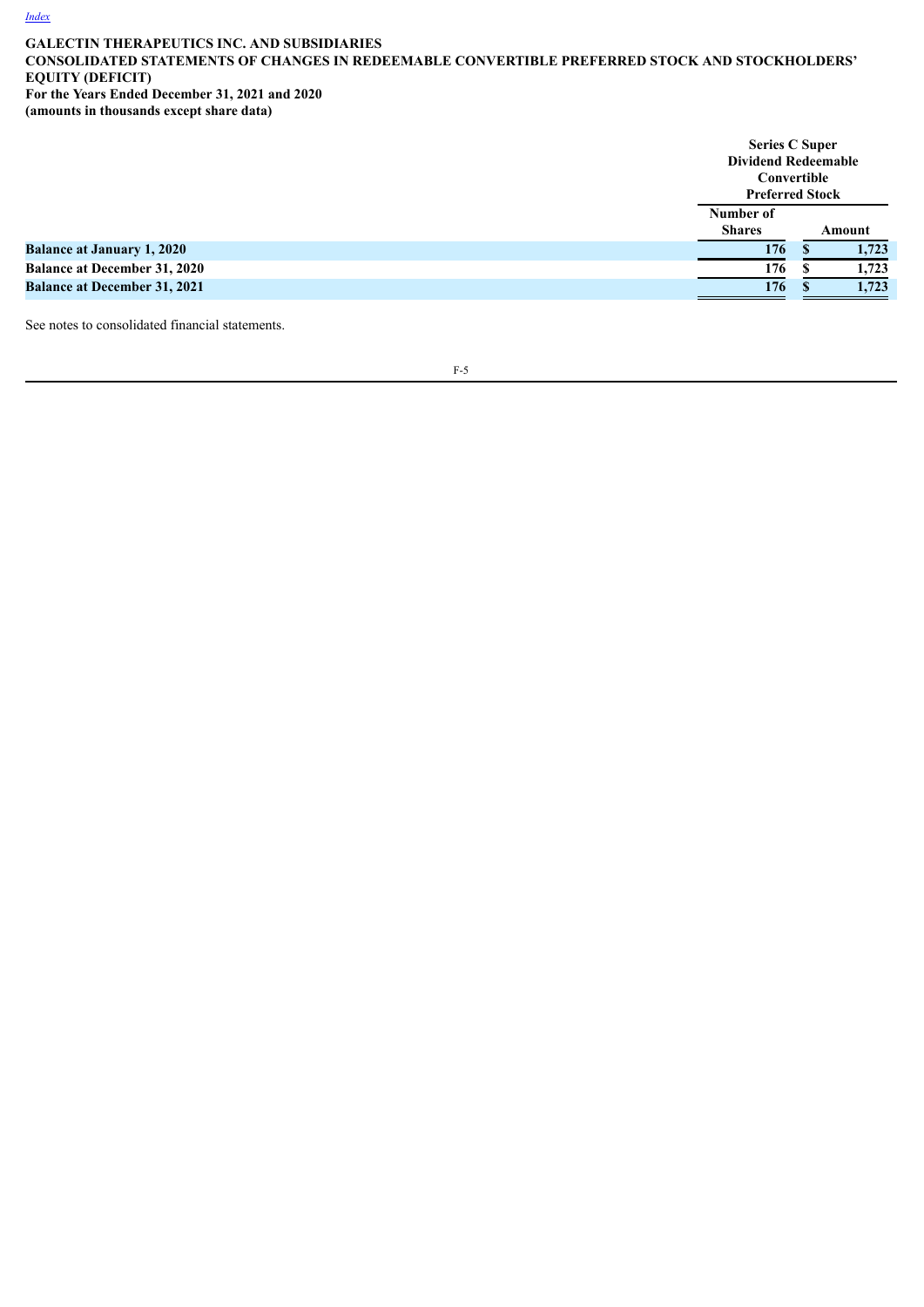## **GALECTIN THERAPEUTICS INC. AND SUBSIDIARIES**

**CONSOLIDATED STATEMENTS OF CHANGES IN REDEEMABLE CONVERTIBLE PREFERRED STOCK AND STOCKHOLDERS' EQUITY (DEFICIT) — (Continued) For the Years Ended December 31, 2021 and 2020**

**(amounts in thousands except share data)**

| <b>Additional</b><br>Number of<br>Number of<br>Paid-In<br><b>Retained</b><br><b>Shares</b><br>Capital<br>Deficit<br>Amount<br><b>Shares</b><br>Amount<br><b>Balance at January 1,</b><br>2020<br>1,327,500<br>537<br>56<br>259,673<br>$(216,394)$ \$<br>$\mathbf{\$}$<br>56,894,642<br>$\mathcal{S}$<br>$\mathbf{\$}$<br>$\mathbf{s}$<br>Series A 12%<br>convertible preferred<br>stock dividend<br>26.300<br>61<br>(61)<br>Series C super dividend<br>redeemable<br>convertible preferred<br>stock dividend<br>33,416<br>76<br>(76)<br>Issuance of common<br>stock<br>44<br>14,452<br>Conversion of Series A<br>Convertible Preferred<br>(25,000)<br>(10)<br>4,553<br>11<br>to common<br>Issuance of common<br>stock for stock option<br>219<br>exercises<br>84,624<br>Stock-based<br>compensation<br>19,068<br>1,799<br>expense<br>(23, 465)<br>Net loss<br><b>Balance at December</b><br>31, 2020<br>1,302,500<br>527<br>56<br>261,883<br>(239,996)<br>\$<br>57,077,055<br>\$<br>\$<br>\$<br>$\mathbf s$<br>Series A 12%<br>convertible preferred<br>stock dividend<br>26,050<br>79<br>(79)<br>Series C super dividend<br>redeemable<br>convertible preferred<br>stock dividend<br>92<br>(92)<br>31,112<br>Issuance of common<br>$\mathbf{1}$<br>stock<br>845,214<br>3,863 | <b>Total</b><br>Stockholders'<br><b>Equity</b><br>(Deficit)<br>43,872<br>44<br>$\mathbf{1}$<br>219 |
|-------------------------------------------------------------------------------------------------------------------------------------------------------------------------------------------------------------------------------------------------------------------------------------------------------------------------------------------------------------------------------------------------------------------------------------------------------------------------------------------------------------------------------------------------------------------------------------------------------------------------------------------------------------------------------------------------------------------------------------------------------------------------------------------------------------------------------------------------------------------------------------------------------------------------------------------------------------------------------------------------------------------------------------------------------------------------------------------------------------------------------------------------------------------------------------------------------------------------------------------------------------------------------|----------------------------------------------------------------------------------------------------|
|                                                                                                                                                                                                                                                                                                                                                                                                                                                                                                                                                                                                                                                                                                                                                                                                                                                                                                                                                                                                                                                                                                                                                                                                                                                                               |                                                                                                    |
|                                                                                                                                                                                                                                                                                                                                                                                                                                                                                                                                                                                                                                                                                                                                                                                                                                                                                                                                                                                                                                                                                                                                                                                                                                                                               |                                                                                                    |
|                                                                                                                                                                                                                                                                                                                                                                                                                                                                                                                                                                                                                                                                                                                                                                                                                                                                                                                                                                                                                                                                                                                                                                                                                                                                               |                                                                                                    |
|                                                                                                                                                                                                                                                                                                                                                                                                                                                                                                                                                                                                                                                                                                                                                                                                                                                                                                                                                                                                                                                                                                                                                                                                                                                                               |                                                                                                    |
|                                                                                                                                                                                                                                                                                                                                                                                                                                                                                                                                                                                                                                                                                                                                                                                                                                                                                                                                                                                                                                                                                                                                                                                                                                                                               |                                                                                                    |
|                                                                                                                                                                                                                                                                                                                                                                                                                                                                                                                                                                                                                                                                                                                                                                                                                                                                                                                                                                                                                                                                                                                                                                                                                                                                               |                                                                                                    |
|                                                                                                                                                                                                                                                                                                                                                                                                                                                                                                                                                                                                                                                                                                                                                                                                                                                                                                                                                                                                                                                                                                                                                                                                                                                                               |                                                                                                    |
|                                                                                                                                                                                                                                                                                                                                                                                                                                                                                                                                                                                                                                                                                                                                                                                                                                                                                                                                                                                                                                                                                                                                                                                                                                                                               |                                                                                                    |
|                                                                                                                                                                                                                                                                                                                                                                                                                                                                                                                                                                                                                                                                                                                                                                                                                                                                                                                                                                                                                                                                                                                                                                                                                                                                               | 1,799                                                                                              |
|                                                                                                                                                                                                                                                                                                                                                                                                                                                                                                                                                                                                                                                                                                                                                                                                                                                                                                                                                                                                                                                                                                                                                                                                                                                                               | (23, 465)                                                                                          |
|                                                                                                                                                                                                                                                                                                                                                                                                                                                                                                                                                                                                                                                                                                                                                                                                                                                                                                                                                                                                                                                                                                                                                                                                                                                                               |                                                                                                    |
|                                                                                                                                                                                                                                                                                                                                                                                                                                                                                                                                                                                                                                                                                                                                                                                                                                                                                                                                                                                                                                                                                                                                                                                                                                                                               | 22,470                                                                                             |
|                                                                                                                                                                                                                                                                                                                                                                                                                                                                                                                                                                                                                                                                                                                                                                                                                                                                                                                                                                                                                                                                                                                                                                                                                                                                               |                                                                                                    |
|                                                                                                                                                                                                                                                                                                                                                                                                                                                                                                                                                                                                                                                                                                                                                                                                                                                                                                                                                                                                                                                                                                                                                                                                                                                                               |                                                                                                    |
|                                                                                                                                                                                                                                                                                                                                                                                                                                                                                                                                                                                                                                                                                                                                                                                                                                                                                                                                                                                                                                                                                                                                                                                                                                                                               |                                                                                                    |
|                                                                                                                                                                                                                                                                                                                                                                                                                                                                                                                                                                                                                                                                                                                                                                                                                                                                                                                                                                                                                                                                                                                                                                                                                                                                               | 3,864                                                                                              |
| Issuance of common<br>stock for warrant<br>exercises<br>1,180,240<br>2<br>2,948                                                                                                                                                                                                                                                                                                                                                                                                                                                                                                                                                                                                                                                                                                                                                                                                                                                                                                                                                                                                                                                                                                                                                                                               | 2,950                                                                                              |
| Issuance of common<br>stock for stock option                                                                                                                                                                                                                                                                                                                                                                                                                                                                                                                                                                                                                                                                                                                                                                                                                                                                                                                                                                                                                                                                                                                                                                                                                                  |                                                                                                    |
| exercises<br>148,941<br>Stock-based<br>compensation                                                                                                                                                                                                                                                                                                                                                                                                                                                                                                                                                                                                                                                                                                                                                                                                                                                                                                                                                                                                                                                                                                                                                                                                                           |                                                                                                    |
| 2,136<br>32,693<br>expense                                                                                                                                                                                                                                                                                                                                                                                                                                                                                                                                                                                                                                                                                                                                                                                                                                                                                                                                                                                                                                                                                                                                                                                                                                                    |                                                                                                    |
| Net loss<br>(30, 527)                                                                                                                                                                                                                                                                                                                                                                                                                                                                                                                                                                                                                                                                                                                                                                                                                                                                                                                                                                                                                                                                                                                                                                                                                                                         | 2,136                                                                                              |
| <b>Balance at December</b><br>31, 2021<br>1,302,500<br>527<br>59,341,305<br>59<br>\$<br>271,001<br>$(270, 694)$ \$<br>\$<br>\$<br>\$                                                                                                                                                                                                                                                                                                                                                                                                                                                                                                                                                                                                                                                                                                                                                                                                                                                                                                                                                                                                                                                                                                                                          | (30, 527)                                                                                          |

See notes to consolidated financial statements.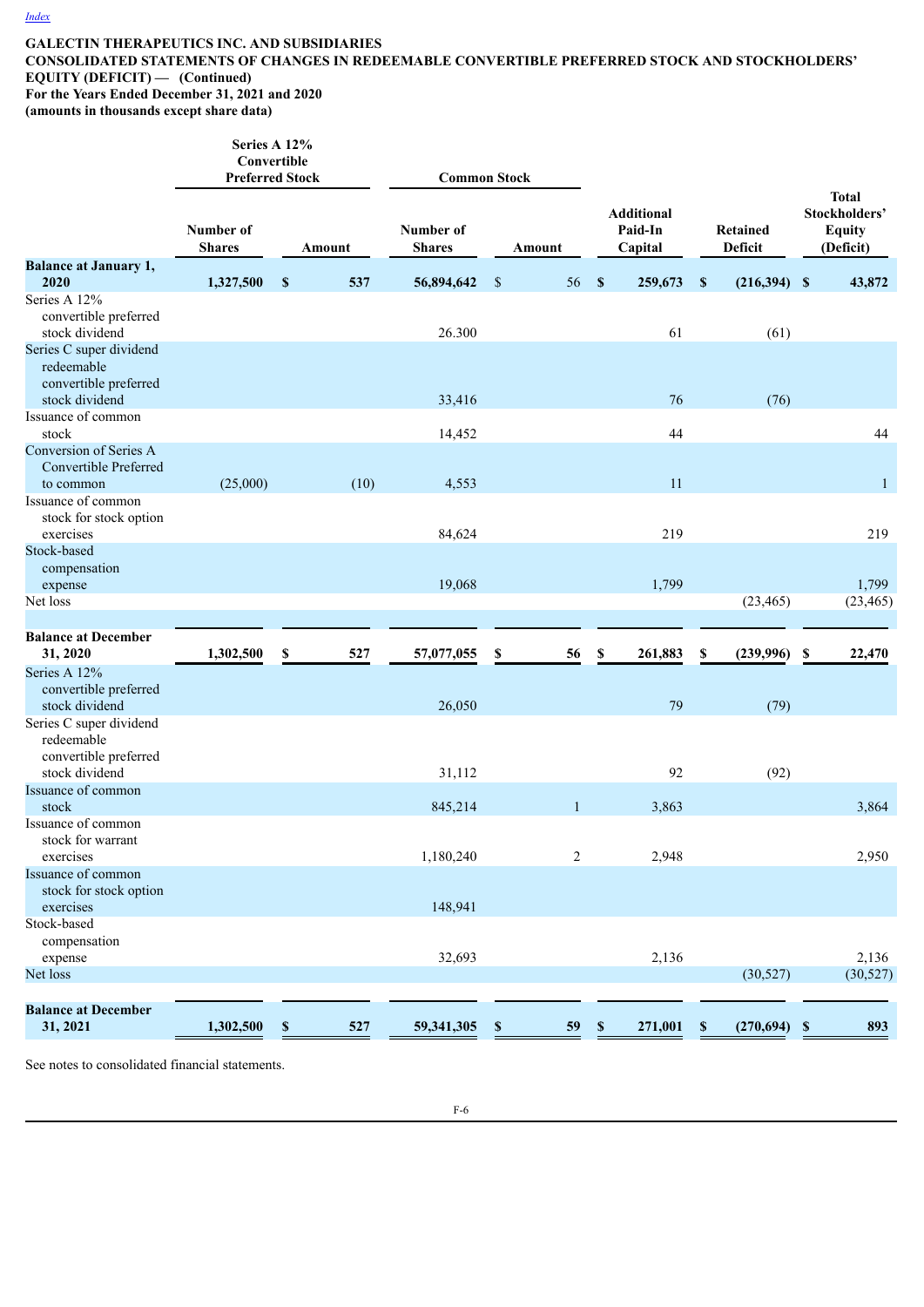## **GALECTIN THERAPEUTICS INC. AND SUBSIDIARIES CONSOLIDATED STATEMENTS OF CASH FLOWS**

*[Index](#page-2-0)*

|                                                                             | <b>Year Ended</b><br>December 31, |              |           |  |
|-----------------------------------------------------------------------------|-----------------------------------|--------------|-----------|--|
|                                                                             | 2021                              |              | 2020      |  |
|                                                                             | (in thousands)                    |              |           |  |
| <b>CASH FLOWS FROM OPERATING ACTIVITIES:</b>                                |                                   |              |           |  |
| Net loss                                                                    | \$<br>$(30,527)$ \$               |              | (23, 465) |  |
| Adjustments to reconcile net loss to net cash from operating activities:    |                                   |              |           |  |
| Amortization of right to use asset                                          | 41                                |              | 36        |  |
| Stock-based compensation expense                                            | 2,076                             |              | 1,799     |  |
| Non-cash interest expense                                                   | 489                               |              | 87        |  |
| Change in fair value of derivatives                                         | (138)                             |              |           |  |
| Changes in operating assets and liabilities:                                |                                   |              |           |  |
| Prepaid expenses and other assets                                           | 65                                |              | (1, 594)  |  |
| Accounts payable, accrued expenses and other liabilities                    | 3,686                             |              | 2,536     |  |
| Net cash from operating activities                                          | (24, 308)                         |              | (20, 601) |  |
| CASH FLOWS FROM INVESTING ACTIVITIES:                                       |                                   |              |           |  |
| Net cash from investing activities                                          |                                   |              |           |  |
| CASH FLOWS FROM FINANCING ACTIVITIES:                                       |                                   |              |           |  |
| Net proceeds from convertible notes payable - related party                 | 30,000                            |              |           |  |
| Net proceeds from issuance of common stock and warrants                     | 6,814                             |              | 263       |  |
| Net cash from financing activities                                          | 36,814                            |              | 263       |  |
| NET (DECREASE) INCREASE IN CASH AND CASH EQUIVALENTS                        | 12,506                            |              | (20, 338) |  |
| CASH AND CASH EQUIVALENTS, BEGINNING OF PERIOD                              | 27,142                            |              | 47,480    |  |
| CASH AND CASH EQUIVALENTS, END OF PERIOD                                    | 39,648                            | \$           | 27,142    |  |
| <b>NONCASH FINANCING ACTIVITIES:</b>                                        |                                   |              |           |  |
| Payment of preferred stock dividends in common stock                        | \$<br>171                         | <sup>S</sup> | 137       |  |
| Fair value of derivatives regarding related party convertible notes payable | 1,268                             |              |           |  |
| Reclassification of accrued bonus to additional paid in capital             | 60                                |              |           |  |

See notes to consolidated financial statements.

F-7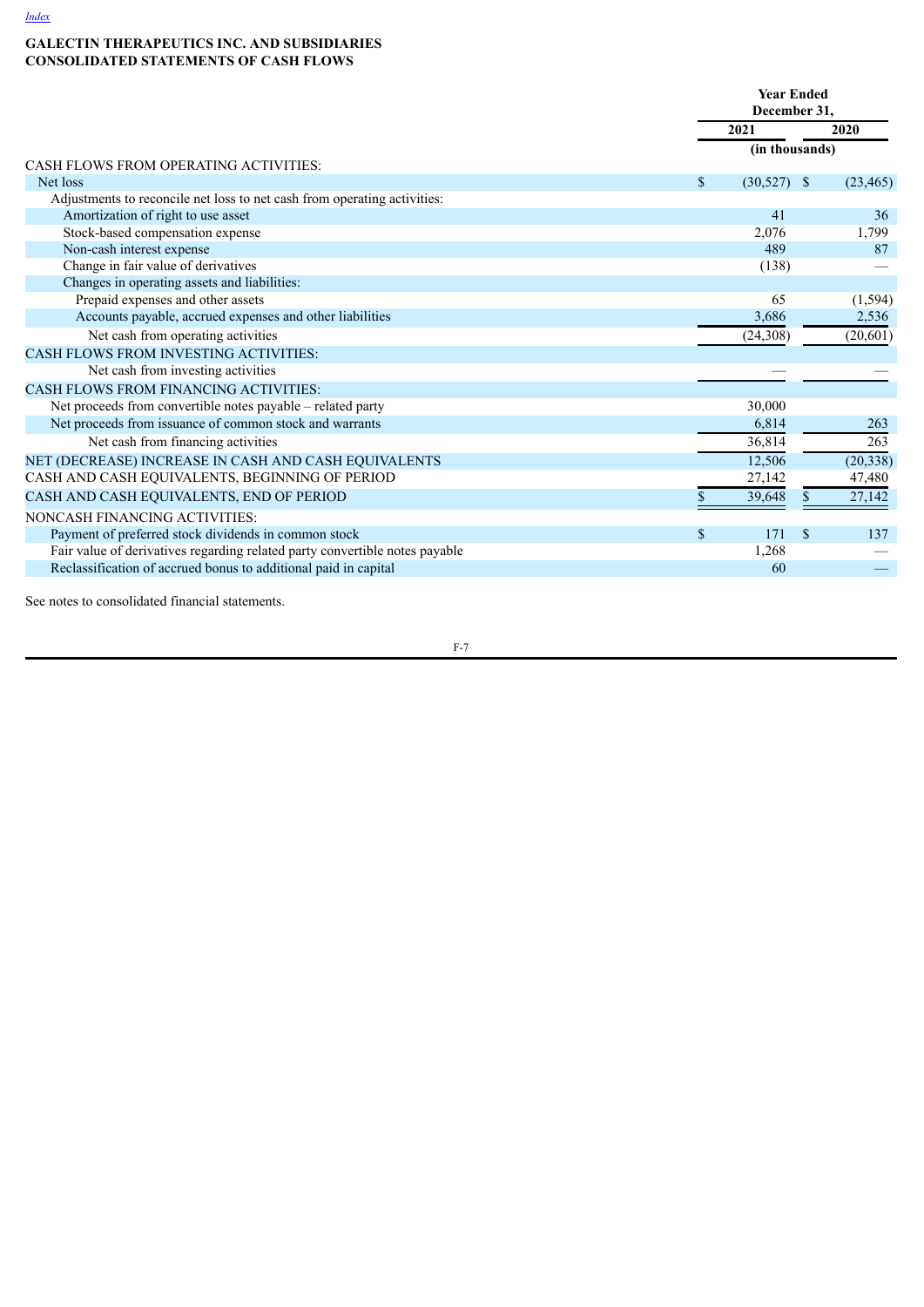### **GALECTIN THERAPEUTICS INC. AND SUBSIDIARIES NOTES TO CONSOLIDATED FINANCIAL STATEMENTS**

### **1. Nature of Business, Basis of Presentation and Liquidity**

Galectin Therapeutics Inc. and subsidiaries (the "Company") is a clinical stage biopharmaceutical company that is applying its leadership in galectin science and drug development to create new therapies for fibrotic disease and cancer. These candidates are based on the Company's targeting of galectin proteins which are key mediators of biologic and pathologic function. These compounds also may have application for drugs to treat other diseases and chronic health conditions.

The Company was founded in July 2000, was incorporated in the State of Nevada in January 2001 under the name "Pro-Pharmaceuticals, Inc.," and changed its name to "Galectin Therapeutics Inc." on May 26, 2011.

The Company has operated at a loss since its inception and has had no revenues. The Company anticipates that losses will continue for the foreseeable future. At December 31, 2021, the Company had \$39,648,000 of unrestricted cash and cash equivalents available to fund future operations. The Company believes there is sufficient cash, to fund currently planned operations at least through March 31, 2023. We will require more cash to fund our operations after March 31, 2023 and believe we will be able to obtain additional financing. The currently planned operations include costs related to our adaptively designed NAVIGATE Phase 2b/3 clinical trial. Currently, we expect to require an additional approximately \$45-\$50 million to cover costs of the trial to reach the planned interim analysis estimated to occur in the first half of 2024 along with drug manufacturing and other scientific support activities and general and administrative costs. However, there can be no assurance that we will be successful in obtaining such new financing or, if available, that such financing will be on terms favorable to us. If we are unsuccessful in raising additional capital to fund operations before March 31, 2023, we may be required to cease operations.

The Company is subject to a number of risks similar to those of clinical stage companies, including dependence on key individuals, uncertainty of product development and generation of revenues, dependence on outside sources of capital, risks associated with clinical trials of products, dependence on third-party collaborators for research operations, need for regulatory approval of products, risks associated with protection of intellectual property, and competition with larger, better-capitalized companies. Successful completion of the Company's development program and, ultimately, the attainment of profitable operations is dependent upon future events, including obtaining adequate financing to fulfill its development activities and achieving a level of revenues adequate to support the Company's cost structure. There are no assurances that the Company will be able to obtain additional financing on favorable terms, or at all, or successfully market its products.

## **2. Summary of Significant Accounting Policies**

The accompanying consolidated financial statements have been prepared in conformity with accounting principles generally accepted in the United States ("GAAP").

*Basis of Consolidation.* The consolidated financial statements include the accounts of the Company and Galectin Therapeutics Security Corp., its wholly-owned subsidiary, which was incorporated in Delaware on December 23, 2003 and Galectin Sciences LLC (see Note 13). All intercompany transactions have been eliminated.

*Use of Estimates.* The preparation of financial statements in conformity with accounting principles generally accepted in the United States of America requires management to make estimates and judgments that may affect the reported amounts of assets, liabilities, equity, revenue, expenses and related disclosure of contingent assets and liabilities. Management's estimates and judgments include assumptions used in stock option valuations, useful lives of property and equipment and intangible assets, accrued liabilities, derivative valuations, deferred income taxes and various other assumptions that are believed to be reasonable under the circumstances. Actual results may differ from those estimates under different assumptions or conditions.

*Fair Value Measurements*. The Company has certain financial assets and liabilities recorded at fair value. Fair values determined by Level 1 inputs utilize observable data such as quoted prices in active markets. Fair values determined by Level 2 inputs utilize data points other than quoted prices in active markets that are observable either directly or indirectly. Fair values determined by Level 3 inputs utilize unobservable data points in which there is little or no market data, which require the reporting entity to develop its own assumptions. The estimated value of accounts payable and accrued expenses approximates their carrying value due to their short-term nature. There were no Level 2 or 3 assets or liabilities at December 31, 2020. See Footnote 6 for Fair Value of Derivatives related to Convertible Notes Payable at December 31, 2021, which are level 3 liabilities.

*Cash and Cash Equivalents.* The Company considers all highly-liquid investments with original maturities of 90 days or less at the time of acquisition to be cash equivalents. The Company had no cash equivalents at December 31, 2021 or 2020.

*Prepaid Expenses and Other Current Assets.* Prepaid expenses and other assets consist principally of prepaid insurance, deposits related to the NAVIGATE trial and deferred financing costs (see Note 10).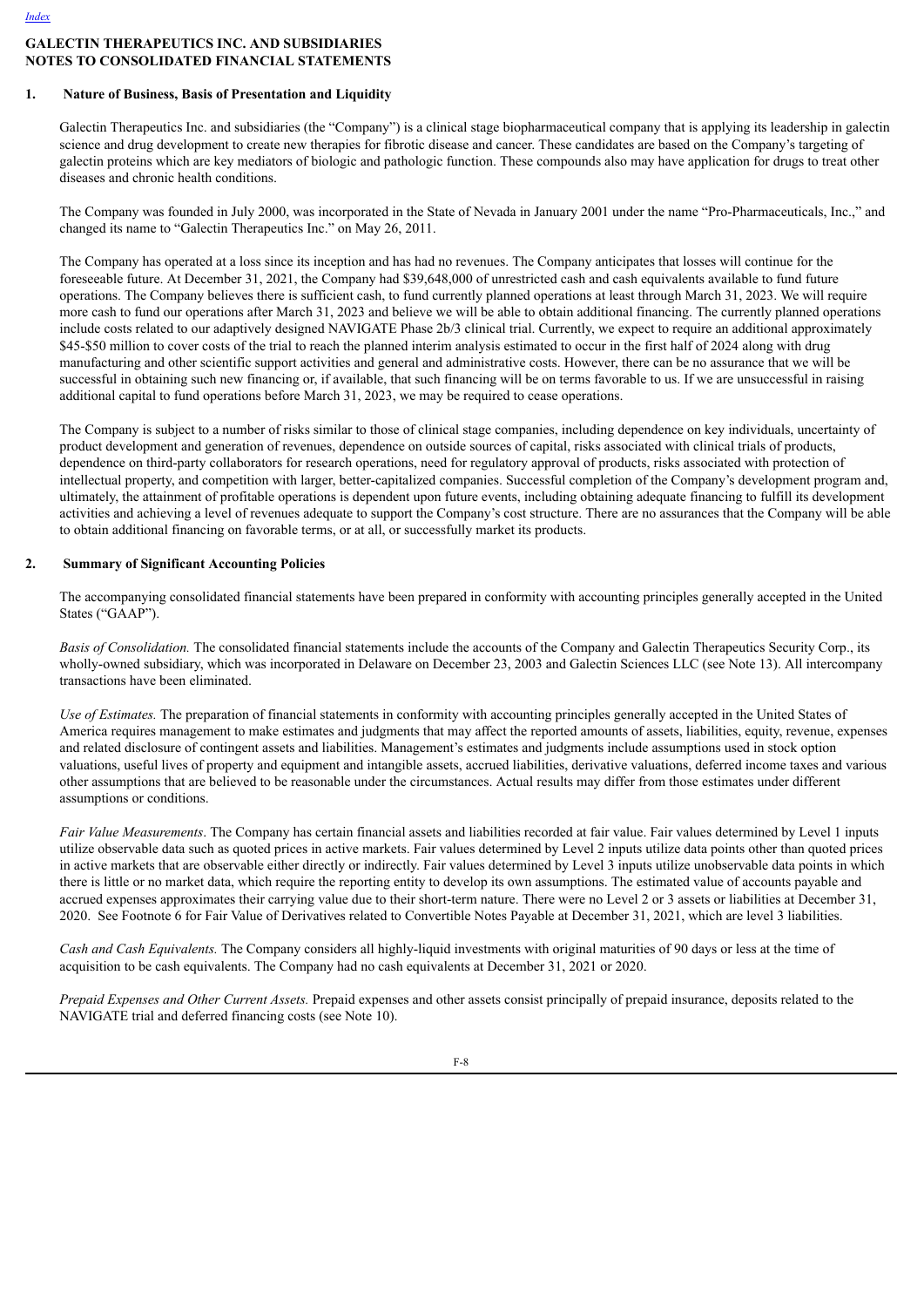*Property and Equipment.* Property and equipment, including leasehold improvements, are stated at cost, net of accumulated depreciation and amortization, and are depreciated or amortized using the straight-line method over the estimated useful lives of the related assets of generally three years for computers and office equipment, five years for furniture and fixtures and the shorter of the useful life or life of the lease for leasehold improvements.

*Security Deposit.* At December 31, 2021 and 2020, the Company had a security deposit of \$6,000 for leased office space included in Prepaid Expenses and Other Current Assets.

*Long-Lived Assets.* The Company reviews all long-lived assets for impairment whenever events or circumstances indicate the carrying amount of such assets may not be recoverable. Recoverability of assets to be held or used is measured by comparison of the carrying value of the asset to the future undiscounted net cash flows expected to be generated by the asset. If such asset is considered to be impaired, the impairment recognized is measured by the amount by which the carrying value of the asset exceeds the discounted future cash flows expected to be generated by the asset. There were no impairments of long-lived assets at December 31, 2021 or 2020.

*Accrued Expenses*. As part of the process of preparing our consolidated financial statements, we are required to estimate accrued expenses. This process involves identifying services that third parties have performed on our behalf and estimating the level of service performed and the associated cost incurred on these services as of each balance sheet date in our consolidated financial statements. Examples of estimated accrued expenses include professional service fees, such as those arising from the services of attorneys and accountants and accrued payroll expenses. In connection with these service fees, our estimates are most affected by our understanding of the status and timing of services provided relative to the actual services incurred by the service providers. In the event that we do not identify certain costs that have been incurred or we under- or over-estimate the level of services or costs of such services, our reported expenses for a reporting period could be understated or overstated. The date on which certain services commence, the level of services performed on or before a given date, and the cost of services are often subject to our judgment. We make these judgments based upon the facts and circumstances known to us in accordance with accounting principles generally accepted in the U.S.

*Warrants.* The Company has issued common stock warrants in connection with the execution of certain equity and debt financings. The fair value of warrants is determined using the Black-Scholes option-pricing model using assumptions regarding volatility of our common share price, remaining life of the warrant, and risk-free interest rates at each period end. There were no warrant liabilities as of December 31, 2021 or 2020.

*Research and Development Expenses.* Research and development expenses, including personnel costs, allocated facility costs, lab supplies, outside services, contract laboratory costs related to manufacturing drug product, clinical trials and preclinical studies are charged to research and development expense as incurred. The Company accounts for nonrefundable advance payments for goods and services that will be used in future research and development activities as expense when the service has been performed or when the goods have been received. Our current NAVIGATE clinical trial is being supported by third-party contract research organizations, or CROs, and other vendors. We accrue expenses for clinical trial activities performed by CROs based upon the estimated amount of work completed on each trial. For clinical trial expenses and related expenses associated with the conduct of clinical trials, the significant factors used in estimating accruals include the number of patients enrolled, the number of active clinical sites, and the duration for which the patients have been enrolled in the trial. We monitor patient enrollment levels and related activities to the extent possible through internal reviews, review of contractual terms and correspondence with CROs. We base our estimates on the best information available at the time. We monitor patient enrollment levels and related activities to the extent possible through discussions with CRO personnel and based our estimates of clinical trial costs on the best information available at the time. However, additional information may become available to us which will allow us to make a more accurate estimate in future periods. In that event, we may be required to record adjustments to research and development expenses in future periods when the actual level of activity becomes more certain.

*Income Taxes*. The Company accounts for income taxes in accordance with the accounting rules that requires an asset and liability approach to accounting for income taxes based upon the future expected values of the related assets and liabilities. Deferred income tax assets and liabilities are determined based on the differences between the financial reporting and tax bases of assets and liabilities and for tax loss and credit carry forwards and are measured using the expected tax rates estimated to be in effect when such basis differences reverse. Valuation allowances are established, if necessary, to reduce the deferred tax asset to the amount that will, more likely than not, be realized.

*Concentration of Credit Risk.* Financial instruments that subject the Company to credit risk consist of cash and cash equivalents and certificates of deposit. The Company maintains cash and cash equivalents and certificates of deposit with well-capitalized financial institutions. At times, those amounts may exceed federally insured limits. The Company has no significant concentrations of credit risk.

*Stock-Based Compensation.* Stock-based compensation cost is measured at the grant date based on the fair value of the award and is recognized as expense over the service period, which generally represents the vesting period. For awards that have performance-based vesting conditions the Company recognizes the expense over the estimated period that the awards are expected to be earned. The Company generally uses the Black-Scholes option-pricing model to calculate the grant date fair value of stock options. The expense recognized over the service period is required to include an estimate of the awards that will be forfeited.

F-9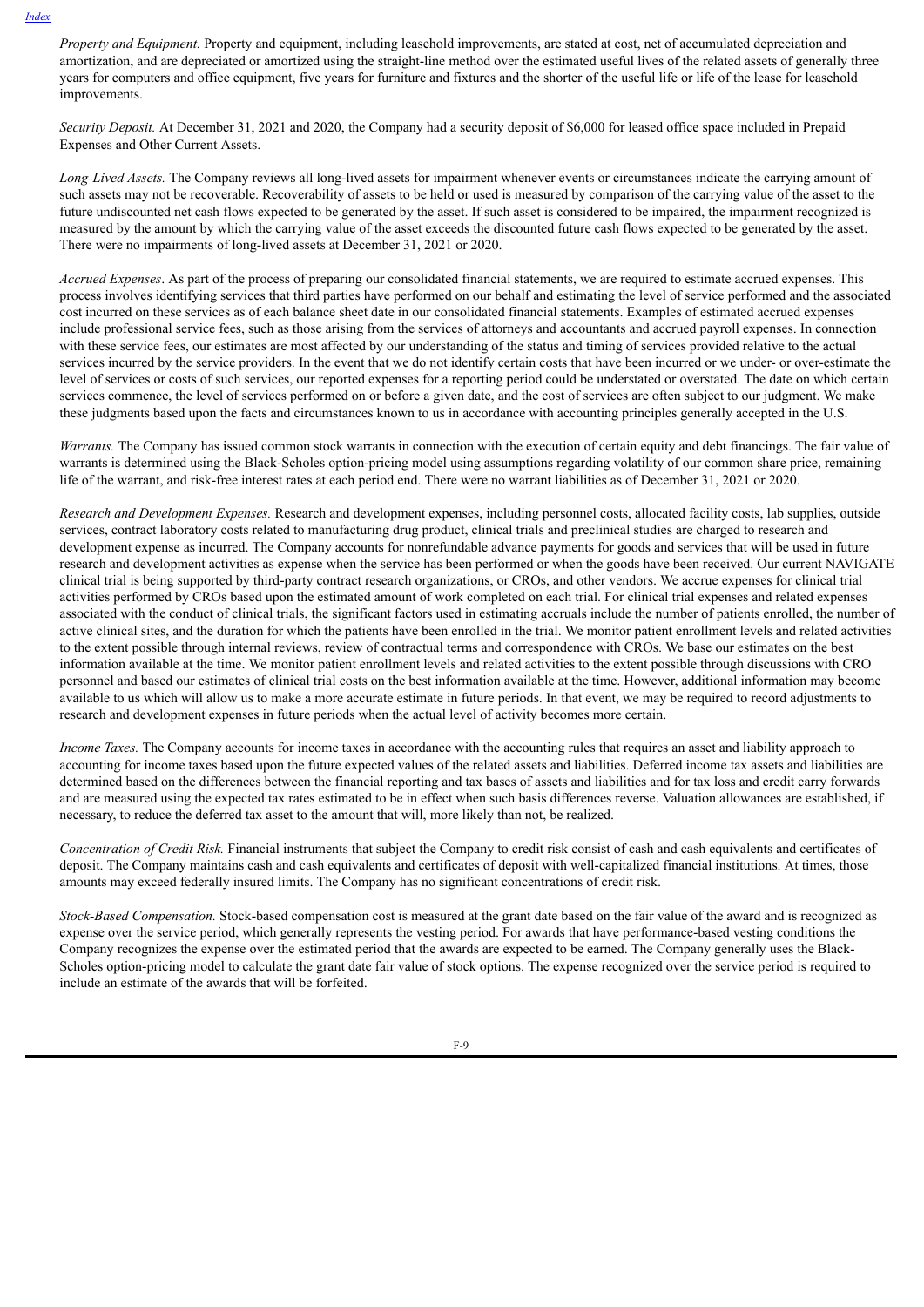### **3. Property and Equipment**

Property and equipment consist of the following at December 31:

|                                                | 2021           | 2020 |
|------------------------------------------------|----------------|------|
|                                                | (in thousands) |      |
| Leasehold improvements                         |                |      |
| Computer and office equipment                  |                |      |
| Furniture and fixtures                         | 59             | 59   |
| Total                                          | 74             | 74   |
| Less accumulated depreciation and amortization | (74)           | (74) |
| Property and equipment — net                   |                |      |

Depreciation and amortization expense for the years ended December 31, 2021 and 2020 was \$0 and \$0, respectively.

### **4. Accrued Expenses**

Accrued expenses consist of the following at December 31:

|                                                  | 2021           | 2020  |
|--------------------------------------------------|----------------|-------|
|                                                  | (in thousands) |       |
| Legal and accounting fees                        | 68             | 122   |
| Accrued compensation                             | 728            | 789   |
| Lease liability                                  |                | 44    |
| Accrued research and development costs and other | 6,359          | 3,087 |
| Total                                            | 7.163          | 4.042 |

## **5. Convertible Notes Payable – Related Party**

On April 16, 2021, the Company and Richard E. Uihlein entered into a debt financing arrangement whereby Mr. Uihlein loaned \$10,000,000 to Company. In consideration for the loan, the Company issued a convertible promissory note (the "April Note") in the principal amount of ten million dollars.

The April Note has a maturity date of April 16, 2025, is prepayable at the option of the Company in whole or in part at any time and is convertible into the Company's common stock at a conversion price equal to \$5.00 per share at the option of the noteholder. The April Note bears interest at the rate of two percent (2%) per annum, compounded annually. For the year ended December 31, 2021, approximately \$142,000 of interest expense was accrued and included with the principal in the financial statements.

The April Note also includes a contingent interest component that requires the Company to pay additional interest at a rate of two and one-half percent (2.5%) per quarter (10% per annum) (the "Additional Interest") beginning on the date of issuance of this Note and ending on the maturity date, provided however, that such payment is only required if and only if the noteholder elects to convert the entire balance of the April Note into the Company's common stock on or prior to maturity. As the contingent event is not based on creditworthiness, such feature is not clearly and closely related to the host instrument and accordingly must be bifurcated and recognized as a derivative liability and a debt discount on the April Note at its inception. The fair value of the contingent interest derivative liability was \$420,000 and \$495,000 at note inception (April 16, 2021) and December 31, 2021, respectively, and is recognized as a derivative liability in the consolidated balance sheet. The change in the fair value of the derivative liability from April 16, 2021 to December 31, 2021 of \$75,000 was charged to other expense for the period ended December 31, 2021. The amortization of the debt discount of \$420,000 recorded initially upon note inception of \$74,000 was recorded as additional interest expense for the for the year ended December 31, 2021.

F-10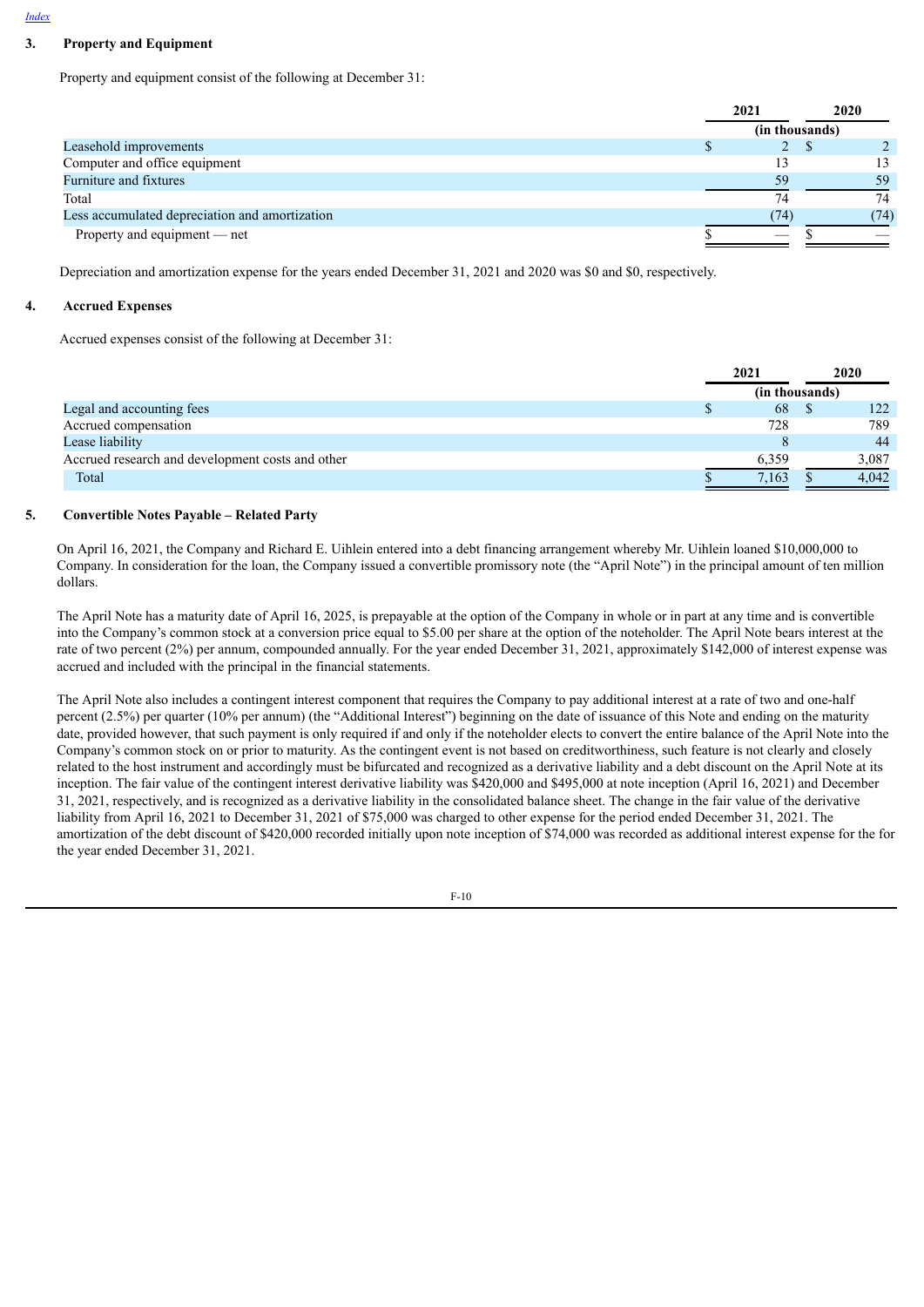On September 17, 2021, the Company and Mr. Uihlein entered into a loan agreement in the aggregate of \$20,000,000 (the "Loan Agreement") to be funded in two closings and evidenced by two separate unsecured convertible promissory notes. The first of the two promissory notes was also executed and delivered on September 17, 2021, (the "September Note") to evidence the first loan in the principal amount of \$10,000,000. The second closing under the Loan Agreement for the remaining \$10,000,000 occurred on December 20, 2021.

The September Note has a maturity date of September 17, 2025, is prepayable at the option of the Company in whole or in part at any time and is convertible into the Company's common stock at a conversion price equal to \$8.64 per share at the option of the noteholder. The September Note bears interest at the rate of two percent (2%) per annum, compounded annually. For the year ended December 31, 2021, approximately \$58,000 of interest expense was accrued and included with the principal in the financial statements.

The September Note also includes a contingent interest component that requires the Company to pay additional interest at a rate of two and one-half percent (2.5%) per quarter (10% per annum) (the "Additional Interest") beginning on the date of issuance of this Note and ending on the maturity date, provided however, that such payment is only required if and only if the noteholder elects to convert the entire balance of the September Note into the Company's common stock on or prior to maturity. As the contingent event is not based on creditworthiness, such feature is not clearly and closely related to the host instrument and accordingly must be bifurcated and recognized as a derivative liability and a debt discount on the September Note at its inception. The fair value of the contingent interest derivative liability was \$433,000 and \$250,000 at note inception (September 17, 2021) and December 31, 2021, respectively, and is recognized as a derivative liability in the consolidated balance sheet. The change in the fair value of the derivative liability from September 17, 2021 to December 31, 2021 of (\$183,000) was recorded to other expense for the year ended December 31, 2021. The amortization of the debt discount of \$433,000 recorded initially upon note inception of \$32,000 was recorded as additional interest expense for the for the year ended December 31, 2021.

On December 20, 2021, the second of the two promissory notes under the Loan Agreement was executed and delivered, (the "December Note") to evidence the second loan in the principal amount of \$10,000,000. The December Note has a maturity date of December 20, 2025, is prepayable at the option of the Company in whole or in part at any time and is convertible into the Company's common stock at a conversion price equal to \$5.43 per share at the option of the noteholder. The December Note bears interest at the rate of two percent (2%) per annum, compounded annually. For the year ended December 31, 2021, approximately \$7,000 of interest expense was accrued and included with the principal in the financial statements.

The December Note also includes a contingent interest component that requires the Company to pay additional interest at a rate of two and one-half percent (2.5%) per quarter (10% per annum) (the "Additional Interest") beginning on the date of issuance of this Note and ending on the maturity date, provided however, that such payment is only required if and only if the noteholder elects to convert the entire balance of the December Note into the Company's common stock on or prior to maturity. As the contingent event is not based on creditworthiness, such feature is not clearly and closely related to the host instrument and accordingly must be bifurcated and recognized as a derivative liability and a debt discount on the December Note at its inception. The fair value of the contingent interest derivative liability was \$415,000 and \$385,000 at note inception (December 20, 2021) and December 31, 2021, respectively, and is recognized as a derivative liability in the consolidated balance sheet. The change in the fair value of the derivative liability from December 20, 2021 to December 31, 2021 of (\$30,000) was recorded to other expense for the year ended December 31, 2021. The amortization of the debt discount of \$415,000 recorded initially upon note inception of \$3,000 was recorded as additional interest expense for the for the year ended December 31, 2021.

The Company's contractual cash obligations related to the outstanding convertible notes payable is a repayment of the April Note of the \$10,000,000 plus accrued interest on April 16, 2025 and a repayment of the September Note of the \$10,000,000 plus accrued interest on September 17, 2025 and a repayment of the December Note of the \$10,000,000 plus accrued interest on December 30, 2025, unless converted at the option of the noteholder.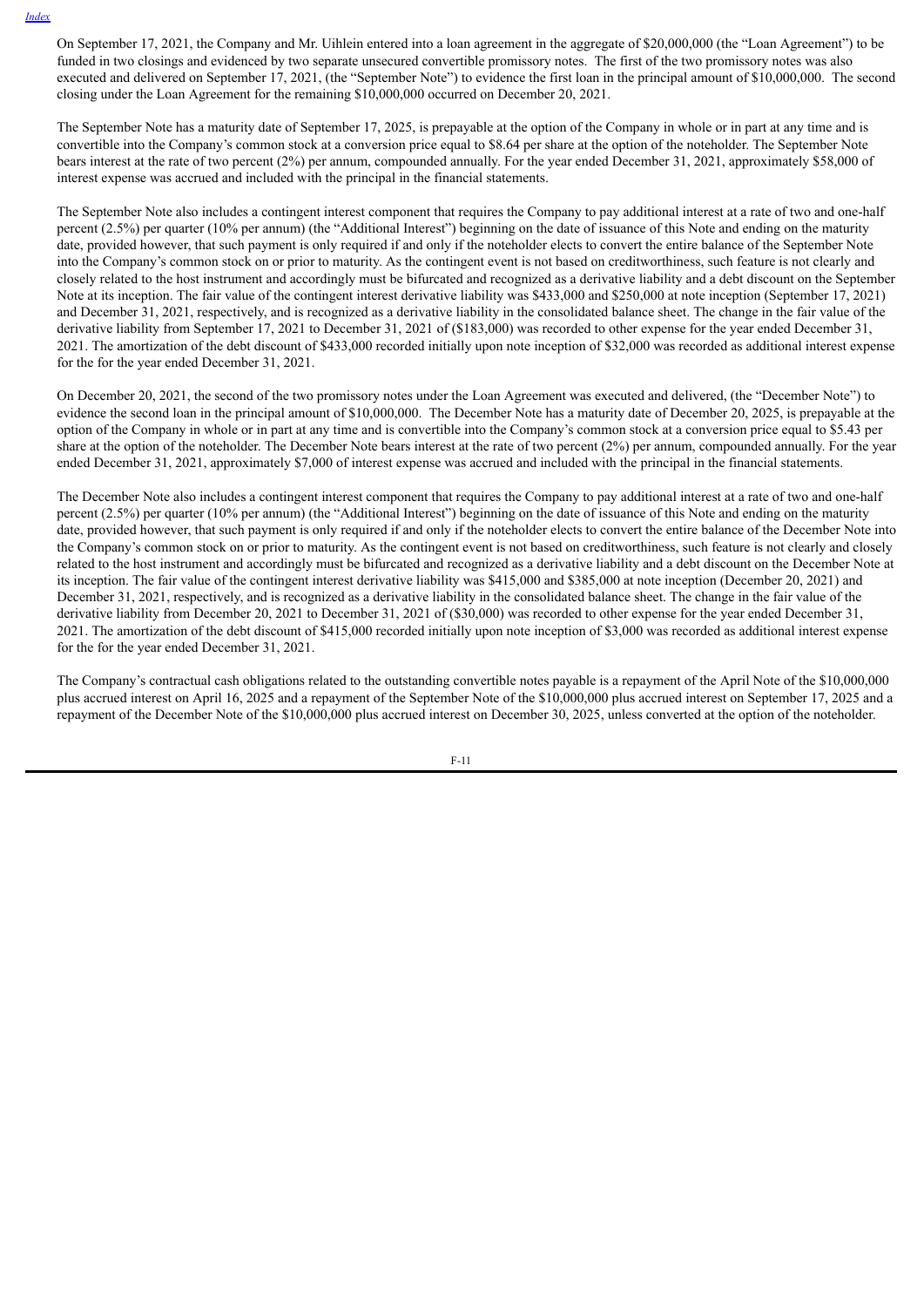# **6. Fair Value of Financial Instruments**

Assets and liabilities measured and recorded at fair value on a recurring basis at December 31, 2021 were as follows:

|                                                           | Level 1 | Level 2 |  | Level 3   |  | Total   |
|-----------------------------------------------------------|---------|---------|--|-----------|--|---------|
| Derivative Liability – Contingent Interest April Note     |         |         |  | 495 000   |  | 495.000 |
| Derivative Liability – Contingent Interest September Note |         | $-$ S   |  | 250.000 2 |  | 250.000 |
| Derivative Liability – Contingent Interest December Note  |         | $ s$    |  | 385.000   |  | 385,000 |

The April Note derivative liability – contingent interest was valued using a Monte Carlo Geometric Brownian Stock Path Model. The key assumptions used in the model at inception, and at December 31, 2021 are as follows:

|                                        | December 31, 2021<br>Inception |  |              |
|----------------------------------------|--------------------------------|--|--------------|
| <b>Stock Price</b>                     | 2.19                           |  | 2.07         |
| Conversion Price of conversion feature | 5.00                           |  | 5.00         |
| Term                                   | 4 years                        |  | $3.29$ years |
| Risk Free Interest Rate                | $0.59\%$                       |  | $0.97\%$     |
| Credit Adjusted Discount Rate          | 7.60%                          |  | 8.43%        |
| Volatility                             | 88%                            |  | 80%          |
| Dividend Rate                          | $0\%$                          |  |              |

The roll forward of the April Note derivative liability – contingent interest is as follows:

| Balance – December 31, 2020                                | $\overline{\phantom{a}}$ |
|------------------------------------------------------------|--------------------------|
| Issuance of April convertible note payable – related party | 420,000                  |
| Fair Value Adjustment                                      | 75,000                   |
| Balance – December 31, 2021                                | 495,000                  |

The September Note derivative liability – contingent interest was valued using a Monte Carlo Geometric Brownian Stock Path Model. The key assumptions used in the model at inception, and at December 31, 2021 are as follows:

|                                        | Inception |         |  | December 31, 2021 |
|----------------------------------------|-----------|---------|--|-------------------|
| <b>Stock Price</b>                     |           | 4.06    |  | 2.07              |
| Conversion Price of conversion feature |           | 8.64    |  | 8.64              |
| Term                                   |           | 4 years |  | 3.72 years        |
| Risk Free Interest Rate                |           | 0.68%   |  | $1.12\%$          |
| Credit Adjusted Discount Rate          |           | 7.59%   |  | 8.42%             |
| Volatility                             |           | 91%     |  | 82%               |
| Dividend Rate                          |           | $0\%$   |  |                   |

The roll forward of the September Note derivative liability – contingent interest is as follows:

| Balance – December 31, 2020                                    | $\overline{\phantom{a}}$ |
|----------------------------------------------------------------|--------------------------|
| Issuance of September convertible note payable – related party | 433,000                  |
| Fair Value Adjustment                                          | (183,000)                |
| Balance – December 31, 2021                                    | 250,000                  |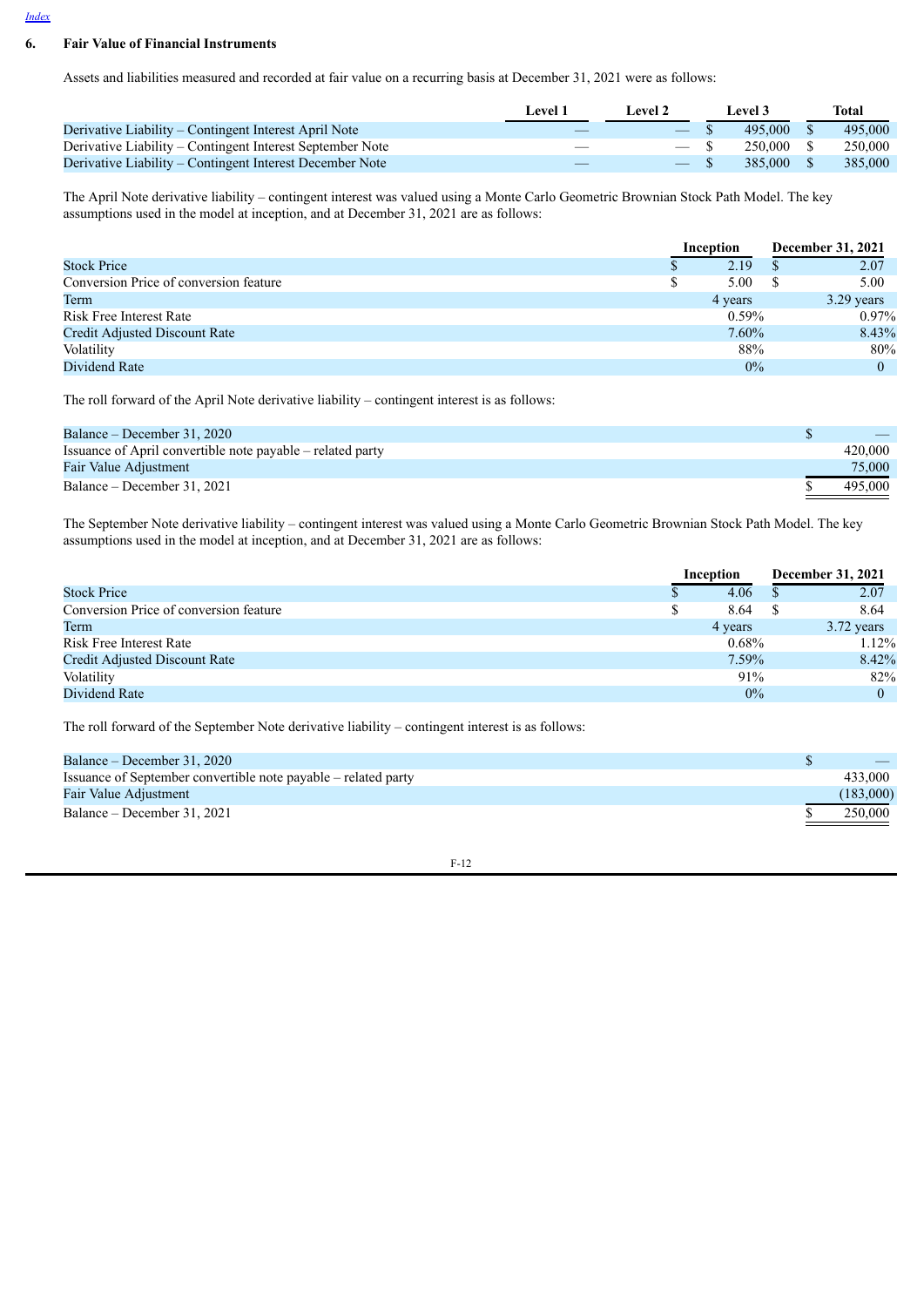The December Note derivative liability – contingent interest was valued using a Monte Carlo Geometric Brownian Stock Path Model. The key assumptions used in the model at inception, and at December 31, 2021 are as follows:

|         |                 | December 31, 2021        |
|---------|-----------------|--------------------------|
| 2.32    |                 | 2.07                     |
| 5.43    |                 | 5.43                     |
| 4 years |                 | 3.97 years               |
|         |                 | 1.12%                    |
|         |                 | 8.42%                    |
|         |                 | 84%                      |
|         |                 |                          |
|         | Inception<br>0% | $1.04\%$<br>8.54%<br>86% |

The roll forward of the December Note derivative liability – contingent interest is as follows:

| Balance – December 31, 2020                                    |          |
|----------------------------------------------------------------|----------|
| Issuance of September convertible note payable – related party | 415,000  |
| Fair Value Adjustment                                          | (30,000) |
| Balance – December 31, 2021                                    | 385.000  |

### **7. Stockholders' Equity**

At December 31, 2021, the Company had 150,000,000 shares of common stock and 20,000,000 undesignated shares authorized. As of December 31, 2021, 1,742,500 shares have been designated for Series A 12% Convertible Preferred Stock, 900,000 shares have been designated for Series B-1 Convertible Preferred Stock, 2,100,000 shares have been designated for Series B-2 Convertible Preferred Stock, 1,000 shares have been designated for Series C Super Dividend Convertible Preferred Stock, 2,508,000 shares have been designated for Series B-3 Convertible Preferred Stock, 12,748,500 have been designated as common stock and no shares remain undesignated. All issued and outstanding shares of Series B-1, Series B-2 and Series B-3 Preferred Stock were converted into Common Stock on January 19, 2019.

#### *2020 At Market Issuance of Common Stock*

On May 11, 2020, the Company entered into an At Market Issuance Sales Agreement (the "2020 At Market Agreement") with a sales agent under which the Company may issue and sell shares of its common stock having an aggregate offering price of up to \$40.0 million from time to time through the sales agent. Sales of the Company's common stock through the sales agent, if any, will be made by any method that is deemed an "at the market" offering as defined by the U.S. Securities and Exchange Commission. The Company will pay to the sales agent a commission rate equal to 3.0% of the gross proceeds from the sale of any shares of common stock sold through the sales agent under the 2020 At Market Agreement. During the year ended December 31, 2021, the Company issued 845,214 shares of common stock under the 2020 At Market Agreement for net proceeds of \$3,864,000. In June 2020, the Company issued 14,452 shares of its common stock under the 2020 At Market Agreement for net proceeds of approximately \$44,000.

#### *Rights Of ering*

On May 23, 2019, the Company completed an offering of common stock and warrants to its shareholders of record as of April 29, 2019. In the offering, the Company received approximately \$44.9 million for the issuance of 10,488,161 shares of common stock and warrants which may be exercised for 2,622,154 shares of common stock. The warrants may be exercised at \$7.00 per share of common stock and expire on May 23, 2026. The warrants were valued at approximately \$8.2 million as of the issuance, using the closing price of \$4.01, a life of 7 years, a volatility of 101% and a risk-free interest rate of 2.33%. Based upon the Company's analysis of the criteria contained in ASC Topic 815-40, "Derivatives and Hedging — Contracts in Entity's Own Equity" the Company has determined that warrants issued in connection with this financing transaction were not derivative liabilities and therefore, were recorded as additional paid-in capital.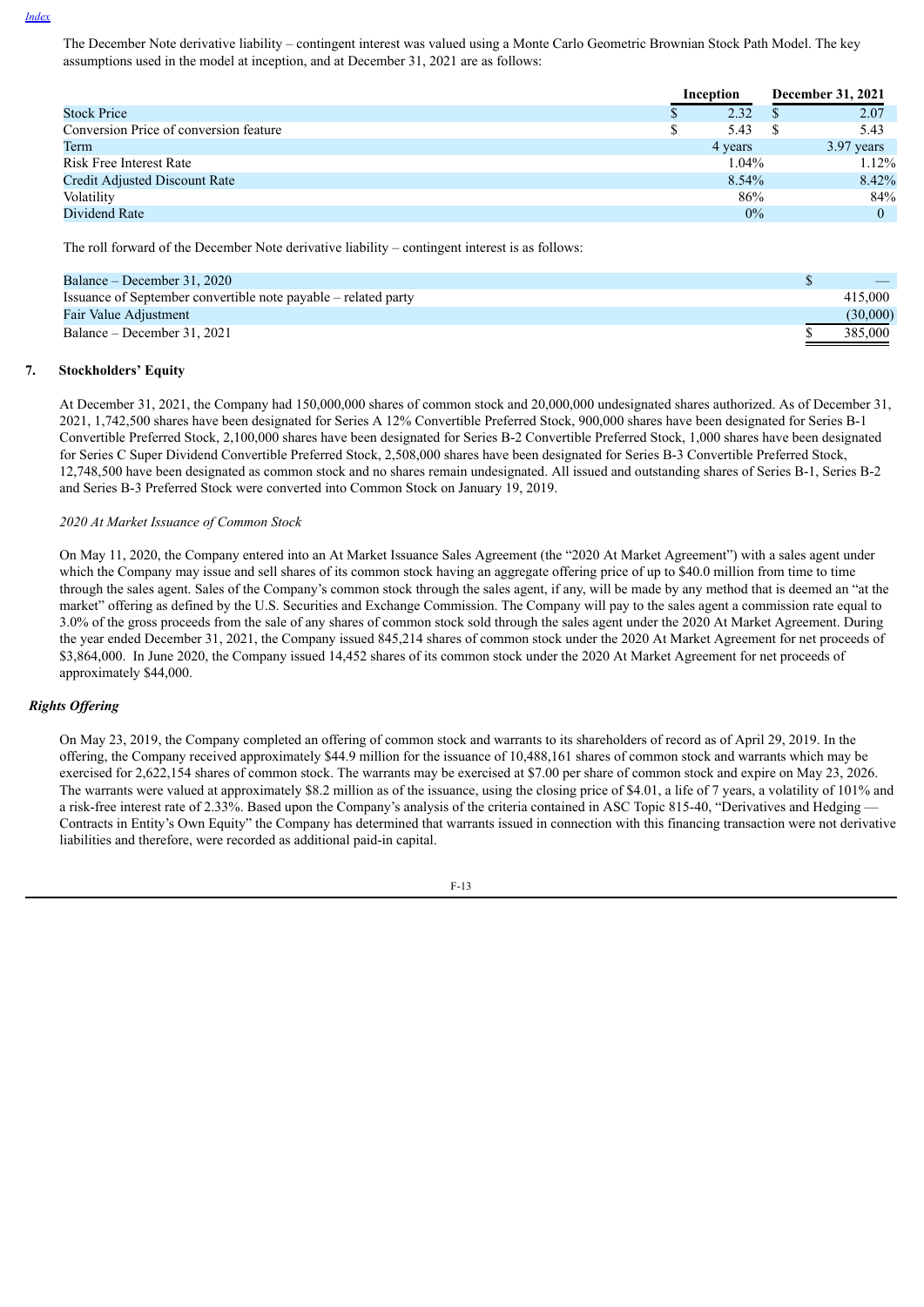### *Series A 12% Convertible Preferred Stock — February 4, 2008 Private Placement*

On February 4, 2008, the Company closed a private placement begun in October 2007 of its Series A 12% Convertible Preferred Stock ("Series A") and related warrants. In this transaction, the Company sold units of securities at \$6.00 per unit, each unit comprised of (i) one share of Series A Preferred, (ii) a warrant to purchase one share of common stock for \$9.00, and (iii) a warrant to purchase one share of common stock for \$12.00. Each share of the Series A is entitled to dividends at the rate of 12% per annum payable at the Company's option in cash or shares of common stock valued at the higher of \$6.00 per share or 100% of the value weighted average price of the Company's share price for the 20 consecutive trading days prior to the applicable dividend payment date. Dividends are payable semi-annually on March 30 and September 30. The dividend paid on the initial dividend payment date is calculated from the date the Company deposited each subscription advance.

The shares of Series A are entitled to vote as a class with the Company's common stock and each share of Series A is convertible at any time to onesixth of a share of common stock, subject to adjustment in the event of a stock dividend, stock split or combination, reclassification or similar event. The Company has the right to require conversion if the closing price of the common stock exceeds \$18.00 for 15 consecutive trading days and a registration statement covering the resale of the shares of common stock issuable upon conversion of the Series A is then in effect. Each warrant is exercisable solely for cash beginning August 3, 2008 and expired on February 4, 2012. The exercise price of each warrant is adjustable in the event of a stock split or stock combination, capital reorganization, merger or similar event.

In 2020, 25,000 shares of Series A were converted into 4,553 shares of common stock which included 387 shares relating to the prorated dividend prior to conversion. There were no shares of Series A converted into shares of common stock in 2019. Prior to 2018, a total of 410,000 shares of Series A had been converted into 69,312 shares of common stock.

#### *Series C 6% Super Dividend Redeemable Convertible Preferred Stock*

On December 29, 2010, the Company designated and authorized the sale and issuance of up to 1,000 shares of Series C Super Dividend Redeemable Convertible Preferred Stock ("Series C") with a par value of \$0.01 and a stated value equal to \$10,000 (the "Stated Value").

On December 30, 2010, the Company sold and issued 212 shares of Series C at a price of \$10,000 per share for gross proceeds of \$2,120,000. The Company incurred \$47,000 of cash transaction costs resulting in net cash proceeds of \$2,073,000. In addition, the Company issued 500 warrants exercisable at \$7.20 to a placement agent which had a de minimis value. Additionally, in January 2011, the Company sold and issued 13 shares of Series C at a price of \$10,000 per share for gross proceeds of \$130,000.

The terms of the Series C are as follows:

*Conversion Rights*. Each holder of Series C may convert all, but not less than all, of his Series C shares plus accrued and unpaid dividends into Common Stock at the price of \$6.00 per share of Common Stock ("Conversion Price"), such that approximately 1,667 shares of Common Stock will be issued per each converted share of Series C (accrued and unpaid dividends will be issued as additional shares). At December 31, 2018 and 2017, the 176 outstanding shares of Series C were convertible into a total of approximately 293,340 shares of Common Stock.

Subject to the continuing obligation to pay post conversion dividends, the Company may convert all, but not less than all, of the Series C (plus all accrued and unpaid dividends) into Common Stock, at the Conversion Price, upon such time that the closing price of the Common Stock is no less than \$18.00 per share for 15 consecutive trading days.

*Dividends*. Holders of Series C shall be entitled to receive cumulative non-compounding dividends at the rate per share of Series C equal to the greater of (i) 6% per annum of the Stated Value (also defined as the "Floor") or (ii) 2.5% of net sales until the total dividends paid is equal to the initial investment and 1.25% of net sales thereafter. The maximum amount each Series C shareholder will receive in dividend payments is equal to \$100,000 (the "Maximum Payout"). For purposes of this dividend calculation, net sales shall mean gross revenues actually received by the Company, from the sale or licensing of the product DAVANAT® (GM-CT-01), less chargebacks, returns, expenses attributable to product recalls, duties, customs, sales tax, freight, insurance, shipping expenses, allowances and other customary deductions.

The dividend shall be payable in arrears semiannually on March 31 and September 30, beginning with the first such date after the original issue date; provided, however, that all dividends and all other distributions shall cease, and no further dividends or other distributions shall be paid, in respect of each share of Series C from and after such time that the Maximum Payout has been paid in respect of such share of Series C. Such dividends shall be payable at the Company's option either in cash or in duly authorized, fully paid and non-assessable shares of Common Stock valued at the higher of (i) \$3.00 per share or (ii) the average of the Common Stock trading price for the ten (10) consecutive trading days ending on the trading day that is immediately prior to the dividend payment date.

*Series C Post Conversion Dividend Right*. In the event that any share of Series C is converted into Common Stock before the Maximum Payout is paid in respect of such converted share of Series C, then the holder shall have the right to continue to receive dividends in respect of such converted share of Series C equal to the remaining payout (the "Series C Preferred Stock Post Conversion Dividend Right") which shall be equal to the Maximum Payout less the cumulative dividends received through the conversion date. One share of Series C Preferred Stock Post Conversion Dividend Right shall be issued for each such converted share of Series C. The holder of each Series C Preferred Stock Post Conversion Dividend Right shall receive the remaining payout on an equal basis and in conjunction with the then outstanding shares of Series C and all the other then outstanding Series C Post Conversion Dividend Rights, in the same manner and subject to the same terms and conditions as applicable to the payment of dividends on each share of Series C, except that for purposes of calculating the dividend the Floor shall not apply. The Series C Preferred Stock Post Conversion Dividend Right shall have no stated value, liquidation preference or right to any dividends or distributions other than the remaining payout. The Series C Preferred Stock Post Conversion Right is subject to redemption in the same manner as outstanding Series C shares.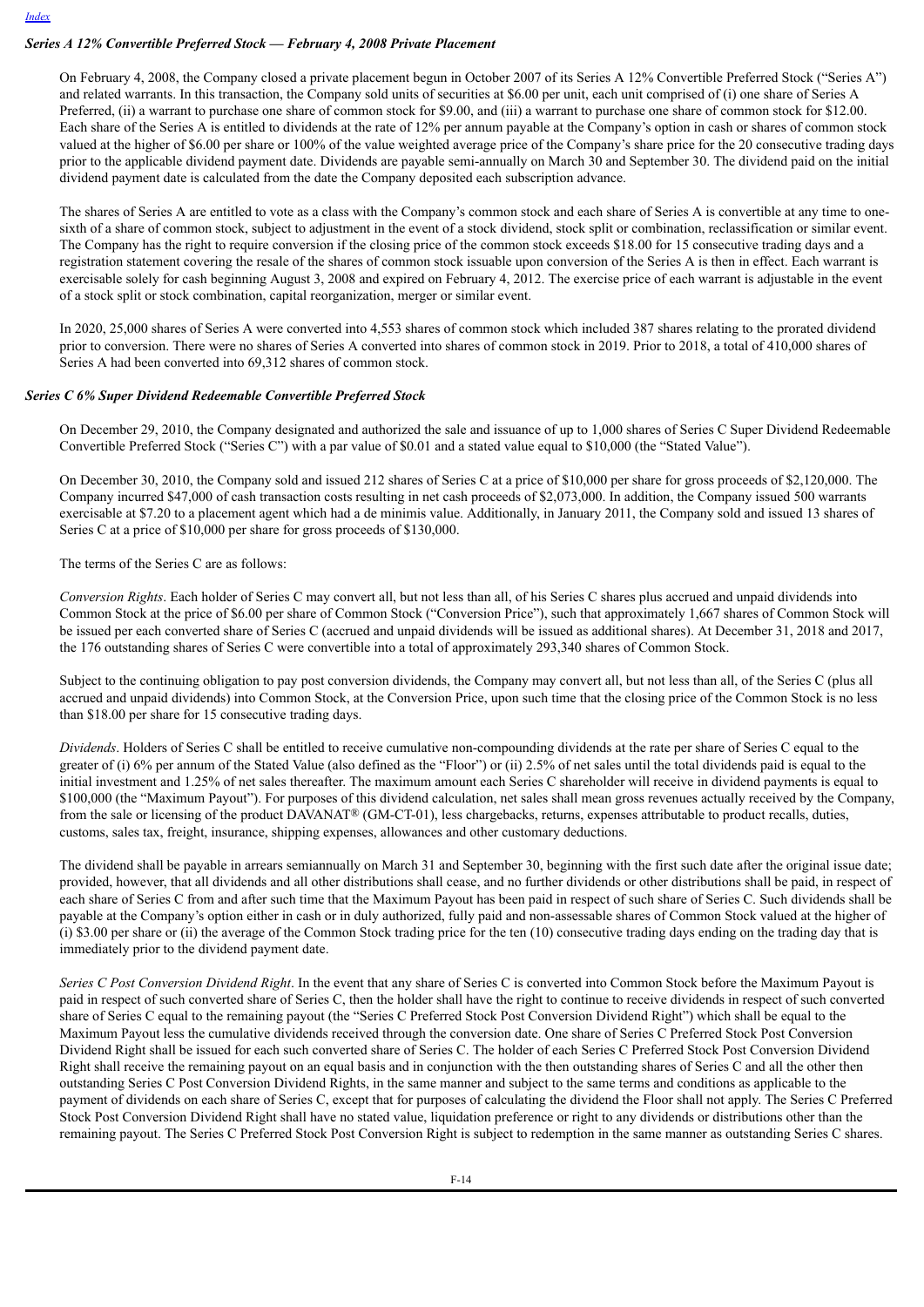At the date of issuance, the Series C have an embedded dividend right to continue to receive dividend payments after conversion to common stock (the Series C Post Conversion Dividend Right) which requires bifurcation. The value of this post conversion dividend right on the date of issuance was determined to be de minimis due to the fact that the payment of a dividend stream other than the 6% dividend and conversion of Series C prior to the Company achieving sales of GM-CT-01 was deemed improbable at that time. Upon a conversion of the Series C, the Company will be required to record a liability and the related expense during the period of conversion.

In July 2011, 5 shares of Series C were converted into 8,334 shares of common stock and 5 Series C Post Conversion Dividend Rights (Dividend Rights) were issued. In 2013, 24 shares of Series C were converted into 40,193 shares of common stock and 24 Dividend Rights were issued. In 2014, 20 shares of Series C were converted into 33,756 shares of common stock and 20 Dividend Rights were issued. Per the terms of the Series C, these Dividend Rights shall continue to participate in dividends, however the Floor shall not apply. At December 31, 2016 and 2015, these Dividend Rights were determined to have a de minimis value, as the payment of a dividend is considered improbable at this time. The Company will continue to evaluate and assess the Series C Post Conversion Dividend Right for each reporting period.

*Liquidation Rights*. In the event of any liquidation, dissolution or winding up of the Company, either voluntarily or involuntarily, the holders of Series C will receive \$10,000 per share plus accrued and unpaid dividends, payable prior and in preference to any distributions to the holders of Common Stock but after and subordinate to the Series A 12% Convertible Preferred Stock ("Series A"), Series B-1 and Series B-2, subject to the Maximum Payout.

*Redemption*. Upon a sale of the Company, the Company shall redeem all of the then outstanding shares of Series C and Series C Preferred Stock Post Conversion Rights within thirty (30) days after the transaction constituting the sale of the Company is closed and such closing is fully funded. The price to redeem a share of Series C and each redeemed Series C Preferred Stock Post Conversion Redemption Right shall be equal to (i) (A) the applicable return on investment ("ROI") percentage, multiplied by (B) \$10,000, minus (ii) the cumulative dividends received through the redemption date. The redemption price shall be payable at the Company's option either in cash or in shares of common stock valued at the higher of (i) \$3.00 per share or (ii) the average market price for the ten consecutive trading days ending immediately prior to the date of redemption. The ROI Percentage shall mean the percentage that applies as of the redemption date, as follows:

#### ROI Percentage

200% before the second anniversary of the date of issuance;

250% on or after the second anniversary of the date of issuance, but before the third anniversary of the date of issuance;

300% on or after the third anniversary of the date of issuance, but before the fourth anniversary of the date of issuance;

350% on or after the fourth anniversary of the date of issuance, but before the fifth anniversary of the date of issuance;

400% on or after the fifth anniversary of the date of issuance, but before the sixth anniversary of the date of issuance;

450% on or after the sixth anniversary of the date of issuance, but before the seventh anniversary of the date of issuance;

500% on or after the seventh anniversary of the date of issuance, but before the eighth anniversary of the date of issuance; and

550% on or after the eighth anniversary of the date of issuance, but before the ninth anniversary of the date of issuance.

Due to the redemption feature, the Company has presented the Series C outside of permanent equity, in the mezzanine of the consolidated balance sheets at December 31, 2020 and 2019. At December 31, 2020, the Series C redemption value was \$8,546,000.

*Voting Rights*. The Series C shares have no voting rights.

#### **8. Warrants**

Warrant activity is summarized as follows:

|                                  | Warrants         |   | Weighted average<br>exercise price |
|----------------------------------|------------------|---|------------------------------------|
|                                  |                  |   |                                    |
| Outstanding at December 31, 2019 | 12,538,204       | S | 4.22                               |
| Issued                           |                  |   |                                    |
| Exercised                        |                  |   |                                    |
| Canceled                         |                  |   |                                    |
| Outstanding at December 31, 2020 | 12,538,204       |   | 4.22                               |
| Issued                           |                  |   |                                    |
| Exercised                        | $(1,180,240)$ \$ |   | 2.50                               |
| Canceled                         | $(500,000)$ \$   |   | 5.00                               |
| Outstanding at December 31, 2021 | 10,857,964       |   | 4.37                               |
|                                  |                  |   |                                    |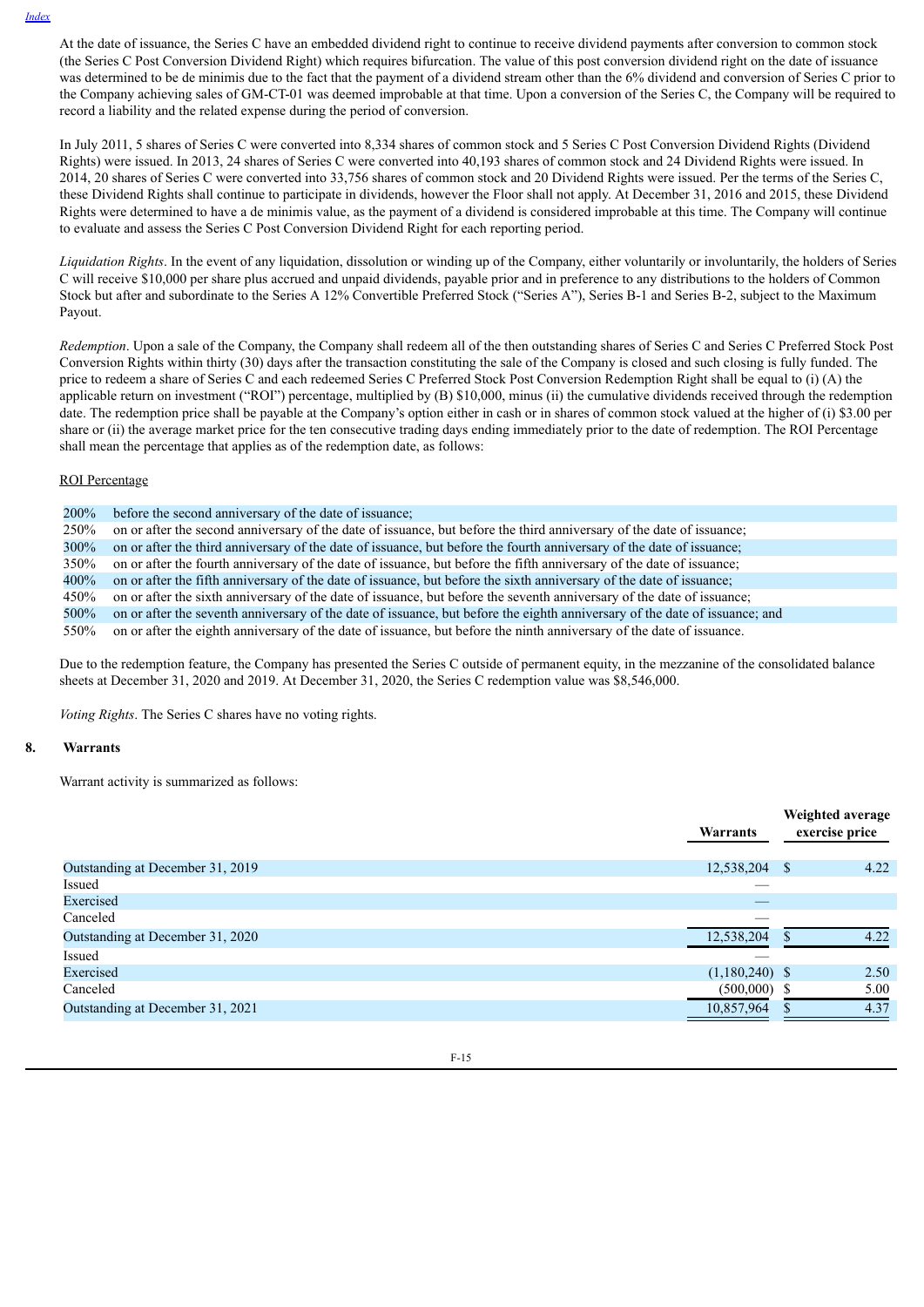The following table summarizes information with regard to outstanding warrants issued in connection with equity and debt financings and consultants as of December 31, 2021.

| <b>Issued in Connection With</b>                                                      | <b>Number</b><br><b>Issued</b> |                        | <b>Exercise</b><br>Price | <b>Exercisable Date</b>           | <b>Expiration Date</b>            |
|---------------------------------------------------------------------------------------|--------------------------------|------------------------|--------------------------|-----------------------------------|-----------------------------------|
| February 12, 2009 Series B-1 Transaction \$3.00 Investor Warrants                     |                                |                        |                          |                                   |                                   |
| $-$ Class B                                                                           | 1,200,000                      | $\mathbb{S}$           | 3.00                     | February 12, 2009                 | February 12, 2024                 |
| May 13, 2009 Series B-2 Transaction \$3.00 Investor Warrants -<br>Class B             | 600,000                        | \$                     | 3.00                     | May 13, 2009                      | May 13, 2024                      |
| June 30, 2009 Series B-2 Transaction \$3.00 Investor Warrants —<br>Class B            | 333,333                        | $\mathcal{S}$          | 3.00                     | June 30, 2009                     | June 30, 2024                     |
| August 12, 2009 Series B-2 Transaction \$3.00 Investor Warrants<br>$-\text{Class }B$  | 200,000                        | <sup>\$</sup>          | 3.00                     | August 12, 2009                   | August 12, 2024                   |
| September 30, 2009 Series B-2 Transaction \$3.00 Investor                             |                                |                        |                          |                                   |                                   |
| Warrants — Class B                                                                    | 216,666                        | $\mathbf{\hat{s}}$     | 3.00                     | September 30, 2009                | September 30, 2024                |
| November 4, 2009 Series B-2 Transaction \$3.00 Investor Warrants<br>$-\text{Class }B$ | 106,666                        | \$                     | 3.00                     | November 4, 2009                  | November 4, 2024                  |
| December 8, 2009 Series B-2 Transaction \$3.00 Investor Warrants<br>$\sim$ Class B    | 133,143                        | $\mathbf{\mathcal{S}}$ | 3.00                     | December 8, 2009                  | December 8, 2024                  |
| January 29, 2010 Series B-2 Transaction \$3.00 Investor Warrants<br>$-Class B$        | 216,667                        | <sup>\$</sup>          | 3.00                     | January 29, 2010                  | January 29, 2025                  |
| March 8, 2010 Series B-2 Transaction \$3.00 Investor Warrants -<br>Class B            | 223,334                        | $\mathbf{s}$           | 3.00                     | March 8, 2010                     | March 8, 2025                     |
| April 30, 2010 Series B-2 Transaction \$3.00 Investor Warrants -<br>Class B           | 204,192                        | \$                     | 3.00                     | April 30, 2010                    | April 30, 2025                    |
| May 10, 2010 Series B-2 Transaction \$3.00 Investor Warrants —<br>Class B             | 143,166                        | $\mathbf{\hat{s}}$     | 3.00                     | May 10, 2010                      | May 10, 2025                      |
| September 22, 2016 Series B-3 Transaction \$3.00 Investor<br>Warrants                 | 698,158                        | -S                     | 3.00                     | September 22, 2016                | September 22, 2023                |
| September 29, 2016 Series B-3 Transaction \$3.00 Investor<br>Warrants                 | 846,100                        | $\mathcal{S}$          | 3.00                     | September 29, 2016                | September 29, 2023                |
| December 22, 2016 Private placement warrants                                          | 1,466,204                      | \$                     | 5.00                     | December 22, 2016                 | December 23, 2023                 |
| December 23, 2016 Series B-3 Transaction \$3.00 Investor                              |                                |                        |                          |                                   |                                   |
| Warrants                                                                              | 924,780                        | $\mathcal{S}$          | 3.00                     | December 23, 2016                 | December 23, 2023                 |
| December 28, 2016 Private placement warrants                                          | 644,468                        | \$                     | 5.00                     | December 28, 2016                 | December 28, 2023                 |
| February 27, 2017 Private placement warrants                                          | 76,776                         | $\mathbb{S}$           | 5.00                     | February 27, 2017                 | February 27, 2024                 |
| 2018 and 2017 Warrants issued for services                                            | 2,157                          | \$                     | 5.00                     | Various dates in 2018<br>and 2017 | Various dates in 2025<br>and 2024 |
| May 23, 2019 Rights offering warrants                                                 | 2,622,154                      | \$                     | 7.00                     | May 23, 2019                      | May 23, 2026                      |
| Total outstanding warrants                                                            | 10,857,964                     |                        |                          |                                   |                                   |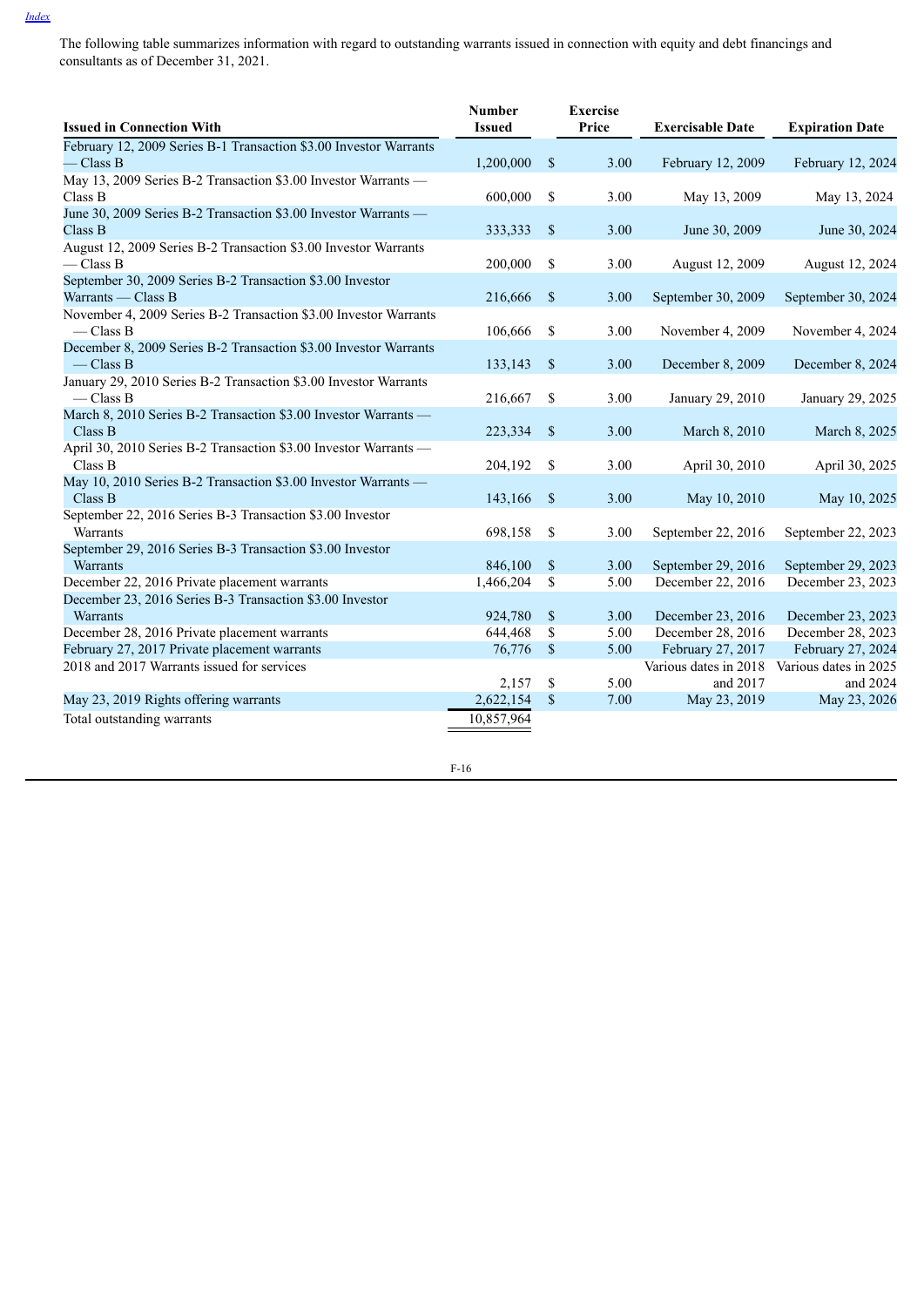# **9. Stock-Based Compensation**

#### *Summary of Stock-Based Compensation Plans*

At December 31, 2021, the Company has a stock-based compensation plan where the Company's common stock has been made available for equitybased incentive grants as part of the Company's compensation programs. In December 2019, the Company adopted the 2019 Omnibus Equity Incentive Plan (the "2019 Plan") which provided originally for the issuance of up to 4,000,000 shares of the Company's common stock, subsequently increased to 7,000,000 in December 2021, in the form of options, stock appreciation rights, restricted stock and other stock-based awards to employees, officers, directors, consultants and other eligible persons. At December 31, 2021, 3,266,179 shares were available for future grant under the 2019 Plan. Also, the Company previously had the 2009 Incentive Compensation Plan (the "2009 Plan") which, after amendments, provided for issuance of up to 6,733,334 shares of the Company's common stock in the form of options, stock appreciation rights, restricted stock and other stockbased awards to employees, officers, directors, consultants and other eligible persons. Provisions of the 2009 Plan stipulated that no grants could be made after February 2019; however, grants made prior to that date remain outstanding for their legal term.

In addition, the Company has awarded 1,477,379 non-plan stock option grants to employees and non-employees. These non-plan grants have vesting periods and expiration dates similar to those options granted under the Incentive Plans. At December 31, 2021, there were no non-plan grants outstanding.

#### *Stock-Based Compensation*

Following is the stock-based compensation expense related to common stock options, restricted common stock, common stock warrants and deferred stock units:

|                                        | <b>Year Ended</b><br>December 31, |      |
|----------------------------------------|-----------------------------------|------|
|                                        | 2021                              | 2020 |
| Research and development               | 420                               | 516  |
| General and administrative             | 1,656                             | .283 |
| Total stock-based compensation expense | 2.076                             | .799 |

The fair value of the options granted is determined using the Black-Scholes option-pricing model. The following weighted average assumptions were used:

|                                             | 2021        | 2020      |
|---------------------------------------------|-------------|-----------|
| Risk-free interest rate                     | $0.66\%$    | .26%      |
| Expected life of the options                | $6.0$ vears | 6.0 years |
| Expected volatility of the underlying stock | 91.7%       | 97.9%     |
| Expected dividend rate                      | $0\%$       | $0\%$     |

As noted above, the fair value of stock options is determined by using the Black-Scholes option pricing model. For all options granted since January 1, 2006 the Company has generally used option terms of between 5 to 10 years, generally with 5 to 6 years representing the estimated life of options granted to employees. The volatility of the common stock is estimated using historical volatility over a period equal to the expected life at the date of grant. The risk-free interest rate used in the Black-Scholes option pricing model is determined by reference to historical U.S. Treasury constant maturity rates with terms equal to the expected terms of the awards. An expected dividend yield of zero is used in the option valuation model, because the Company does not expect to pay any cash dividends on common stock in the foreseeable future. At December 31, 2021, the Company does not anticipate any option awards will be forfeited in the calculation of compensation expense due to the limited number of employees that receive stock option grants and the Company's historical employee turnover.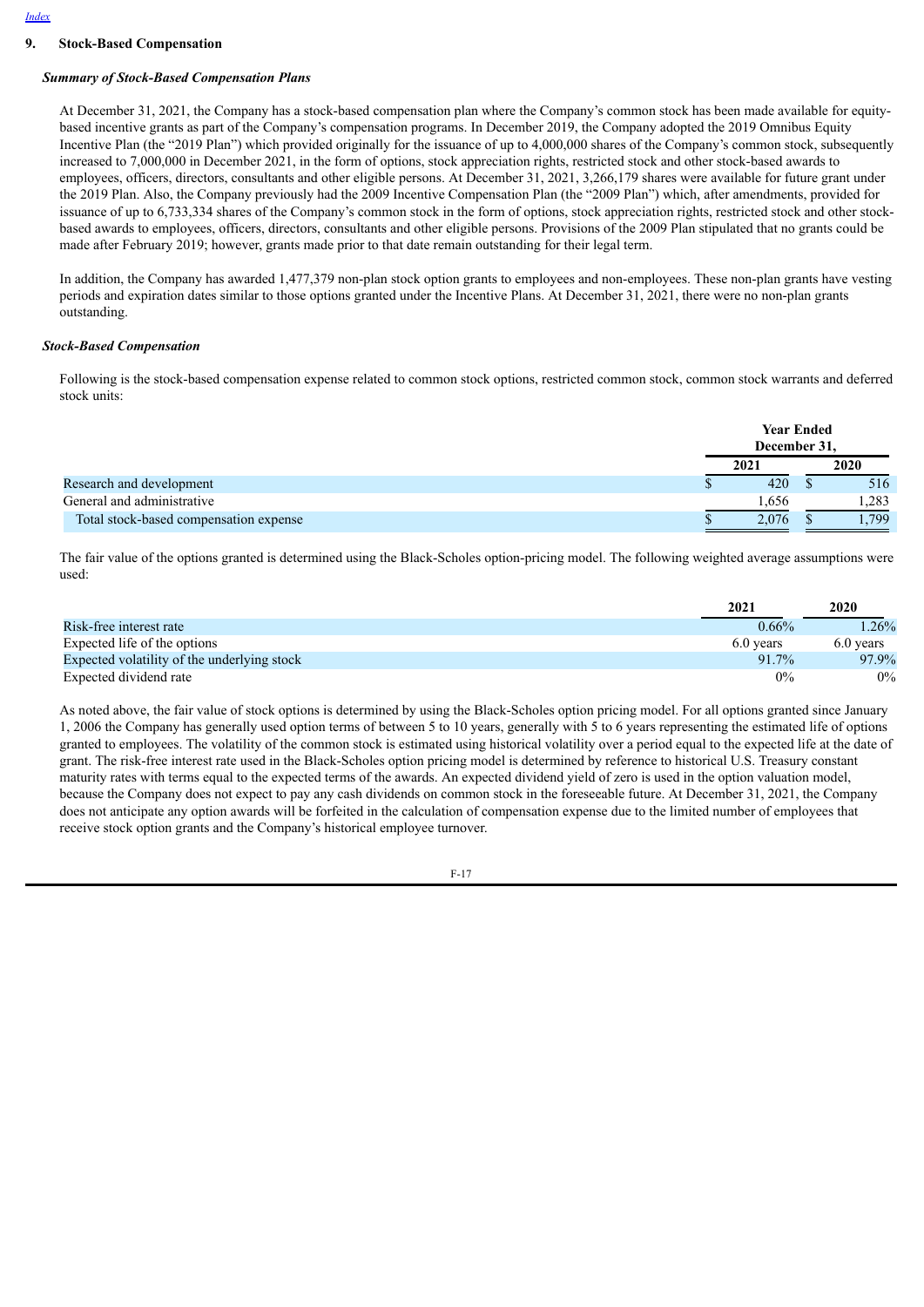The following table summarizes the stock option activity in the stock-based compensation plans:

|                                | Number of<br><b>Shares</b> |     | Weighted<br>Average<br><b>Exercise</b><br>Price | Weighted<br>Average<br>Remaining<br>Contractual<br>Life<br>(in years) | Aggregate<br><b>Intrinsic Value</b><br>(in thousands) |
|--------------------------------|----------------------------|-----|-------------------------------------------------|-----------------------------------------------------------------------|-------------------------------------------------------|
| Outstanding, December 31, 2019 | 3,000,256                  | \$. | 4.88                                            |                                                                       |                                                       |
| Granted                        | 1,095,000                  |     | 2.51                                            |                                                                       |                                                       |
| Forfeited/Cancelled            | (23,057)                   |     | 1.80                                            |                                                                       |                                                       |
| Exercised                      | (84, 624)                  |     | 2.61                                            |                                                                       |                                                       |
| Outstanding, December 31, 2020 | 3,987,575                  | \$. | 4.29                                            |                                                                       |                                                       |
| Granted                        | 2,660,000                  |     | 2.39                                            |                                                                       |                                                       |
| Forfeited/Cancelled            | (1,603,073)                |     | 5.31                                            |                                                                       |                                                       |
| Exercised                      | (148, 941)                 |     | 2.35                                            |                                                                       |                                                       |
| Outstanding, December 31, 2021 | 4,895,561                  |     | 3.14                                            | 7.94                                                                  | 246                                                   |
| Exercisable, December 31, 2021 | 2,158,477                  |     | 4.09                                            | 6.29                                                                  | 169                                                   |

The aggregate intrinsic value in the table above represents the total pre-tax amount, net of exercise price, which would have been received by option holders if all option holders had exercised all options with an exercise price lower than the market price on December 31, 2021, based on the closing price of the Company's common stock of \$2.07 on that date.

The weighted-average grant-date fair values of options granted during 2021 and 2020 were \$1.78 and \$1.92, respectively. As of December 31, 2021 and 2020, there were unvested options to purchase 2,737,084 and 651,667 shares of common stock, respectively. Total expected unrecognized compensation cost related to such unvested options is \$3,654,000 at December 31, 2021, which is expected to be recognized over a weighted-average period of 2.07 years.

The aggregate intrinsic value of stock options exercised for the year ended December 31, 2021 and 2020 was \$532,447 and \$39,792, respectively.

During the years ended December 31, 2021 and 2020, 284,583 and 850,833 options became vested, respectively. The total grant date fair value of options vested during the years ended December 31, 2021 and 2020 was \$514,287 and \$2,531,758, respectively.

The following table summarizes additional information regarding outstanding and exercisable options under our stock-based compensation plans at December 31, 2021:

|                                         | <b>Options Exercisable</b><br><b>Options Outstanding</b> |                                                         |    |                                                 |                            |              |                                                 |
|-----------------------------------------|----------------------------------------------------------|---------------------------------------------------------|----|-------------------------------------------------|----------------------------|--------------|-------------------------------------------------|
| <b>Exercise</b><br><b>Price (Range)</b> | Number of<br><b>Shares</b>                               | Weighted<br>Average<br>Remaining<br>Contractual<br>Life |    | Weighted<br>Average<br><b>Exercise</b><br>Price | Number of<br><b>Shares</b> |              | Weighted<br>Average<br><b>Exercise</b><br>Price |
|                                         |                                                          | (in years)                                              |    |                                                 |                            |              |                                                 |
| $\$0.87 - 1.00$                         | 120,500                                                  | 4.96                                                    | -S | 0.89                                            | 120,500                    | <sup>S</sup> | 0.89                                            |
| $$1.01 - 3.00$                          | 3,404,521                                                | 8.65                                                    |    | 2.32                                            | 962,437                    |              | 2.54                                            |
| $\$3.01 - 5.00$                         | 1.013.040                                                | 7.12                                                    |    | 4.14                                            | 718,040                    |              | 4.36                                            |
| $$5.01 - 8.00$                          | 220,000                                                  | 6.11                                                    |    | 5.92                                            | 220,000                    |              | 5.92                                            |
| $$8.01 - 13.38$                         | 137,500                                                  | 2.06                                                    |    | 13.38                                           | 137,500                    |              | 13.38                                           |
|                                         | 4,895,561                                                | 7.94                                                    |    | 3.14                                            | 2,158,477                  |              | 4.09                                            |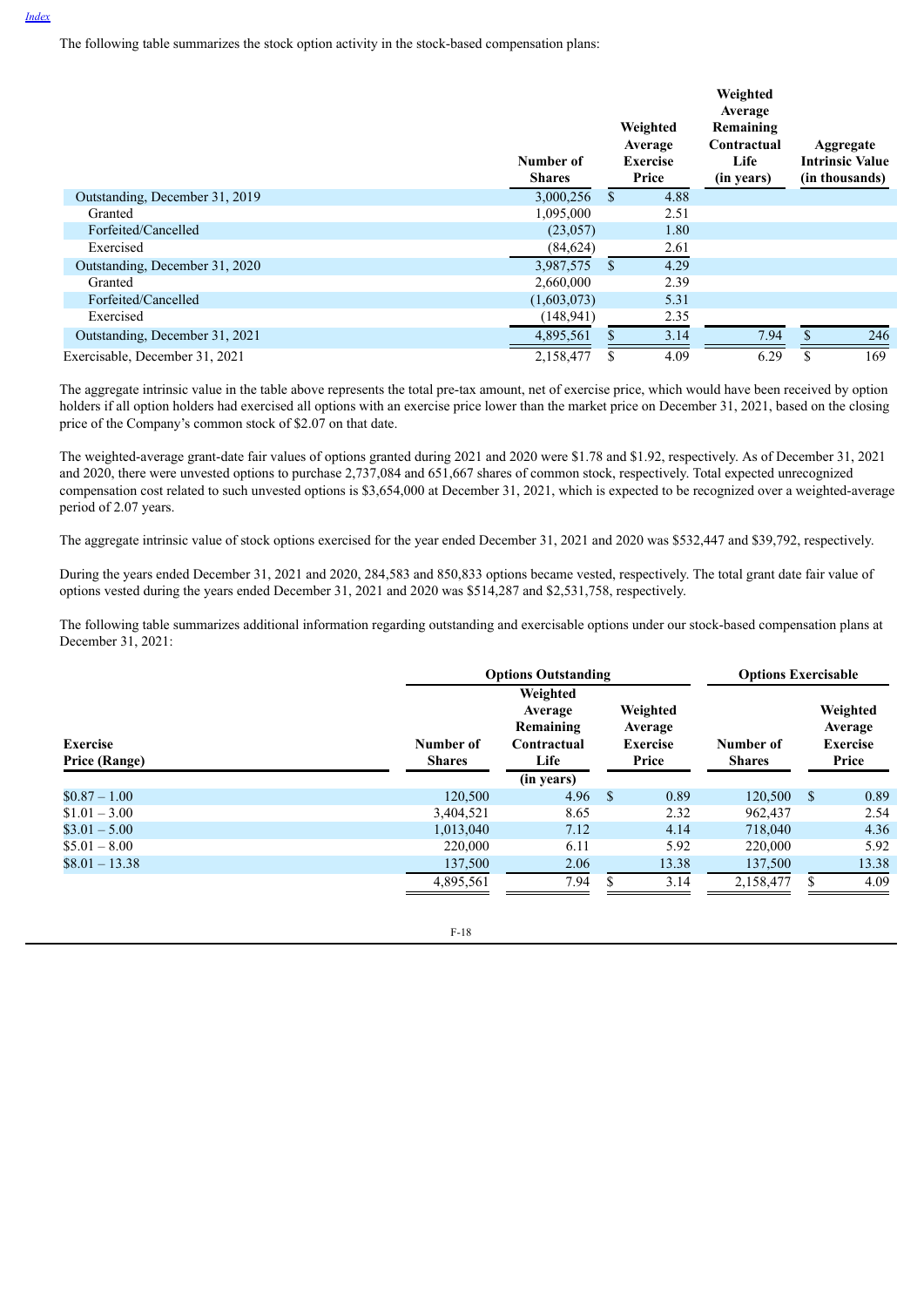## *Restricted Stock Issuances*

In January 2020, two directors elected to take restricted stock grants in lieu of cash retainers for 2020. A total of 32,693 shares of restricted stock valued at approximately \$93,500 was amortized to expense on a straight-line basis until January 9, 2021 when the stock vested in full.

In March 2021, one director elected to take a restricted stock grant in lieu of cash retainers for 2021. A total of 16,588 shares of restricted stock valued at approximately \$35,000 is being amortized to expense on a straight-line basis until December 31, 2021 when the stock vested in full.

#### *Deferred Stock Units*

In September 2020, the Company entered into an employment agreement with its new Chief Executive Officer whereby 20% of his base salary and performance bonuses will be paid in cash, and 80% will be paid in the form of deferred stock units ("DSUs") in accordance with the terms and subject to the provisions set forth in the DSU Agreement. DSUs credited to Mr. Lewis as of any date shall be fully vested and nonforfeitable at all times. The Company shall issue the shares underlying the outstanding whole number of DSUs credited to Mr. Lewis as follows: twenty five percent shall be issued on March 1, 2023, twenty five percent shall be issued on September 1, 2023 and fifty percent shall be issued on March 1, 2024.

For the year ended December 31, 2021, \$400,000 of Mr. Lewis' compensation was recorded as stock compensation expense representing 142,206 shares of common stock to be issued under the DSU agreement with a weighted average grant date fair value of \$2.81 per share. Also, Mr. Lewis' bonus for the year ended December 31, 2020 of \$60,000 (which was included in accrued compensation at December 31, 2020) was approved in March 2021 and represents 27,027 shares of common stock to be issued under the DSU agreement with a grant date fair value of \$2.22 per share. The \$60,000 was reclassified from accrued compensation to additional paid in capital in March 2021. For the year ended December 31, 2020, approximately \$132,000 of his compensation was recorded as stock compensation expense representing 50,307 shares of common stock to be issued under the DSU agreement with a weighted average grant date fair value of \$2.62 per share. There is no unrecognized compensation expense related to the DSUs.

#### **10. Line of Credit – Related Party**

The Company had a \$10 million Line of Credit arrangement with Richard E. Uihlein, Chairman of Board of Directors and a shareholder pursuant to an agreement established in December, 2017 and amended in December, 2018 and January, 2019. The line of credit was terminated in conjunction with the December 2021 Convertible Note Payable (see Note). Under the arrangement the Company was permitted borrow up to \$10 million from Mr. Uihlein on an unsecured basis and with any borrowings bearing interest at the Applicable Federal Rate for short terms loans published by the Internal Revenue Service (0.13% in June 2021). Borrowings were to be made through December 31, 2021 with repayment due on December 31, 2022. In connection with the Line of Credit agreement, the Company issued to Mr. Uihlein warrants to purchase 1 million shares of the Company's common stock for \$5 per share. Half of the warrants vested at closing of the Line of Credit, and the other half would have vested ratably with borrowings under the agreement but expired with the termination of the Line of Credit. The 500,000 warrants that vested at closing were exercised in May 2019 for cash proceeds to the Company of \$2.5 million. There were no borrowings under the Line of Credit prior to its termination in December 2021.

The fair value of the 500,000 warrants vested at closing in December 2017 was \$696,000 at the date of issuance based on the following assumptions: an expected life of 7 years, volatility of 98%, risk free interest rate of 2.05% and zero dividends. The fair value of the vested warrants was recorded in other current assets and other assets (non-current) as a deferred financing cost and were to be amortized on a straight-line basis from December 19, 2017 through December 31, 2019. The remaining unamortized balance of the deferred financing cost on January 11, 2019 was adjusted to be recorded as expense on a straight-line basis through December 31, 2022. Upon termination of the Line of Credit in December 2021, all remaining unamortized costs were expensed. Amortization for the year ended December 31, 2021 and 2020 of \$174,000 and \$87,000, respectively, was recorded as interest expense.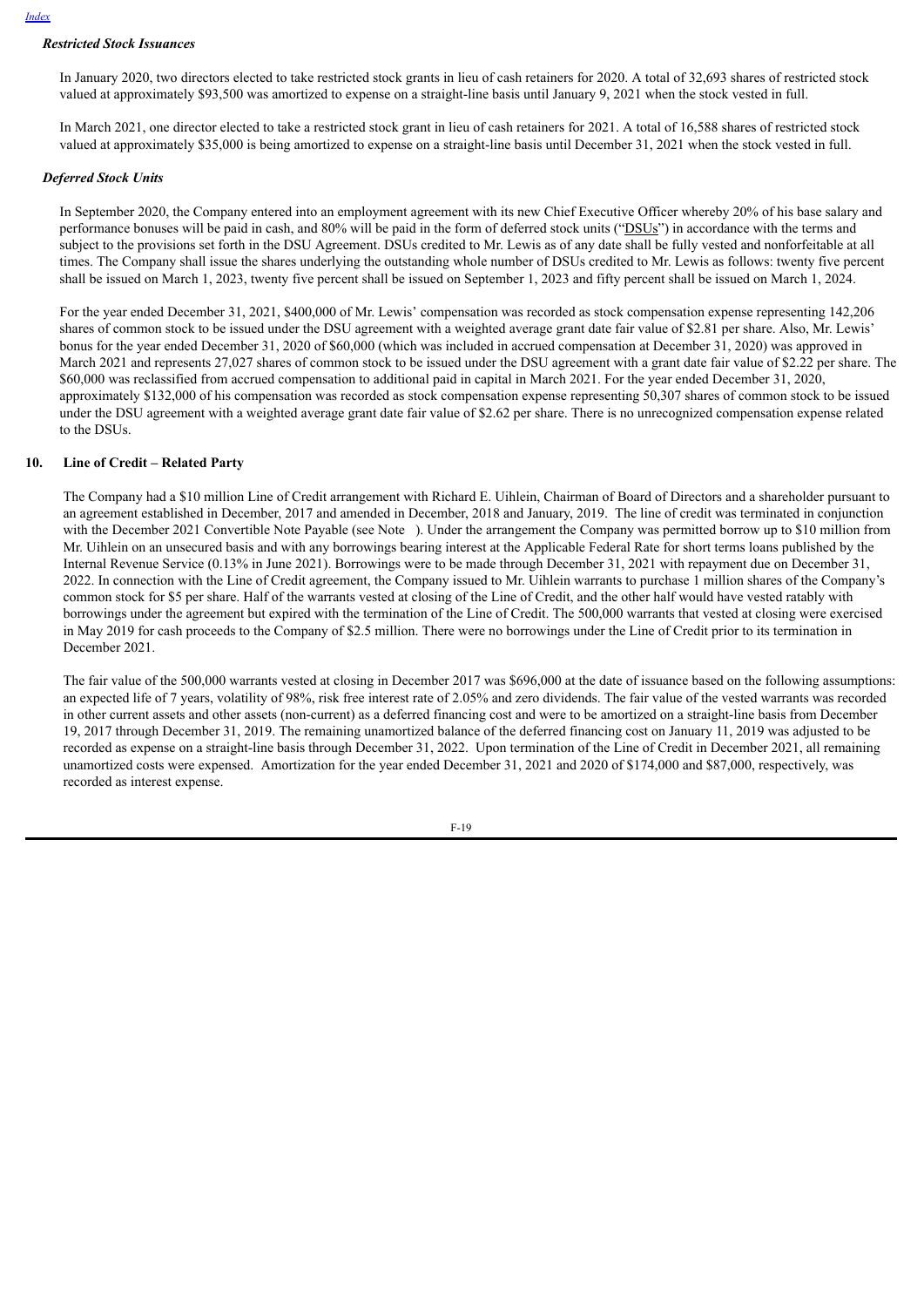### **11. Loss Per Share**

Basic net loss per common share is computed by dividing the net loss available to common stockholders by the weighted average number of common shares outstanding during the period. For the years ended December 31, 2021 and 2020, as the Company was in a net loss position, the diluted loss per share computations for such periods did not assume the exercise of warrants and stock options or the conversion of Convertible Notes, or the conversion of convertible preferred stock as they would have had an anti-dilutive effect on loss per share.

The following potentially dilutive securities have been excluded from the computations of diluted weighted average shares outstanding as of December 31, 2021 and 2020 as the inclusion thereof would have been anti-dilutive:

|                                                                              | <b>Year Ended</b><br>December 31. |                  |
|------------------------------------------------------------------------------|-----------------------------------|------------------|
|                                                                              | 2021<br>(Shares)                  | 2020<br>(Shares) |
| Warrants to purchase shares of common stock                                  | 10,857,964                        | 12,538,204       |
| Options to purchase shares of common stock                                   | 4,895,561                         | 3,987,575        |
| Shares of common stock issuable upon conversion of convertible notes payable | 5,214,806                         |                  |
| Shares of common stock issuable upon conversion preferred stock              | 510.424                           | 510,424          |
|                                                                              | 21,478,755                        | 17,036,203       |

#### **12. Commitments and Contingencies**

#### *Lease Commitments*

The Company has one operating lease for its office space which was amended effective January 1, 2019 for a term of 38 months with no residual value guarantees or material restrictive covenants. The amended lease provided for free rent for the first two months of the lease and continues the security deposit of \$6,000. In addition to base rental payments included in the contractual obligations table below, the Company is responsible for our pro-rata share of the operating expenses for the building. Our lease cost for the years ended December 31, 2021 and 2020 was \$44,000 and \$44,000 and is included in general and administrative expenses. As of December 31, 2021, the right to use lease asset consisted of \$7,000 and is included in other assets. Also, at December 31, 2021, current lease liability of \$8,000 is included in accrued expenses. The Company renewed its existing office space lease effective in February 2022 for 38 months at substantially the same terms.

Maturity of operating lease as of December 31, 2021 in thousands:

| 2022                             |  |
|----------------------------------|--|
| Total                            |  |
| Less imputed interest            |  |
| Present value of lease liability |  |
|                                  |  |

The discount rate used in calculating the present value of the lease payments was 11.04%.

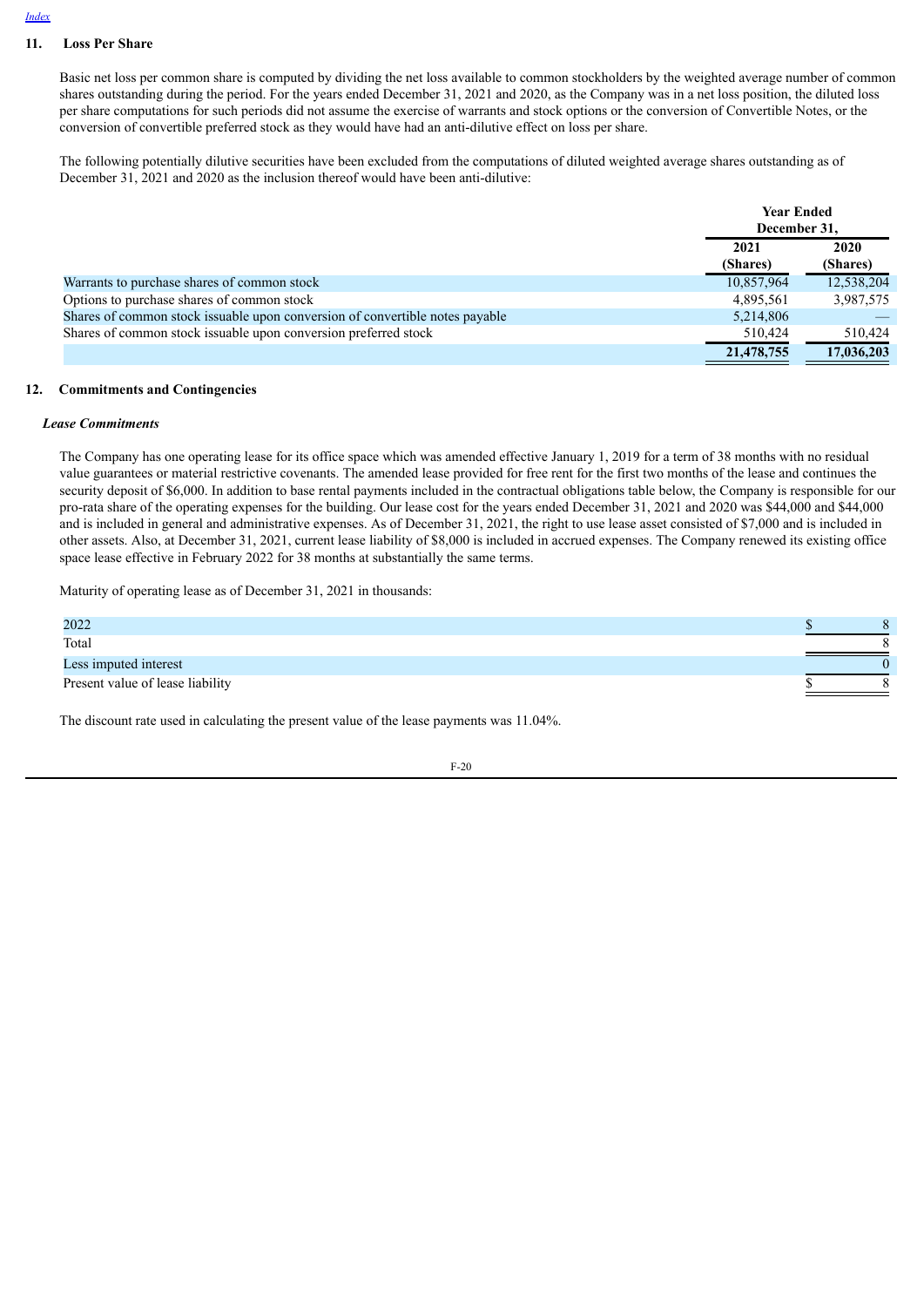### *Legal Proceedings*

The Company records accruals for such contingencies to the extent that the Company concludes that their occurrence is probable and the related damages are estimable. There are no pending legal proceedings.

#### *Clinical Trial and Research Contingencies*

The Company has entered into agreements with contractors for research and development activities to further its product candidates. The contracts generally may be canceled at any time by providing thirty days' notice.

#### **13. Galectin Sciences LLC**

In January 2014, we created Galectin Sciences, LLC (the "LLC" or "Investee"), a collaborative joint venture co-owned by SBH Sciences, Inc. ("SBH"), to research and develop small organic molecule inhibitors of galectin-3 for oral administration. The LLC was initially capitalized with a \$400,000 cash investment to fund future research and development activities, which was provided by the Company, and specific in-process research and development ("IPR&D") contributed by SBH. The estimated fair value of the IPR&D contributed by SBH, on the date of contribution, was \$400,000. Initially, the Company and SBH have a 50% equity ownership interest in the LLC, with neither party having control over the LLC. Accordingly, from inception through the fourth quarter of 2014, the Company accounted for its investment in the LLC using the equity method of accounting. Under the equity method of accounting, the Company's investment was initially recorded at cost with subsequent adjustments to the carrying value to recognize additional investments in or distributions from the Investee, as well as the Company's share of the Investee's earnings, losses and/or changes in capital. The estimated fair value of the IPR&D contributed to the LLC was immediately expensed upon contribution as there was no alternative future use available at the point of contribution. The operating agreement provides that if either party does not desire to contribute its equal share of funding required after the initial capitalization, then the other party, providing all of the funding, will have its ownership share increased in proportion to the total amount contributed from inception. In the fourth quarter of 2014, after the LLC had expended the \$400,000 in cash, SBH decided not to contribute its share of the funding required. As a result, the Company contributed the \$73,000 needed for the fourth quarter of 2014 expenses of the LLC and an additional \$1,858,000 in total from 2015 through 2019. The Company contributed \$226,000 and \$448,000 for the LLC expenses (recorded in research and development expenses) in 2021 and 2020, and SBH contributed \$35,000 in 2019 and a total of \$123,000 in 2017 and 2016, respectively. As of December 31, 2021, the Company's ownership percentage in the LLC was 84.4%. The Company accounts for the interest in the LLC as a consolidated, less than wholly owned subsidiary. Because the LLC's equity is immaterial, the value of the non-controlling interest is also deemed to be immaterial. The Company's portion of the LLC's net loss for 2014, prior to the change in accounting discussed previously, was \$400,000, which includes the Company's proportionate share of the non-cash charge associated with the contributed IPR&D of \$200,000.

#### **14. Income Taxes**

The components of the net deferred tax assets are as follows at December 31:

|                              | 2021        | 2020           |  |  |
|------------------------------|-------------|----------------|--|--|
|                              |             | (in thousands) |  |  |
| Operating loss carryforwards | 54,949<br>S | 46,203         |  |  |
| Tax credit carryforwards     | 3,720       | 910            |  |  |
| Other temporary differences  | 1,652       | 5,438          |  |  |
|                              | 60,321      | 52,551         |  |  |
| Less valuation allowance     | (60, 321)   | (52, 551)      |  |  |
| Net deferred tax asset       | __          |                |  |  |
|                              |             |                |  |  |

The primary factors affecting the Company's income tax rates were as follows:

|                                     | 2021      | 2020      |
|-------------------------------------|-----------|-----------|
| Tax benefit at U.S. statutory rates | (21%)     | (21%)     |
| State tax benefit                   | $(4.7\%)$ | $(4.7\%)$ |
| Permanent differences               | $0.5\%$   | $0.8\%$   |
| Other                               | $(0.1\%)$ | $(2.2\%)$ |
| Changes in valuation allowance      | 25.3%     | $27.1\%$  |
|                                     | $0\%$     | $0\%$     |

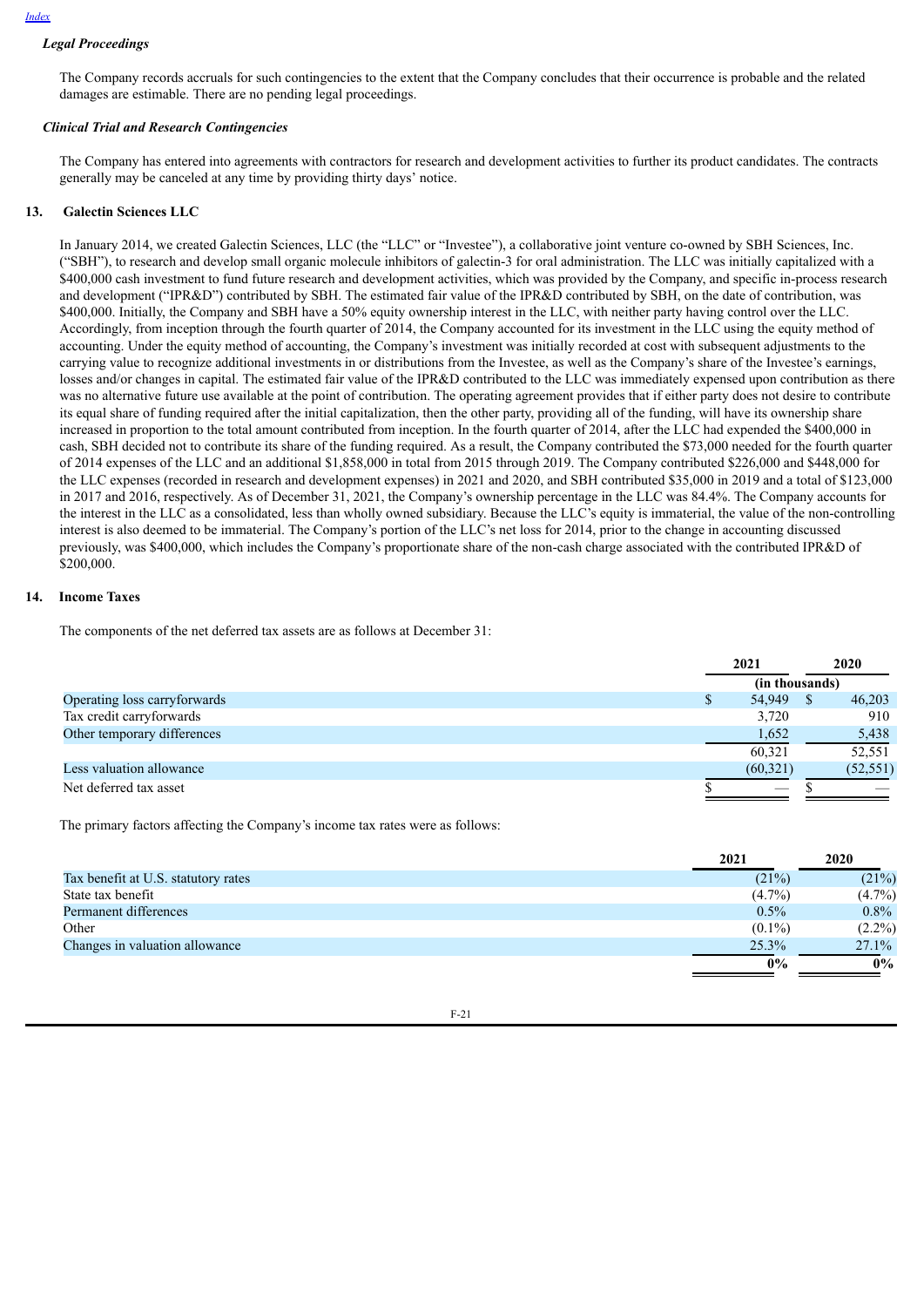As of December 31, 2021, the Company has federal and state net operating loss carryforwards totaling \$72,855,000 and \$79,191,000, respectively, which will never expire as a result of the 2017 Tax Act. As of December 31, 2021, the Company has federal and state net operating loss carryforwards totaling \$134,273,000 and \$102,003,000 respectively, which expire through 2037. In addition, the Company has federal and state research and development credits of \$2,437,000 and \$1,282,000, respectively, which expire through 2035. Ownership changes, as defined by Section 382 of the Internal Revenue Code, may have limited the amount of net operating loss carryforwards that can be utilized annually to offset future taxable income. Past and subsequent ownership changes could further affect the limitation in future years. Because of the Company's limited operating history and its recorded losses, management has provided, in each of the last two years, a 100% valuation allowance against the Company's net deferred tax assets.

The Company is subject to taxation in the U.S. and various states. Based on the history of net operating losses all jurisdictions and tax years are open for examination until the operating losses are utilized or the statute of limitations expires. As of December 31, 2021 and 2020, the Company does not have any significant uncertain tax positions.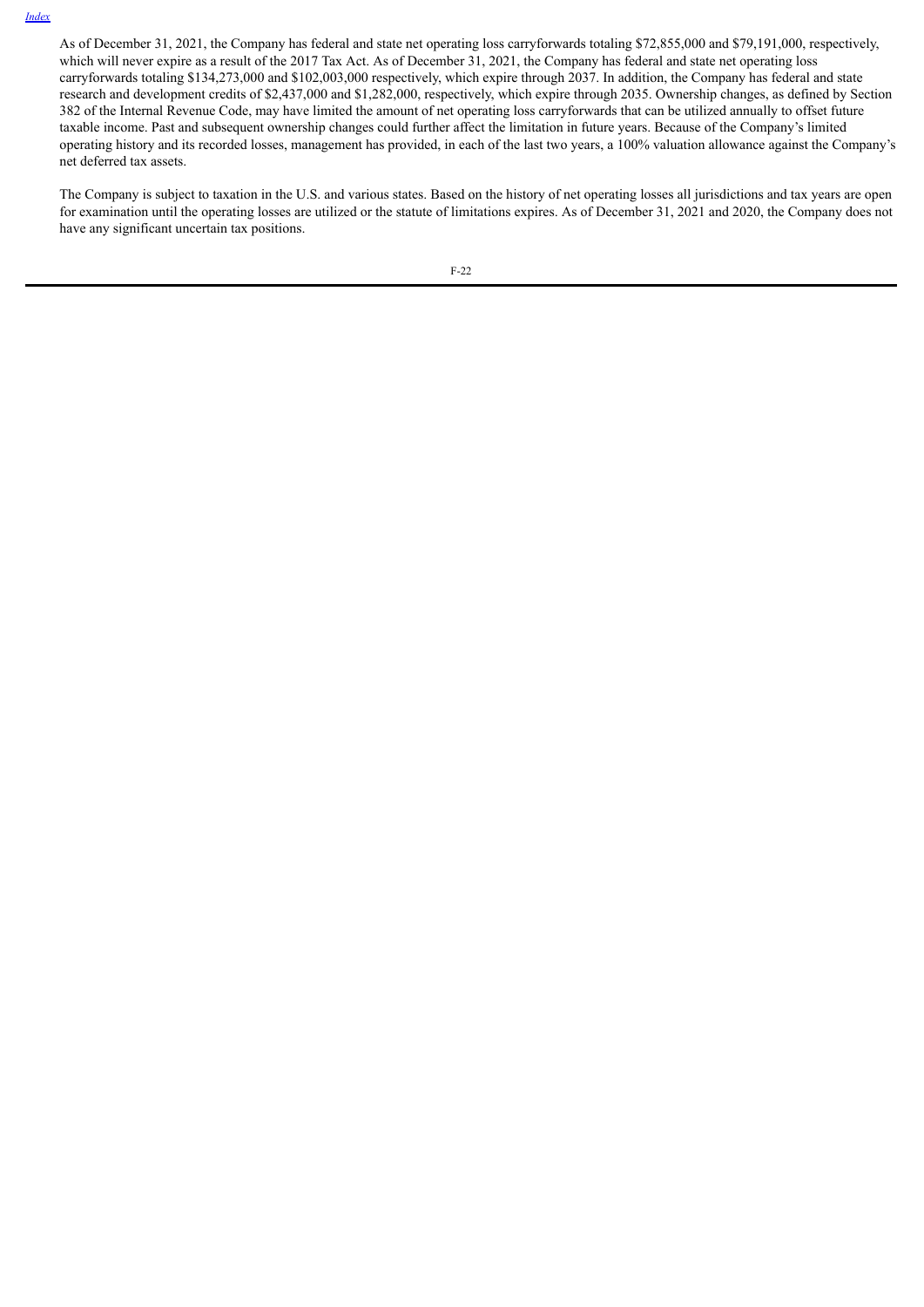# **SUBSIDIARIES OF REGISTRANT**

The following is a list of the Corporation's subsidiaries as of December 31, 2021. The Corporation owns, directly or indirectly, 100% of the voting securities of each subsidiary, unless noted otherwise.

| <b>NAME</b>                          | <b>STATE OR JURISDICTION</b><br>OF ORGANIZATION |
|--------------------------------------|-------------------------------------------------|
| Galectin Therapeutics Security Corp. | Delaware                                        |
| Galectin Sciences LLC                | Georgia                                         |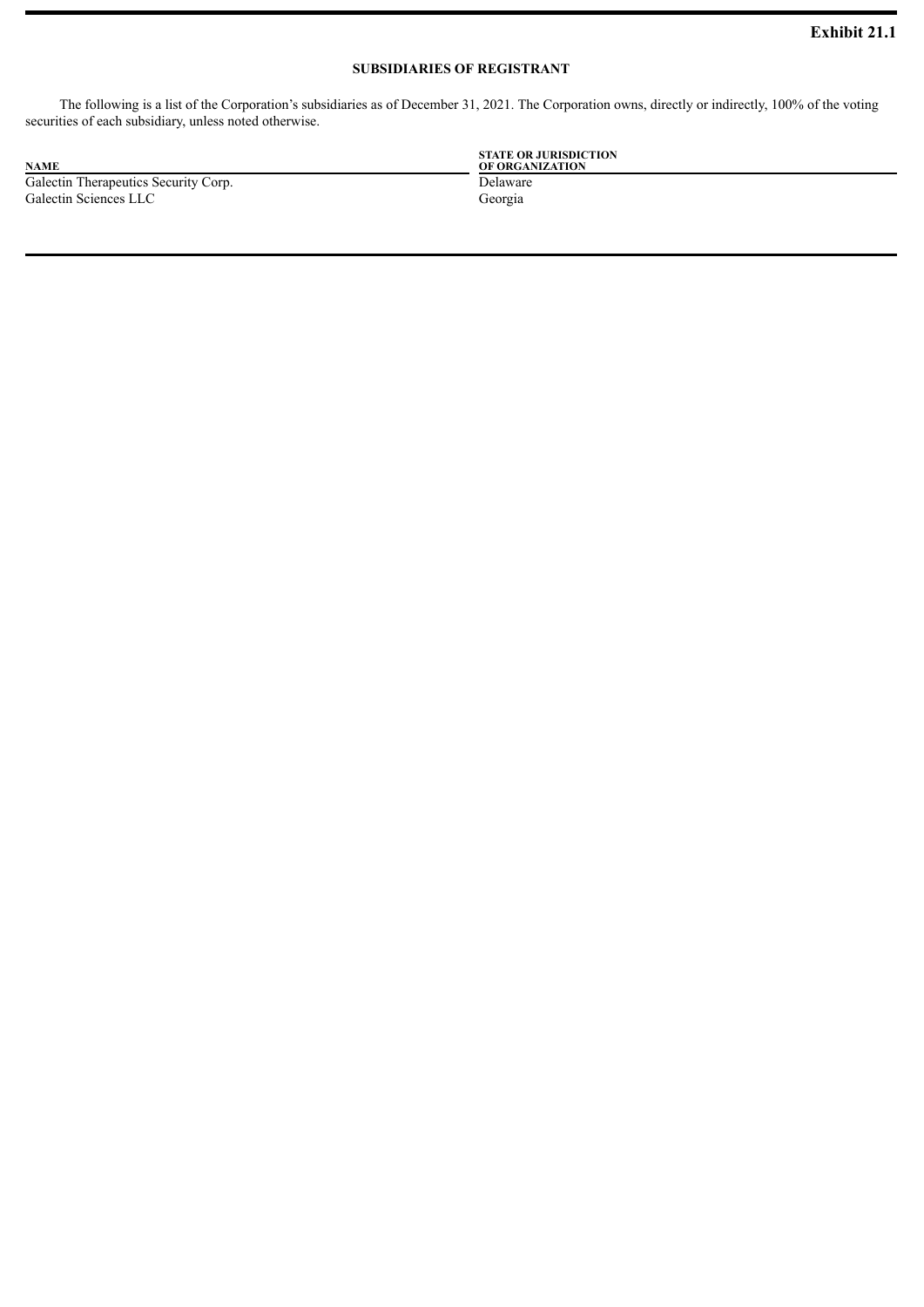### **CONSENT OF INDEPENDENT REGISTERED PUBLIC ACCOUNTING FIRM**

We hereby consent to the incorporation by reference in the Registration Statement Nos. 333-198070, 333-225890, and 333-249955 on Form S-8, and Registration Statement Nos. 333-208674, 333-218112, and 333-226402, 333-230085, 333-233193 and 333-238151 , on Form S-3 of our report dated March 31, 2022 included in this Annual Report on Form 10-K of Galectin Therapeutics, Inc. and subsidiaries (the "Company") relating to the consolidated balance sheets of the Company as of December 31, 2021 and 2020, and the related consolidated statements of operations, changes in redeemable convertible preferred stock and stockholders' equity (deficit), and cash flows for each of the two years in the period ended December 31, 2021.

/s/ CHERRY BEKAERT LLP

Atlanta, Georgia March 31, 2022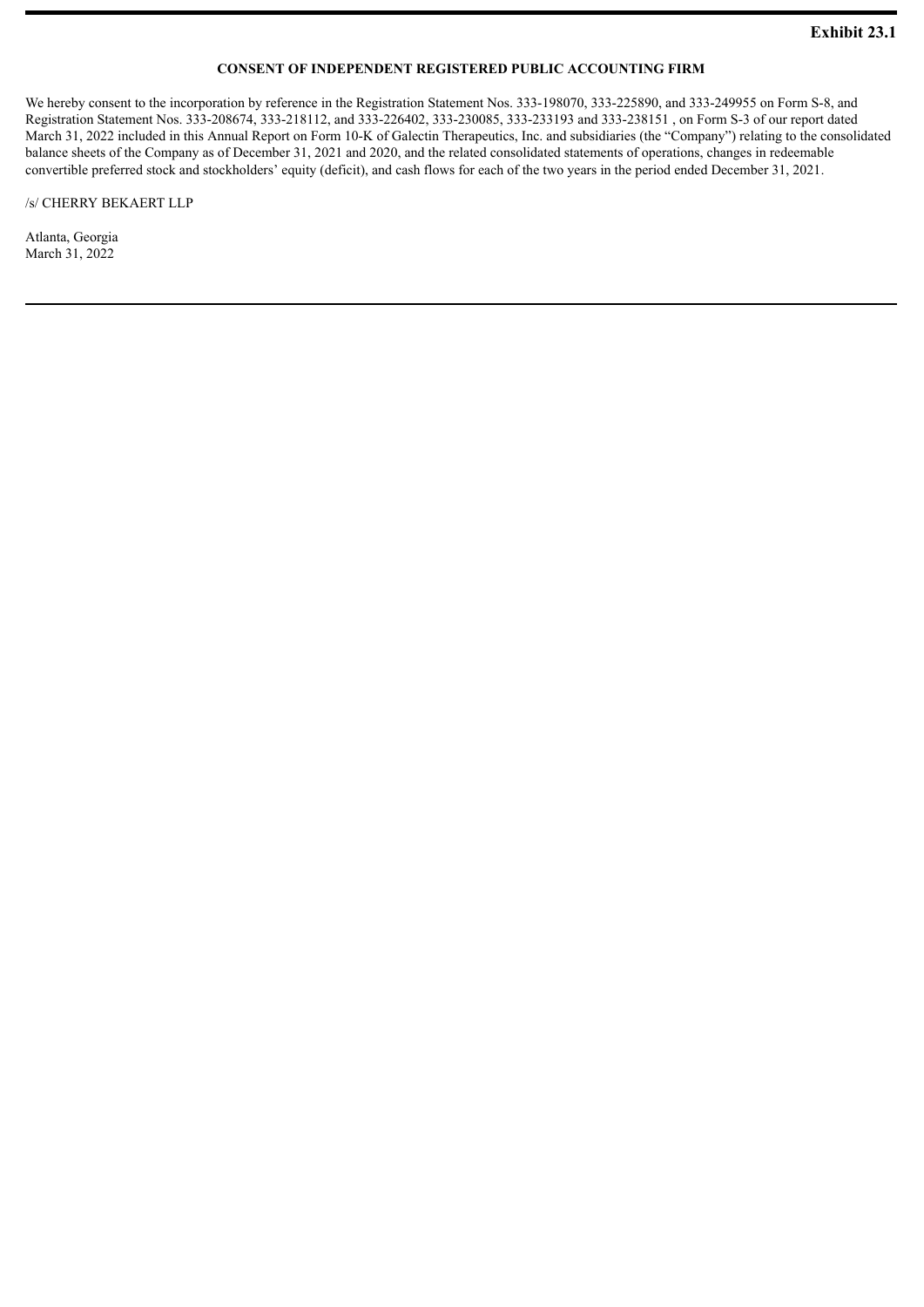#### **Certification pursuant to Rule 13a-14(a) of the Securities Act of 1934**

I, Joel Lewis, certify that:

- 1. I have reviewed this annual report on Form 10-K of Galectin Therapeutics Inc.;
- 2. Based on my knowledge, this report does not contain any untrue statement of a material fact or omit to state a material fact necessary to make the statements made, in light of the circumstances under which such statements were made, not misleading with respect to the period covered by this report;
- 3. Based on my knowledge, the financial statements, and other financial information included in this report, fairly present in all material respects the financial condition, results of operations and cash flows of the registrant as of, and for, the periods presented in this report;
- 4. The registrant's other certifying officer and I are responsible for establishing and maintaining disclosure controls and procedures (as defined in Exchange Act Rules 13a-15(e) and 15d-15(e)) and internal control over financial reporting (as defined in Exchange Act Rules 13a-15(f) and 15d-15(f)) for the registrant and we have:
	- a) Designed such disclosure controls and procedures, or caused such disclosure controls and procedures to be designed under our supervision, to ensure that material information relating to the registrant, including its consolidated subsidiaries, is made known to us by others within those entities, particularly during the period in which this report is being prepared;
	- b) Designed such internal control over financial reporting, or caused such internal control over financial reporting to be designed under our supervision, to provide reasonable assurance regarding the reliability of financial reporting and the preparation of financial statements for external purposes in accordance with generally accepted accounting principles;
	- c) Evaluated the effectiveness of the registrant's disclosure controls and procedures and presented in this report our conclusions about the effectiveness of the disclosure controls and procedures, as of the end of the period covered by this report based on such evaluation; and
	- d) Disclosed in this report any change in the registrant's internal control over financial reporting that occurred during the registrant's most recent fiscal quarter (the registrant's fourth fiscal quarter in the case of an annual report) that has materially affected, or is reasonably likely to materially affect, the registrant's internal control over financial reporting; and
- 5. The registrant's other certifying officer and I have disclosed, based on our most recent evaluation of internal control over financial reporting, to the registrant's auditors and the audit committee of the registrant's board of directors (or persons performing the equivalent functions):
	- a) All significant deficiencies and material weaknesses in the design or operation of internal control over financial reporting which are reasonably likely to adversely affect the registrant's ability to record, process, summarize and report financial information; and
	- b) Any fraud, whether or not material, that involves management or other employees who have a significant role in the registrant's internal control over financial reporting.

March 31, 2022 /s/ Joel Lewis

Name: Joel Lewis Title: Chief Executive Officer and President (principal executive officer)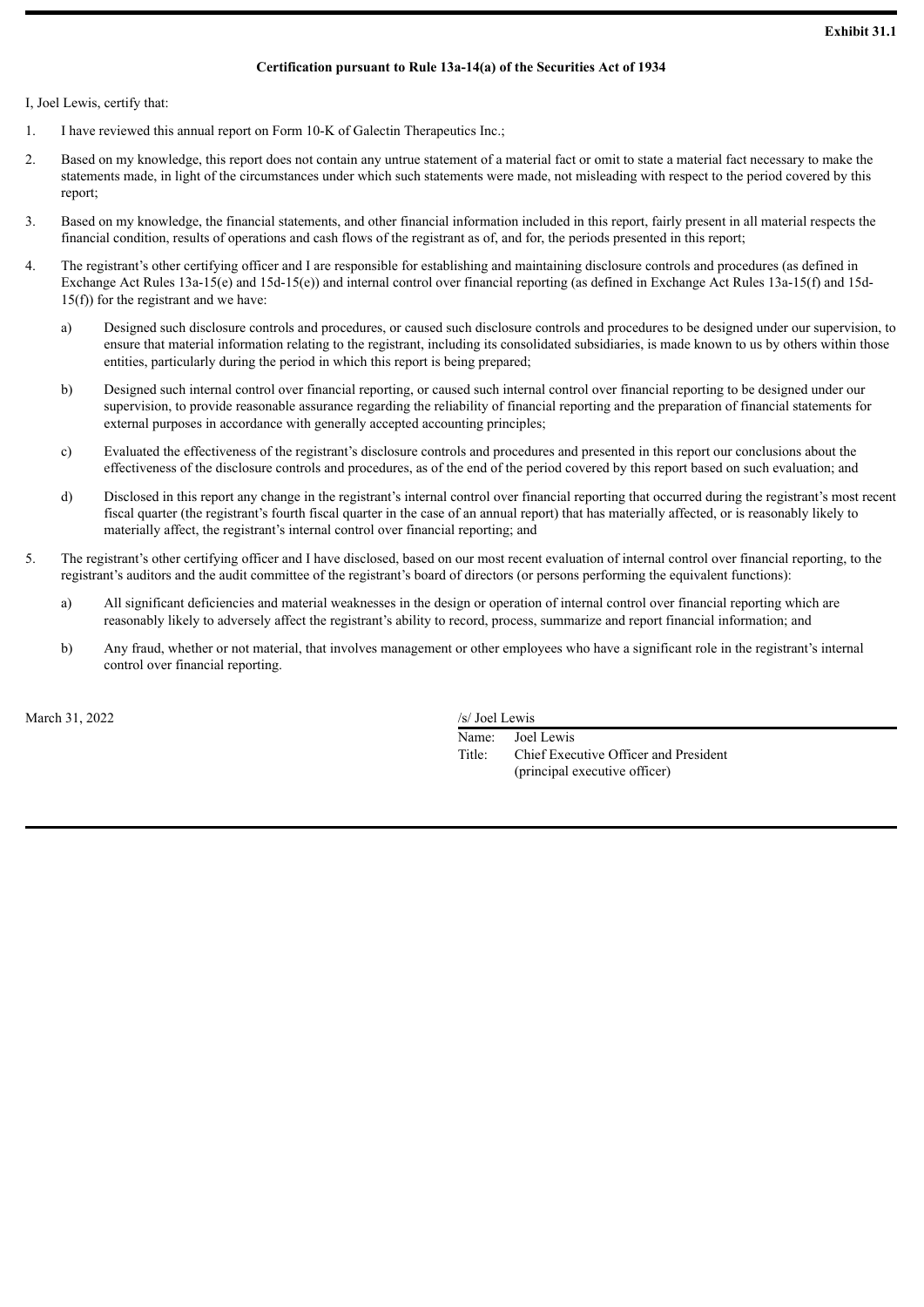#### **Certification pursuant to Rule 13a-14(a) of the Securities Act of 1934**

I, Jack W. Callicutt, certify that:

- 1. I have reviewed this annual report on Form 10-K of Galectin Therapeutics Inc.;
- 2. Based on my knowledge, this report does not contain any untrue statement of a material fact or omit to state a material fact necessary to make the statements made, in light of the circumstances under which such statements were made, not misleading with respect to the period covered by this report;
- 3. Based on my knowledge, the financial statements, and other financial information included in this report, fairly present in all material respects the financial condition, results of operations and cash flows of the registrant as of, and for, the periods presented in this report;
- 4. The registrant's other certifying officer and I are responsible for establishing and maintaining disclosure controls and procedures (as defined in Exchange Act Rules 13a-15(e) and 15d-15(e)) and internal control over financial reporting (as defined in Exchange Act Rules 13a-15(f) and 15d-15(f)) for the registrant and we have:
	- a) Designed such disclosure controls and procedures, or caused such disclosure controls and procedures to be designed under our supervision, to ensure that material information relating to the registrant, including its consolidated subsidiaries, is made known to us by others within those entities, particularly during the period in which this report is being prepared;
	- b) Designed such internal control over financial reporting, or caused such internal control over financial reporting to be designed under our supervision, to provide reasonable assurance regarding the reliability of financial reporting and the preparation of financial statements for external purposes in accordance with generally accepted accounting principles;
	- c) Evaluated the effectiveness of the registrant's disclosure controls and procedures and presented in this report our conclusions about the effectiveness of the disclosure controls and procedures, as of the end of the period covered by this report based on such evaluation; and
	- d) Disclosed in this report any change in the registrant's internal control over financial reporting that occurred during the registrant's most recent fiscal quarter (the registrant's fourth fiscal quarter in the case of an annual report) that has materially affected, or is reasonably likely to materially affect, the registrant's internal control over financial reporting; and
- 5. The registrant's other certifying officer and I have disclosed, based on our most recent evaluation of internal control over financial reporting, to the registrant's auditors and the audit committee of the registrant's board of directors (or persons performing the equivalent functions):
	- a) All significant deficiencies and material weaknesses in the design or operation of internal control over financial reporting which are reasonably likely to adversely affect the registrant's ability to record, process, summarize and report financial information; and
	- b) Any fraud, whether or not material, that involves management or other employees who have a significant role in the registrant's internal control over financial reporting.

March 31, 2022 /s/ Jack W. Callicutt

Name: Jack W. Callicutt Title: Chief Financial Officer (principal financial and accounting officer)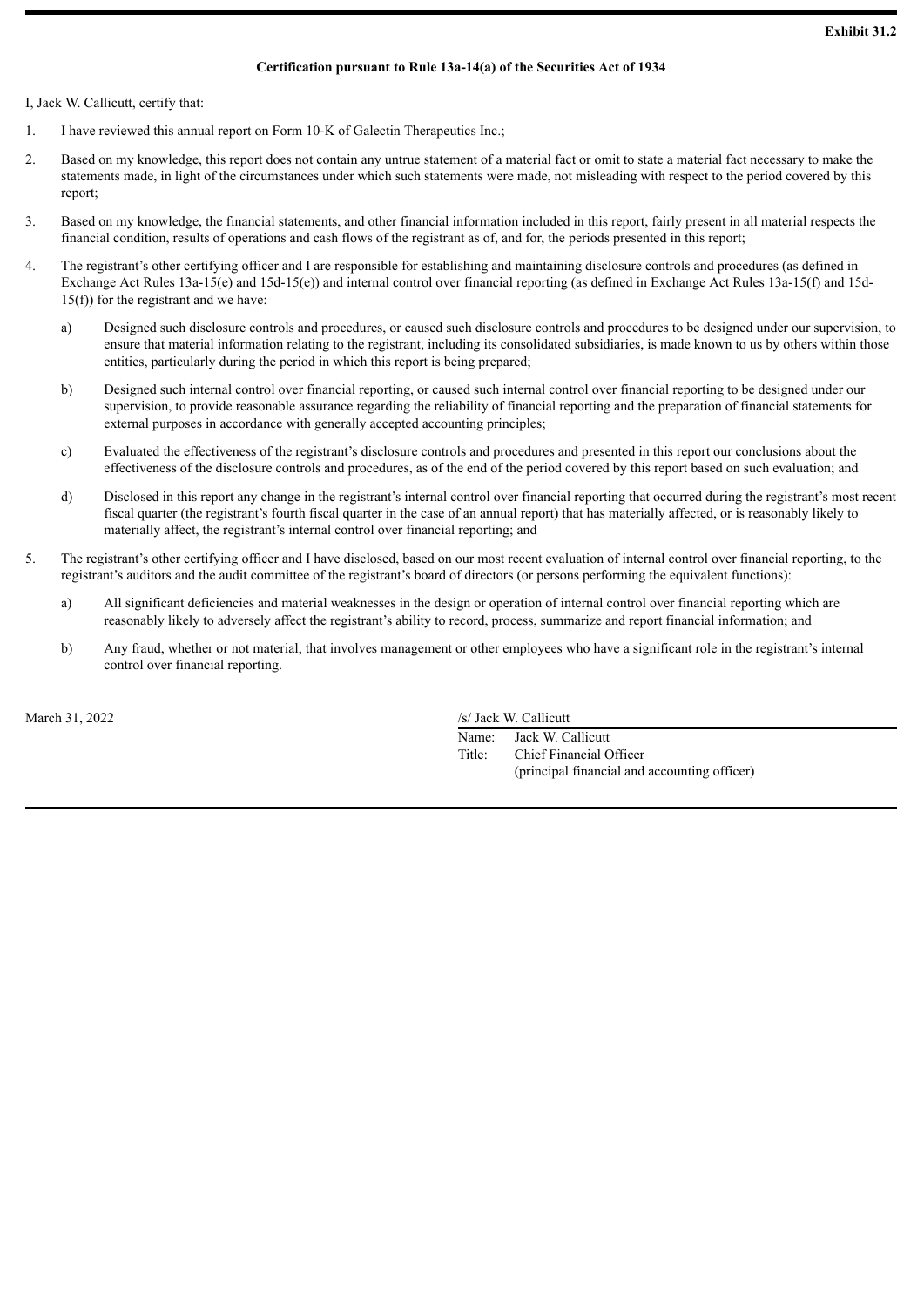### **CERTIFICATION PURSUANT TO 18 U.S.C. SECTION 1350, AS ADOPTED PURSUANT TO SECTION 906 OF THE SARBANES-OXLEY ACT OF 2002**

In connection with the Annual Report of Galectin Therapeutics Inc. (the "Company") on Form 10-K for the period ended December 31, 2021 as filed with the Securities and Exchange Commission on the date hereof (the "Report"), I, Joel Lewis, Chief Executive Officer and President of the Company, certify, pursuant to 18 U.S.C. §1350, as adopted pursuant to §906 of the Sarbanes-Oxley Act of 2002, that, to my knowledge:

(1) The Report fully complies with the requirements of Section 13(a) or 15(d) of the Securities Exchange Act of 1934; and

(2) The information contained in the Report fairly presents, in all material respects, the financial condition and result of operations of the Company.

March 31, 2022 /s/ Joel Lewis

Name: Joel Lewis Title: Chief Executive Officer and President (principal executive officer)